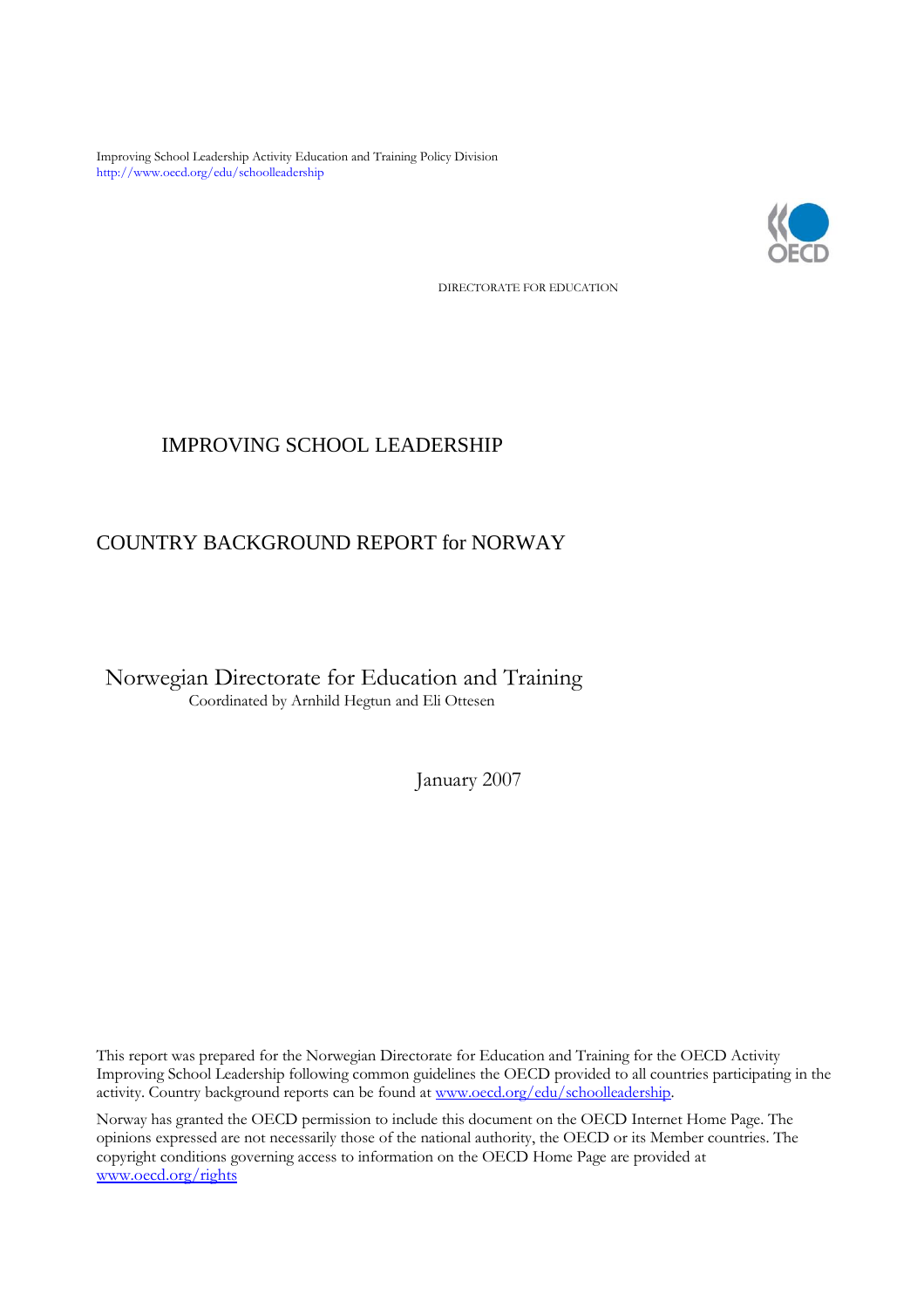| Improving School Leadership - OECD 2007 - Norwegian Background Report |
|-----------------------------------------------------------------------|
|-----------------------------------------------------------------------|

# **IMPROVING SCHOOL LEADERSHIP**

| 2.6 Public perceptions about the role of schools, the quality of schooling, and the status of teachers and    |  |
|---------------------------------------------------------------------------------------------------------------|--|
|                                                                                                               |  |
|                                                                                                               |  |
|                                                                                                               |  |
|                                                                                                               |  |
|                                                                                                               |  |
|                                                                                                               |  |
| 3.5 Governance structure in the school system, and roles and responsibilities of school leaders 28            |  |
| 3.6 Division of responsibility between school leaders and the school governing board or local/regional        |  |
|                                                                                                               |  |
| 3.7 The balance between autonomy, and transparency and accountability at the school level  30                 |  |
|                                                                                                               |  |
|                                                                                                               |  |
|                                                                                                               |  |
|                                                                                                               |  |
|                                                                                                               |  |
|                                                                                                               |  |
|                                                                                                               |  |
|                                                                                                               |  |
|                                                                                                               |  |
| 4.2 The role of school leadership in the development and evaluation of policies for teaching, learning and    |  |
|                                                                                                               |  |
|                                                                                                               |  |
|                                                                                                               |  |
|                                                                                                               |  |
|                                                                                                               |  |
|                                                                                                               |  |
|                                                                                                               |  |
|                                                                                                               |  |
|                                                                                                               |  |
| 4.12 Policy initiatives which have been undertaken or are planned to support learning-centred leadership. 46  |  |
| 4.13 Issues with high priority for future policy development in strengthening learning-centred leadership. 47 |  |
|                                                                                                               |  |
|                                                                                                               |  |
|                                                                                                               |  |
|                                                                                                               |  |
| 5.4 Evidence of the reasons why qualified candidates may choose not to apply for leadership positions  50     |  |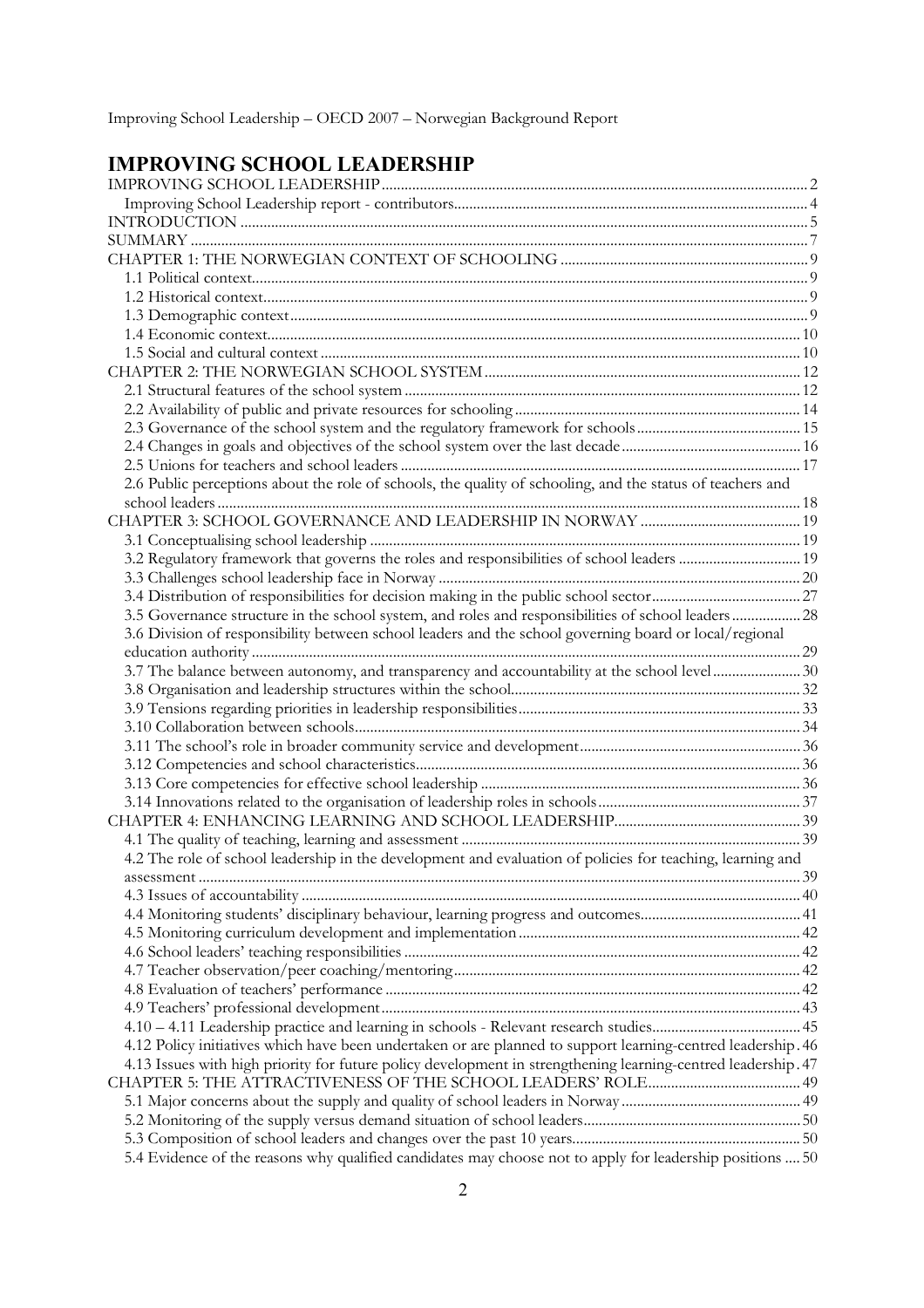| 5.5 Evidence on the proportion of teachers who aspire to school leadership positions as part of their career   |  |
|----------------------------------------------------------------------------------------------------------------|--|
|                                                                                                                |  |
| 5.6 Leadership positions, assignment and equitable distribution of school leaders among schools 52             |  |
|                                                                                                                |  |
|                                                                                                                |  |
|                                                                                                                |  |
|                                                                                                                |  |
|                                                                                                                |  |
| 5.12 and 5.13 Data on the numbers of school leaders who leave the profession each year55                       |  |
|                                                                                                                |  |
|                                                                                                                |  |
| 5.16 Priority for future policy development in attracting and retaining effective school leaders 55            |  |
| CHAPTER 6: TRAINING AND PROFESSIONAL DEVELOPMENT OF SCHOOL LEADERS 56                                          |  |
|                                                                                                                |  |
|                                                                                                                |  |
| 6.4 Regulatory framework and legislation that applies to school leadership preparation programmes 58           |  |
|                                                                                                                |  |
|                                                                                                                |  |
|                                                                                                                |  |
| 6.9 Research on school leadership preparation and development programmes' effectiveness 60                     |  |
| 6.10 Policy initiatives to improve the quality of school leadership preparation, certification and development |  |
|                                                                                                                |  |
| 6.11 Future policy development in school leadership preparation, certification and development  61             |  |
| 6.12 Recent innovations in school leadership preparation and development programmes  62                        |  |
|                                                                                                                |  |
|                                                                                                                |  |
|                                                                                                                |  |
|                                                                                                                |  |
|                                                                                                                |  |
|                                                                                                                |  |
|                                                                                                                |  |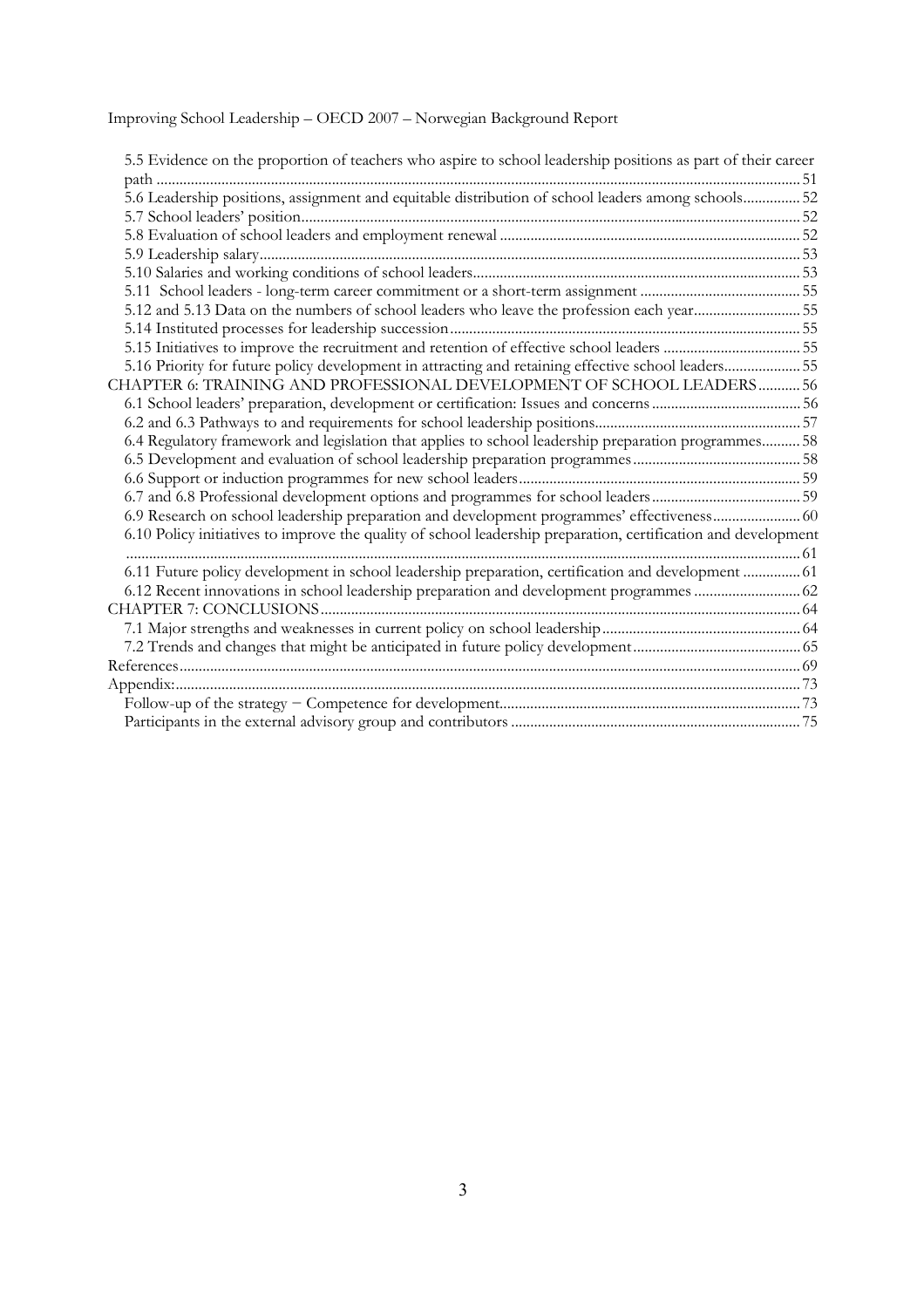## **Improving School Leadership Report - Contributors**

The Norwegian Directorate for Education and Training has organised and cooperated broadly to develop this Country Background Report about School Leadership in Norway.

Contributors to the report are participants in the **external advisory group,** participants in the **internal advisory group,** and contributors from the **competence network for school leadership** as well as professionals and school leaders at all levels. Contributors are listed in the appendix or as references.

#### **Responsible for the Norwegian participation in the programme**:

Per Tronsmo, Director in The Norwegian Directorate for Education and Training – Norwegian representative in the OECD's steering group

#### **This report is coordinated by:**

**Arnhild Hegtun,** Project Manager and National coordinator for the Improving School Leadership programme, The Norwegian Directorate for Education and Training, and

**Eli Ottesen,** Associate Professor, Department of Teacher Education and School Development, Faculty of Education, University of Oslo

Oslo 26.01.2007

**Postal address:**  PO Box 2924 Tøyen, 0608 Oslo **Visiting addresses:**  Kolstadgata 1, Oslo Verftsgata 10, Molde Parkgata 36, Hamar

**Telephone:**  +47 23 30 12 00 **Telefax:**  +47 23 30 12 99 **E-mail:**  post@utdanningsdirektoratet.no **Internet:**  www.utdanningsdirektoratet.no

**Bank giro:**  7694 05 10879 **Org. no.:**  NO 970 018 131 VAT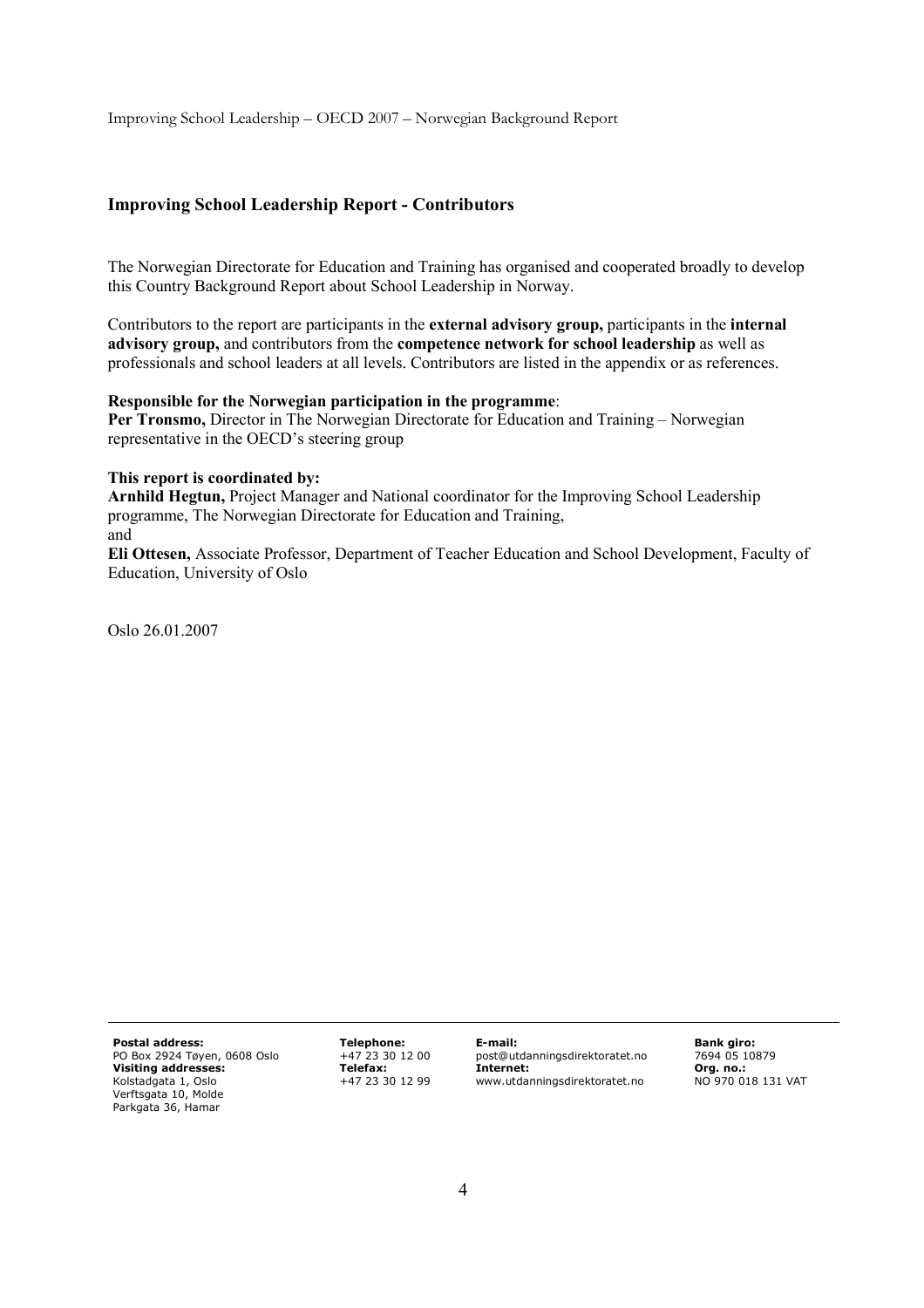# **INTRODUCTION**

1. This report is the Norwegian Country Background Report (CBR) produced for the OECD programme Improving School Leadership (ISL). Twenty-two countries are contributing with similar Country Background Reports.

2. The overall purpose of the Activity is to provide policy makers with information and analysis to assist them in formulating and implementing policies to support the development of school leaders who can systematically guide the improvement of teaching and learning.

3. The Activity has several objectives:

- to synthesise research and national practices on issues related to improving leadership in schools
- to identify innovative and successful policy initiatives and practices
- to facilitate the exchange of lessons and policy options among countries
- to identify policy options for governments to consider

4. The data on which this report is based consist of existing evaluations, reports and research as well as documents, reports and plans from authorities at central and local levels. The task of elaborating the CBR did not include producing new and independent research, but consisted of collecting and synthesising the data and evidence already available and identifying areas where evidence is not found. A national advisory group with actors from various parts of the school system was established to support this work. This means that stakeholders in this field – researchers, school owners' representatives, school leaders, union organisations' representatives and representatives from the authorities – have contributed to this report, which has been coordinated by the Norwegian Directorate for Education and Training.

5. When reading the report, it is important to be aware of how the Norwegian school system is organised and directed. Although Norway has a national common framework, common law and common national strategies in fields given priority for primary and lower secondary education and for upper secondary education and training, the school owners at municipality and county level – in addition to private school owners – are responsible for how this is managed and carried out within each school.

6. Norwegian education is therefore characterised by great diversity and large variations in how local authorities choose to make priorities and run their schools. Through a report such as this it will therefore be very difficult to be precise on many of the issues the OECD would like elucidated at national level. We have gathered little data in a national context on factors related to school leadership, appointments and monitoring leaders. In such cases we have chosen to give examples in the report by describing the practice of a county authority or municipality.

7. New guidelines and signals in education policy have been presented in the Knowledge Promotion Reform and comprise new curricula, a strategy for competence building for those employed within all subjects at various levels, and strategies for political priority areas. Guidelines for school leadership are also given in the basic documentation of this reform. The White Paper *Culture for learning* submitted to the Norwegian Parliament emphasises that schools need competent and visible school leaders who have positive attitudes to change to enable schools to develop into learning organisations. This White Paper and the Knowledge Promotion Reform constitute the points of reference for most of the questions from the OECD concerning current education policy initiatives in Norway.

8. Little research has been conducted in Norway into school leadership. The work performed on this report has contributed to highlighting several areas that may well be worth assessing more closely in order to provide documentation and a knowledge base for new decisions. The advisory group also draws attention to the fact that reticence must be shown in initiating surveys, reports and documentation of data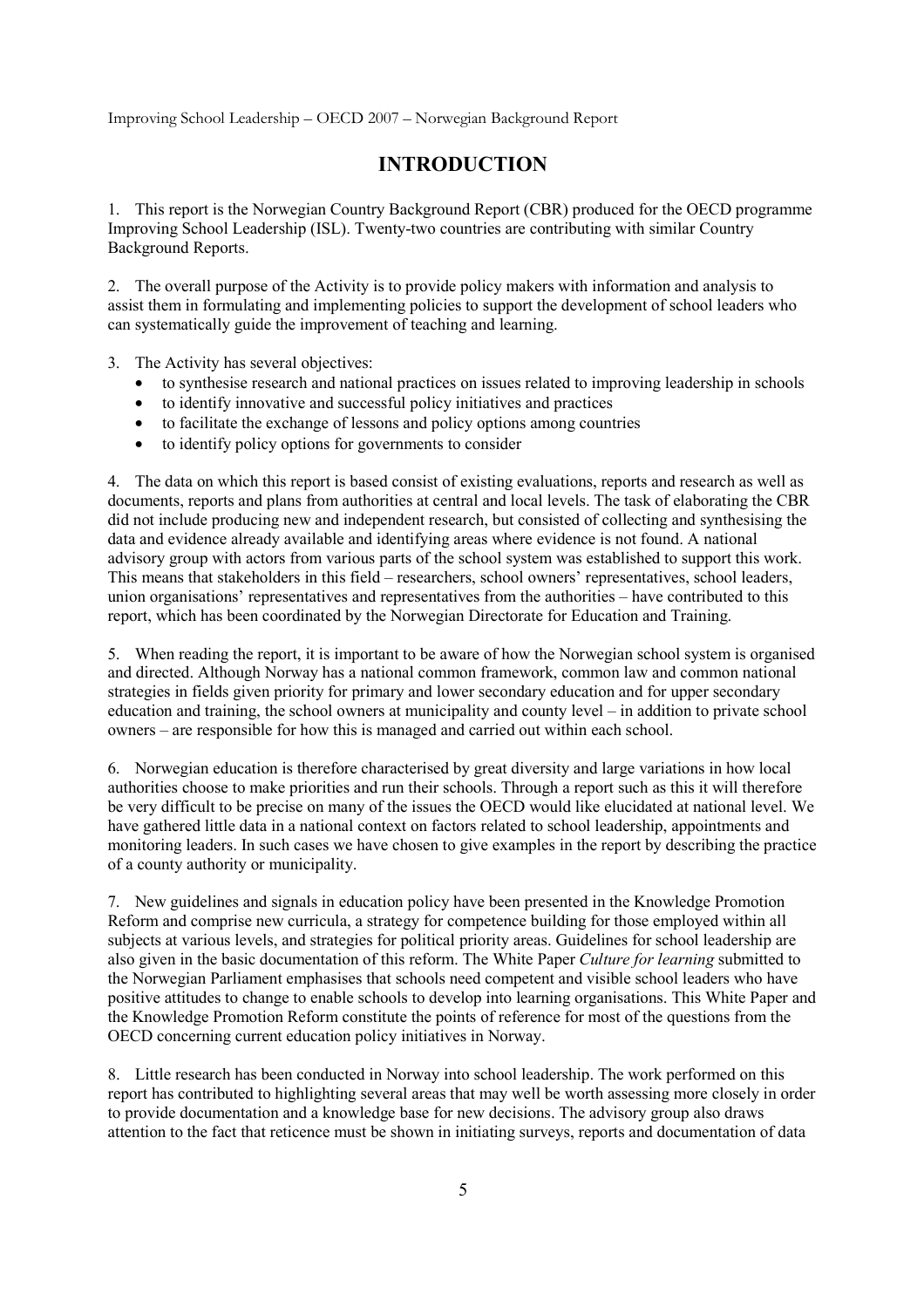and information at national level that impose additional work on the sector. The focus must be on what it is desirable to learn more about and what this is to be used for.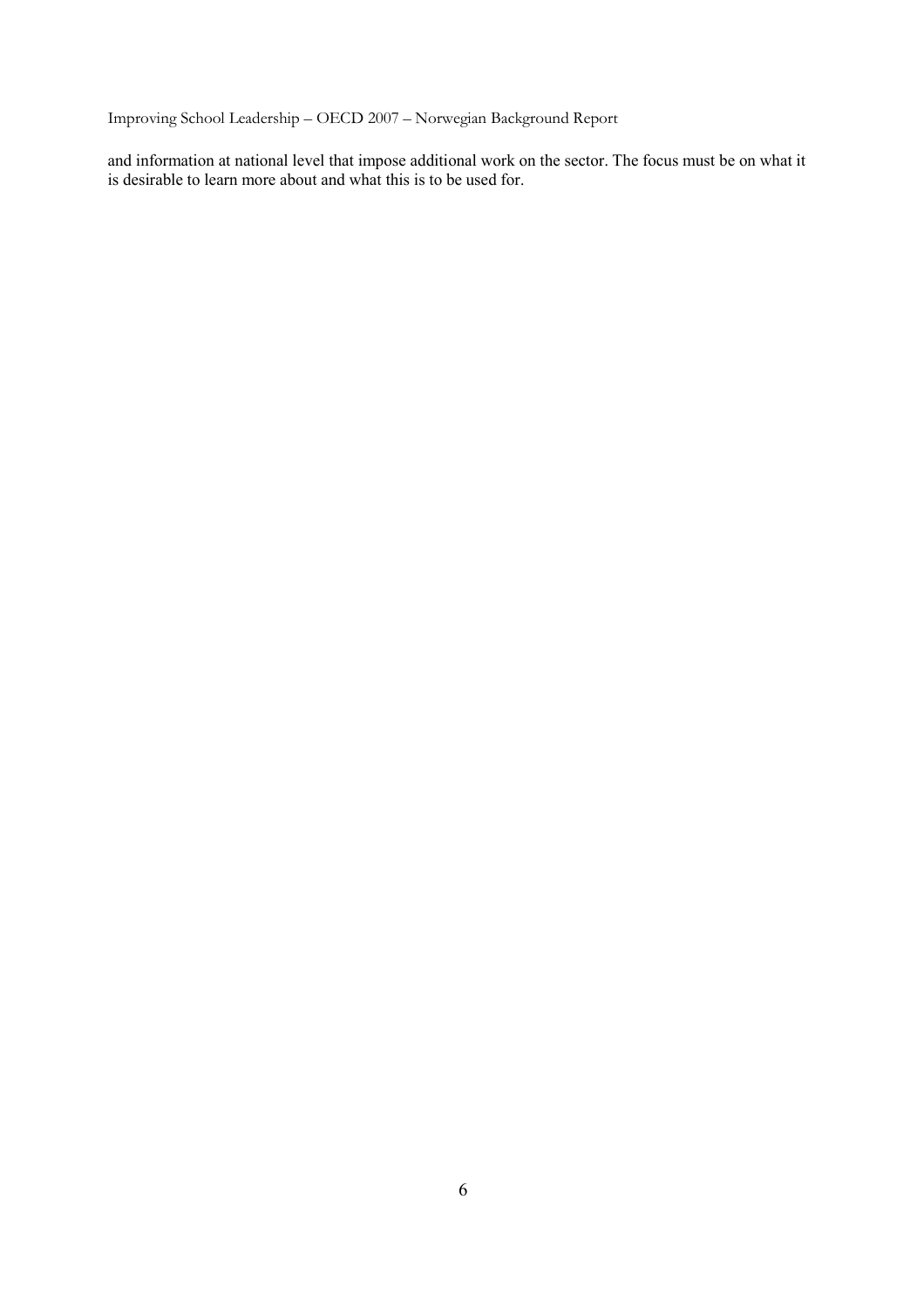# **SUMMARY**

#### **Introduction and background for the programme**

9. The OECD's intention with the programme *Improving School Leadership (2006-2008)* is to draw attention to the subject of school leadership in the member states. The programme represents a follow-up of the OECD study *Attracting, Developing and Retaining Effective Teachers* (2003) which presented recommendations for the type of leadership from which schools and teachers will gain the maximum benefit. The study aims to contribute information and analyses on the basis of research and practice that have been conducted with a view to improving leadership in schools and to facilitating the exchange of experience, knowledge and policies between the countries. The 22 member states that are taking part in the study have each prepared a background report like the Norwegian one to describe the status of school leadership in their countries, written in keeping with guidelines and specific questions from the OECD.

#### **Chapter 1**

10. This chapter gives a description of the political, historical, demographic, economic, social and cultural conditions in Norway in order to show the type of situation into which school leadership is incorporated. Norway is a monarchy and has a population of 4.6 million. The current government consists of three parties: the Labour Party, the Socialist Left Party and the Centre Party. Norway is among the countries (Education at a Glance 2006) that are ranked highest in the statistics with regard to the budget for education. The Norwegian economy is stable and positive. Immigration during the past 30 years has meant that Norway is developing as an increasingly multicultural nation.

#### **Chapter 2**

11. Chapter 2 provides a description of the school system and the school as an organisation. It includes structural features of the school system and information about governance, objectives and framework. In Norway primary and lower secondary education extends from grade 1 to grade 13, as laid down in the Knowledge Promotion Reform (2006). There are approximately 834 000 pupils attending 3 700 schools in 429 municipalities and 19 county authorities. At the national level the sector is governed by the Ministry of Education and Research in cooperation with the Directorate of Education and Training, with regional governmental bodies in each county and with school owners assigned responsibility for their schools in the county authorities and municipalities. As part of the Knowledge Promotion Reform, a new joint national curriculum has been compiled for primary and lower secondary education in its entirety. School leaders and teachers are unionised in ten trade unions consisting of a total of 150 000 members, 140 000 of whom belong to one union.

#### **Chapter 3**

12. This chapter describes aspects related to school leaders' working conditions, mandate and tasks, line of governance, authority and responsibility. In Norway the responsibility for education is delegated to school owners in parallel with national guidelines in the form of laws, curricula and regulations. The emphasis given to schools can vary depending on local priorities and organisation. Changes in the form of reorganisation and new local management structures that are of importance for school governance are described. The chapter deals with competence at the local level and the expertise of the teachers, as well as with the degree of freedom and control given to school leaders in relation to goals and reporting. Scattered settlements and a high number of small schools mean that teachers who can teach all subjects – general subject teachers – are in a stronger position than single-subject teachers, at the same time as the requirement for more specialised education for teachers is increasing. Information is given about the new school policy that focuses on basic skills for pupils, and the competence needs/competence-enhancement for school leaders are described.

#### **Chapter 4**

13. This chapter focuses particularly on the role school leadership has and can have to promote and improve learning. Different perceptions of what produces optimal learning outcomes and how these can best be assessed have been the subject of continuous debate during the past decade inspired by OECD reports such as PISA and TIMMS. In 2006 a joint national inspection programme showed that more than 70% of the schools in the sample did not have systematic school assessment and reporting routines in place and thus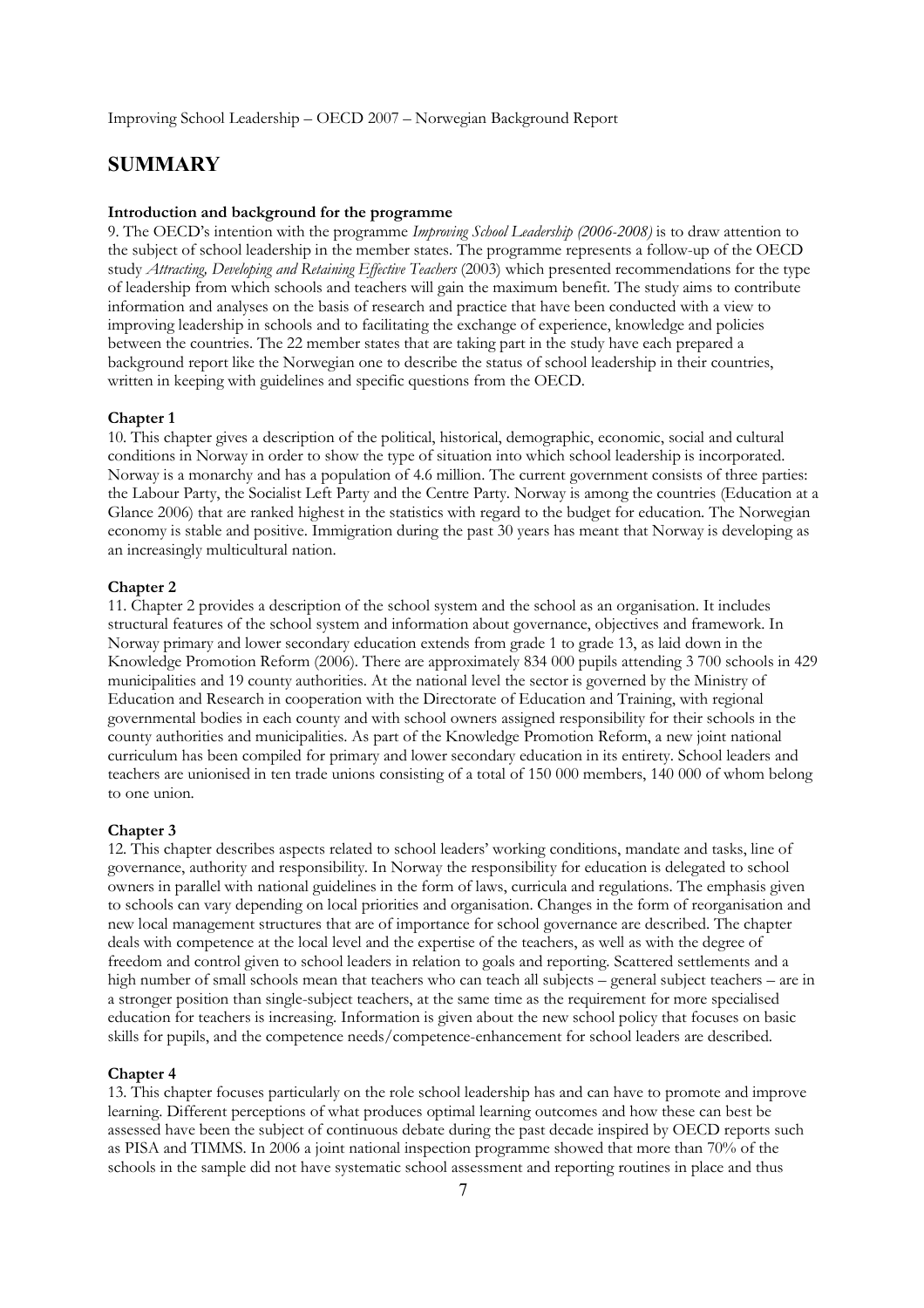lacked a system to safeguard pupils' rights. In parallel with a greater commitment to develop "learning organisations", school leaders' accountability and opportunities are also being paid greater attention. In an era that focuses on accountability and results, new competence needs for school owners and school leaders are being highlighted. This chapter also provides a description of the intentions specified for this work in the Knowledge Promotion Reform.

#### **Chapter 5**

14. Chapter 5 reports increasing concern from the authorities with regard to applicant figures and school leaders' qualifications, even though this has not been presented as a national problem but is resolved locally by school owners. Most school leaders at primary and lower secondary schools as well as in upper secondary education undergo continuing education and training, but little is known about the scope and content of such programmes. Existing laws and agreements ensure that school leaders have equal pay and working conditions, and from 2005 a legislative amendment allows them to be appointed on fixed-term contracts. However, this has so far been exploited to only a very small extent. The report explains how agreements are made and negotiations conducted in the cooperation between the parties in question. The work on the OECD's questions revealed that Norway lacks data on recruitment measures for the appointment of school leaders as well as an overview of vacant positions. Nor is it known how many of those recruited to school leader posts have undergone teacher training or have experience as teachers, and there are no figures that show the working time and the duration of school leaders' careers. There is no national overview of how the relationship between requirements and support is exercised by school owners vis-à-vis school principals, or of the type of formal education school leaders actually possess. All in all little research and data on school leadership is available. In addition there are no research results into the impact of study programmes in educational leadership on the school leaders who have taken them.

#### **Chapter 6**

15. This chapter reports on the governmental training programmes for building school leaders' competence that have been conducted from the 1970s up to today and for which the Knowledge Promotion Reform has provided the direction and financial framework. However, no specific requirements have been set regarding education for appointment as school leader. A study conducted last year (2006) showed that 40% of school leaders had no formal education in management or organisational development. The Network for School Leadership – a collaboration between the university and university colleges that aims to improve and develop such options – has worked on these challenges for the past decade. Educational leadership as a subject has been developed and is offered as a Master programme at several universities. The content of such educational provisions and ongoing research is described.

#### **Chapter 7**

16. In conclusion an assessment is given of the strengths and weaknesses of the efforts to improve school leadership on a national basis, along with tentative guidelines for further work. The reporting for the OECD has shown that Norway requires better knowledge and data about the working conditions of school leaders from their recruitment to policy measures aimed at later career stages as well as insight into how education policy provisions laid down by the central government are put into operation and their effect at local level. In the report a description is also given of the experience gathered from training and courses of studies for school leaders and of the intentions and ongoing measures that are included in the Knowledge Promotion Reform. One consequence may be an increased awareness of the shared responsibility for training established between the Norwegian Association of Local and Regional Authorities as the school owners' representative in cooperation with the employees' unions on the one hand and the central authorities on the other. A clear division of responsibility provides a strong platform for collaboration between school owners and the state authorities on school leadership training. Instruction for school leaders, as the employers' representative, in the fields of law, human resources administration and economy can be combined with government programmes with clear expectations of the school leader regarding education policy priorities. In combination these can elucidate the concept of "clear and powerful" leadership in schools as advocated in the Knowledge Promotion Reform.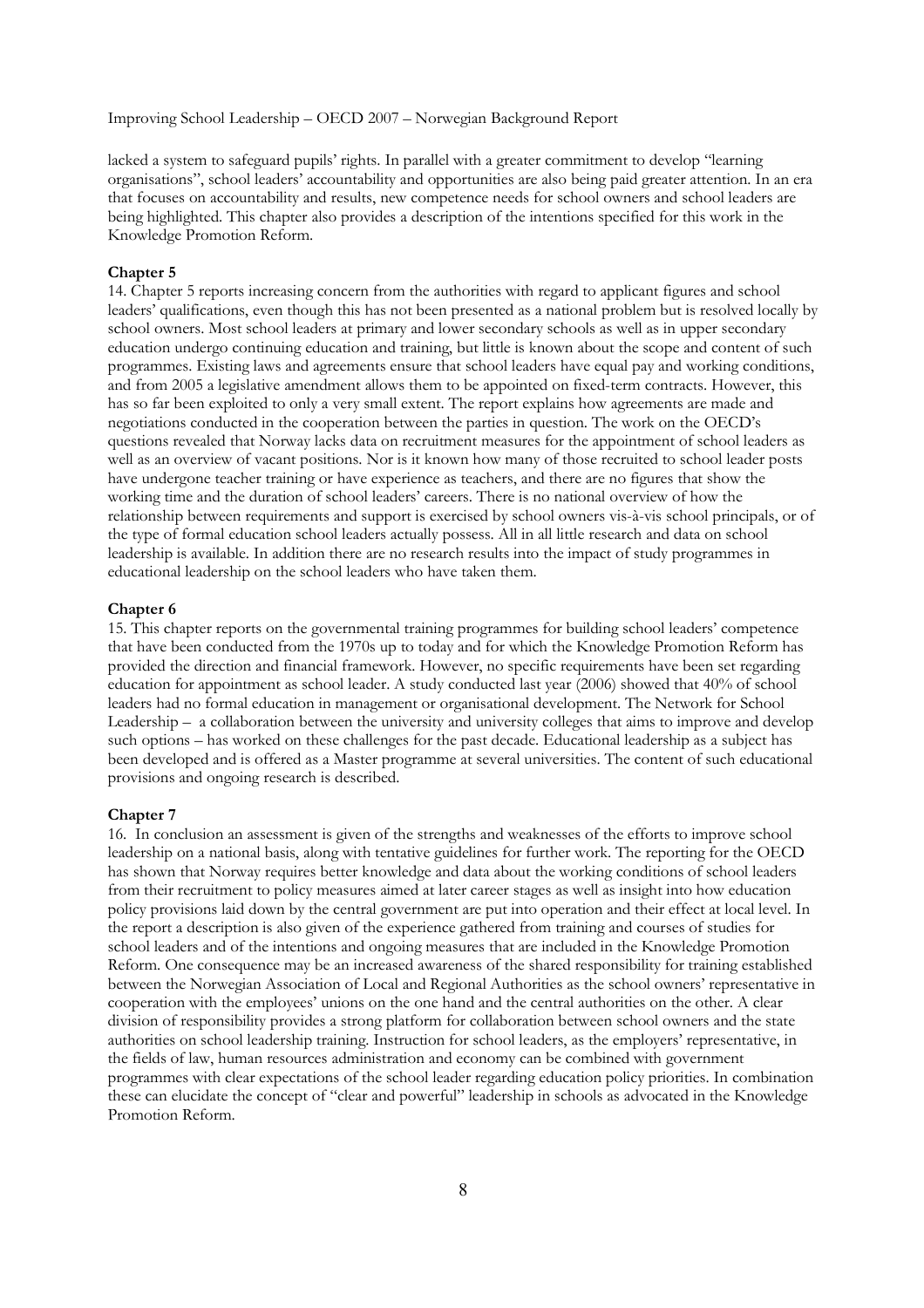# **CHAPTER 1: THE NORWEGIAN CONTEXT OF SCHOOLING**

*The purpose of this chapter is to outline briefly and clearly the broad political, demographic, economic, social and cultural developments that shape the issues that education policies must address. It is intended to provide the context for the more detailed discussion in later sections.* 

# **1.1 Political context**

17. Norway's present government was appointed by King Harald V on 17 October 2005. It is a majority government representing the Labour Party, the Socialist Left Party and the Centre Party.

18. The Education Act stipulates that all activity should be carried out in accordance with fundamental democratic values, and that each and every person working in schools should encourage respect for the intrinsic value of each individual as well as of the shared environment. It is underscored that education shall be based on fundamental Christian and humanistic values, and it should uphold and renew our cultural heritage to provide perspective and guidance for the future.

19. There is wide political support in the Norwegian Parliament for the education policy. The present government is continuing the initiatives in the Knowledge Promotion Reform, started under the previous government (representing the Christian Democratic Party, the Conservative Party and the Liberal Party). However, it places greater focus on solutions that are to the general good – for example fewer approvals for private schools. The new curricula are intended to encourage better focus and greater efforts for individual pupils in their endeavours to achieve competence aims and to strengthen their basic skills through work on the various subjects. The process of achieving competence aims will be adapted to the individual pupil.

## **1.2 Historical context**

20. Our historical development as a nation has established a way of understanding democracy in the workplace. It has been, and continues to be, important for everyone to have a sense of control over their working conditions, and to some degree there has been a similarity of lifestyle between managers and workers. Resilient unions are an important element in our way of framing legitimate leadership and management. The unions have contributed to robust elements of negotiations in the workplace and a form of institutionalised trust relations. A strong welfare state has simultaneously played a powerful role in shaping job security. Such conditions have set up barriers against implementing "Taylorism" within a Norwegian context (Sejersted, 1997).

## **1.3 Demographic context**

21. Norway is comparable in size to Britain, but its population density is one of the lowest in Europe, with 4.6 million inhabitants. The population used to be fairly homogenous, but this situation has changed during the last 30 – 40 years with a high influx of people from non western countries and cultures. To provide educational opportunities where people live, a large number of schools – 40% of primary and lower secondary schools – are quite small (less than a hundred pupils), and in these schools children of different ages are often taught in the same classroom. But since they are small, only 8.7% of the total number of pupils attend such schools. The Norwegian educational system is predominantly public. The private sector in Norwegian education is small (2.3% of students in compulsory schooling, and about 5.2% in upper secondary).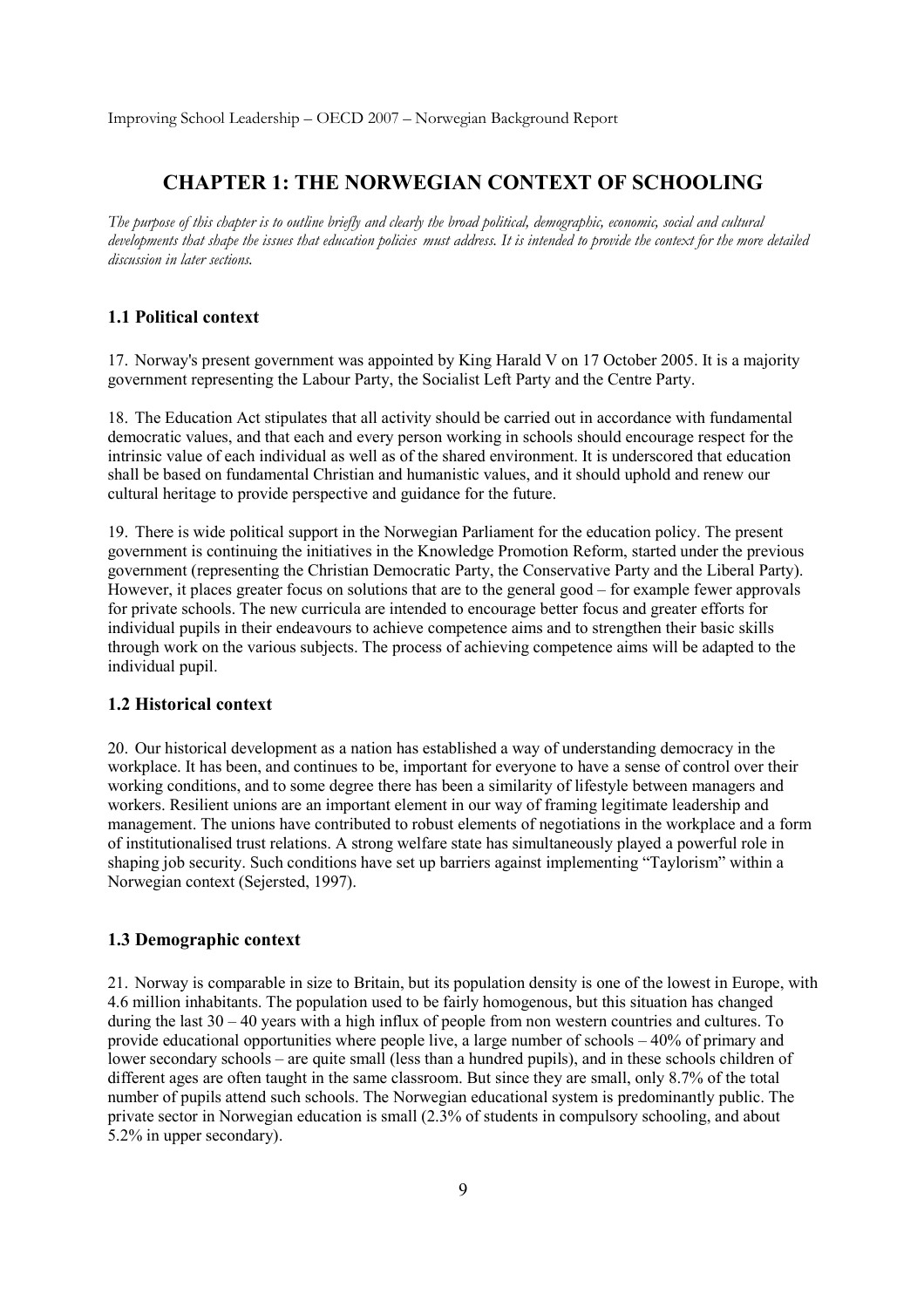22. As much as 73.2% of the labour force is employed in the service sector, with two-thirds of these people working in the fairly large public sector. Services in the health and education sectors are largely a government responsibility.

## **1.4 Economic context**

23. Norway is the OECD country that has the highest national product per inhabitant. Value added in Norway, measured as GDP, increased by almost 80% through the 1980s and 1990s. This growth must partly be viewed in connection with the development of the oil industry, production having grown fourfold from 1980 to 2000.

24. The Norwegian state has no national debt, while Norwegian municipalities have increased their debts by some 30% (2002) to meet public commitments – such as education. These economic allocations are under continuous political debate, and the Government has increased transfers to the municipalities.

25. Statistics from the OECD (Education at a Glance 2005) show that Norway is among the countries worldwide that spend the most on schools. Adjusted for purchasing power, Norway spent 42% more per pupil in primary and lower secondary schools than the OECD average. Norwegian expenses per pupil in these schools compared to GNP per inhabitant amounts to 20%, which corresponds to the average for the OECD countries.

26. Capacity utilisation in the Norwegian economy is high. The economy is regarded as fairly open, with a *per capita* foreign trade that ranks among the highest in the world and that shows a positive balance.

## **1.5 Social and cultural context**

27. Culturally the population of Norway is fairly homogeneous, with a small indigenous Saami minority mostly in the North (0.2% of the pupils use the Saami language at school). In addition there are between 10 000 and 15 000 Norwegians of Finnish descent in the counties of Troms and Finnmark. Many of them use their own language. While Norway has two official written languages taught in school, the two are fairly similar. The use of the languages roughly follows a geographical profile: the minority language ("New Norwegian") chosen by 15% of the schools is mostly used in the western and south-western counties.

28. There has been steady immigration to the country in the last 30 years. According to the 2001 national census, about 7% of the population (307 714) were immigrants. The same percentage of pupils in primary schools have a mother tongue other than Norwegian. The largest immigrant groups come from Pakistan (7.9%), Sweden, (7.3%) and Denmark (6.2%). In some districts in Oslo, schools have a clear immigrant majority among the pupils, who represent 20-30 different nationalities. The immigrant population in Oslo has increased by 40% in the past five years, and in seven of the city districts over 20% of the population have a non-western background. In primary and lower secondary education the term "student from language minorities" is used to refer to students who for a short or a long period need individually-adapted tuition in the Norwegian language to enable them to follow regular classes (Vedøy, 2006).

29. A total of 24% of the Norwegian population over the age of 16 has undergone education at university or university college level (2004). This is almost twice as many as 20 years ago (Statistics Norway). In the group in Norway that has taken short higher education there are now more women than men.

30. Gender equality is seen as an important goal for society at the same time as it is an overall goal within education and research. It features as an integral part of the Education Act, within the general component of the national curriculum, as well as within the different aspects of the education curricula. The goal has been highlighted in education policy for many years, and school principals live in this rhetorical universe, which probably frames their construction of gender identities. Compulsory schooling has a gender balance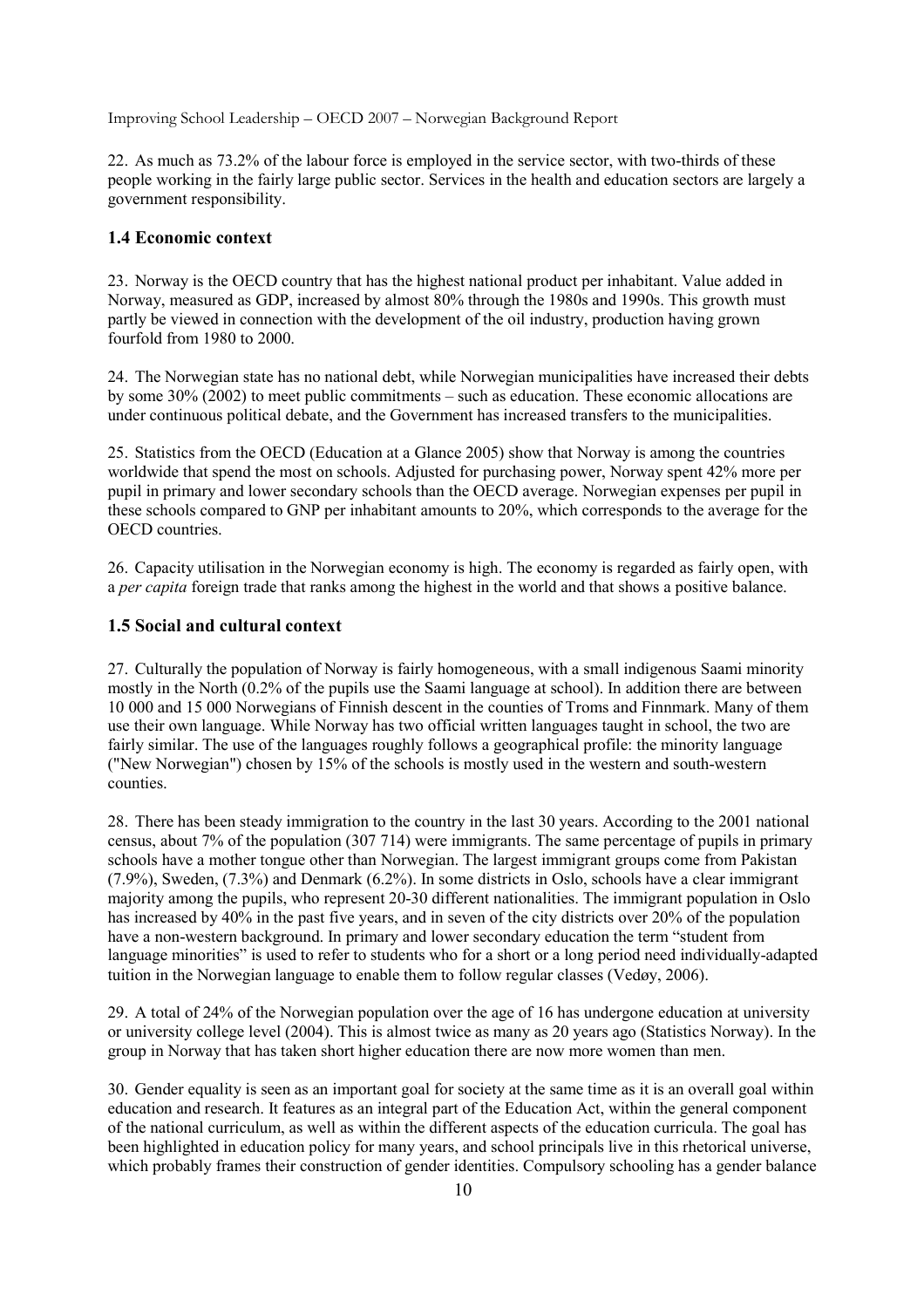among school principals, but this is not the case in upper secondary schools. During the 1980s and 1990s the number of woman in leadership positions at school level has increased considerably, while fewer and fewer men decide to become teachers. This is particularly the case for primary schools.

31. While the understanding of leadership in schools is being internationalised (see Karlsen, 2002), research shows that there are considerable national differences (Møller, 2005). These differences can be explained on the basis of national culture as illustrated by Hofstede when he links national culture and dimensions of leadership (Hofstede & Hofstede, 2005). Such analyses may promote understanding of the conditions for the exercise of leadership and the kind of leadership that is regarded as legitimate.

32. Hofstede's analysis of leadership in 74 countries shows that Norway differs from the norm in other countries in two particular fields. Firstly there is little power distance, i.e. little distance between the leader and the employee. Secondly Norwegian leadership culture is characterised by femininity: modesty and caring (cf. Hofstede & Hofstede, 2005). These results agree with the usual description of the "Scandinavian leadership model": little hierarchy, a flat structure, powerful labour unions, decentralised governance, few industrial disputes and good social welfare schemes.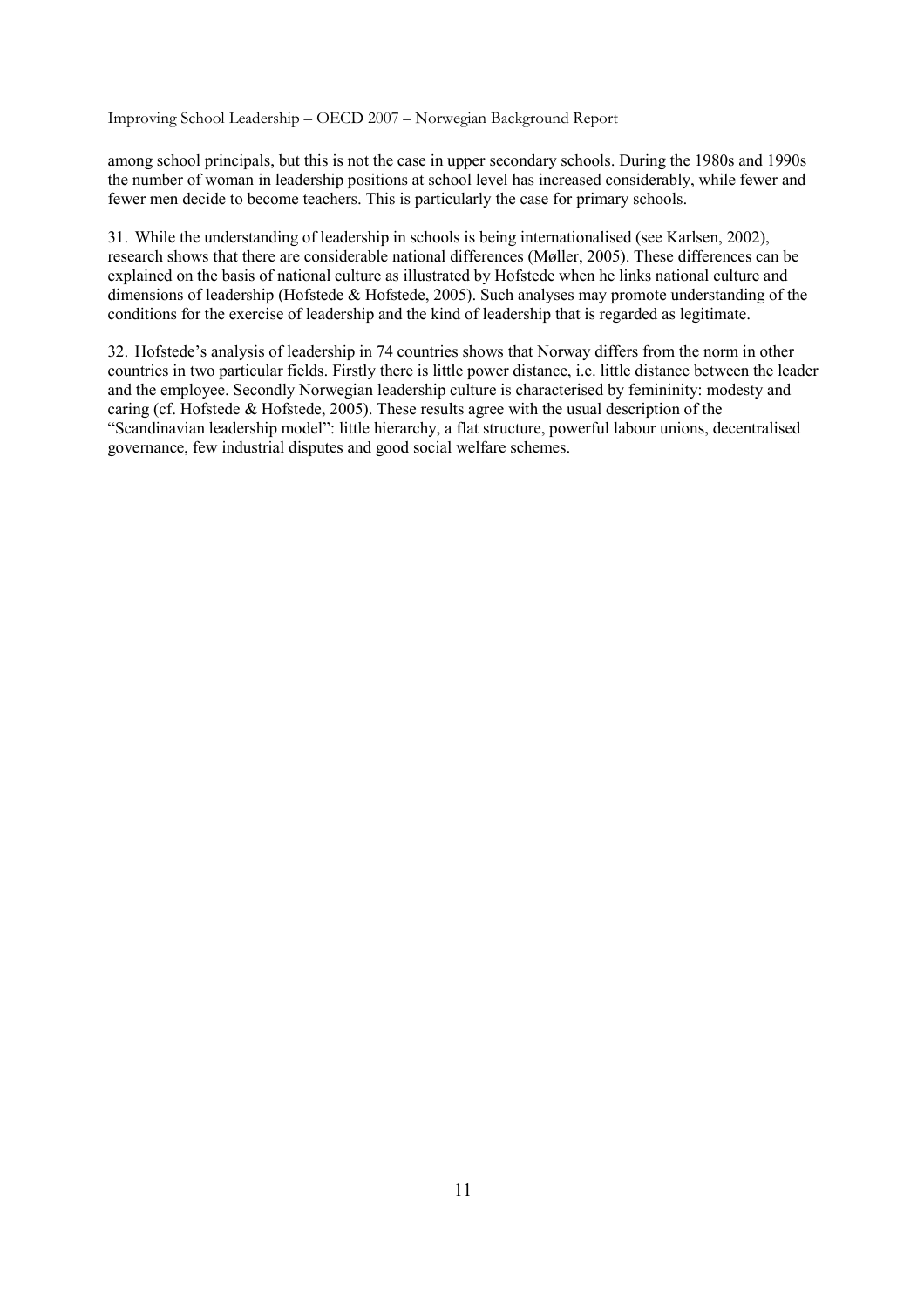# **CHAPTER 2: THE NORWEGIAN SCHOOL SYSTEM**

*The purpose of this chapter is to outline the main features of the school system, its goals, trends and key policy issues. This chapter will provide much of the detail that is to be cross-referenced in the following chapters.* 

## **2.1 Structural features of the school system**

33. The school authorities and school leadership in Norway are part of a governance structure – national, regional and local – that is the same for the whole country across the various sectors. The entire school sector operates in line with common legislation. The Education Act and the national curriculum have been defined on a national basis, and agreements between employers and employees are negotiated for the country as a whole. These common framework conditions mean that authority is delegated to county authorities and municipalities, i.e. the level elected by the people in the Norwegian governance structure. However, local systems may vary considerably.

34. In Norway each school has a principal who is the authority responsible for the pupils in school hours, acting on behalf of the parents. The principal's authority is delegated from the school owner, which in political terms means the mayor, on behalf of the politically elected assembly in counties or municipalities or the chairman of the board in a private school. Administratively the exercising of authority is assigned to the chief municipal executive in each county authority and municipality, who in turn either delegates the power to a person with school-based competence, the chief municipal education officer, sector manager or person with a similar title, or directly to a principal for a school.

35. Those who exercise formal authority are leaders at different levels in the education sector. When the term school leadership is used, it includes the person with the highest authority but is extended to cover all those employed in leadership positions at various levels. In a school there are many who are able to assume the role of leader, but it must always be made clear how formally the responsibility has been assigned.

## *Types of schools*

36. With the new school reform that started in autumn 2006 – the Knowledge Promotion Reform – the entire basic school programme is considered **one** coherent system, from grade 1 to grade 13.

#### *Primary and lower secondary school*

37. Compulsory schooling in Norway is of ten years' duration, and children start school at the age of six. The responsible unit is the local municipality.

- There are 3 238 primary and lower secondary schools in Norway, and they are situated in 429 municipalities. (Source: Norwegian Internet information system for primary and lower secondary education)
- There are about 620 000 pupils in the 10-year compulsory education. (Source: Statistics Norway)
- Daycare facilities for school children is a right for pupils from first to fourth grade, but parents are obliged to pay a fee.
- Just over 2% of the pupils at compulsory schooling level attend private schools.
- There are 12.5 pupils per teacher. (Directorate of Education and Training's analysis of primary and lower secondary education)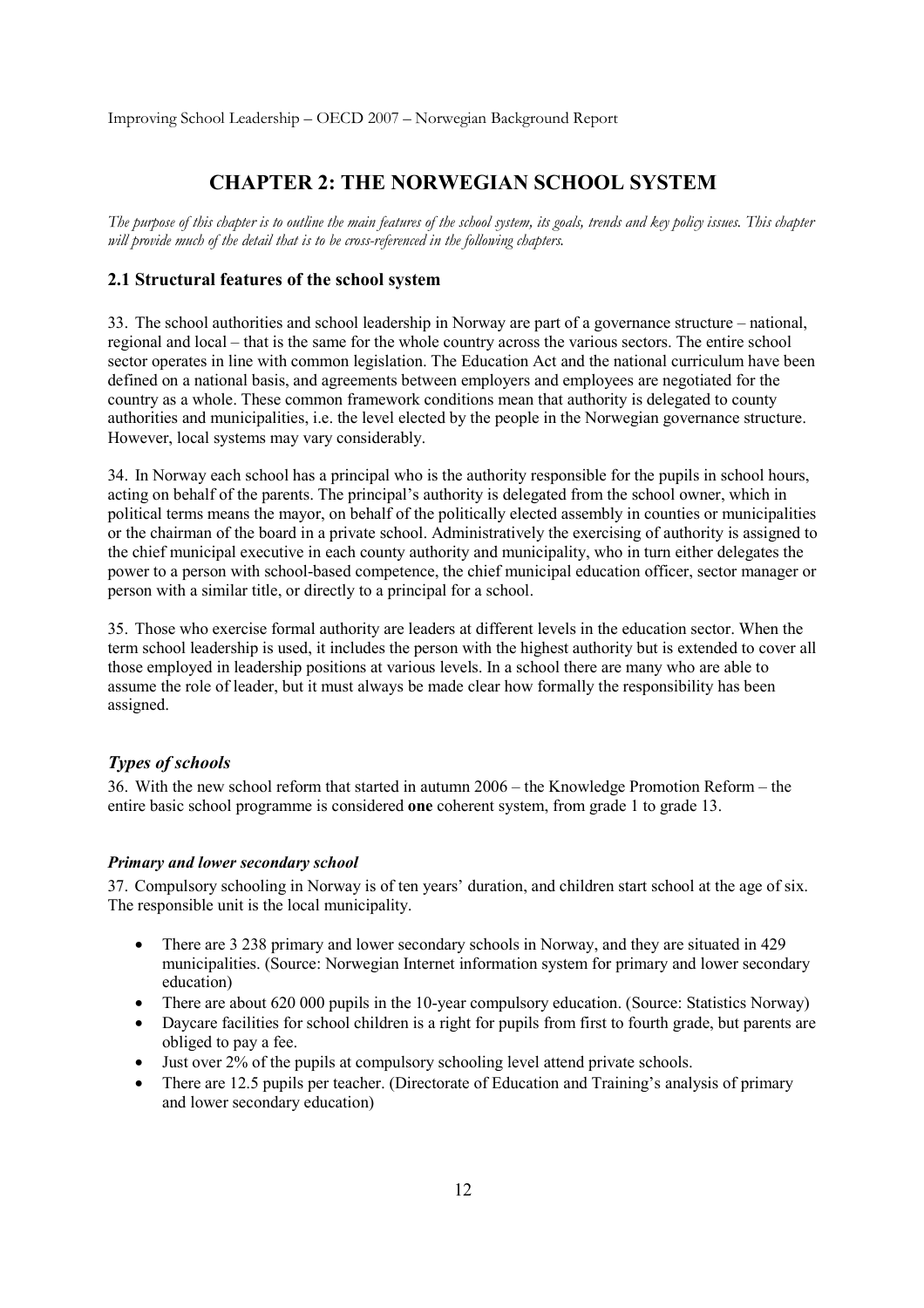## *Upper secondary school*

38. Upper secondary school covers the 16- to 19-year-olds from grade 11 to grade 13, and includes general academic studies as well as vocational training. The responsible administrative unit is at regional (county) level.

- There are 462 upper secondary schools in Norway, and they are situated in 19 counties.
- Approximately 6% of the total number of pupils at this level attend private schools.
- The total number of students was 214 000 in 2005.
- There are about eight students per teacher at upper secondary school. (Source: Statistics Norway)

39. With the Competence Reform of 1998, adults born after 1978 who have not completed upper secondary education have the same legal right to such education as the 16 to 19-year-olds. The government has now proposed that this right be extended to all youth below the age of 25.

40. Furthermore, the law obliges county authorities to provide a follow-up service for young people between 16 and 19 years of age who are currently neither attending a course of education nor employed.

## *Types of personnel*

- 41. The total number of teaching staff in compulsory education (grades 1-10) was 62 200 and 23 100 in upper secondary schools in 2005.
- Approximately 73% of the teachers in compulsory education are women (grades 1-10), and women account for 47% of the teaching staff in upper secondary schools.
- In 2005, 48% of the teachers in compulsory education and 65% of the teachers in upper secondary education were older than 45.
- About 65% of the teachers in compulsory education have three or four years of general teacher training from a university college (e.g. the four-year general teacher training programme). (Source: Statistics Norway)
- Women account for 51% of the leaders in compulsory schools and 44% in upper secondary education

42. School leadership was examined by researchers at the University of Oslo in a survey conducted last year. It was found that 40% of school leaders had no formal education in management or organisational skills. As schools today have more open processes with regard to learning and learning outcomes, leadership is being assigned greater importance and the role of school leaders is changing in Norway. The Education Act states that school leaders are required to have pedagogical competence as well as the necessary leadership skills. It is the responsibility of the school owner to ensure that this is the case.

#### *Overall size and composition of the school system*

43. In Norway basic education lasts for thirteen years. Pupils start at school in the year they turn six. The first ten years of primary and lower secondary education are compulsory.

44. At upper secondary level (grades 11-13) students are offered a number of study options. As a result of the recent reform the structure of the upper secondary school system has been simplified with the intention of allowing more flexibility in organising education and training for the individual pupil, for the school, for the apprentice and for teachers and trainers. This entails fewer and broader study programmes, amounting to a total of eleven. The subjects will be organised to make it easier to identify common elements and to make it possible to use resources more efficiently.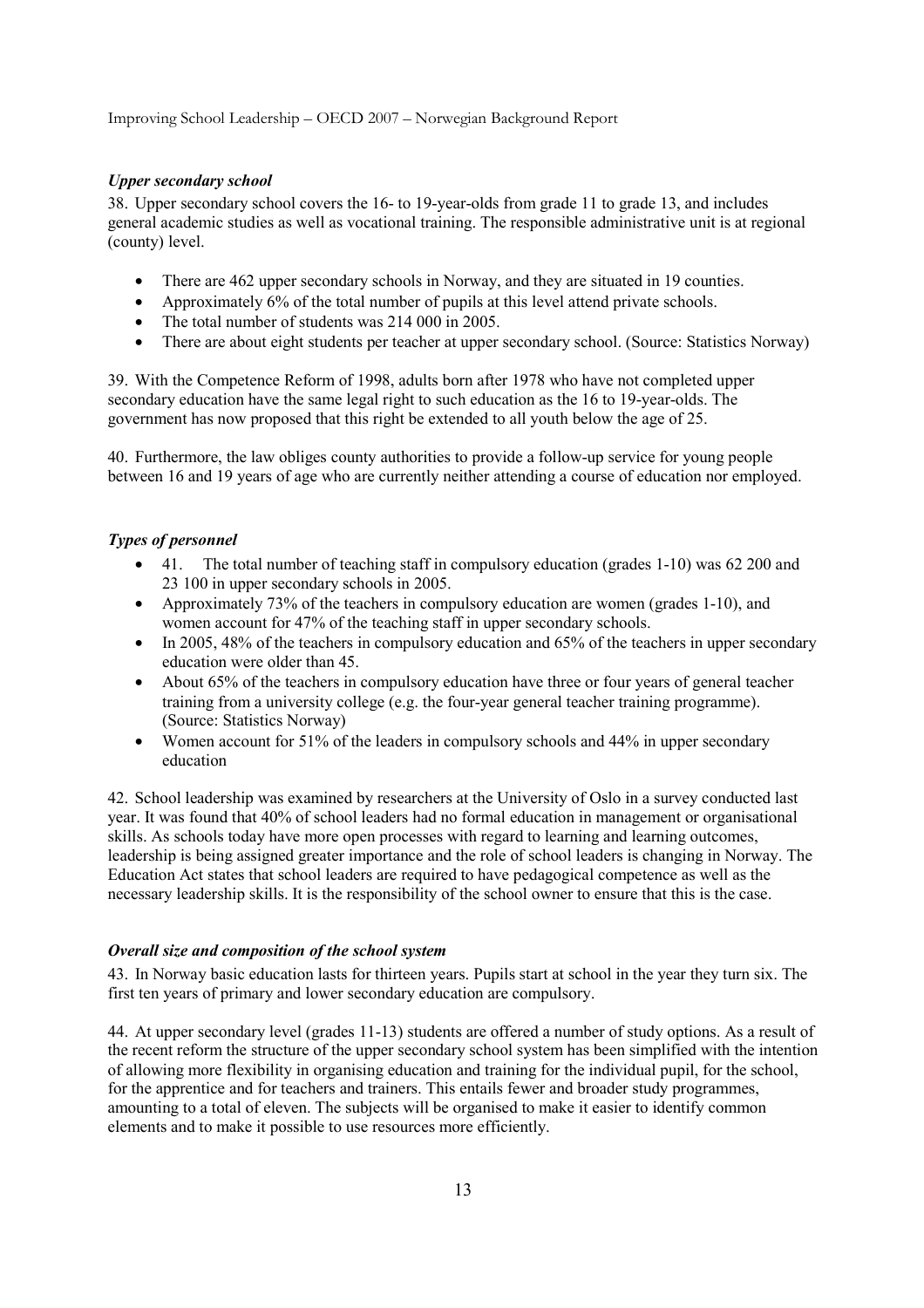- 45. The Norwegian education budget (including universities and university colleges) is equal to approximately 7.6% of the gross domestic product. The average for the OECD countries is about 5.5%. (Source: OECD, Education at a Glance [EAG]) In 2005, primary, lower and upper secondary schooling accounted for about 9% of all public expenditure in Norway. (Source: Statistics Norway)
- Norwegian schools vary in size from one or two pupils in certain cases to more than 800 pupils at some schools. (Source: Norwegian Internet information system for primary and lower secondary education)
- The number of upper secondary schools has not changed noticeably over the past few years, but the number of private schools at this level increased from 13% in 2003-2004 to 16% in 2005- 2006. (Source: Statistics Norway – Facts about education in Norway)
- On average, one out of ten pupils in upper secondary schools has a minority background. The educational level has risen considerably in recent years. In 2004, 24% of Norwegians above the age of 16 had undertaken higher education – twice as many as 20 years ago. (Source: Statistics Norway)
- The number of pupils with an immigrant background<sup>1</sup> in compulsory education (grades  $1-10$ ) is between 7% and 8%. Half these pupils are given education in their mother tongue, and around 70% are given additional instruction in the Norwegian language.
- A reorganisation of special education has taken place in Norway since the beginning of the 1990s, one of the main objectives being to effect a change from a system with special schools to a system of full integration. Whenever possible pupils with special needs are integrated into ordinary schools. The number of pupils in special schools is relatively stable: in 2005 was between 3% and 4% per thousand of the total number of pupils undergoing compulsory education, approximately 6% of whom receive special tuition at school.
- A total of 59% of all primary and lower secondary schools are solely primary schools (grades 1- 7), 25% are combined primary and lower secondary (grades 1-10), and 16% are only lower secondary schools (grades 8-10). (Source: Norwegian Internet information system for primary and lower secondary education)
- Participation in upper secondary education has increased from  $20 30\%$  to well over 90%, and in higher education from under 10% to almost 50% in the course of the last 30 years

## **2.2 Availability of public and private resources for schooling**

<u>.</u>

46. The resources available for primary and lower secondary education in Norway are relatively stable with regard to both the total resources and resources per pupil. The changes that have taken place in recent years are mainly due to the increase in the number of pupils, particularly in lower and upper secondary schools. Compared with other countries, considerable resources are allocated to the compulsory 10-year schooling and to upper secondary education and training in Norway, but there is significant variation in how the municipalities and county authorities utilise the resources. This is largely due to the fact that the municipalities and county authorities have different school structures. For example municipalities with scattered settlements often have higher expenses per pupil than those with more centralised populations. Differences in the structure of the facilities offered in upper secondary education and training can also explain the variation in the county authorities' use of resources. The majority of the municipalities spend an average of approximately NOK 65 000 per pupil per year. (Source: KOSTRA, the municipality/state reporting system)

47. The Norwegian Directorate for Education and Training provides data from primary and secondary schools in Norway at *www.skoleporten.no.* These data are meant as resources for local work on issues concerning evaluation and development. The website also offers resources to contribute to interpretation,

 $1$  Immigrant background can be understood as born in Norway (first generation), or born abroad (second generation) of parents who were also born abroad.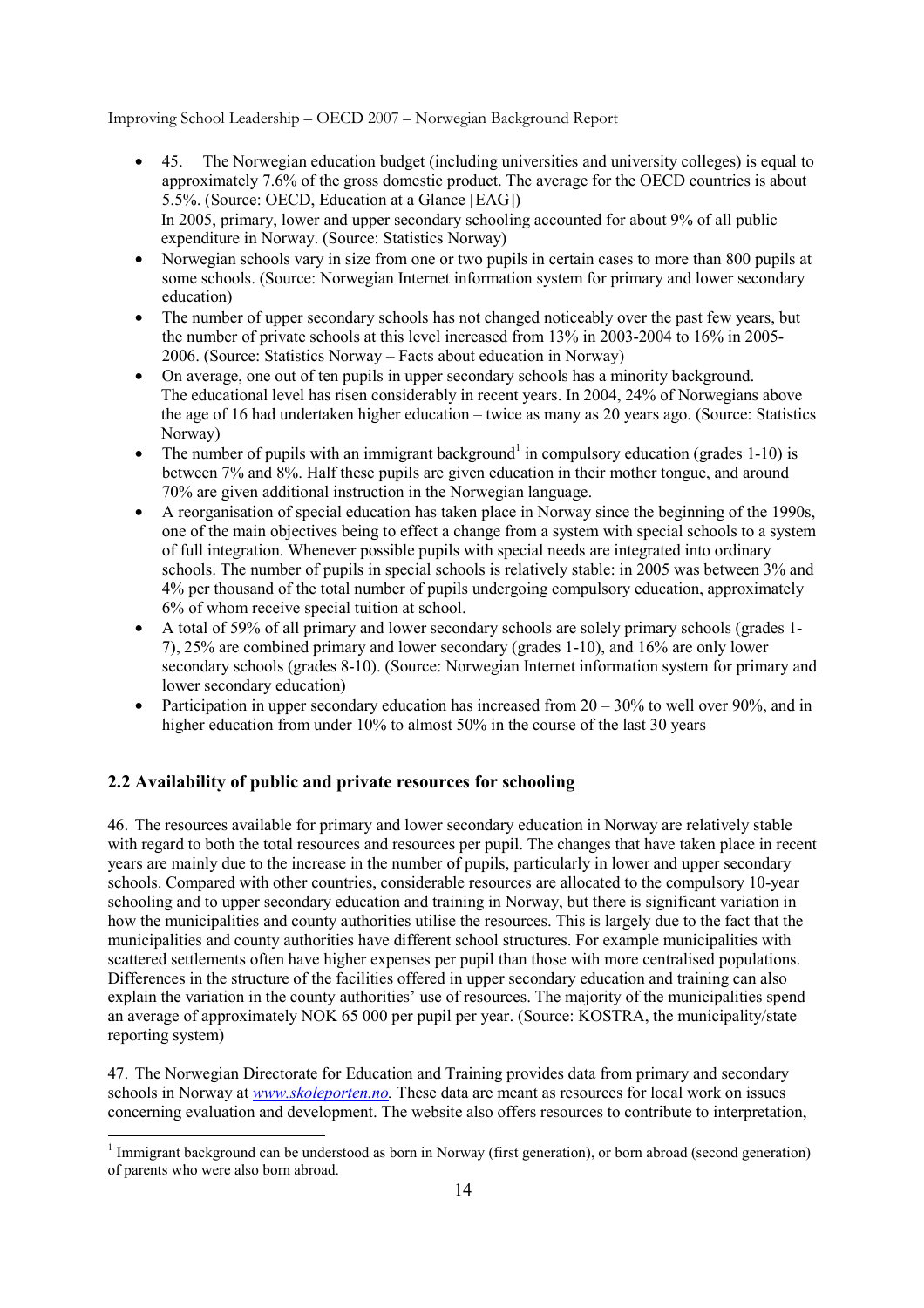assessment and development within the schools. The website's main target groups are school principals, head teachers and school administrators and politicians. However, parents, pupils and the general public will also find the website useful.

48. Access to and the use of resources in schools are affected by factors such as pupil base, geographical location, buildings, and the school's internal organisation. Data documentation is divided into economy, teaching and materials. The various data make it possible to compare the resource situation for a school or municipality over time, or to compare the resource situation between different schools, municipalities and county authorities. At school level only data for teaching and materials are given, while data for economy are presented at school-owner level.

49. For instance it is reported that primary and lower secondary education accounted for 9% of total public expenditure in 2005. (Source: Statistics Norway)

50. In 2003/04, 98% of all pupils in primary and lower secondary schools attended public-sector institutions, while at upper secondary level some 95% attended such an institution. All expenses are covered by the Government, administered at national, regional and local levels. The remaining pupils attended private institutions, with most of them having 85% of their expenses covered by the Government. The remainder is covered by students' fees.

## **2.3 Governance of the school system and the regulatory framework for schools**

51. The Ministry of Education and Research – assisted by the Norwegian Directorate for Education and Training, including the county governors in each county – has the overall responsibility for all areas of education including pre-school provisions. Municipal authorities manage all aspects of compulsory education, county authorities are responsible for upper secondary education and training, and the Ministry of Education and Research manages the tertiary education institutions directly.

52. The Norwegian Directorate for Education and Training (established 2004) is the executive agency for the Ministry of Education and Research.

53. In this capacity the Directorate has the overall responsibility for monitoring education and the governance of the education sector, as well as for implementing Acts of Parliament and regulations. The Directorate is also responsible for managing the Norwegian Support System for Special Education (Statped), state-owned schools and the educational direction of the National Education Centres.

54. The Directorate is also responsible for all national statistics concerning primary and secondary education, on the basis of which the Directorate initiates and monitors research and development.

55. The objective of the Directorate is to ensure that all pupils and apprentices receive the high-quality education they are entitled to. The Directorate cooperates and discusses these challenges with the county governors in each county, who also have responsibility regionally for co-ordinating local guidance, development work and supervision.

56. The Norwegian 10-year compulsory education is regulated through a specific Act which currently covers education in these schools and in upper secondary schools and also includes that part of trade and vocational training that is carried out in companies. The Act was adopted in 1998 by the merger of several laws that previously regulated minor parts of primary and lower secondary education. The legislation is gradually being characterised by a clearer framework which gives the municipalities and county authorities – as the bodies responsible for primary and lower secondary schools and upper secondary education and training respectively – greater freedom to make their own decisions on the organisation and running of primary and lower secondary schooling. In the most recent reform of these schools – initiated in 2006 – the curricula have also become less detailed.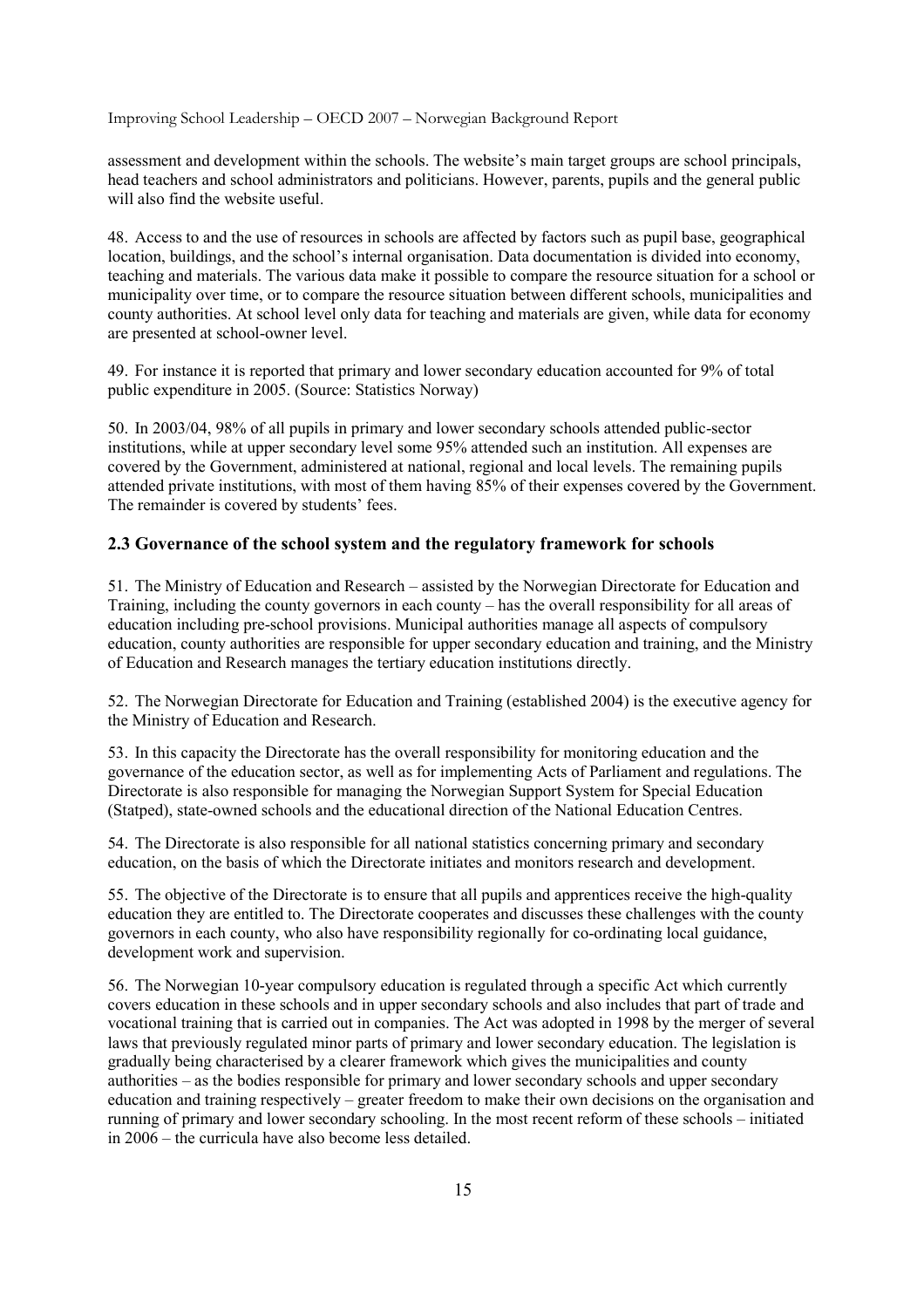57. This means that in general each municipality and county authority decides the powers that are to be delegated to the individual school. Such delegation will therefore affect both the content and the empowerment of the school leader role and the teacher role, which can consequently vary to some extent among the 431 municipalities and 19 county authorities. This presents challenges when general replies are required to some of the questions that have been asked by this report.

58. A key feature of the Norwegian education system is the central role of teacher organisations. The basic agreement regulates cooperation between the social partners at local, municipal and school levels.

## **2.4 Changes in goals and objectives of the school system over the last decade**

59. The ongoing reform of primary, secondary and upper secondary schools – the Knowledge Promotion Reform – was implemented in all schools in Norway in 2006.

60. A **new curriculum** is being created for schooling from the age of six to the age of 19, i.e. grades 1-13. The Core Curriculum is based on a set of values on which there is broad consensus, and has not been changed. Compared to the former syllabuses, the different subject syllabuses have been simplified and clarified so that they express clear learning targets concerning the type of competence pupils and apprentices should be able to acquire.

61. The new coherent set of curricula for the entire basic school programme identifies certain **basic skills** as being especially important for pupils' and apprentices' professional and personal development. These basic skills are: (1) oral expression, (2) reading, (3) writing, (4) arithmetic and (5) the use of digital tools. Other competencies or skills are also expressed in the curricula as principles for schooling in Norway and include social and cultural competencies, motivation and learning strategies.

62. The Norwegian Directorate for Education and Training has the responsibility for the national curriculum, assessment/examinations and supervision/control, and for the development of primary and secondary education. The Directorate is developing the new national curricula for primary and secondary education based on the principles proposed in the White Paper *Culture for learning* submitted to the Parliament in 2004. The increased emphasis on basic skills and knowledge mentioned above, greater diversity with regard to working methods and organisation, and education that is better adapted to each pupil are essential elements in the new curricula and in the Knowledge Promotion Reform.

63. The Directorate for Education and Training appoints curriculum groups for each subject, and new competence aims are developed for pupils' learning in all these subjects. All the curricula are circulated for review to all environments and levels in the education sector, and the general public is given a genuine opportunity to present viewpoints during the process.

64. With the Knowledge Promotion Reform a common national curriculum was created for the first time for the compulsory 10-year schooling and upper secondary education and training in Norway. The aim of the reform is to sustain and develop the best in basic education (understood as all schooling from the start of primary to the end of upper secondary education), with a view to ensure that pupils are better able to meet the challenges of the knowledge society. The vision is to create a better *culture for learning and motivation for lifelong learning.* In parallel with the strengthening of the pupils' basic skills, schools' key role is defined as the communicator of values, all-round education and culture.

65. Curricula for private schools deviate from the national curricula in accordance with the grounds for establishing such schools, but they are to a large extent based on the same principles, guidelines and objectives as those that apply for public schools.

66. The new curriculum was implemented in grades 1-9 and 11 in August 2006, and will be implemented in grades 10 and 12 from 2007 and in grade 13 from 2008.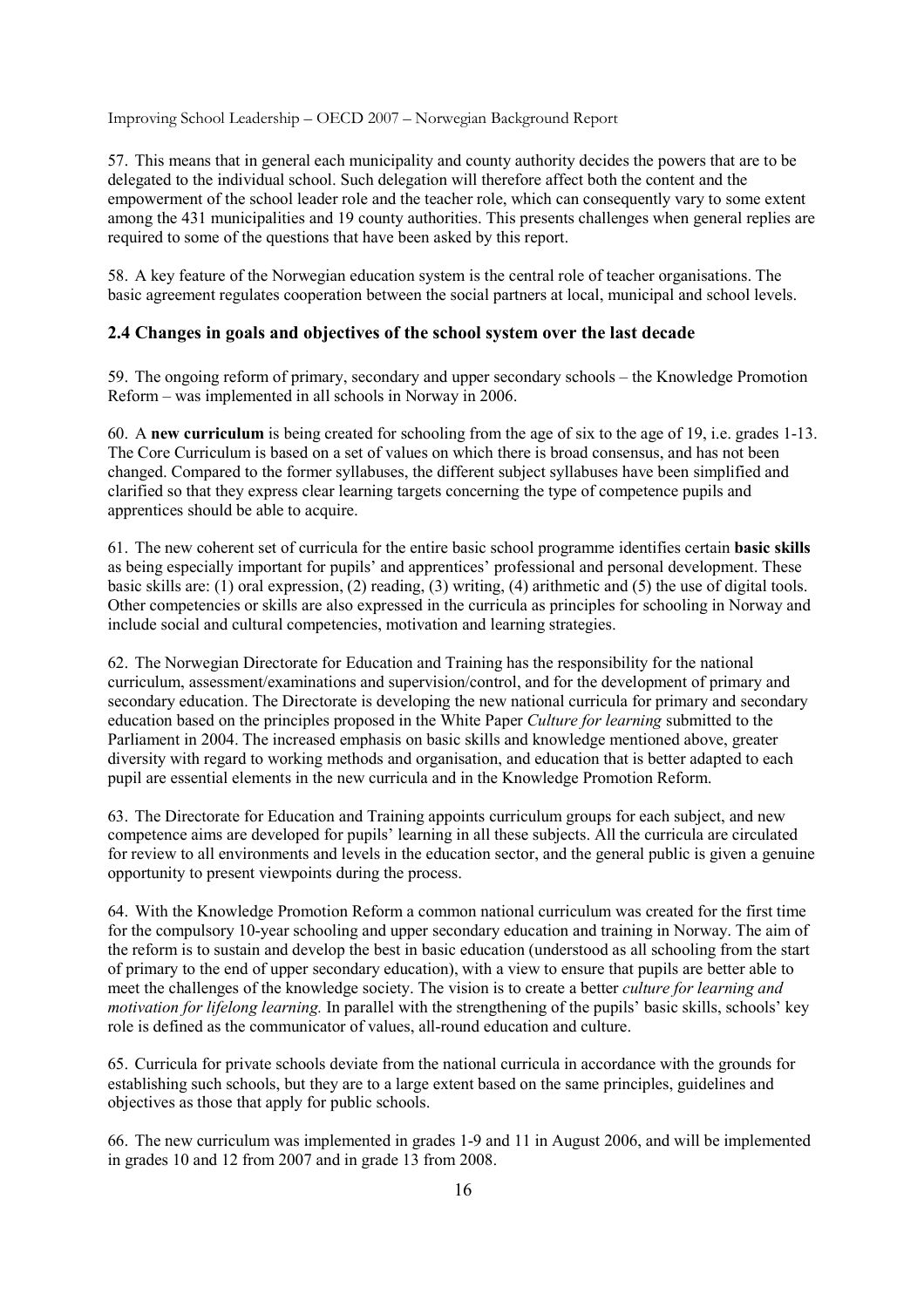67. In addition to the curricula, the Ministry and the Directorate develop national strategies for education within special areas of priority. The strategies are intended to contribute to the work of implementing the curricula in the various subjects.

68. National centres have also been set up to assist in initiating objectives and programmes in the national strategies geared towards multi-cultural teaching, foreign languages, art and culture, teaching and researching reading, mathematics, natural sciences, New Norwegian, entrepreneurship, sustainable development and information technology.

69. The implementation of new curricula is a key component of the competence strategy that forms part of the Knowledge Promotion Reform. Competence building for school leaders is given priority in this programme.

70. Funds earmarked for competence building are channelled directly from the Directorate to the school owner, who is responsible for competence enhancement for school leaders and teachers. Universities, university colleges and other professional environments are hired to assist school owners in these efforts. A comprehensive national programme for school development has been compiled for use in schools entitled *The Knowledge Promotion Reform – from words to action*. The leaders' role and tasks are key components of the programme and form the basis for the work they are to lead in their own schools (cf. 4.9).

71. A national quality assessment system was introduced in 2004 which included national tests for assessing students' basic skills in reading, writing, mathematics and English as well as surveys for mapping the learning environment in schools. Results at school and municipal level are published together with development resources at *www.skoleporten.no* (operated by the Directorate).

## **2.5 Unions for teachers and school leaders**

72. There are approximately ten educational unions that have the formal right to negotiate on behalf of their members nationally and/or locally. The number of union members working within the education system varies from the largest union – the Union of Education Norway with some 140 000 members – to the smallest that comprises a few hundred members. These unions have a total of roughly 150 000 members, including retired persons, who are attached to the education sector at institutions that range from daycare centres through to higher education.

73. One union with just over 2 000 members consists solely of leaders within the educational sector. However, there are altogether more school leaders who are members of the other unions. There are no official statistics on the number of school leaders in Norway, and none that reveal the proportion of school leaders who are unionised. However, it is presumed that this applies to a total of more than three-quarters in all types of school.

74. Key themes that were particularly relevant for school leaders at the most recent negotiations were the questions of whether leaders in general should have higher salaries than those they lead, and whether they should be guaranteed a minimum wage and minimum administration resources depending on the size of the school. The unions won approval for their most significant demands in these areas, even though some exceptions were made to the rule stipulating that the leader should have the highest salary in each school.

75. The matter of increased resources for school leadership is discussed locally, and school leaders' salaries are also fixed at this level in keeping with those of other municipal leaders.

76. The most recent negotiations highlighted competence building for leaders and discussed the organisation of their working year – particularly for those who also teach. Senior policy programmes were addressed to encourage leaders to remain longer in working life.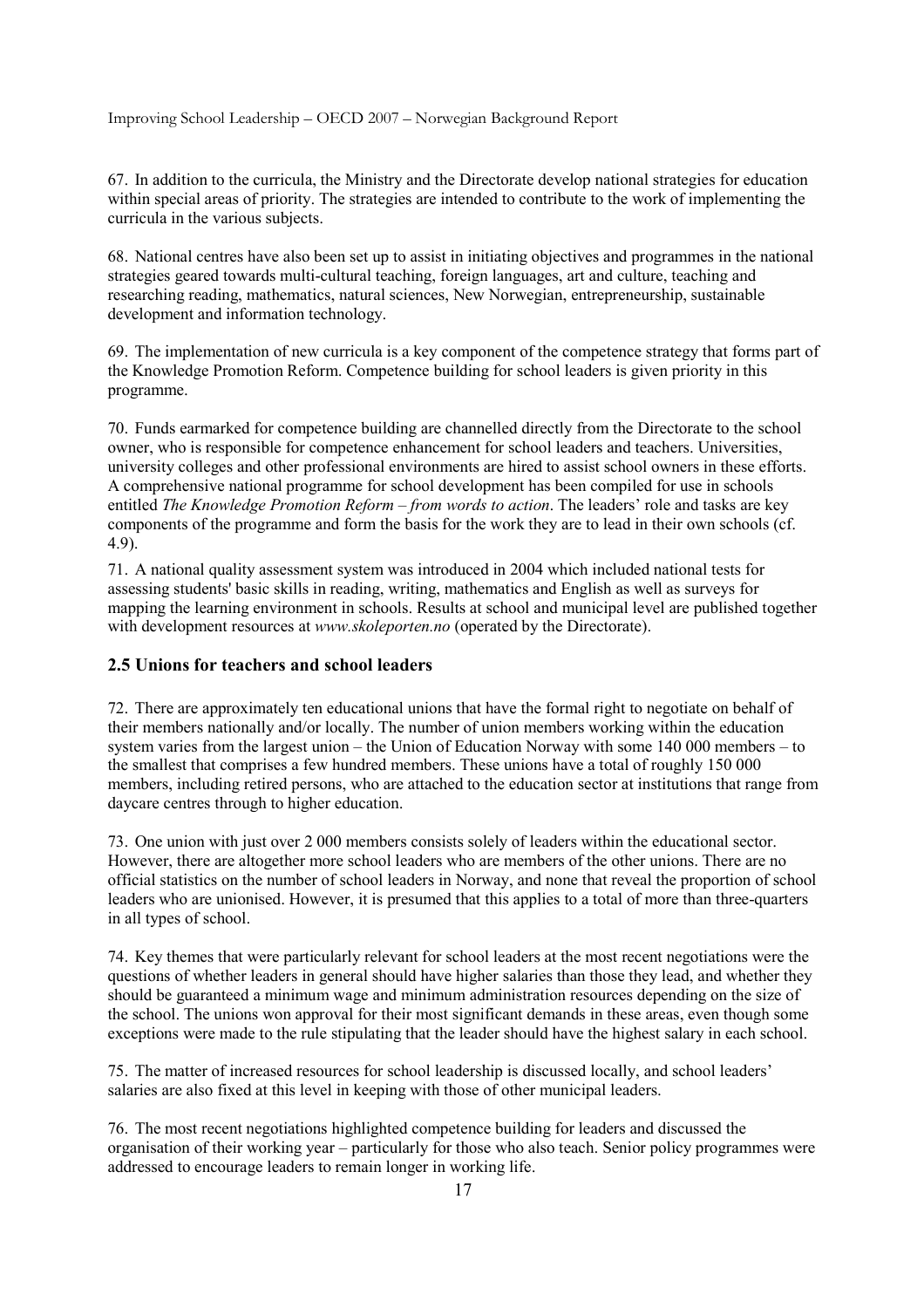## **2.6 Public perceptions about the role of schools, the quality of schooling, and the status of teachers and school leaders**

77. Schools must be able to give pupils a good education. In a diverse society that demands more and more knowledge, schooling must provide access to both current working and community life and to the competence required to cope with changing circumstances and an unknown future. It must give its pupils attitudes and knowledge that can last the rest of their lives, and must lay the foundation for the new skills that are needed in a rapidly-changing society. As expressed in the Knowledge Promotion Reform, the goal of schooling is to expand the abilities of children, young people and adults to gain insight and new experience and to feel involvement, fulfilment and participation.

78. The Union of Education Norway claims that the status of teachers and school leaders has declined during the past 20 to 30 years. They are also of the view that there is a general opinion that the outcomes of the teaching have deteriorated. However, the comparison is difficult to make since participation in schooling has increased substantially in the same period of time (see 2.1). In addition, emphasis has been placed on a number of new competencies in the tuition, and these are difficult to measure through a test system. Moreover, surveys clearly show that parents are reasonably satisfied with the quality of their child or children's schools, while they are more critical of the education system in general. (Source: Directorate for Education and Training)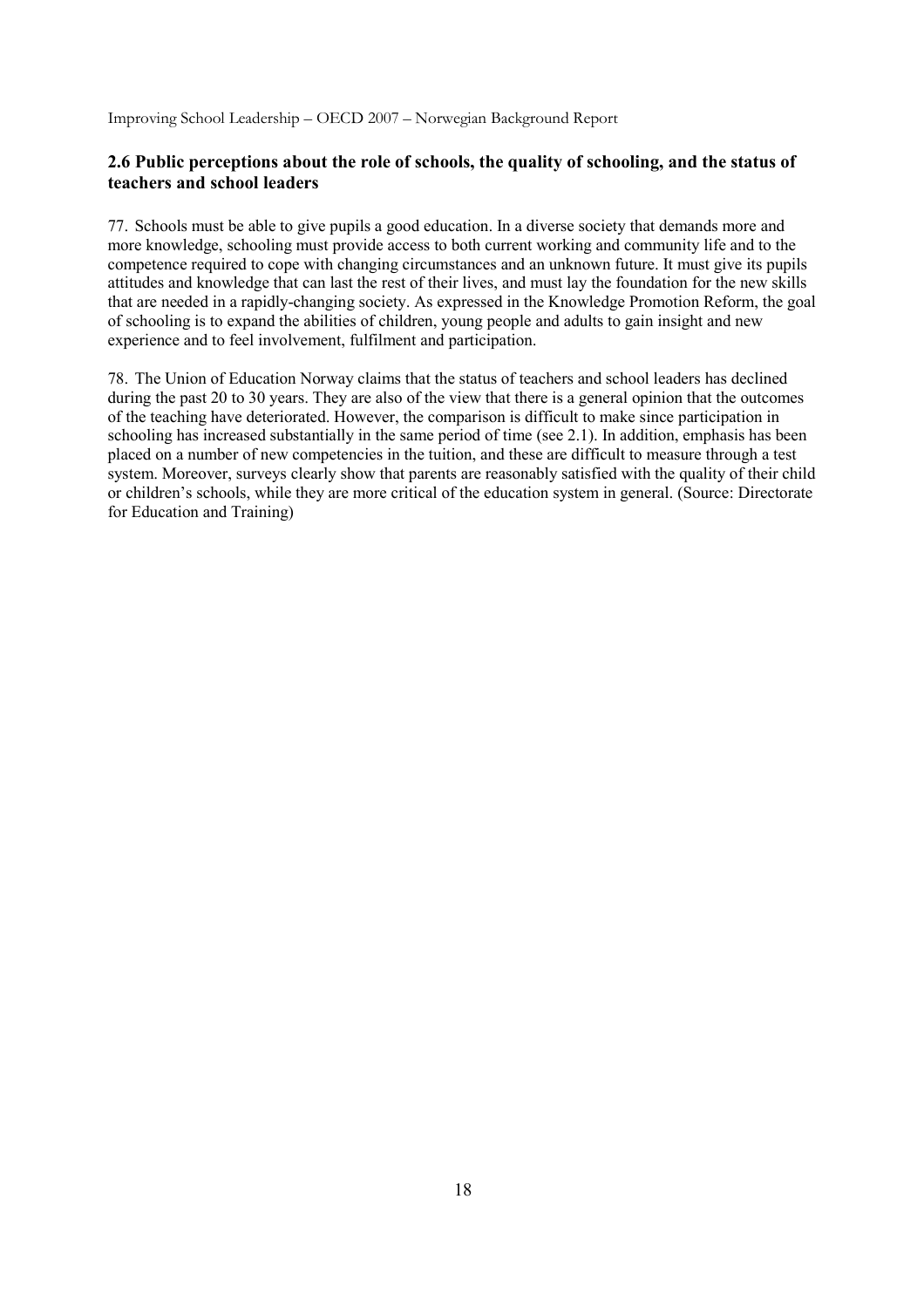# **CHAPTER 3: SCHOOL GOVERNANCE AND LEADERSHIP IN NORWAY**

*This chapter aims to identify the roles and responsibilities of school leaders under different governance structures and environmental contexts. It asks for evidence on the relationship between these governance structures and contexts and effective leadership, as well as on the existence of a set of core competencies for effective school leaders whatever the organisational or environmental context.* 

## **3.1 Conceptualising school leadership**

79. Although educational leadership is situated in the field of education, much of the leadership discourse in education has been influenced by management discourse in other fields. As such, there are tensions and contradictions connected to the way school leadership is being conceptualised in our country (Møller, 2007). Norwegian policy documents indicate that strong and visible leadership is needed in order to transform schools into learning organisations. The assumption could be that leadership resides in individual role holders or a few actors who are strategically positioned within organisations.

80. In the White Paper entitled *Culture for learning* (cf. Introduction), an explicit connection is made between learning and leadership, and the difference in roles and responsibilities between teachers and leaders is highlighted. In this document the term school leadership is applied to those in a **formal** leadership position at local schools.

81. In order to make good use of the knowledge produced by the national quality assessment system, each school needs ambitious school leaders with positive attitudes to change and development. The arguments underpinning this conception of leadership are legitimised in international studies.

82. According to this policy document, strong leadership is fundamental for the development of schools into learning organisations. In contrast, the document introduces the concept of *compliant leaders* for those leaders that transfer their responsibility for student learning to the teachers. Compliant leadership creates an obstacle to school improvement and the development of learning organisations, while strong and visible leadership can make important contributions to the improvement of student learning (cf. Valle, 2005).

83. On the other hand, several research studies emphasise leadership as a relational concept, assuming that leadership practice is constituted in the *interactions* of people and their situations (Møller, 2006). Leadership is distributed within the organisation, and the term "school leadership" is conceptualised as a collective made up of deliberative teachers, the school principal and deputies, and students, as opposed to a single, visionary, creative leader who directs the school.

84. In this way school leadership can be understood as a network of relationships among people, structures and cultures rather than merely a role-based function assigned to one person. But leadership is also about power, and school principals are vested with formal powers that cover a range of means of compulsion and reward, including economic and structural sanctions. The power of the principal has its source outside the school because it is delegated by the State (cf. Møller, 2006).

### **3.2 Regulatory framework that governs the roles and responsibilities of school leaders**

85. The fundamental framework that describes the responsibility and role of school leadership consists of the Education Act (1998) and its accompanying regulations that are laid down by the Norwegian Parliament and the Ministry, and the agreements for the municipal sector that are formed between the parties. The Norwegian Association of Local and Regional Authorities negotiates with the employee unions on behalf of municipalities and county authorities (school owners and employers).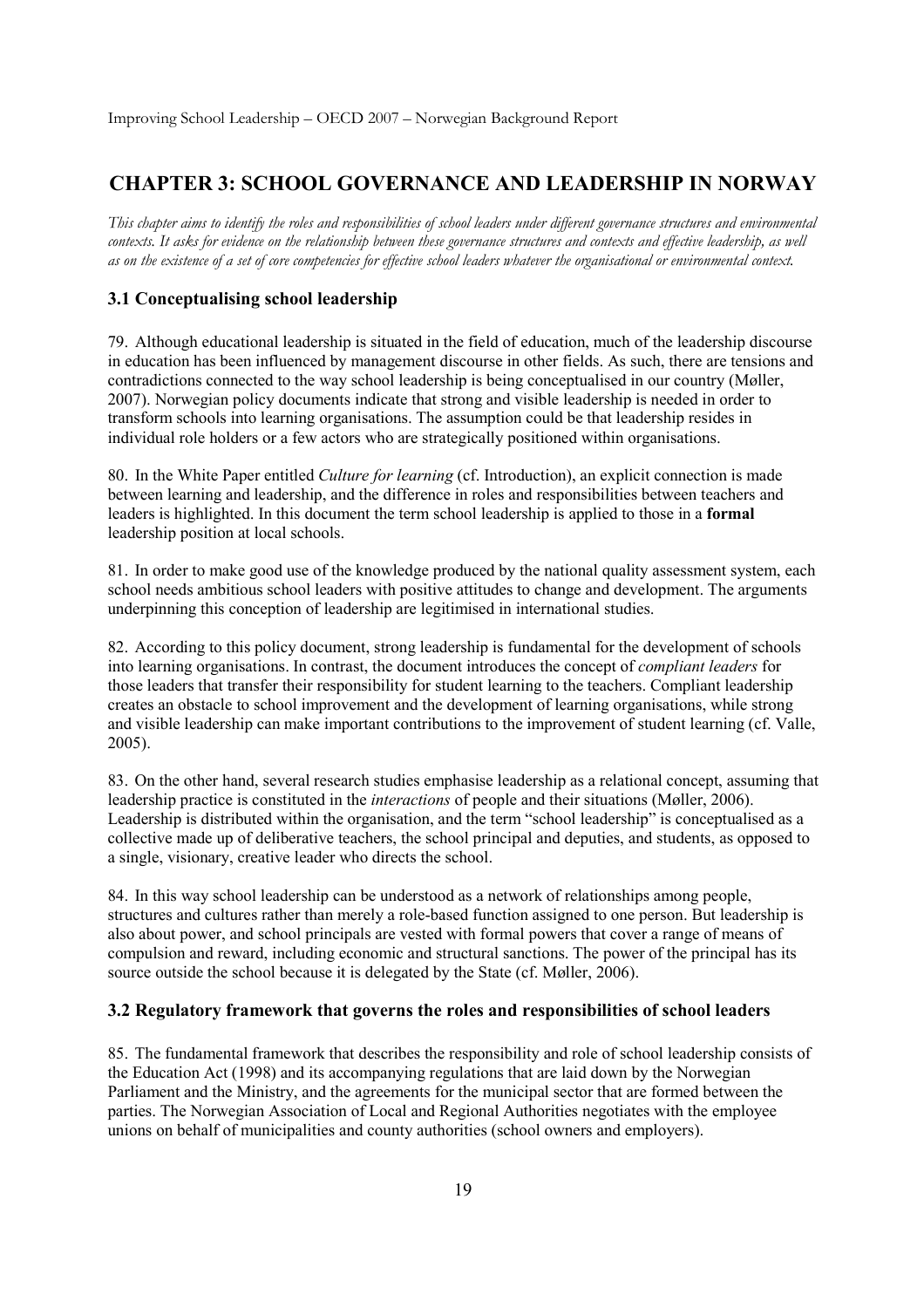86. The first paragraph of Section 9 of the Education Act states that each school shall have sound professional, educational and administrative management and that the instruction given in the school shall be led by the school leader. School leaders are to keep informed about the daily activities in the schools and are to ensure the further development of these activities. The person appointed as school leader must have pedagogical competence and the necessary leadership skills, and can be appointed for a certain period of years. The *agreements* stipulate a minimum level for the period of leadership as well as the leader's salary, rights and obligations.

87. The Local Government Act of 1992 paved the way for a high degree of self-governance on the part of the municipalities and county authorities. The development has shifted from several detailed laws for various levels and types of school to more general and less specific provisions in an integrated body of legislation, cf. 2.3. This also applies to provisions that regulate the role and responsibility of school leaders. The different school leader positions were previously regulated through common instructions laid down by the Government for the various positions, whereas currently there is only the provision that states that there must be an administrative and professional leader for each school. The Act has also been amended to make it possible to appoint a principal who is responsible for several schools. The scope and content of the tasks for all school leader positions are decided on a local basis.

88. Most proposed amendments to Norwegian legislation are processed by a committee set up by the Government and are circulated for review to the organisations affected before the Government submits the draft legislation to the Parliament. The teachers' and school leaders' unions appoint members and representatives to committees that address such matters and are given the opportunity to express their opinions on relevant legislative amendments.

89. Local rules concerning empowerments that are delegated to the principals of individual schools are developed in different ways and are adopted in various bodies. In general there has been a tendency to transfer increasingly greater powers from political bodies to the administration in municipalities and county authorities. Union representatives for the employees are to varying degrees included in the work of shaping authorisations for schools and school leaders.

## **3.3 Challenges school leadership face in Norway**

## *Major policy concerns*

90. In the report entitled *Attracting, developing and retaining effective teachers* (OECD, 2003), a main concern was that generally poor finances at municipal level will result in a deficient and possibly deteriorating level of teacher policy initiatives. The present government has increased – and plans to continue to increase – the unrestricted funds in the block grants for the municipalities, but it is not yet clear how large a proportion of these resources are allocated to the education sector. Another worry expressed in the report is that the decentralisation of decision making and of the allocation of funding to schools will lead to inequalities among regions and individual schools. These issues are frequently the subject of public and political debate, and there may be reasons for examining such processes and outcomes more closely. One possible strategy could be to identify factors, reasons and results in cases where municipalities give priority to professional development initiatives and to improving levels of salary and working conditions etc.

91. In times of delegation of responsibility, teacher and school leader unions and school administrators at different levels express concern about what might be called a "draining of school-based competence" at local school management and local authority level. This can be described as a twofold challenge, one being the requirements to qualify for school leader positions. It has been suggested that school leadership posts should be open for the employment of school leaders without pedagogical insight or experience (cf. 6.2, 6.3). This would accentuate the need to ensure that school management teams include at least one person with the education and experience necessary to function as staff consultant in educational and teaching matters. Furthermore, concern was expressed about the fact that without an educational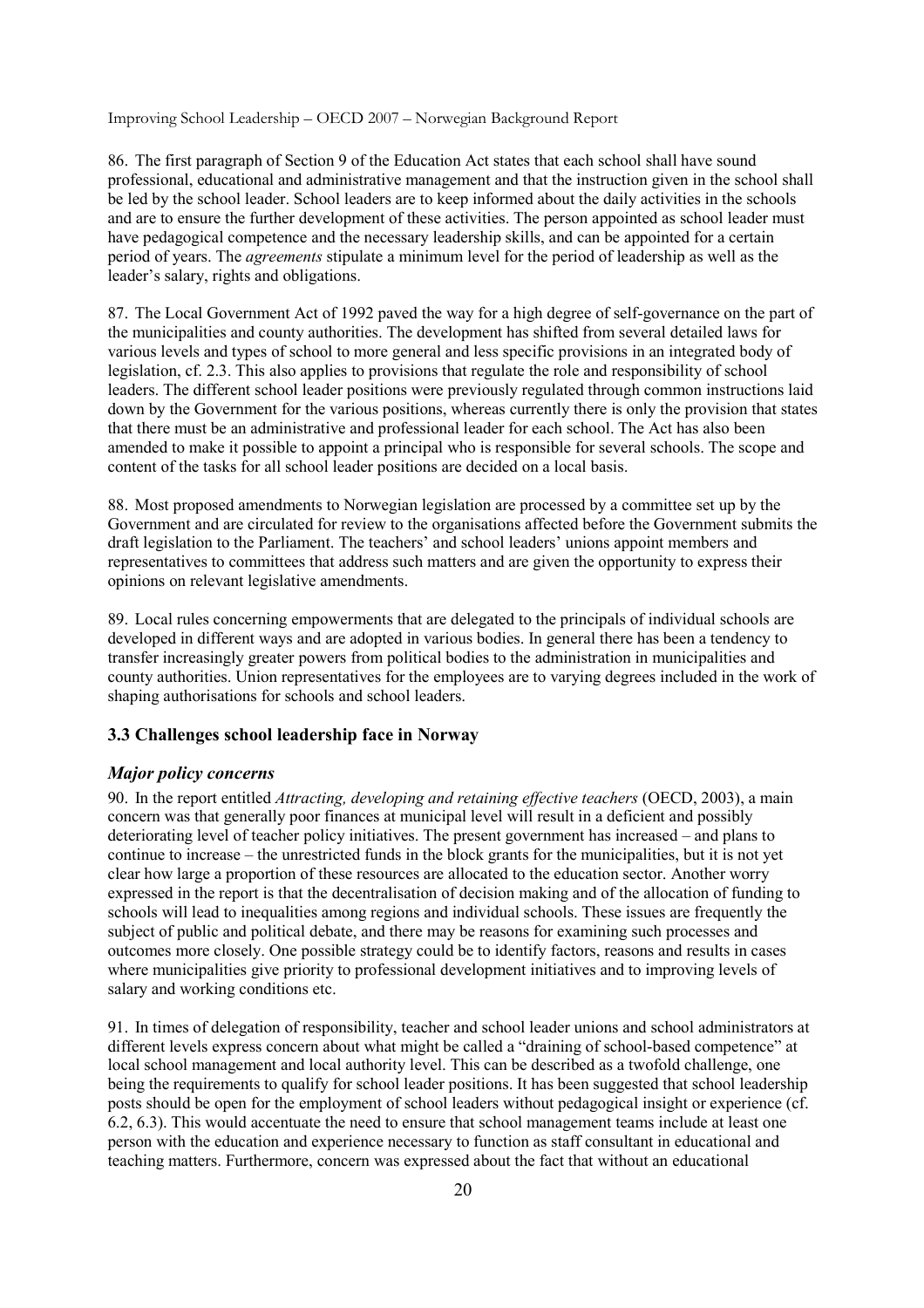background, leaders would not fully understand the distinctive character of schools and their kind of "production" and activities, and that they might give priority to aims and measures other than the quality of pupil learning and staff development.

92. Secondly, following the widespread reorganisations at municipal level, there is no requirement for municipal officials who are responsible for school-related matters to have school-related experience or education. Concern has therefore been expressed that school leaders will not be given the necessary support from school-competent consultants at municipal/school owner level, and that schools will no longer have dedicated "spokesmen" in the municipal decision making processes where financial resources are distributed and where schools compete with other worthy causes in municipal budgets. The school leader union points out that this problem is becoming more and more noticeable in many municipalities – not least on the introduction of large national reforms that are also to be implemented and monitored at local level.

93. These issues can be seen as related to the broader discussion on the professional background and competence of those responsible for school matters. Some call for an open discussion on this issue with a view to establishing the kind of professional competence that is required for school leadership at municipal and school level. There is a reciprocal aspect to this: if subordinates do not have sufficient confidence in and respect for the pedagogical and professional competence of their leaders, the ability of the leaders to influence their staff's practice may be correspondingly reduced.

#### *Concerns related to teacher competence*

94. One concern relates to the "generalist" versus the "specialist" teacher. Norwegian primary and lower secondary education has been and still is adapted to the scattered demographic pattern of the country, and there are therefore a large number of small schools. There are many schools with only a few pupils at each age level – or even with pupils at only a few age levels – and this has influenced the requirements to be met in determining the combination and profile of teacher competence. The general teacher had to possess a solid basic and broad competence, but not necessarily a high degree of specialised in-depth subject expertise (Lagerstrøm, 2000).

95. As a consequence, the profile and requirements of Norwegian teacher competence are more general than those in other OECD countries where teachers may be subject specialists even at the low levels of primary schools. Several stakeholders in various parts of the education system consider that the generalist teacher is currently under pressure, both through changes and through demands for a higher degree of indepth and specialised subject competence also among teachers at lower levels. This poses a major challenge to school leaders. Firstly it constitutes a deviation from a long tradition of the "generalist" teacher who teaches a range of subjects to the same class or group of pupils at the lower levels of primary school and is thus able to get to know the pupils and to work with social aspects of the class environment. Secondly, there is the challenge of recruiting new teachers or giving teachers opportunities to strengthen their academic knowledge.

#### *New school policies*

96. *Knowledge Promotion* is the latest reform in the 10-year compulsory schooling and upper secondary education and training. It introduces changes in substance, structure and organisation.

97. School leaders are faced with the challenge of implementing the Knowledge Promotion Reform in schools. The reform ascribes them the prime responsibility for ensuring that the individual teacher becomes familiar with the entire national curriculum and with the reasons and intentions that form the basis of the separate subject curricula. They must also assess the competence-building measures required to meet the challenges of the Knowledge Promotion Reform. It is expected that arrangements will be made to allow systematic work to be performed by the entire staff, and that changes to practice will be monitored.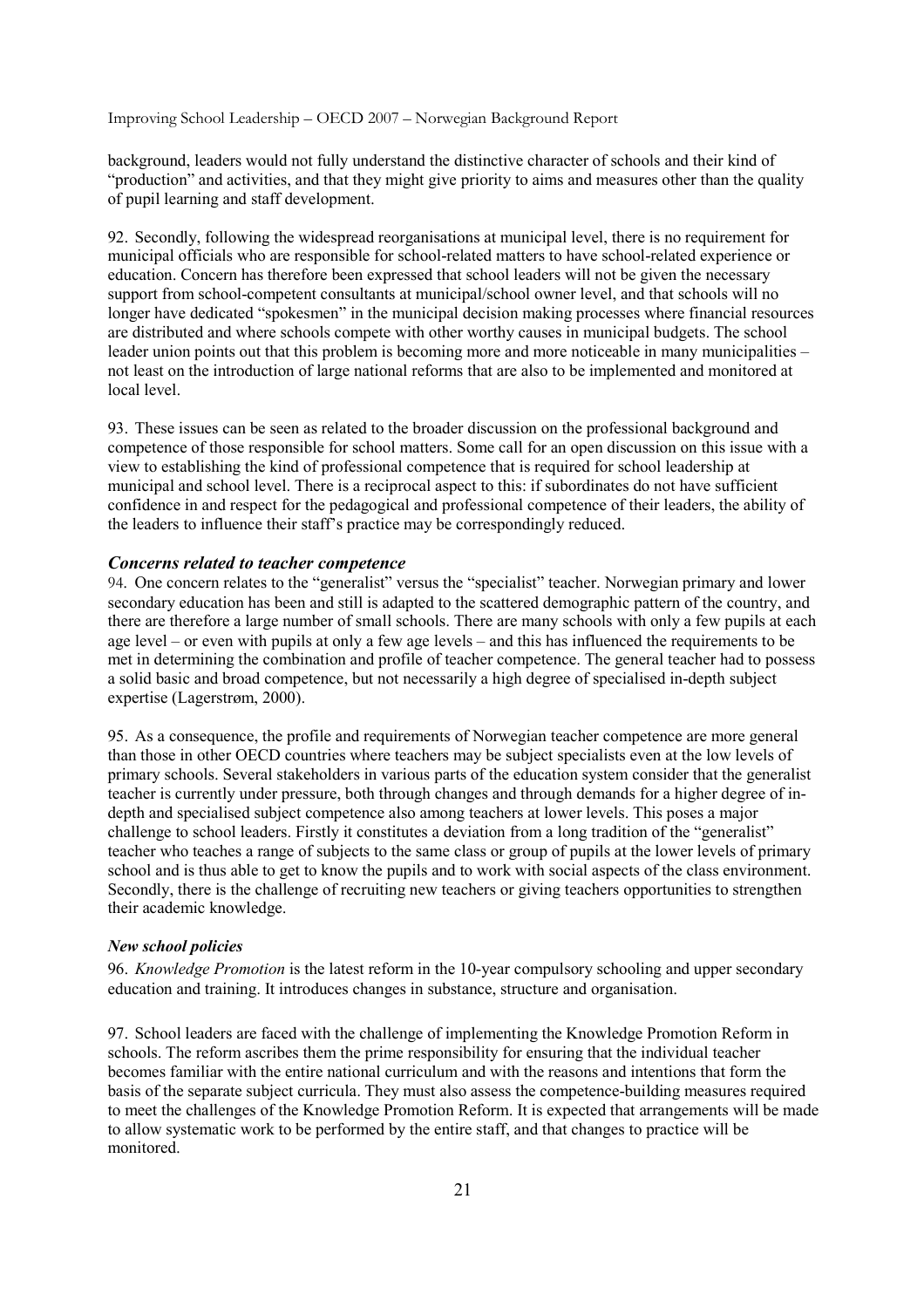98. The schools are responsible for developing pupils' and apprentices' basic competence: social and cultural skills, motivation for learning, and learning strategies.

99. The following are the most important changes resulting from the new curriculum of the Knowledge Promotion Reform*:* 

• 100. Basic skills are to be strengthened, and ICT (the use of digital tools) is to be introduced as a fundamental skill equal to reading, writing, arithmetic and oral expression. Reading and writing are emphasised from the first grade. New subject syllabuses in all subjects, clearly indicating what pupils and apprentices are expected to learn. New distributions of teaching hours per subject. New structure of available choices within education programmes. Freedom at the local level with respect to work methods, teaching materials and the organisation of classroom instruction. New curriculum structure involving a different way of working with curricula and a large measure of autonomy in work on the curriculum at local level.

101. In addition to the national curriculum, directions are provided for national school policy through strategic plans consisting of primary objectives and measures that can contribute to enable the individual school leader at all levels to exercise clear leadership within prioritised key areas (see 2.4). For example, the most recent strategy – which has not yet been adopted politically – concerns art and culture in education. The strategy provides an overview of provisions within art and teacher training and explains how it is planned to extend these efforts nationally and locally as a cooperation across the school and culture sector. It also provides guidelines for attitudes and measures that can be monitored directly by the individual school leader.

### *Changing composition of the student population*

102. Sudden large changes do not take place in the composition of school classes in Norway, but they are becoming increasingly multi-cultural and multi-lingual. The birth rate is approximately 60 000 per year. In addition to the number of births, both immigration and emigration affect the classes in schools. In 2005 Norway had a net immigration of 4 597 persons under the age of 15. Defining immigrants as those persons whose parents were both born abroad, at the turn of year 2005/2006 the immigrant population was approximately 390 000 or 8.3% of the entire population. If another definition is used, i.e. that only one parent was born abroad, the number of immigrants reaches 760 000 or 16% of the population. Immigrants to Norway have come from 208 different nationalities, and the immigrant population is therefore not a heterogeneous group. Even though some nationalities predominate, no individual group amounts to more than 7% of the total immigrant population (Statistics Norway 2006). The trend for people to move internally in Norway is most predominant in the counties around the Oslo fjord, but does not entail large unanticipated changes in the composition of the pupil base.

## *Accountability for results and social equity (see also 4.3)*

103. *Accountability* is a multi-layered concept with a connection to trust. It defines a relationship of control between different parties. As such, accountability can be understood as a social practice pursuing particular purposes, defined by distinctive relationships and evaluative procedures (Ranson, 2003). School leaders must be prepared to answer questions about what has happened within their area of responsibility and to provide an account of their practice. Within the school system, answers are evaluated by a superior against certain standards or expectations, which means that accountability is located within the hierarchical practices of the bureaucracy. But accountability is also an important dimension of professionalism. In terms of being responsible for the school's practice, school leaders are morally responsive to the student's and the parents' needs, as well as responsive to the public. In moral terms accountability can be seen as keeping to ethical and professional standards (Møller, 2007).

104. When school leaders make claims on behalf of their clients, some politicians and chief executives in the educational system recurrently claim that they are actually doing so in their own interests. Examples of this are wage negotiations and negotiations of working time agreements. The arguments are that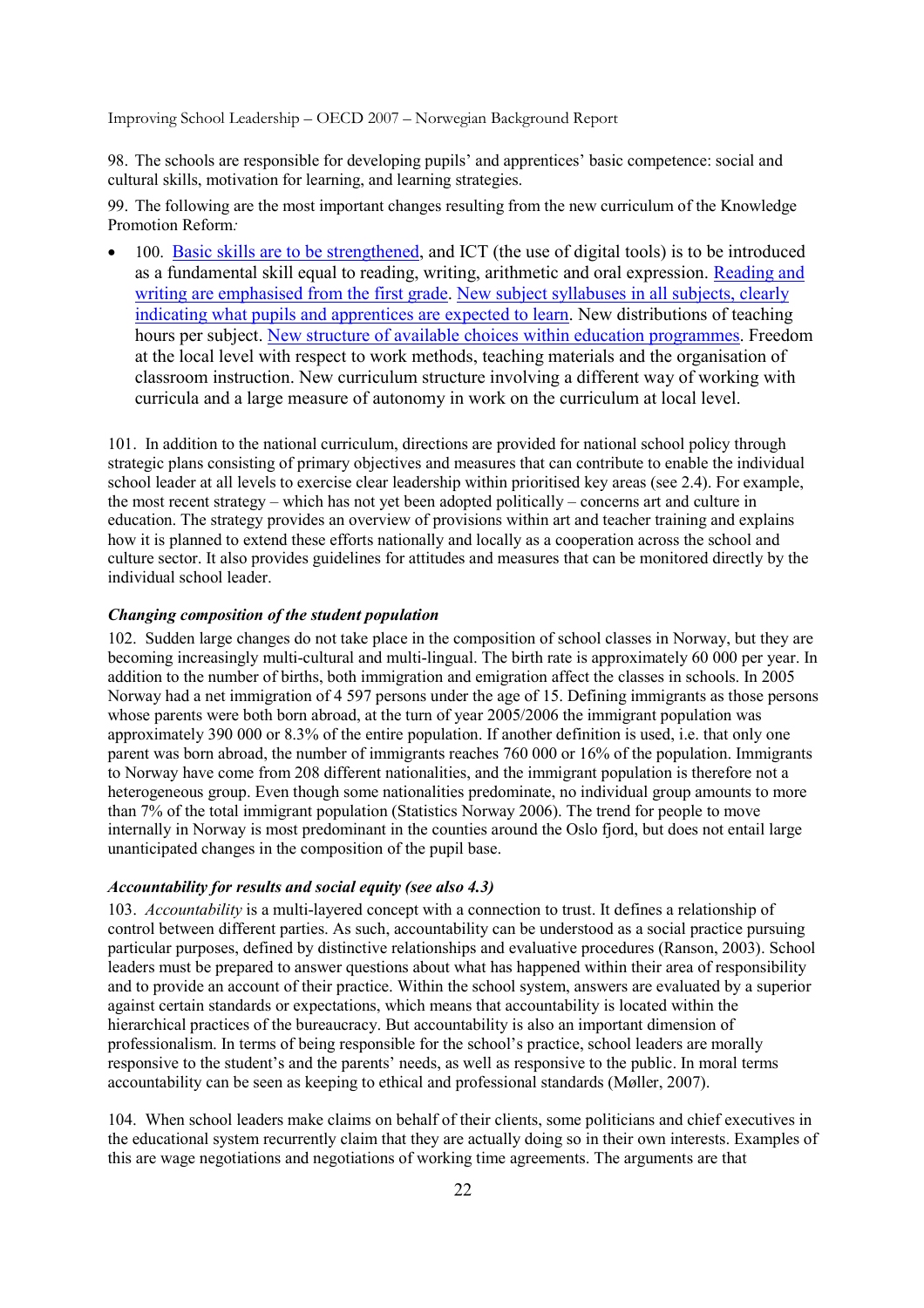educational policy cannot be based on widespread trust in the professional competence of educators, and that teachers' performance should be controlled and judged according to criteria established outside the profession. Managerial accountability is becoming more dominant in many municipalities.

105. The Government has recently launched accountability as a system of quality control for schools where the schools' average results on national tests in reading, mathematics and English are published on a website. The improvement of schools was the Government's rationale for such publication, but the newspapers immediately started ranking the schools through informal league tables. Also as a part of evaluation's growing importance, international comparisons such as the Programme for International Student Assessment (PISA) have been seized upon. The differences between the Norwegian and the Finnish students were striking and a great surprise to the Norwegian government. Finland was at the very top, while the Norwegian scores often were located at or below the OECD average. Teachers and school leaders are now subject to pressure from the Government to improve national rankings in mathematics and reading. Managerial models of administrative reform are making a strong claim on the definition of accountability, and language is becoming an agent of ideology in shaping understanding. These changes influence the way administrators at municipal level comprehend and establish issues of accountability. However, a national survey amongst school leaders in Norway, conducted in 2005, demonstrated that although external demands for results-driven curricula and other forms of bureaucratic accountability are increasing in the Norwegian context, they are not yet at the same level of intensity as they are in the US and UK (Møller et al., 2006).

#### *Issues of equity*

106. In the Norwegian context equity in education can have two meanings. The first is equal access to the education system. Fairness is understood as the education system's ability to distribute financial and economic resources in order to meet the needs of all the users in a way that provides equal opportunities. The second aspect concerns equity at the individual level. This addresses the diversities among students and therefore the necessity for unequal treatment in order to meet individual learning abilities (e.g. greater resources for greater needs).

107. At present there is a lack of knowledge about factors in the education system that are of importance for social equality. The knowledge base must be extended to enable the authorities to work proactively to strengthen the role of education as a tool for social equality (White Paper [2006-2007], Ministry of Education and Research).

108. There are moderately large differences in performance, measured by grades, between Norwegian and non-western pupils, and there is a smaller proportion of pupils with a non-western background than with a Norwegian background that complete their education when relevant background factors are not taken into account (Støren, 2005). Some of the differences must be ascribed to socioeconomic variables such as the educational level, income and labour market affiliation of the parents but nevertheless the levelling-out of these differences poses a major challenge to school leaders.

109. The proportion of pupils with a minority language who complete the 10-year compulsory schooling is the same as the proportion of Norwegian pupils who complete the education when these groups of pupils are considered separately. In analyses that compare Norwegian and non-western pupils who have the same grades, there is a weak tendency for non-western pupils to have a higher completion rate than the Norwegian. It is also the case that when grades are taken into account, the effect of the educational level of the parents disappears.

110. One of the big challenges facing school leadership is to create the conditions for and to contribute to ensuring that the drop-out rate from upper secondary education and training is as low as possible. Students from linguistic minorities have a formal right to education in Norwegian as a second language, bilingual content instruction and instruction in their first language until they acquire sufficient skills in Norwegian.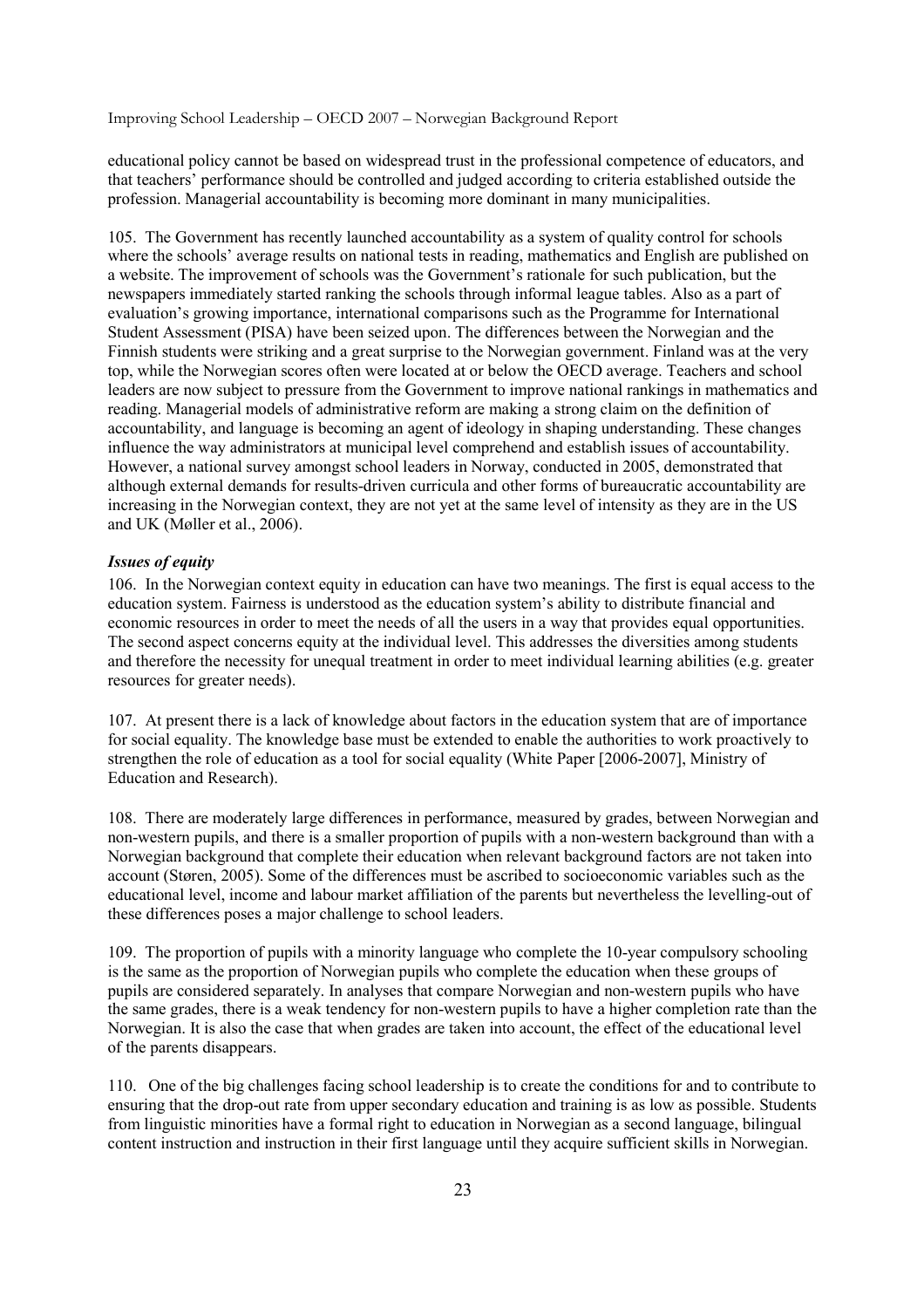However, there is no formal criterion to determine sufficiency. Moreover, it is stressed in policy documents that schools ought to reflect the students' cultural background (Vedøy, 2006).

111. Upper secondary education and training is a right for young persons who have completed the 10 year compulsory schooling and who apply for admission to this education and training (cf. Section 3-1 of the Education Act). Some 61 000 pupils completed the compulsory education in spring 2005, and statistics show that approximately 59 300 of them, i.e. 97%, applied to a county authority upper secondary school in the same year. A total of 77 257 students applied for admission to foundation courses for 2005–2006.

112. In 2006 a development and efficiency-enhancing network for upper secondary education and training was set up under the management of the Norwegian Association of Local and Regional Authorities with the aim of strengthening the exchange of experience and the cooperation between the county authorities in order to improve the implementation of upper secondary education.

113. A study which aimed at identifying the qualities and characteristics of successful leadership practice within the Norwegian elementary and secondary school systems demonstrated how the principals and teachers in the selected schools expressed a strong commitment to working for equity and social justice. Respect for the individual student and colleague in the building of professional communities seemed to be a guiding norm of conduct, and both principals and teachers had strong emotional commitment to their work. Even though the municipal governance of schools had recently been framed within the discourse of New Public Management (NPM) and with a focus on managerial accountability, the discourse and the practice in local schools appeared to be of a different kind. The practice was not dominated by an instrumental rationality, which so often is closely linked to NPM. Both the leadership teams and teachers were making great efforts to fulfil a mission based on democratic values (Møller et al., 2006; Møller & Fuglestad, 2006).

#### *Changing societal and community expectations (see also 3.5)*

114. Expectations that schools should play the role of key cultural institutions in the local community are still prevalent, at the same time as new tasks are constantly been imposed upon schools – such as daycare facilities for schoolchildren, running sports grounds, coping with combined schools/kindergartens etc. Such tasks are frequently assigned without school leader resources being increased correspondingly, and they result in a wider scope of administrative assignments according to the Union of Education Norway.

115. Up to the end of the 1980s the school sector was to a large extent controlled from central government level with regard to both content and financing. Before the new income system was introduced in 1986, the sector's economy was secured through earmarked grants from the State, making it unnecessary to enter into negotiations for funds with other sectors in the municipality and placing schools in a special position. The new Local Government Act that was adopted in 1992 required all existing special laws to be revised and to be subordinated to the Local Government Act. A major principle was that municipalities and county authorities should in general be permitted to organise their activities as they wished. During the 1990s a shift toward extensive deregulation took place: the Education Act was changed, and requirements were set regarding school governing boards and chief education officers in the municipalities and regarding school-based competence in municipal administration (Møller et al., 2006).

116. On 1 May 2004 the responsibility for negotiating terms for teaching personnel was transferred from the State to the municipalities, after which documents from the Parliament and the Government referred to the municipalities as *school owners*. The municipality has been assigned responsibility for schools within frameworks stipulated by the Government, which entails local politicians being jointly responsible for the development of schools in the municipalities. The new management system is partly based on a desire for a clearer assignment of responsibility and greater local freedom of action (White Paper no. 30 [2003- 2004]).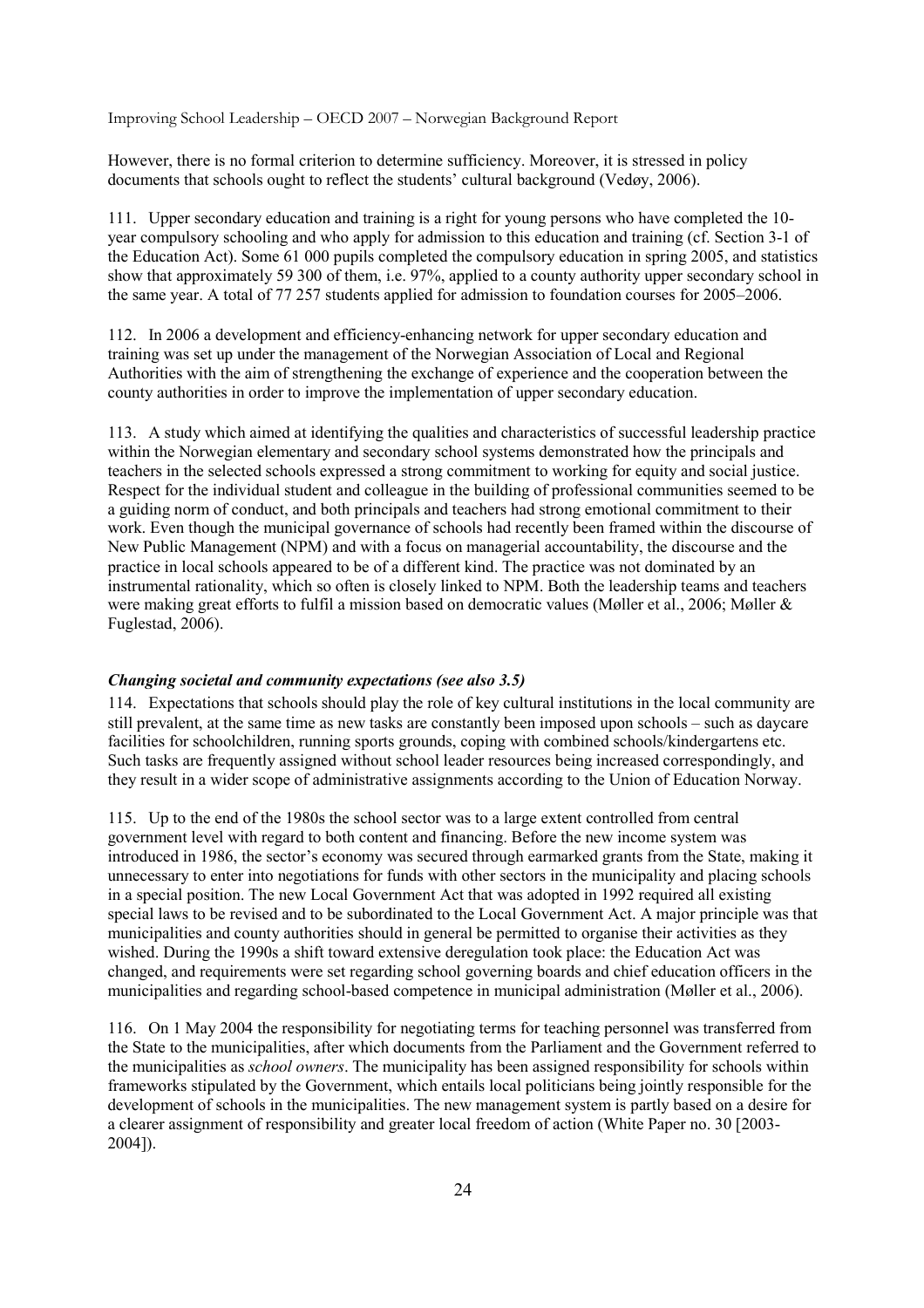117. After the Local Government Act of 1992 came into force, many of the municipalities changed their form of organisation. While it had previously been the norm to have three levels, many municipalities have gradually transferred to a two-level model. Administratively it was common to have a sector manager, but many municipalities have now removed this intermediate position, which in practice means that the administration is organised according to functions and has operational, administrative and development units at central level and service units as independent units directly subordinate to the chief municipal executive. One of the main features is that municipal administration has become more streamlined in the middle, and efforts have been made to introduce more direct lines of communication and decision making between municipal top management and the unit heads. It is this change that is often referred to as the transition from the three-level to the two-level municipality.

#### *Responsibility*

118. A change of this type results in altered responsibilities and tasks for school leaders. School principals are assigned the total responsibility for the school's operation and they report to the chief municipal executive. In many cases this has led to the disappearance of support functions – for example the pedagogical guidance service. It is also anticipated that principals will become involved in and promote municipal fellowship in areas that cross traditional sectors and political sectoral concepts, and that focus on professional skills will give way to coherence and strategic thought. To a large extent communication takes place through goal documents and result reporting. In general the municipalities have sought inspiration and ideas from the principles of NPM and have to varying degrees placed emphasis on the different elements found in this philosophy. There may thus be large variations between the municipalities with regard to adopting NPM (Røvik, 1998), at the same time as there are still some municipalities that cling to the traditional model consisting of a main committee with a teaching committee and an education department. Others are organised in line with an extended main committee model and have a department for both culture and education (Møller et al., 2006:21). This is the normal organisational model for the running of upper secondary education which is the responsibility of the counties.

119. The survey on school leaders (Møller et al., 2006) shows that school owners appear to have increased their support for principals more than the results from the 2001 survey indicated, but only 33% partly or completely agree that allocations to schools have high priority in their municipality/county. More than half of all the principals who filled in the form work in so-called two-level municipalities. Of those working in such municipalities, 20% state that their leaders do not have school-related competence, approximately half reply that school-related competence can be found in staff functions, while 20% have leaders with line responsibility who also have school-related competence.

120. School principals have been given greater responsibility and there is a noticeable increase in the number who have signed leadership agreements with the municipalities. Among those who have such an agreement as a basis for follow-up, the majority confirm that the agreement contains monitoring of economy and budget responsibility. There is also a high percentage who verify that the leadership agreement includes educational goals for the school. In relative terms it is less common to include personal goals for the individual principal in the leadership agreement. This result must also be viewed in connection with the content of the employee appraisal interviews that show that municipalities/counties that are organised as two-level models particularly monitor the economy, while follow-up of pedagogical development efforts is more predominant in municipalities/counties with a sectoral form of organisation. The difference concerning monitoring the economy is significantly in the two-level model's favour, while the difference in follow-up of pupil performance is significantly in the sector model's favour (Møller et al., 2006).

121. It has now been registered that some municipalities are strengthening school-related competence at municipal level after experiencing that the transition from the three-level to the two-level model was disadvantageous for schools with regard to attention, development and reporting.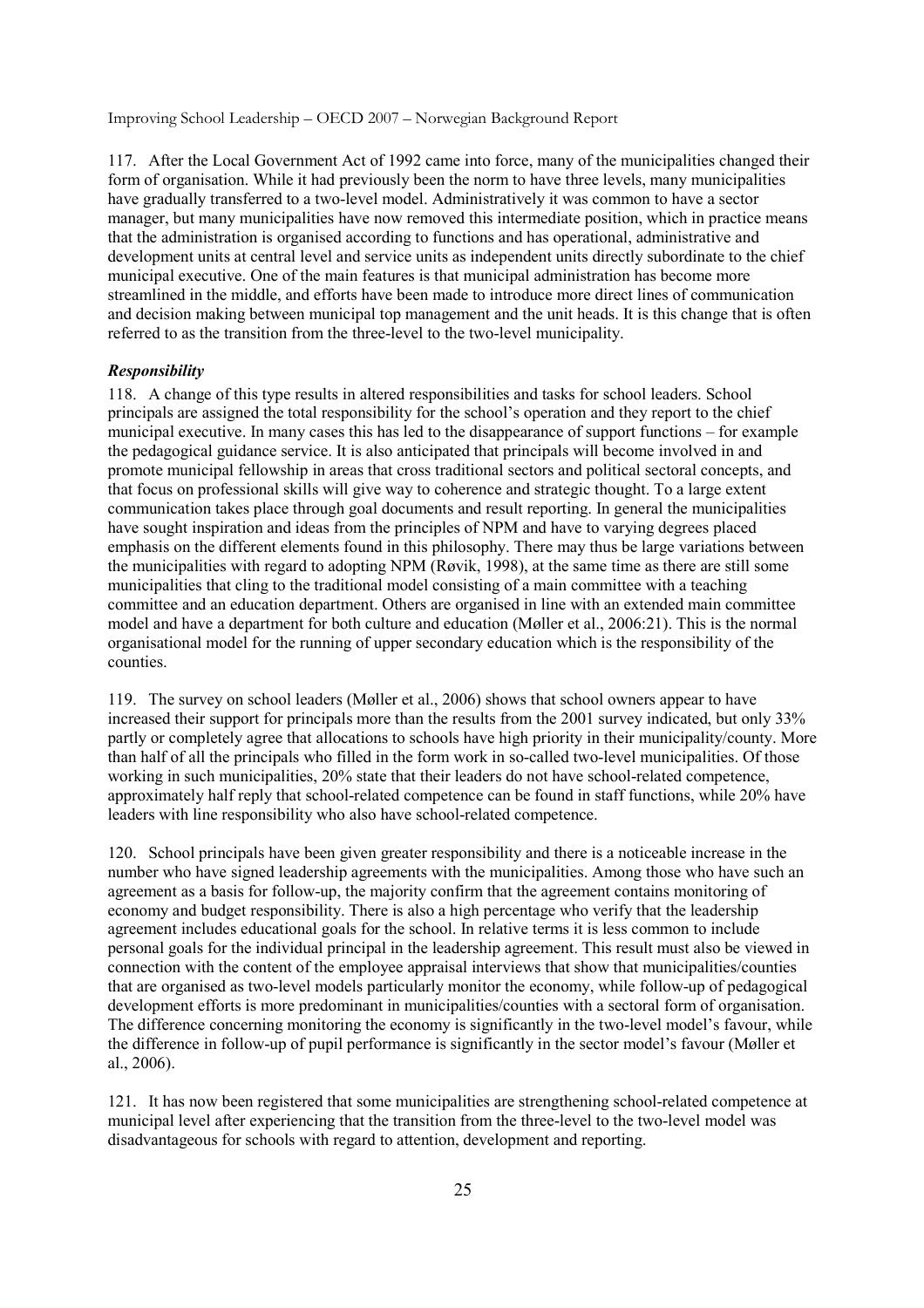## *Technological and pedagogical innovations*

122. The Knowledge Promotion Reform assigned to the schools the responsibility for ensuring that pupils develop skills in the use of digital tools. Since knowledge of ICT also has great significance for learning yield, it is important that schools are able to offer their pupils equal provisions with regard to digital resources and digital competence, which in turn makes it critical for teachers to have expertise in the educational use of ICT. There is therefore a need for measures to strengthen the digital competence of both teachers and school leaders (White Paper no. 16 [2006-2007], Ministry of Education and Research).

123. Digital competence in schools ranges from using ICT as a tool in pedagogical practice and learning how ICT and the growth of new media affect and set new requirements for criticism of sources, personal protection and copyright to the so-called safe use of ICT and access to good ICT-based resources such as equipment, PCs, and infrastructure/broadband. These are elements to which school leaders should be able to relate in order to ensure that the prerequisites for meeting this challenge are available in the organisation.

124. In addition to the Ministry's programme for digital competence (2004*-*2008), the Directorate is working on a plan for knowledge formation, learning and sharing experience. School leadership and the development of schools will constitute a major area of the plan, and the starting point is the need to inspire schools and school owners to develop a uniform culture for leadership, with digital competence particularly in mind. A cooperation will be initiated between the Directorate and relevant professional environments in order to summarise and compile relevant documentation and information material for school leaders on this subject. Appropriate measures include preparing guidelines for school leaders, conducting studies and surveys to acquire a better knowledge base, and collecting and systemising experience from the national school leader conferences on digital development in schools.

125. A number of studies (Leithwood and Riehl, 2005; Ekholm et al., 2000) have documented that schools that develop a common culture and have clear and pedagogical leadership and a high level of ambition are more successful in performing their core tasks than other schools. Good organisation and interaction among the staff also makes the school better equipped to establish new practices to meet changed requirements for the schools of today and the future.

126. Findings from the former Norwegian PILOT project (Project – Innovation in Learning, Organization and Technology) points to the fact that the implementation of ICT in schools is complex and requires a uniform focus where technology, educational theory, organisation and leadership are seen in the same context. It is important to make a connection between pedagogical creativity and individual learning and the development of the school's organisation. Research shows that future school leaders will undoubtedly need the knowledge, skills and understanding that show how ICT can support, develop and improve education and learning and can motivate and develop school employees as well as how management information systems can improve schools' efficiency (Network for IT-Research and Competence in Education, 2006).

127. This uniform perspective is also accentuated in *The Knowledge Promotion Reform – from words to action*, which emphasises the need for a coherent focus on ICT involving the fusion of organisation, technology and educational theory.

128. *Monitor 2005* conducted by the Network for IT-Research and Competence in Education shows that the majority of Norwegian schools have now developed strategy documents for their implementation and use of ICT. Nonetheless, many schools still have extremely high ambitions and somewhat vague intentions related to these strategies. Experience from both this Monitor and the national school development programme *ICT-ABC* (led by the Network for IT-Research and Competence in Education) shows that pupils' and teachers' use of ICT is dependent on the schools drawing up clear visions and goals for their ICT projects.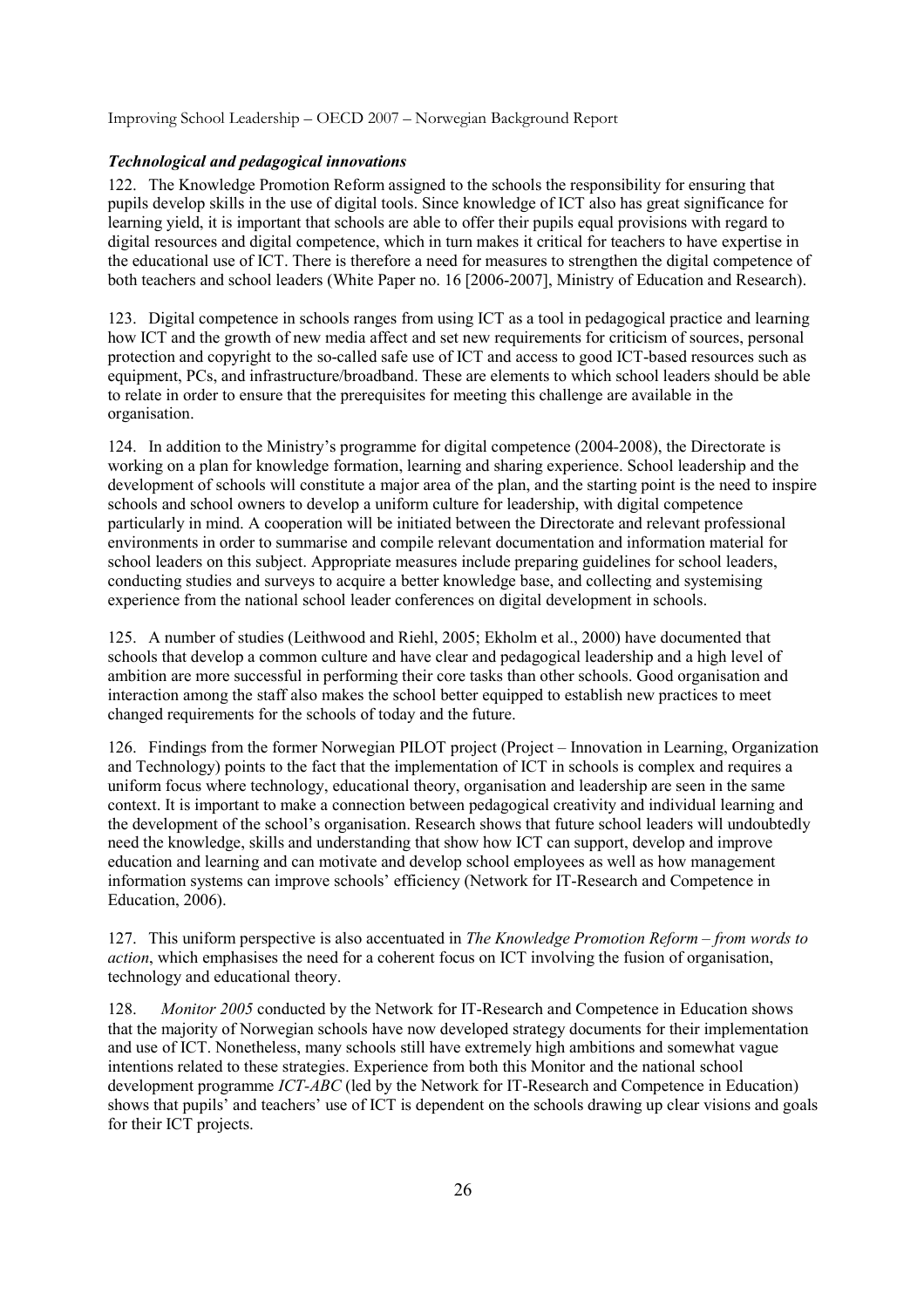## **3.4 Distribution of responsibilities for decision making in the public school sector**

#### *Financing and resource allocation among and within schools*

129. The municipalities and the county authorities are responsible for running the 10-year compulsory schooling and upper secondary education and training respectively, both of which are mainly financed through the unrestricted funds allocated to the municipalities and county authorities. Education is a large and important sector in both the municipalities and the county authorities. Since 2001, the proportion of the municipalities' operating expenses that have been allotted to the education sector has been roughly 31%, while during the past few years the figure for the county authorities has been approximately 64%. The use of resources for primary and lower secondary education in Norway has been relatively stable in recent years with regard to both total resources and resources per pupil. Nonetheless, the Ministry has noted a slight decline in some of the resource indicators from 2004 to 2005. To contribute to giving the municipalities good framework conditions to enable them to provide well-adapted teaching for everyone, the municipal economy was strengthened in 2006. The Government also proposes further growth in this economy in 2007 (White Paper no. 1, 2006-2007).

130. Even though the municipal economy appears to be improving, many school principals are worried about what they experience as a growing focus on saving and cuts in the public sector. Both municipal politicians and principals in "self-governed" units can experience losing their managerial powers. In the survey conducted by Møller et al. (2006), only 33% of the respondents partly or completely agreed that allocations to schools have high priority in their municipality/county, but it must be stressed that this survey was carried out before the strengthening of municipal economy (see above), and it represented a positive change compared with the corresponding survey of 2001.

131. It is common for schools to be allocated funds on the basis of the number of pupils and special circumstances in the individual school (see 3.6 below), and it is the actual school (i.e. the school's coordinating committee or governing board) that shapes the budget. Each school also has great freedom, but the largest part of the budget is usually tied up as salary resources. Some school leaders thus experience a limited freedom of action in economic matters.

### *Curriculum development and implementation*

132. In Norway the national curricula are determined by the central authorities. School owners are responsible for work at the local level and for implementing the national curriculum. The former is to some extent carried out by municipalities – for example a municipality may draw up and suggest municipal curricula that specify goals for each year of education. However, this work is often delegated to the individual school, which in practice makes it the school leader's responsibility. Curricula are political documents that can be interpreted in different ways. Leading such work requires knowledge about pupils' learning processes and outcomes, as well as knowledge of teaching, evaluating and the curriculum. In addition knowledge about local circumstances linked to both the student group and to the local community is needed. School leaders must therefore have knowledge of and proximity to teaching to be able to lead the curriculum work at their schools (see also 3.6).

#### *Employment of school leaders*

133. School owners – whether they are the county authority, the municipality or in the private sphere – are responsible for advertising for and appointing school leaders and for their competence building, follow-up and, if appropriate, their dismissal.

## *Employment of teachers*

134. School owners are responsible for appointing teachers, but in practice this takes place in cooperation between school owners and leaders at the individual school. In some municipalities the schools are obliged to employ redundant teachers. The right to self-governance can at times be experienced as somewhat illusory. There are no formal requirements for evaluating teachers, but to the extent this takes place it is as part of the general school assessment practice of the individual school or municipality/county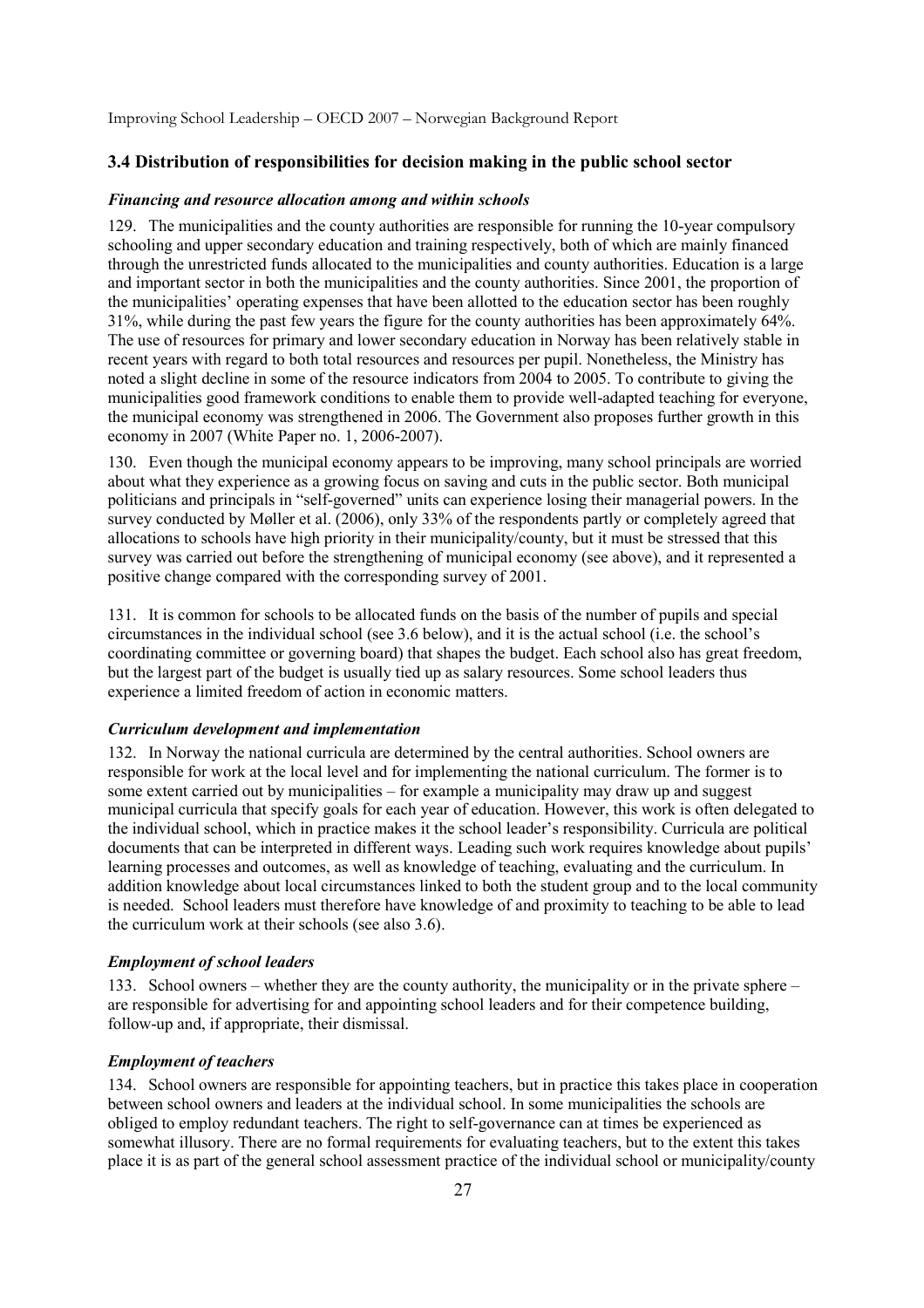authority. There are few career opportunities in schools, and in general teachers advance by applying for school leader positions on their own initiative.

#### *Student intake, retention and promotion*

135. At public primary and lower secondary schools most of the pupils attend the school that is nearest their home. The schools are intended to cover a catchment area around the school. Pupils attend compulsory schooling for ten years and are entitled to specially-adapted teaching. This means that in Norway pupils are not normally allowed to remain in one grade for several years or to skip a year unless the circumstances are very unusual.

136. In the case of the upper secondary school the school owner decides whether students can choose their school freely, and the practice among county authorities varies widely. In some counties there is freedom of choice whereas in other counties the choice is governed by place of residence and by the line of studies students select. At some places this has led to competition for students in recent years, and the schools are making great efforts to market their provisions.

## **3.5 Governance structure in the school system, and roles and responsibilities of school leaders**

137. All public compulsory education is managed at municipal level. The municipality has the responsibility for fulfilling the right to compulsory education and to special help for all local inhabitants. The county is responsible for fulfilling the statutory right to upper secondary education, and also to compulsory education and special education for clients in social and medical institutions run by the county. The Ministry of Education and Research has the overall responsibility for all areas of education including pre-school provisions and higher education. The Norwegian Directorate for Education and Training is its executive agency, and cooperates with the county governors in each county who are responsible for supervision within their respective regions. (See also 2.3.)

## *State primary and lower secondary schools*

138. As the school owners of most primary and lower secondary schools (grades 1-10) in Norway, the municipalities have selected various management models of which the two main ones are:

• Three-level municipalities:

The municipality has its own school office with a chief municipal education officer who manages the schools and meets their needs in the municipal system. The chief municipal education officer forms part of the management line and is subordinate to the chief municipal executive or the municipal director. The chief municipal executive is the municipality's highest administrative leader and is subordinate to a politically elected city/municipal council. Each school has a principal who reports to the chief municipal education officer. The staffing at such offices will vary according to the size of the municipality.

• Two-level municipalities:

The school principals are directly subordinate to the chief municipal executive who has a supporting staff among whom the requirement for competence in school-related matters must be met. Each school has its principal who reports directly to the chief municipal executive (in practice to a person on his/her staff).

139. Some municipalities have set up governing boards as the highest body at each school with the principal as employer representative, representatives from all affected parties, and external representatives/local politicians.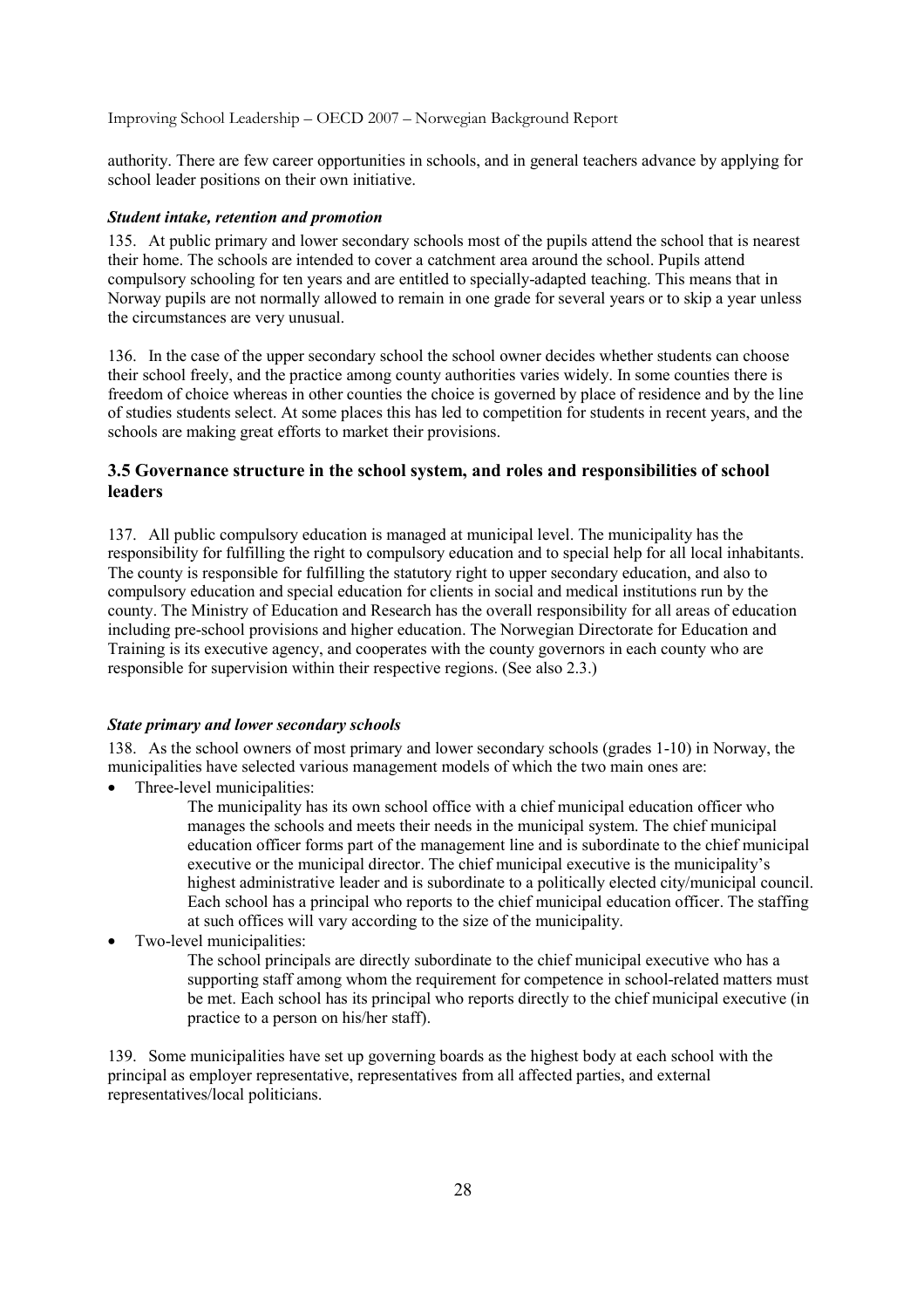### *Upper secondary schools*

140. Most upper secondary schools (grade 11-13) in Norway are owned and run by the county authorities. The Education Department in the county authority is led by a head of department who reports to the highest administrative leader of the county authority – the chief municipal executive. This executive answers/reports to a politically elected county council. Schools are led by principals.

#### *Private schools – primary, lower secondary and upper secondary*

141. In Norway 5% of primary and lower secondary schools and 13% of upper secondary schools are owned and run by religious organisations, foundations based on educational movements, and non-profit organisations. Private primary and lower secondary schools are governed by a board, which appoints a manager for the school (principal) who in turn reports to the board. The education offices in the counties are responsible for ensuring that the schools are run in line with the Act concerning primary and lower secondary education and with the appropriate curricula.

#### *Roles and responsibilities of school leaders in accordance with the governance structure*

142. The school leader role/school principal role varies depending on whether the principal reports directly to the most senior leader in the municipality/county authority or to the chief municipal education officer. Both governance structures entail responsibility concerning financial management and the budget. The difference can particularly be seen in the support functions related to salary payments, staff appointments, personnel work, the continuing education of the staff etc. There has been little focus in any of the governance structures on results connected to pupils' performance (for example in the form of grades and/or test results).

143. In the period 1990-2005 there has been a trend for municipalities to move from the three-level to the two-level model. Another trend that can currently be seen is that some municipalities and county authorities decide to merge several schools to form an administrative unit governed by a school principal.

## **3.6 Division of responsibility between school leaders and the school governing board or local/regional education authority**

#### *Financing*

144. The schools' allocations are based on the number of pupils and on special circumstances at individual schools. In the three-level municipalities the responsibility for having the budget in balance will be the object of a dialogue between the school principal and the chief municipal education officer/director of education (in counties). The extent to which the responsibility for the economy is delegated to the school principal varies. Principals in two-level municipalities are assigned a clearer responsibility, and in these municipalities principals must themselves find out how many employees the budget can accommodate.

145. Systems where resources "follow the pupil" can pose a challenge for school leaders. Particularly in upper secondary education and training the drop-out rate can be high, and problems can arise when resources are withdrawn during the school year – even after staff appointments have been made. Teachers cannot be dismissed even though needs change and finances are reduced.

#### *Curriculum development and implementation*

146. Schools are themselves responsible for the progress of their work in line with the Act concerning primary and lower secondary education, curricula and other key priorities. In three-level municipalities the school office is assigned the responsibility for developing support structures, for example through building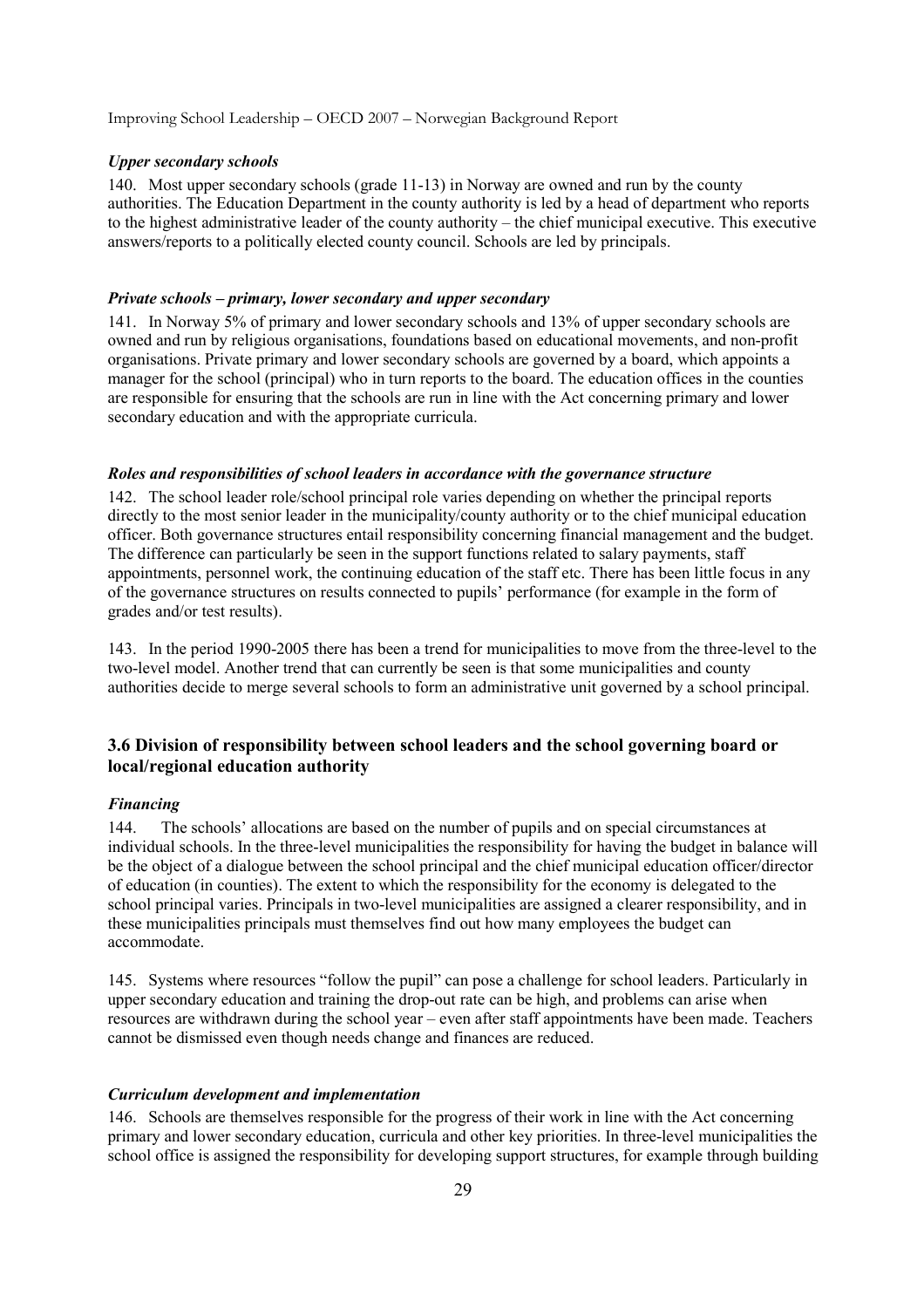the competence of resource persons and creating and maintaining networks between schools. Schools in two-level municipalities are often left more to their own devices in this field. In both systems the municipalities' political level can provide guidelines that the schools are obliged to follow. Some municipalities assume the overall responsibility for work on the curriculum at the local level.

147. "Towards a common goal" is a significant phrase in the educational philosophy of today. White Paper no. 30 (2004-2004) *Culture for learning* states that everyone in the organisation must assume responsibility and feel obliged to work towards common goals: "Of fundamental importance is the ability for continuous reflection over whether the objectives set and the decisions taken are the right ones for the organisation. These are essential characteristics of learning organisations as well as necessary skills for schools as organisations" (White paper no. 30, 2003-2004).

148. The competence aims in the new curricula must therefore form the starting point for dialogue between the actors in the field of education (Ministry of Education and Research, 2005). This requires goals to be specified and cooperation to be formed within and across professional boundaries. In other words, Knowledge Promotion represents a reform in which the curricula set the goals for the development work in schools. Schools have been given a major responsibility with regard to specifying the goals in the new curricula. In addition, the follow-up of the curriculum will depend on how schools choose to use teaching aids, methods and forms of assessment in the teaching situation. School leadership must therefore be exercised in close connection with the teaching and with pupil results.

149. How schools meet the new challenges in the reform is a question of what their efforts are directed towards, but it is also dependent on the capacity the schools have built up over years to make it possible for them to develop pedagogical work satisfactorily. Many have pointed out that this requires a collective stance in schools (Dahl, 2004; Ministry of Education and Research, 2005), which entails school leadership ensuring that there is a good relationship between levels and between different organisations that play a major role in education. School leadership is thus of importance for the teaching and learning in the classroom (Spillane, 2003).

150. The content of the teaching is coordinated at most schools. The 2005 survey of school leaders showed that there is greater professional cooperation at lower secondary and upper secondary level than at primary level or in schools comprising grades 1-10. The most probable reason for this difference is the position of the subjects in the various types of school (Møller et al., 2006). At primary level cooperation largely involves the total educational provision for the pupils in line with curricula that emphasise working across subjects. In upper secondary education and training – perhaps particularly in the general courses – informal cooperation on the teaching is far more common than formalised cooperation on the development of the school as a learning organisation (Norwegian Association of School Leaders). Other factors such as the size of both the municipality and the school are also instrumental in promoting professional coordination.

## *Employment of teachers*

151. Teacher appointments are decided in cooperation between school leaders and representatives from the employee unions. There are large variations between the municipalities regarding the extent to which this is done at the individual school or at municipal level.

## **3.7 The balance between autonomy, and transparency and accountability at the school level**

152. The National System for Quality Assessment constitutes a key element in the Knowledge Promotion Reform. Together with new curricula containing clearer performance goals, national assessment is intended to contribute to creating a better balance between political and professional governance. Politicians define goals, and school leaders and teachers are given considerable freedom to shape their practice (Aasen, 2006).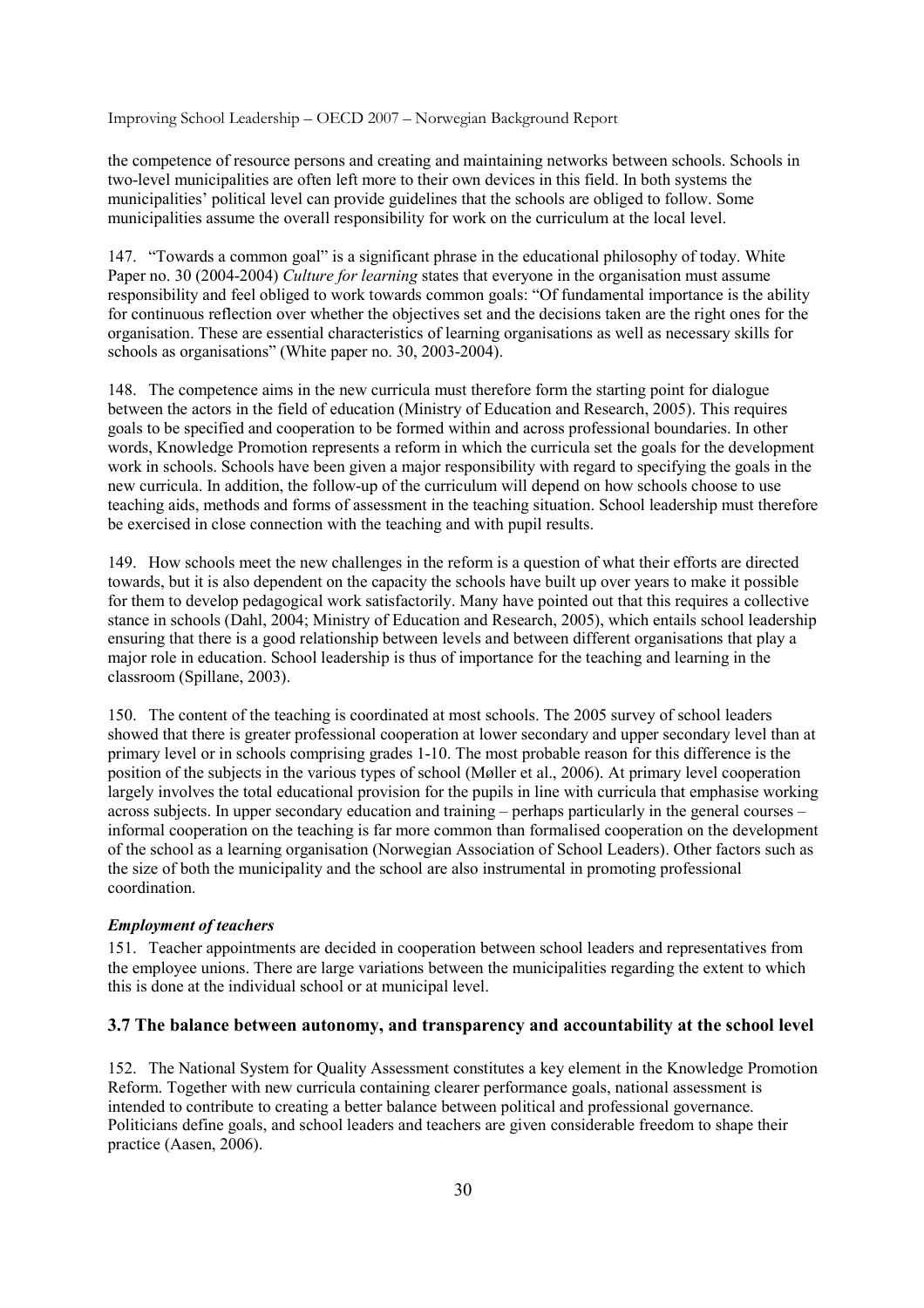153. A balance of this nature is both fragile and problematic. Aasen points out that pedagogical issues cannot be separated from politics since they also involve value choices. School leaders may find themselves caught between a management-oriented ideal based on goal rationality and a professionoriented ideal founded on value rationality.

154. This is reflected in the balance between autonomy and accountability at municipal level. The municipalities are increasingly regarded as political players. To maintain this role, school owners need an overview of activities and the ability to conduct systematic monitoring and continuous self-development. Pressure is thus exerted on schools to present results as management data for school owners. Coordination between school owners and the school nonetheless often appears to be based on trust, bridge-building and dialogue. In municipalities that succeed in establishing such dialogues, the schools experience that the municipalities emerge as political players in the school sphere and that they are appreciated by their superiors (cf. Møller and Presthus, 2006).

155. There is a growing tendency in many municipalities for individual school leaders to be responsible for – or more involved in – teacher appointments. This is emphasised as positive by school leaders. Many feel that the new system of governance results in considerable administrative work. Responsibility for economy, operations, personnel issues, reporting etc. have in recent years all been largely delegated to schools. In addition, central government authorities have imposed more reporting on schools (see 3.9). Even though many school leaders have a positive attitude to an increased focus on results, they experience problems in utilising statistical material in quality work at their own schools. This relates not only to the time required to analyse reported results, but also to inadequate analytical skills at the individual school, and the simultaneous reduction in municipal support functions also exacerbates the problem. Another tendency is for some schools or municipalities to seek consultancy help from outside the school system to analyse results and to indicate development areas and courses of action.

156. It appears that Norwegian school leaders experience considerable freedom in their role. But at the same time the possibilities are limited since tasks exceed capacity. Adequate resources of time and competence constitute a prerequisite for a good balance between autonomy and accountability. Some of them also feel that there is a discrepancy between expectations and the financial resources they have at their disposal (Møller et al., 2006)

157. In 2006 a *joint* national inspection programme was implemented for the first time in the education area based on the system audit method. This method entails inspection being carried out to discover whether the municipality has systems in place that secure compliance with the obligations stated in the Education Act and accompanying regulations. The inspection was carried out because the reforms of recent years had placed emphasis on elucidating the responsibility of school owners. One of the goals of the Knowledge Promotion Reform is local responsibility and the freedom to develop schools as learning organisations. White Paper no. 1 (2005-2006) states that efforts to achieve greater local freedom of action in the 10-year compulsory education make it necessary to have a good system for quality assessment that also inspires development, as well as a well-functioning supervisory network.

158. Common guidelines were drawn up for this inspection in which the requirements of the legislation were specified as obligations for the municipalities to take action. The purpose of the guidelines was to ensure that the county governors' understanding of the legislation and the conducting of the inspection are as similar as possible. The outcome showed that most of the municipalities that were subject to the inspection do not meet the requirements for having such a system as stipulated in Section 13-10. The results also reveal that the municipalities' responsibility for school-based assessment is fulfilled to only a small extent. As a measure to remedy the non-conformance situation and to clarify the school owners' obligation, the Directorate has suggested that work should be initiated on regulations for internal control in the education field (Report from the Directorate for Education and Training, 2006).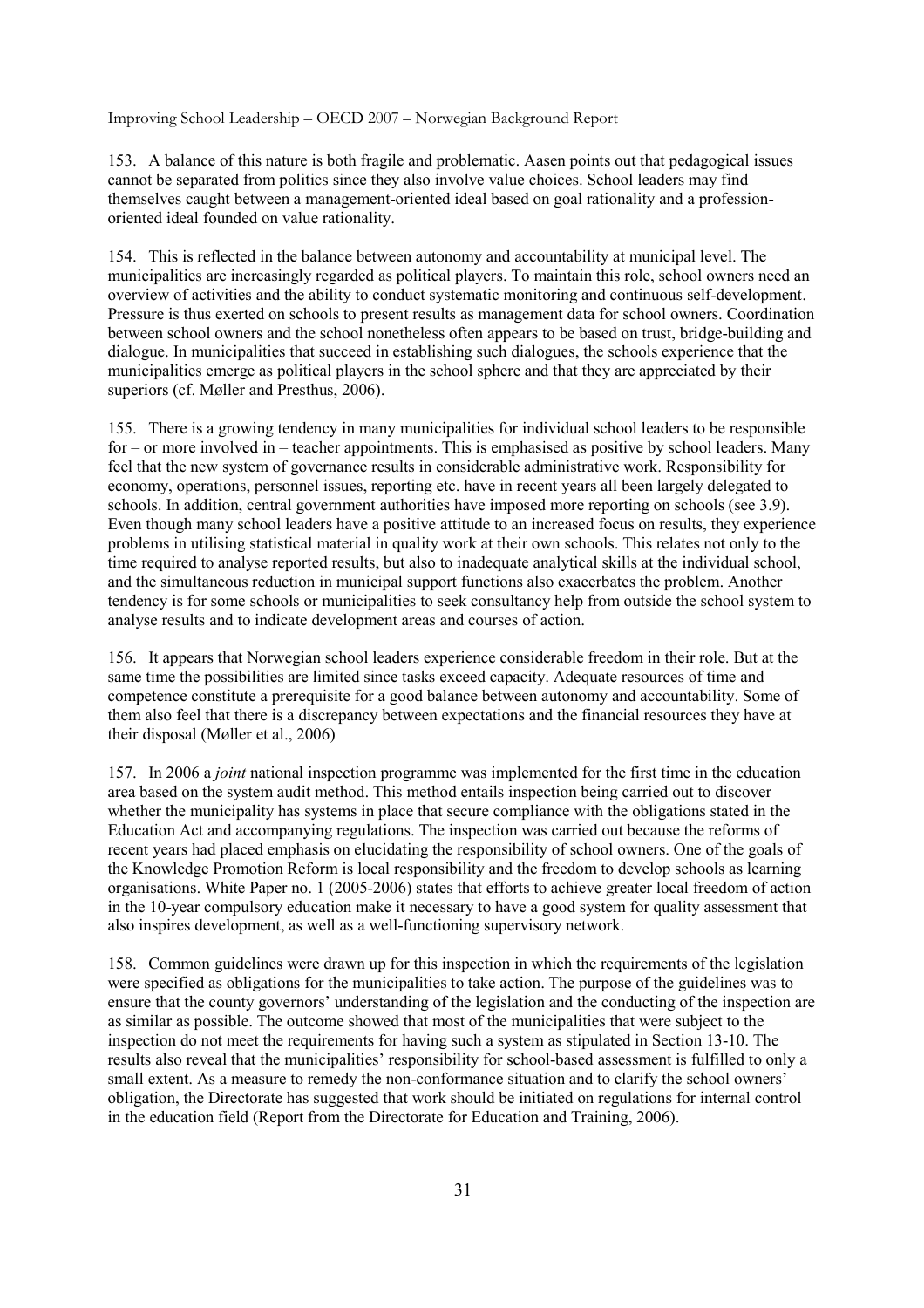## **3.8 Organisation and leadership structures within the school**

159. School owners recognise the importance of school leadership and often wish to strengthen this function. Many municipalities allocate resources to schools and the school principals prepare their budgets within this frame in cooperation with employee representatives. This makes it possible to assign higher priority to funds for school leadership and other administrative support networks, but it is a matter of balancing such funds with those for other significant areas. The Norwegian Association of School Leaders describes this as a "dilemma of conscience" for school leaders, and experience shows that a suggested increase in resources for leadership often "loses" to tasks that are directly geared towards pupils.

160. An important aspect of leadership is securing the flow of information in the organisation. A study of leadership in recognised schools showed that these schools had developed clear procedures and areas for sharing information and holding discussions and for mutual reflection (Møller and Presthus, 2006). In addition to the formal structure, informal forums play a significant role. Leadership initiatives often come from individuals other than formal leaders – for example from teachers, pupils, parents or other employees. In other words, leadership functions are distributed throughout the organisation, but the ultimate responsibility lies with the formal leader.

#### *Primary and lower secondary schools*

161. The manner in which the resources for leadership are distributed varies from one school to another. At small schools it is often the principal who is given the entire leadership allocation, and at these schools he/she often has teaching duties. At larger schools it is common for resources to be divided between the principal and one or more deputy principals. Some municipalities have introduced the term assistant principal for one of these deputies.

162. Most schools are gradually organising their teachers in teams. It is not uncommon for some of the school's leadership resources to be divided among the team leaders, who are often also members of an extended leader/planning group. Such leader groups often also include employees who have particular responsibilities – for example the leader of the daycare facilities, employees responsible for special instruction or for teaching language minorities etc.

### *Upper secondary education and training*

163. In upper secondary schools there are large local differences in organisational and leadership structure. The most common model is the same as that in primary and lower secondary schools where the school is led by a principal and one or more deputy principals. In upper secondary schools, however, it is far more usual for these persons to be assigned defined areas of responsibility in which they are given full responsibility – for example within economy or staff management. This often reflects the competence profile of these leaders.

164. Most upper secondary schools have several study programmes, and the leaders for each programme are part of the school's leadership team.

### *Recent changes*

165. As a result of the amendment to Section 8-2 of the Education Act, Organising pupils in groups (2003 no. 69), which came into force on 1August 2003, a change has been made to pupils' right to have one teacher who has a special responsibility for the practical, administrative and socio-pedagogical tasks related to the pupil. Whereas this right was formerly related to the pupils' affiliation to a class, it is now connected directly to a teacher who in the text of the law is given the title of contact teacher. It is decided locally how many individual pupils a teacher is to have contact responsibility for.

166. The main objective of the amendment was to expand local freedom of action. The local level was to be made capable of adapting its supply of resources – including the use of teacher resources and other aids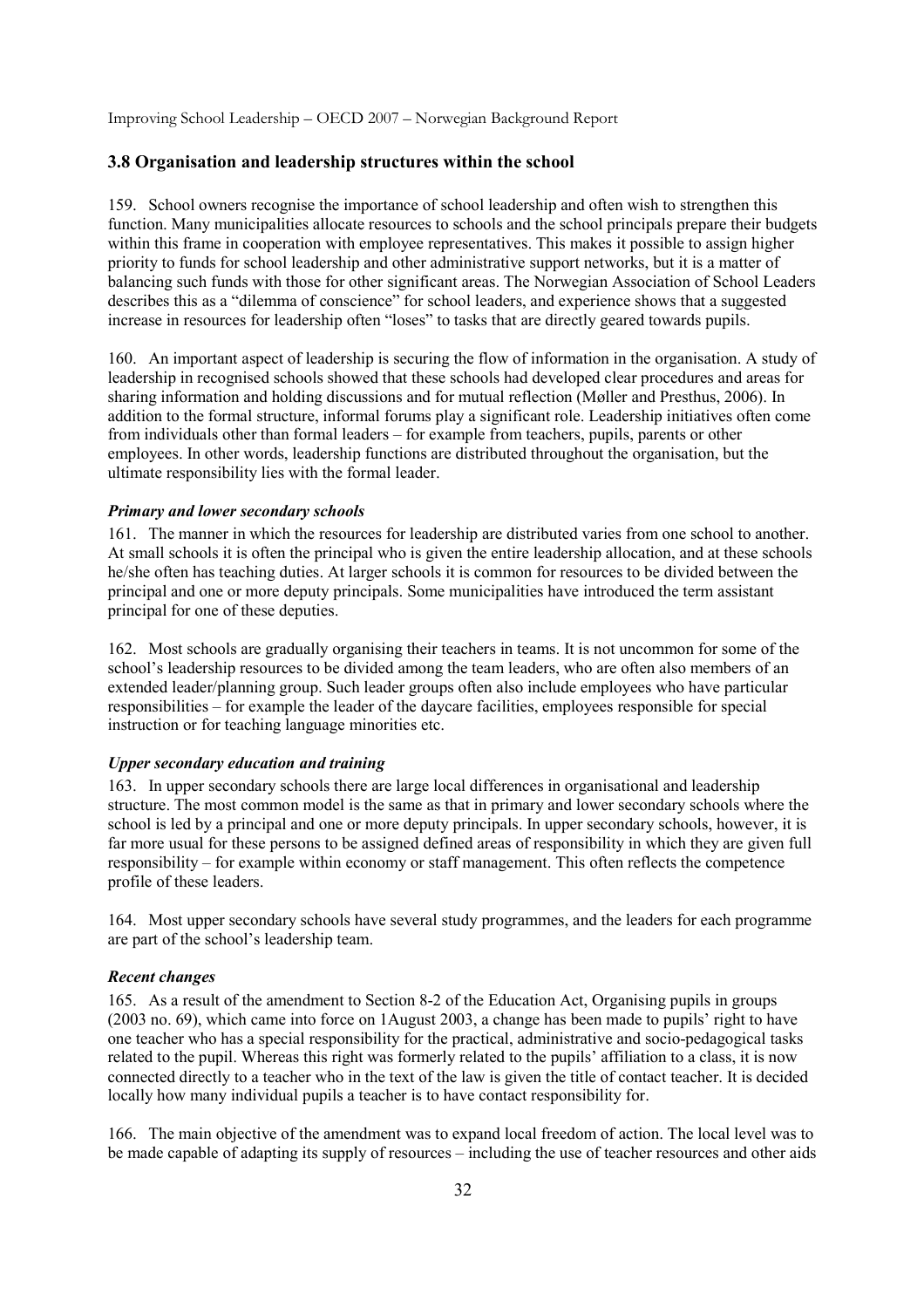– with the aim of improving the learning environment and achieving educational goals to an even greater degree than before. This has led to many schools now operating with flexible student groups based on pedagogical assessments.

167. Another change that has consequences for organisation is the introduction of ICT. Many schools have started to use learning platforms as tools for learning. This contributes to flexibility with regard to pupil groupings, teachers' opportunities for follow-up, and transparency (the organisation and arrangement of the teaching becomes "official" since leaders, teachers, students, and in many cases parents, gain an insight through the learning platform). This can have great significance for the exercising of leadership, but so far school leaders do not appear to be exploiting this opportunity for insight to any great extent.

168. There have also been genuine attempts to distribute formal authority and power among several individuals within the leadership. The Education Act provides for other ways to organise leadership, but these must be submitted as an application to the Ministry for approval. Pilot schemes were introduced in the 1980s – so-called "alternative forms of governance" – with various types of organisation and the division of responsibility. A school in Bergen has practised shared principal responsibility in three equal functions – a pedagogical leader, a financial leader and a personnel leader – from the 1980s until the present time, and submitted an application to continue the scheme with support from its own municipality. However the application has now been rejected at regional government level on the grounds that such leadership fellowships of three persons must have rules concerning who is responsible externally and who takes decisions. Dispensation has thus not been given from Section 9-1 that stipulates that schools must be led by the principal. Roald Valle (2007) uses this decision as an example of inconsistency in Norwegian school policy. He refers to how the previous and present ministers are emphasising stronger local right of governance for schools and school owners and to the challenges of developing schools to be "learning organisations". He views the decision to wind up the scheme as placing obstacles in the way of school development that produces results. The conclusion he draws finds support in the report *New School Management Approaches. Education and Skills* (2001) from the OECD where team leadership or relational, distributed or shared leadership is described along with the good results attained.

## **3.9 Tensions regarding priorities in leadership responsibilities**

169. Aasen (2006) describes school leadership as a diverse and demanding practice in which the school leader has to fill different roles. Principals must be head teachers and lead development processes and personnel as well as serving as administrators and politicians. In addition they must cope with a multiplicity of external expectations and balance the need for change against that for stability.

170. Although most school leaders express a wish to give priority to pedagogical leadership, it can appear as if this work loses out in competition with administrative tasks. At some schools the problem is solved by the leadership group sharing areas of responsibility. In some upper secondary schools, for example, a large part of the role of pedagogical leader has been delegated to middle management (Møller et al., 2006).

171. From the project *Successful School Leadership*, Fuglestad (2006) maintains that a basic feature of the schools they surveyed was that learning and pedagogical leadership were given top priority. Leaders acquire their *raison d'être* and job satisfaction from the pupils' learning. Learning represents the core at all levels – at individual level for each pupil and teacher, at group level within a learning collective and within groups of pupils, and at school level for the whole organisation (Fuglestad og Lillejord 2002).

172. The extent to which principals choose to prioritise administrative tasks can also be conditional on structural conditions such as the size of the school and municipality. But even those who prioritise pedagogical leadership are of the opinion that they have too many routine administrative tasks to cope with (Møller et al., 2006).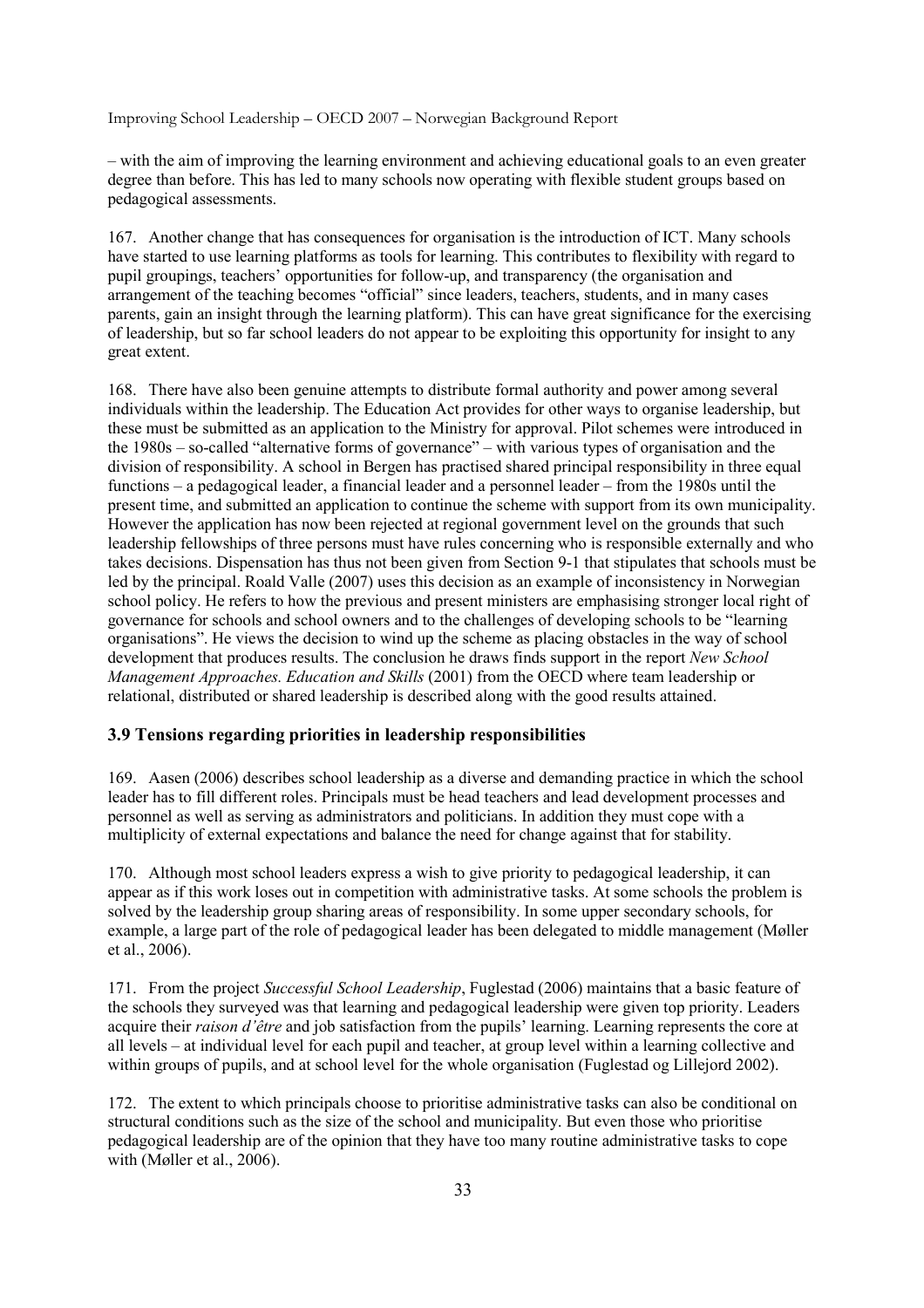173. It appears that a large number of meetings with internal actors at the school are necessary to coordinate and harmonise activities across established structures. Most of the principals in the survey say that they spend three to five hours a week on meetings with the leadership group, and the same amount of time on meetings with department heads and with the staff/teachers respectively.

174. The fact that so much of the principals' time is spent on meetings indicates a strong belief in meeting arenas for coordinating and harmonising school activities. This is in fact not surprising. A number of studies conducted in the school leadership field show that structures and administrative tasks are given precedence over educational work, even though the school leaders themselves are of the view that pedagogical tasks should be given priority (Lotsberg, 1997; Møller, 1995).

175. The governance of the education system has also produced a belief in structure as a tool for change and development. White Paper no. 37 (1990-91) can be read as an answer to how the education system should meet challenges related to the wave of reform represented by *New Public Management* and the "modernisation" of the public sector (Busch and Jackson, 2001). Faster and more flexible budget systems were introduced along with new leadership principles. However, several researchers point out that the scope of administrative work has been further intensified as a result of management by objectives and the new form organisation in the municipal sector involving schools becoming separate management units (Engeland, 2000; Karlsen, 2002). There are those who claim that this is diametrically opposed to the intention of placing greater emphasis on pedagogical leadership – a key element of the LUIS programme for school administration and development (The Ministry of Education,1992) which is also expressed in the White Paper *Culture for learning* (2003-2004). Others claim that it first and foremost illustrates a lack of leadership since the scope of leaders' freedom is now relatively wide. Nonetheless, daring to take initiatives requires both strong leadership and the ability to prioritise. School leaders' inadequate competence and their deficient experience in organisational development and change management may represent reasons for the lack of substantial change in school work structure.

## **3.10 Collaboration between schools**

176. There has been an increase in the interest in and perceived relevance of collaboration between schools in Norway during the last few years. This has been defined more clearly at policy level, but has also emerged as initiatives from schools themselves. A major catalyst for this has been the increasing use of information and communication technology in schools.

177. One outcome of national initiatives to implement new technologies in schools is that the term "network" has become more prevalent. One example is the PILOT project (Project – Innovation in Learning, Organization and Technology), involving 120 schools in nine regions of Norway over four years (2000-2004). The project schools collaborated in meetings and online forums. One outcome of the project is increased attention to the needs and outcomes of collaboration between schools and to the significance of school leaders' involvement.

178. National programmes and initiatives have represented an important incentive for inter-school collaboration. An example of such a programme is *Networks of Learning* initiated in 2004. It consists of 21 networks in all regions of Norway. Each network consists of 10-11 schools and one teacher training college. This programme has been developed to create sustainable collaborative networks utilising funds given to schools and teacher training colleges specifically for this purpose (Erstad, 2005).

179. Another example of nationally initiated networking is provided by two recent initiatives – *Practiceoriented research and development* and *The Knowledge Promotion Reform – from words to action*. Both emphasise networks between schools, municipalities, regions and external partners such as district university colleges or universities. Collaboration between schools is also considered to be vital in the national *Competence Development Strategy in Basic Education* (2005-2009). Such extensive investment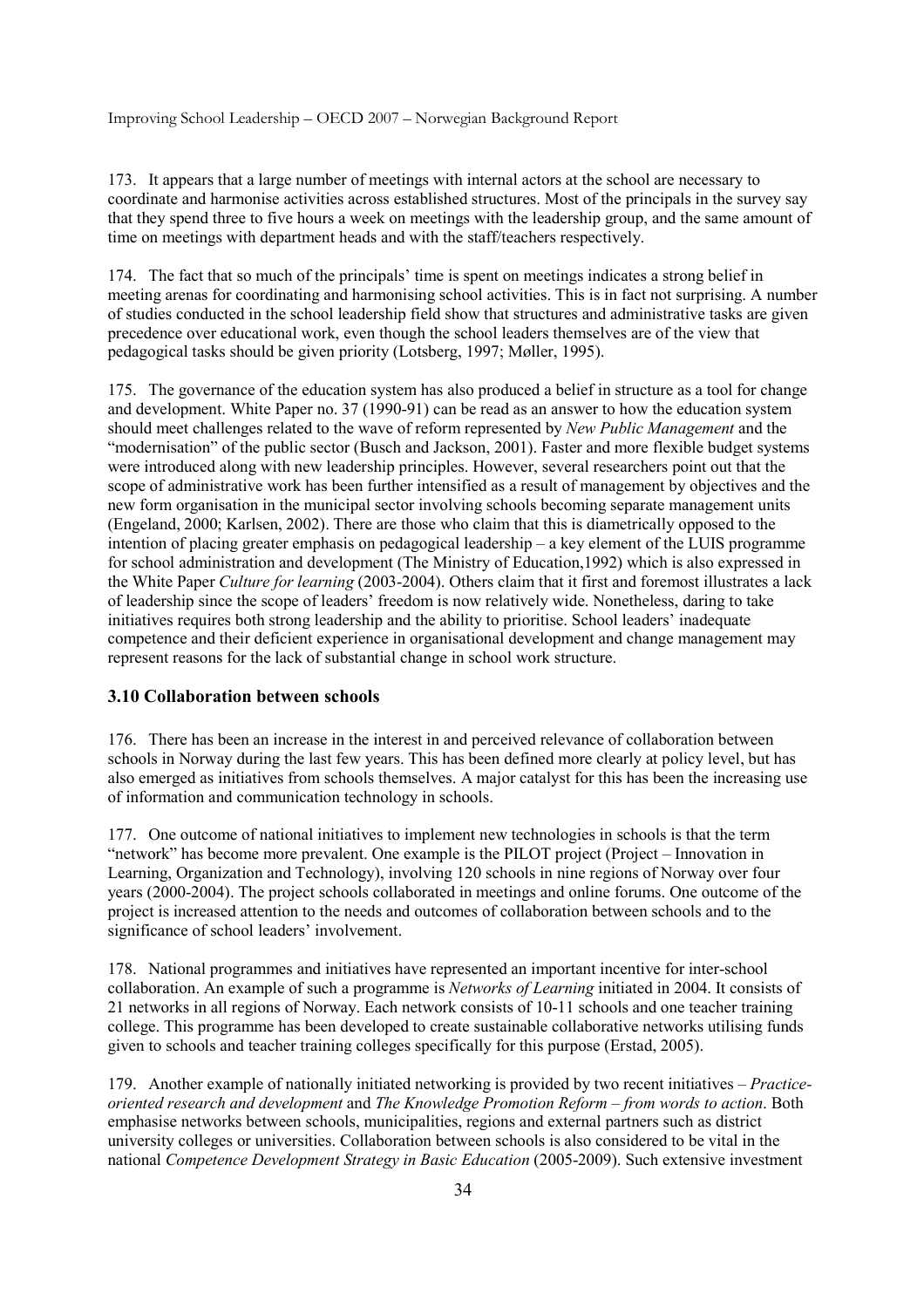in programmes of this type can be interpreted as an acknowledgement that network building has so far been weak. Network building is now regarded as an important method of fostering a culture for learning and development, and as a way of developing competence locally. The Directorate has initiated and finances networks for competence building in several different disciplines – including school leadership. These networks constitute a professional forum for discourse for those bidding to provide services to the university and university college sector at the same time as such efforts are intended to encourage the establishment of networks between school owners and competence environments to strengthen the quality of competence-building projects.

180. There are several examples of local school authorities that have initiated network programmes for schools in their region because they see a potential for school development in such collaborative efforts. Usually such programmes are funded locally.

181. One issue of importance in Norway is the large number of small schools in remote areas and small local communities. Collaboration between such schools has been the focus of initiatives at local and regional level, especially in the northern part of Norway. This has also been the theme of some research projects – for instance the PILOT project mentioned above.

182. A large number of schools, particularly at lower levels, have taken part in collaborations with schools in other European countries through programmes such as Comenius. Several schools have reported that this has provided essential experience of collaboration at both school level and among teachers and students.

183. The objectives for collaborative networks vary according to the overall aims of the programmes. In the national initiatives and programmes the intention is to provide a better platform for school development: through collaborative efforts schools will be in a better position to handle change and challenges. In upper secondary schools the objectives are often more related to the content of schooling, for example in collaborative networks within certain subject domains or between students at different schools. In rural districts the aims may be linked to the broader issue of survival as school communities. ICT has proved to be an important tool in collaborative networks between small schools.

184. Evaluations of some of the initiatives mentioned above show that there are challenges and problems in making collaboration efforts work and in reaching aims. Research has shown that it is often the more informal networks that work best for more content-oriented collaboration whereas in state-initiated programmes the networks seem to struggle to make the collaboration work. According to the school leaders, this is due partly to time constraints for establishing networks and partly to the fact that the technological infrastructure for working in networks often fails to support such collaborative efforts. In networks established by national agencies there also seems to be a difference in how schools and school leaders experience working with them: some feel they give a lot of their own experience to other schools without receiving much in return to help them in their own efforts towards school development. One important outcome of several of these initiatives at national level has been the development of mininetworks within larger networks. This means that the framework for collaboration that the larger networks have created has made it possible for school leaders and teachers to find partners within smaller networks for more focused collaboration.

185. School leaders play a crucial role in the development and operation of all such initiatives. They are the key agents between collaborative initiatives at regional or national level as well as for their own school community, and they play an important part in establishing such networks for their own schools as part of larger programmes for collaboration. In addition, they form part of collaborative networks for school leaders, and network building has become a more frequent theme at the regular school leader conferences. Far more focus is now placed on the key role played by school leaders in both developing and operating collaborative networks as part of school development.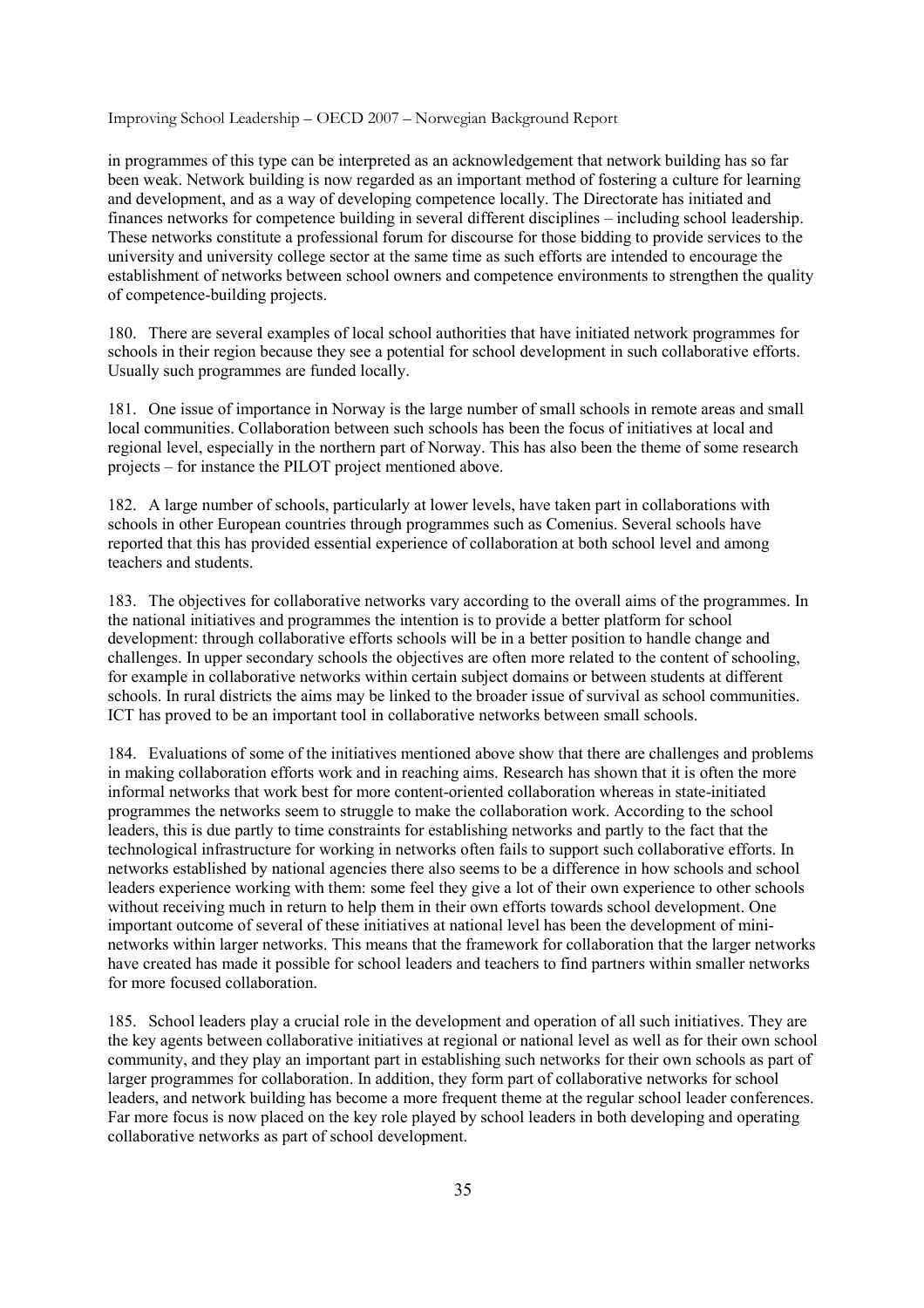186. Collaboration with other school leaders in formal and/or informal networks is regarded as critical for school leaders. The team of principals in a municipality can collectively constitute a major network, and those responsible for school matters seem to hold the key to how well the network functions as a learning community. Both the *Successful School Leadership* project (Møller and Fuglestad, 2006) and Møller's (2004) in-depth study of 12 principals confirm that it is the informal networks that seem to have the greatest power to create professional learning environments.

## **3.11 The school's role in broader community service and development**

187. Schools in Norway occupy a key position in the local community, both historically and culturally. The curriculum requires schools to cooperate with the community's business and working life, its art and culture, and the local clubs and associations with the aims of providing the pupils with concrete and realistic knowledge and contributing to updating the school's educational provisions. Other requirements include ensuring that such cooperation facilitates the transitions between the various grades in the educational process, and that the school cooperates with other public bodies that are responsible for the learning, development and growing-up environment of children and young people. A specific example is the school brass bands and the role they play on Norway's national day. Sports grounds are often attached to schools and vice versa, and school premises are used as arenas and meeting places for the activities of various clubs and associations.

188. Schools are expected to serve in this capacity, and both the State, counties and municipalities expect them to continue to play a major role. Local community development and cultural activity have been and still are key elements and will continue to be vital for schools. Several municipalities want to develop schools as local centres for children and young people. Examples of how schools' social assignments have been extended in recent years include the daycare facilities scheme and the culture schools that often collaborate with the school on the options they offer.

189. In upper secondary schools it is common to cooperate with local companies, particularly in connection with vocational training. Entrepreneurship has represented an area of priority for many years.

## **3.12 Competencies and school characteristics**

190. No Norwegian studies have been elaborated in this field. However, the *Successful School Leadership* project (Møller, 2006) shows that the **practice** of leadership varies from one school to another depending on history, the composition of the staff, the geographical location and the catchment area. The project does not demonstrate how this variation is specifically linked to the characteristics of the individual school, and emphasis is placed on common features rather than differences. Some such features, which are also of significance for the type of competence required, are extensive teamwork, focus on the pupils' learning processes, a clear value base, dialogue with parents, the continuous revision of action plans based on school assessment, and the systematic follow-up of school projects.

## **3.13 Core competencies for effective school leadership**

191. The White Paper *Culture for learning* (2003-2004) points to the necessity of developing schools into learning organisations, which sets greater demands on principals as leaders of the schools' learning programmes. In this perspective, knowledge of learning processes, learning outcomes, teaching, evaluation and the curriculum represent core competencies for effective school leadership. Analysis skills that make it possible to be proactive and critical about presentations that describe activities in schools are a prerequisite for organisational studies. School leaders (who are almost always recruited from the teaching profession) also need knowledge of organisational theory to enable them to understand and pave the way for the development of their workplace. They must of necessity be familiar with and understand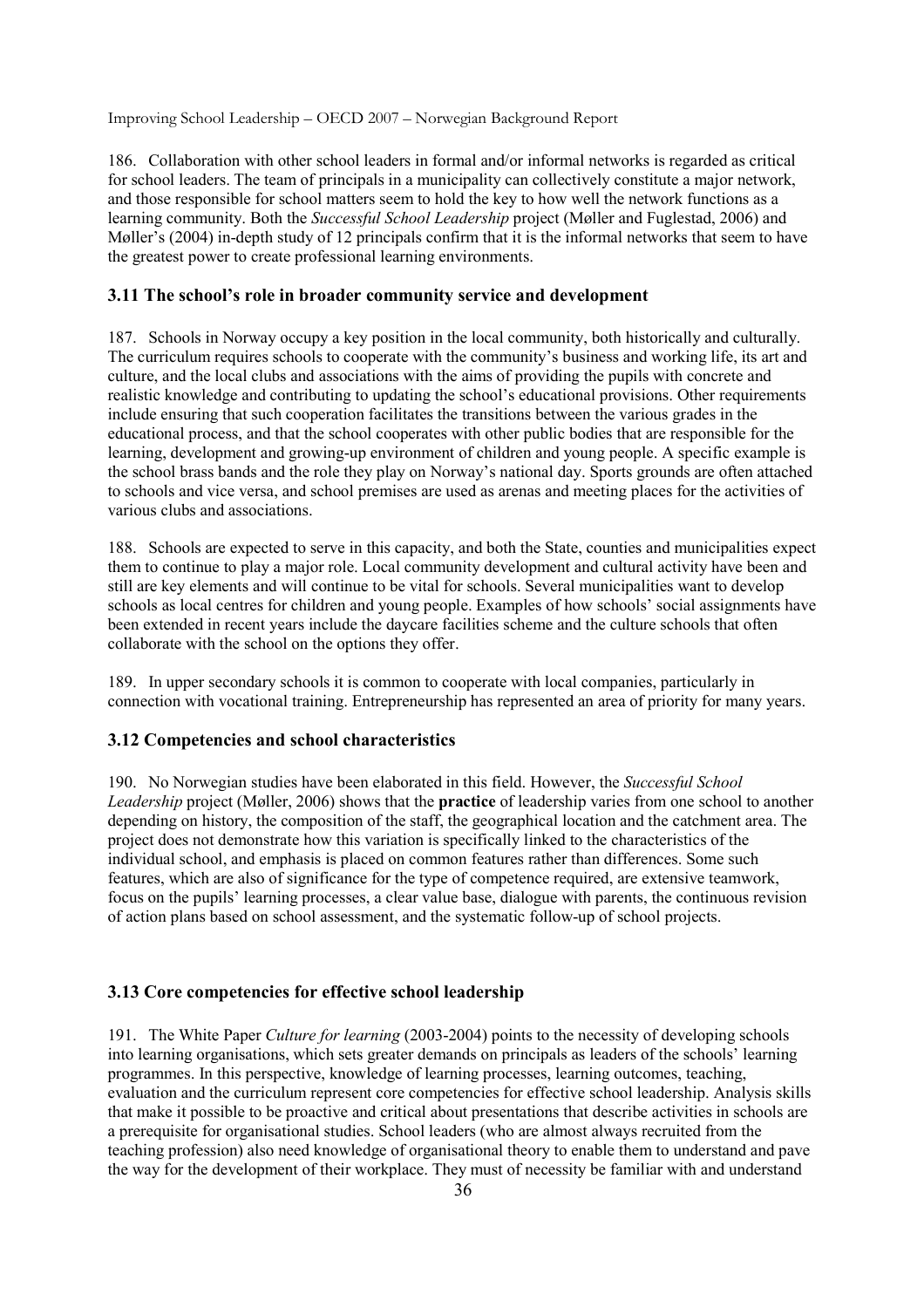the legal basis for the school activities (cf. Møller, 1996). They control large financial resources that are to be utilised as tools to create good learning conditions, and insight into financial management is therefore a major area of competence (cf. Robertsen, 2006) (see also Chapter 6).

192. No research has been conducted in Norway that can prove correlations between certain areas of competence and schools' effectiveness. However, part of the Knowledge Promotion Reform consisted of initiating a nationwide development programme focusing on pupils and entitled *From words to action*. The programme extends over three years and has a financial budget of NOK 140 million. It is organised nationally but involves all sector levels. School owners apply for participation on behalf of schools.

193. The programme aims to ensure that far more schools and school owners will be competent to assess their own results and to adapt their activities in line with the objectives of the Knowledge Promotion Reform – for example by giving support to local development projects where the participants try to resolve a concrete challenge in working with pupils and apprentices. The projects are also intended to contribute new knowledge and practical aids that the entire sector can benefit from as well as those who participate in the programme. One characteristic of the programme is that the impact the project has on practice in schools, the learning environment and the pupils' learning will be documented.

194. Guidelines have been drawn up for how the mapping is to take place with regard to factual information beyond that available in existing statistics. Results from the compulsory pupil survey are to be inserted from grade 7 and grade 10 respectively and from grade 11 for upper secondary schools. Core areas of the pupil survey include well-being, bullying, working environment, pupil participation etc. Country averages are being compiled, and the schools use the documentation to interpret and improve their results.

195. Data on pupils' educational results are used as a foundation for the programme work based on results from survey samples in Norwegian, New Norwegian, Mathematics and English. The schools are requested to analyse the results over time to reduce random outcomes that may arise in a certain year.

### **3.14 Innovations related to the organisation of leadership roles in schools**

196. New and changed requirements for the school leader role must be related to the comprehensive work integrated into the Knowledge Promotion Reform on new structure, new curricula and broadly-based competence building. The goals of these efforts are described in the White Paper *Culture for Learning*  (2003-2004): to develop schools as learning organisations with requirements regarding a clear and strong leadership that is aware of the school's knowledge goals. It is maintained that all experience shows that good school leadership is decisive for the work of quality development in schools, and the importance of greater competence and educational opportunities is emphasised (p. 27 and p. 100).

197. In *The strategy for competence building in compulsory schooling* (2005-2008), which forms part of the Knowledge Promotion Reform, competence building for school leadership is given priority. Particular emphasis is placed on competence connected to the school as a learning organisation and on better adapted tuition. Follow-up research from the Fafo Research Foundation places emphasis on showing the changes that can be documented with regard to the formal and informal qualifications of school leaders, teachers, training supervisors and instructors. The evaluation will also identify the extent to which and the way in which the programmes lead to changes in the educational provisions and the organisation of the individual school and training establishment.

198. In the first sub-report (Hagen, Nyen and Hertzberg, 2006), points out that this strategy can be distinguished from earlier programmes – for example by the fact that emphasis is placed on both the school owners' role and the organisational perspective. Researchers find little expressed disagreement and conflicts between school owners, principals and teachers in the assessment of competence needs at schools. However, the interviews indicate that these three groups have somewhat different understandings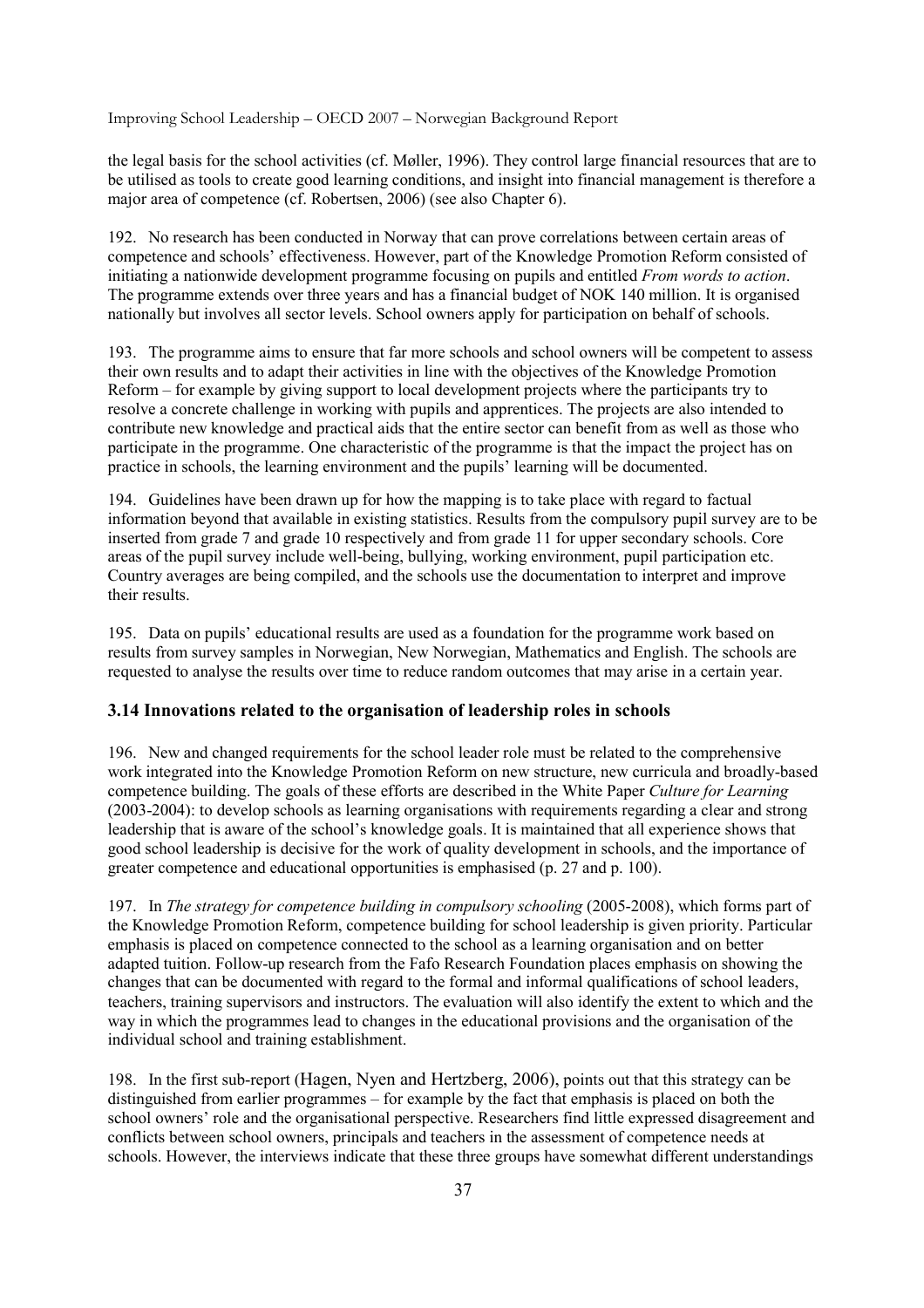of reality with regard to their view on competence needs and on suitable instruments for developing new competencies in schools. The impression given is that the planning processes have so far had little integrating effect and that they therefore produce little learning outcome at school level. This results in a low commitment to the process and a weak foundation at school level.

199. The interviews also indicate that it is largely the school owners who have taken control with regard to developing local competence-building plans. Decisions regarding prioritising needs and selecting programmes in general appear to be taken centrally in the municipalities and county authorities. The researchers point out that one of the advantages of school owners' control of the development of plans is that school development in the municipality as a whole is strengthened. The risk of managing a strategy from the highest level in this way can be that these types of process may lead to weak commitment and a lack of common understanding of challenges and choices at school and teacher levels. Another drawback may be that insufficient consideration is given to variations between schools.

200. The evaluation is keyed to the 2005 – 2008 strategy period and will result in annual sub-reports and a final report in 2009. Special emphasis is placed on communicating the results of the first sub-report so that this information can contribute to prioritisations and processes in the continuing work with competence building in municipalities and county authorities.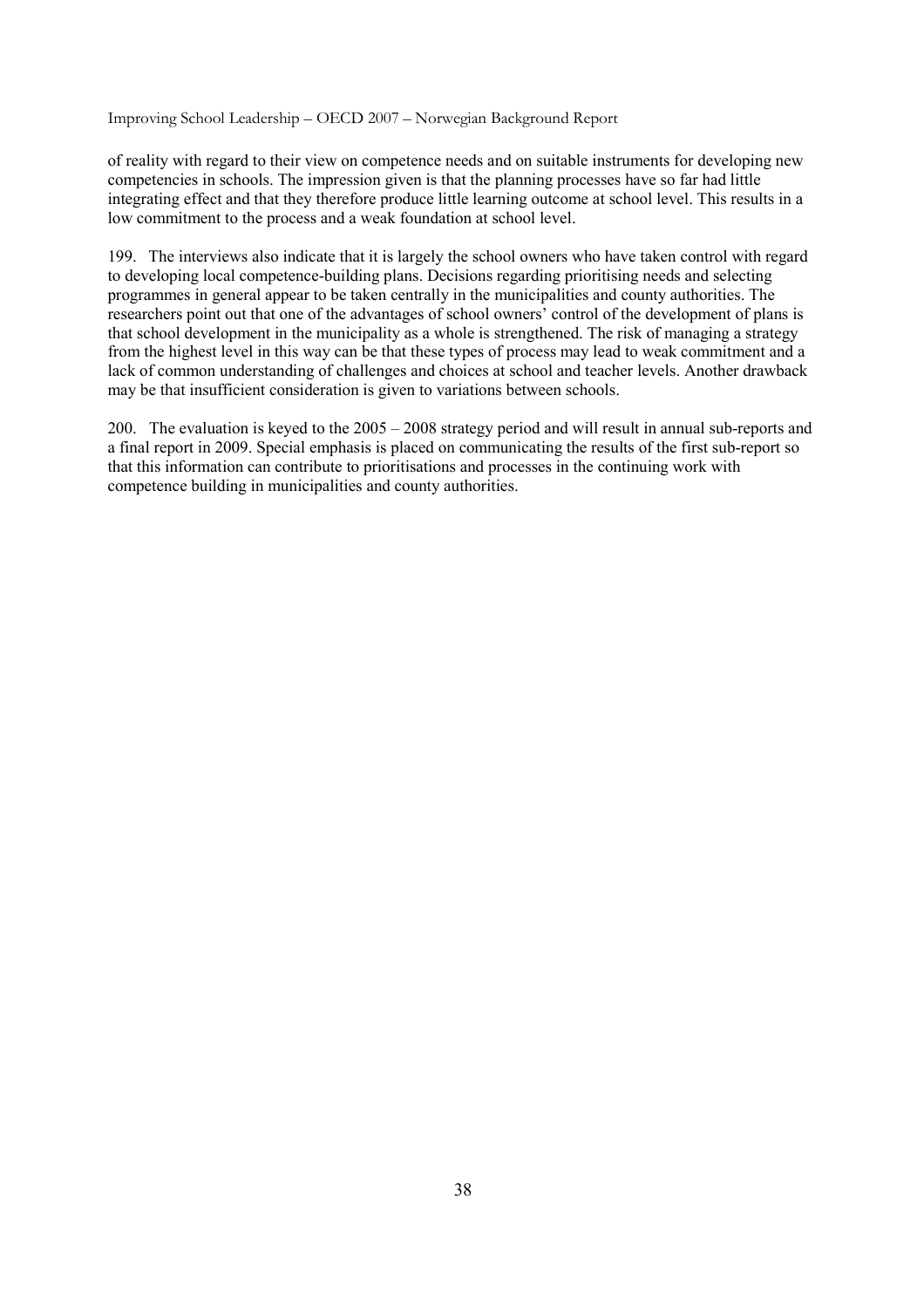# **CHAPTER 4: ENHANCING LEARNING AND SCHOOL LEADERSHIP**

*This chapter focuses more particularly on the role of school leadership in enhancing learning, and aims to identify the conditions and policies under which school leaders can exercise this role most effectively. Policy concerns about teaching, learning and assessment are addressed.* 

### **4.1 The quality of teaching, learning and assessment**

201. Discussions on quality in the education system have taken place for many years in Norway. To some extent there has been considerable disagreement about the best way to measure quality and about the correlation between the school's internal assessment of its activities, the external assessment and quality development. Since 1995 schools have been obliged to conduct school-based assessments, but there are still great differences among schools and municipalities to what extent such work is systemetised. In 2003 it was decided to compile a national quality assessment system with national examinations and a website (*skoleporten.no*) that was to make it possible to put the available information to systematic use. Results from international surveys (for example PISA and TIMMS) have also attracted great public attention and have helped to put the spotlight on the quality of teaching and pupils' learning and on assessment.

202. The average grade of learning outcomes at school level can be ascribed to three types of factors: (i) pupils' prerequisites, (ii) random variation, and (iii) the school's contribution to learning. Schools that score highest do not necessarily make the best contribution to learning. This can be due to advantageous pupil composition or chance. In the same way it is far from certain that school with weak results give pupils a poor learning yield. The school's contribution to learning yield can be influenced by many factors: the quality of the school buildings and equipment, the motivation and knowledge level of the teachers, working methods, organisation of the teaching/counselling, the cooperation between employees, the well-being of the pupils, school leadership and resources in the form of teaching hours are all examples of features at schools that can affect pupils' learning yield. It is desirable that the indicators at *skoleporten.no* reflect learning yield that is created by these factors to the highest degree possible. The extent to which this is the case is contingent on how significant pupils' prerequisites and random variation are in explaining the differences in results. The importance of pupil background and of chance can only be verified through systematic surveys based on assessing the actual results for the same schools over several years. (Hægeland, Raaum, Salvanes).

203. One area of concern is that it can seem that the differences in learning outcomes between pupils are increasing – in spite of the goals concerning adaptation and inclusion. This particularly applies to results compared to pupils' social background, but other reasons for concern are that boys in general perform more poorly than girls and that pupils from language minorities do not perform as well as those who have Norwegian as their mother tongue. These aspects have led to discussions on the content and working methods in schools, with special emphasis being placed on the fact that schools must clarify the educational requirements they set for their pupils (Directorate for Education and Training, 2005).

### **4.2 The role of school leadership in the development and evaluation of policies for teaching, learning and assessment**

204. In Norwegian schools, principals are responsible for the quality of teaching, learning and assessment in their schools (Ministry of Education and Research, 2004). Thus, at school level, principals need to obtain information about pupils' learning and learning outcomes, about teaching, assessment and the curriculum. Attention is increasingly being drawn to the school leaders' role in using such information for quality development in their schools. There are differences between schools, between municipalities and between counties, but the general tendency is to focus more on schools as learning organisations (Dahl, 2004; Møller, 2006; Ministry of Education and Research, 2004). The development of schools as learning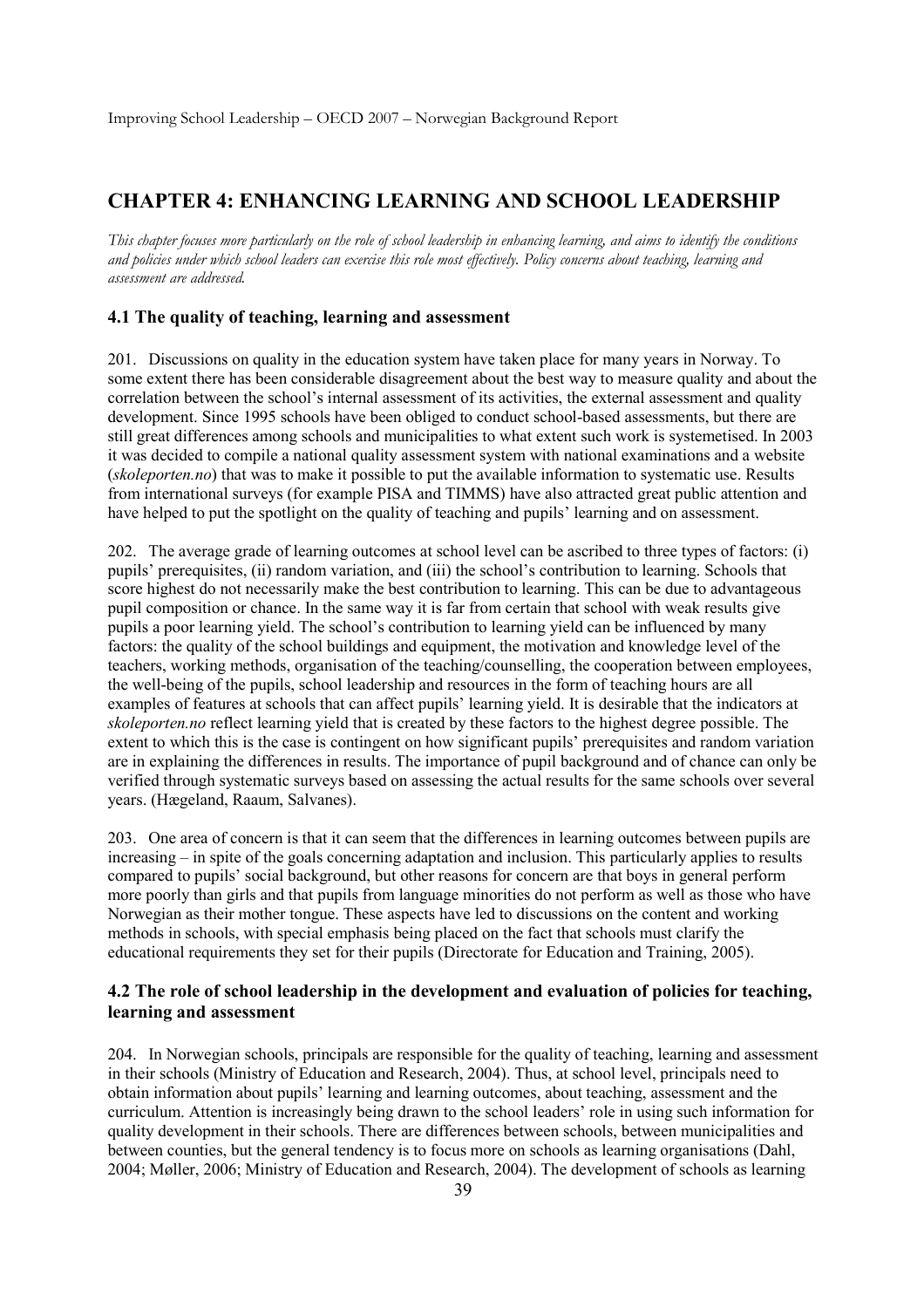organisations is contingent on good communication between the school leaders, staff, pupils and parents about the schools' practice and results. Similarly, quality development presupposes that the communication between school leaders at school level and their political and administrative superiors maintains a focus on teaching, learning and assessment (Fevolden and Lillejord, 2006).

205. In addition to the recent implementation of a national system for evaluation, schools, municipalities and counties develop and carry out local tests and surveys to map different aspects of quality in schools. Private firms are also commonly employed to develop baseline reports for schools (Møller et al., 2006). Faced with an abundance of information, one challenge for school leaders is to understand how results can support governance and accountability. In the rhetoric of the day, school leaders are expected to use results as a basis for learning and school development. They need to approach results in an active and critical manner, and there is a need for analytical competence to be developed (cf. Møller, 2006). For example the school leader survey showed that about half the principals were of the opinion that educational statistics as they were presented on the *skoleporten* website were difficult to interpret.

206. The school leader survey also points to the lack of a systematic approach in schools' evaluation work. It appears to be the most development-oriented schools that to the greatest extent utilise evaluation results in their development efforts (Møller et al., 2006)

207. It can also appear as if there is a discrepancy between the political expectations of school leaders and what they actually contribute to learning, teaching and assessment. Nonetheless it should be emphasised that there are differences between schools, that many work systematically on quality development, and that the national systems are still in the implementation phase and have perhaps not completely attained their final shape.

208. The main conclusions of *The Office of the Auditor General's investigation on education in primary and lower secondary schools* (Document no. 3:10 [2005-2006]) document weakness in the organisation and monitoring of the educational provisions in compulsory schooling. The investigation shows that teachers' expertise regarding adapting and conducting tuition for those with special needs is a key factor in ensuring that pupils receive such tuition and can thus attain a satisfactory learning yield. Almost half the principals included in the investigation are not satisfied with teachers' competence in this area. The consequence is that many pupils are not offered appropriate educational provisions. Pupils who do not receive specially adapted teaching but are in need of extra help are particularly affected. The Office of the Auditor General is of the opinion that it is crucial for the Government and the municipalities to draw attention to this fact.

209. The first joint national inspection programme that was carried out in 2006 (see 3.7) shows that more than 70% of the selected municipalities do not have adequate systems for ensuring that pupils' rights are secured (Directorate for Education and Training report, 2006).

### **4.3 Issues of accountability**

210. Traditionally it has been taken for granted that, as professionals, teachers and leaders in Norwegian schools have conducted their work in the "best possible" manner in line with national curricula and pupils' needs. As schools are increasingly looked upon as separate units for monitoring of results, the issue of accountability is becoming more predominant: schools are made accountable for their results (Møller, 2006). By law, school owners are responsible for routines for the quality assessment of schools' results. Good reporting procedures must be drawn up to enable schools to meet the requirements concerning documenting their results according to the Education Act. Afsar et al. (2006) refer to the fact that the Knowledge Promotion Reform emphasises the management by results model and that this tool is gradually being put into operation in the form of a national assessment system. Management by results is not understood as merely control but also as a tool for development and learning. In other words schools are not only held accountable for results but also equally for what is done with the results. Møller and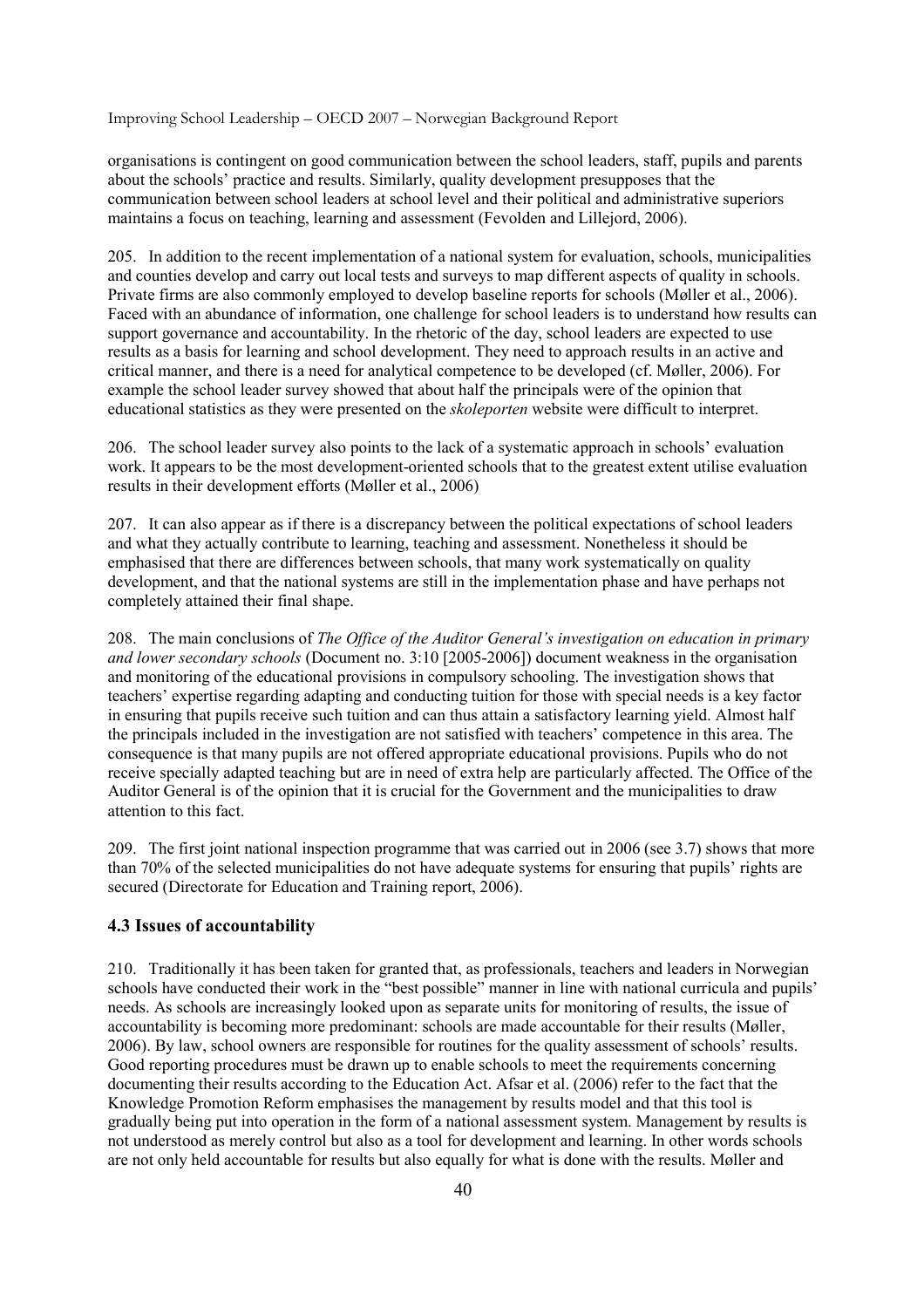Fuglestad (2006) draw attention to the fact that pupil outcomes are now understood to a greater extent than previously as an expression of how the school actually functions. It is thus the *schools –* and the school leaders in particular – that are held accountable.

211. Substantial resources have been used on building up a national assessment system. However, at school level it is viewed as a problem that nowhere near the same amount of resources has been used on developing schools' competence in interpreting the type of information that is produced by such systems and in converting these analyses to development goals and improvement efforts. It can appear as if those who are politically and administratively responsible for schools at the various levels perceive the situation as being that if schools and the general public are notified of the deficiencies, the competition between schools will in itself be sufficient to ensure that improvements are made – which in turn will produce better results according to the Union of Education Norway.

212. There has been considerable debate in Norway about the manner in which school results are to be publicised and for whom. The discussion has partly been concerned with the quality of the results (Lie, Caspersen & Björnsson, 2005), but it also has ideological undertones. On the one hand the access rights of pupils and their parents/guardians is emphasised and their entitlement to be able to choose the "best" school, while on the other the risk of creating A and B schools is underlined. The publication of results has attracted great attention. There is an ongoing process of assessment of how the results should be published in order to provide the best possible platform for further work. (Directorate for Education and Training, 2007).

### **4.4 Monitoring students' disciplinary behaviour, learning progress and outcomes**

213. A number of comparative studies have concluded that the academic pressure in Norwegian schools is too low compared with that in other countries. On the basis of findings in the PISA surveys in 2000 and 2003, researchers conclude that academic requirements in Norwegian schools are not sufficiently high. Low academic pressure means that the requirements set for the students are too low and that the continuity and depth in the tuition are deficient. Bachmann and Haug (2006) point out that low expectations of pupils can lead to increasing the differences in a pupil group instead of the opposite. It is implied that a passive and compliant leader role combined with low demands for active student participation in the learning process can explain the relatively low academic pressure in Norwegian schools.

214. Students who show problematic behaviour represent a particular challenge to schools and research has dedicated considerable attention to this subject. The PISA surveys from 2000 and 2003 show that there is more disruption and noise in Norwegian schools than in other countries included in the surveys. Although much of this behaviour is not of a serious nature, such problems will disrupt the teaching and will steal time since the tuition is interrupted and pupils are given little peace and quiet in which to work. In this context, Klette (2003) raises the question whether teachers formulate too few and too inexplicit demands on the individual student and instead assume a more withdrawn role as academic supervisor in which their leader function becomes ambiguous and reactive.

215. Some studies indicate a connection between students' behaviour problems in schools and their academic learning yield (Nordahl, 2005). It is also the case that those with good social skills show a clear tendency towards better academic performance than pupils with poor social skills. This shows that preventive work concerning students' social and personal development is not only a goal in itself but is also extremely important for ensuring that students' academic learning yield is the best possible. This is illustrated in the Directorate's 2006 report on preventive efforts in schools in which a number of recommendations and measures are presented.

216. The Directorate has posted four net-based user surveys aimed at students, apprentices, parents and teachers. It is compulsory for schools to conduct the pupil-oriented survey at grades 7 and 10, and in the first year of upper secondary education. The objective of these surveys is to give user groups the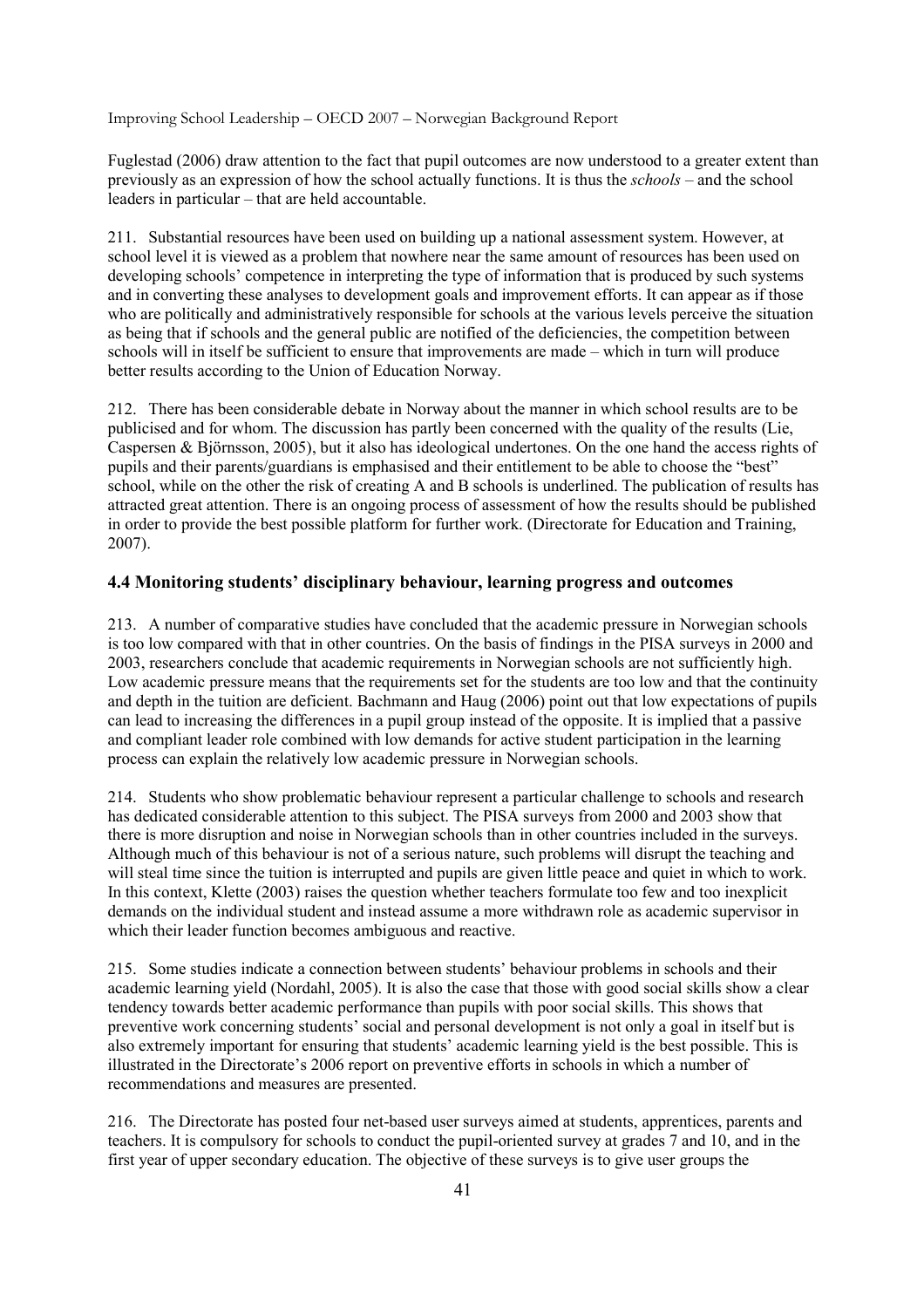opportunity to express their views on learning and well-being. This will provide schools with significant information that will contribute to the work of further developing the learning environment. School leaders are requested to use the results from the surveys as a starting point for discussions with the pupils' council, parents, teachers and other employees.

#### **4.5 Monitoring curriculum development and implementation**

217. The distribution of responsibility between government and municipal levels indicates that such processes and routines are compiled locally. The Knowledge Promotion Reform gives great freedom at local level for organising the school day and for local adaptation of the distribution of lessons among subjects and disciplines. Emphasis is placed on developing good routines for the transition between the various grades. The introduction of programme subjects at lower secondary level is intended to provide a better link between compulsory schooling and upper secondary education and training, to promote better adapted tuition, and to give the opportunity for practical activity or in-depth subject study. On the basis of the report from the national supervisory body in 2006 (see 3.7), the Directorate for Training and Education and the Norwegian Association of Local and Regional Authorities will draw up guidelines for the municipalities on control routines, cooperation and reporting between the levels (Directorate for Education and Training report, 2006).

#### **4.6 School leaders' teaching responsibilities**

218. There are wide variations in the amount of working time school leaders spend on teaching. Resources for school leadership are determined according to the size of the school and in most cases each school is given the freedom to distribute the resources according to its needs. The school leader survey (Møller et al., 2006:43) revealed that 34% of school principals state that they have up to 100% leadership resources at their school, 43% state that they have between 101% and 200% leadership resources, while 6% have more than 400%. Among principals at the smallest schools, i.e. those with up to 100 pupils, 25% of the principals say that they have less than 50% leadership resources.

### **4.7 Teacher observation/peer coaching/mentoring**

219. According to the school leader survey (Møller et al., 2006) there are relatively many schools that create the conditions required for colleague-based counselling. The highest score is at primary school level where 68% of the principals say that the school organises such guidance, and the figures seem to reveal a positive attitude. To some extent principals themselves counsel some of their staff. Principals can play an important role in giving guidance to groups, but when providing individual counselling to members of staff, they must make a clear distinction between the employee appraisal interview and this guidance (Stålsett, 2006).

#### **4.8 Evaluation of teachers' performance**

220. There is no tradition in Norwegian schools for school leaders to directly monitor teachers' work in the classroom or pupils' learning processes, and such monitoring is not subject to any plan. It may be difficult for some principals to gain access to what has traditionally been the teacher's autonomous arena. Nonetheless, by far most school leaders are of the opinion that they have set up good procedures to ensure the quality of the work performed in the school. When school leaders offer guidance to teachers, it is often in connection with special cases involving pupils rather than with the teaching or learning situation (Møller et al., 2006).

221. Almost 90% of school principals in upper secondary schools and more than 50% of those in primary schools say that they have set up procedures to monitor newly appointed teachers – a noticeable increase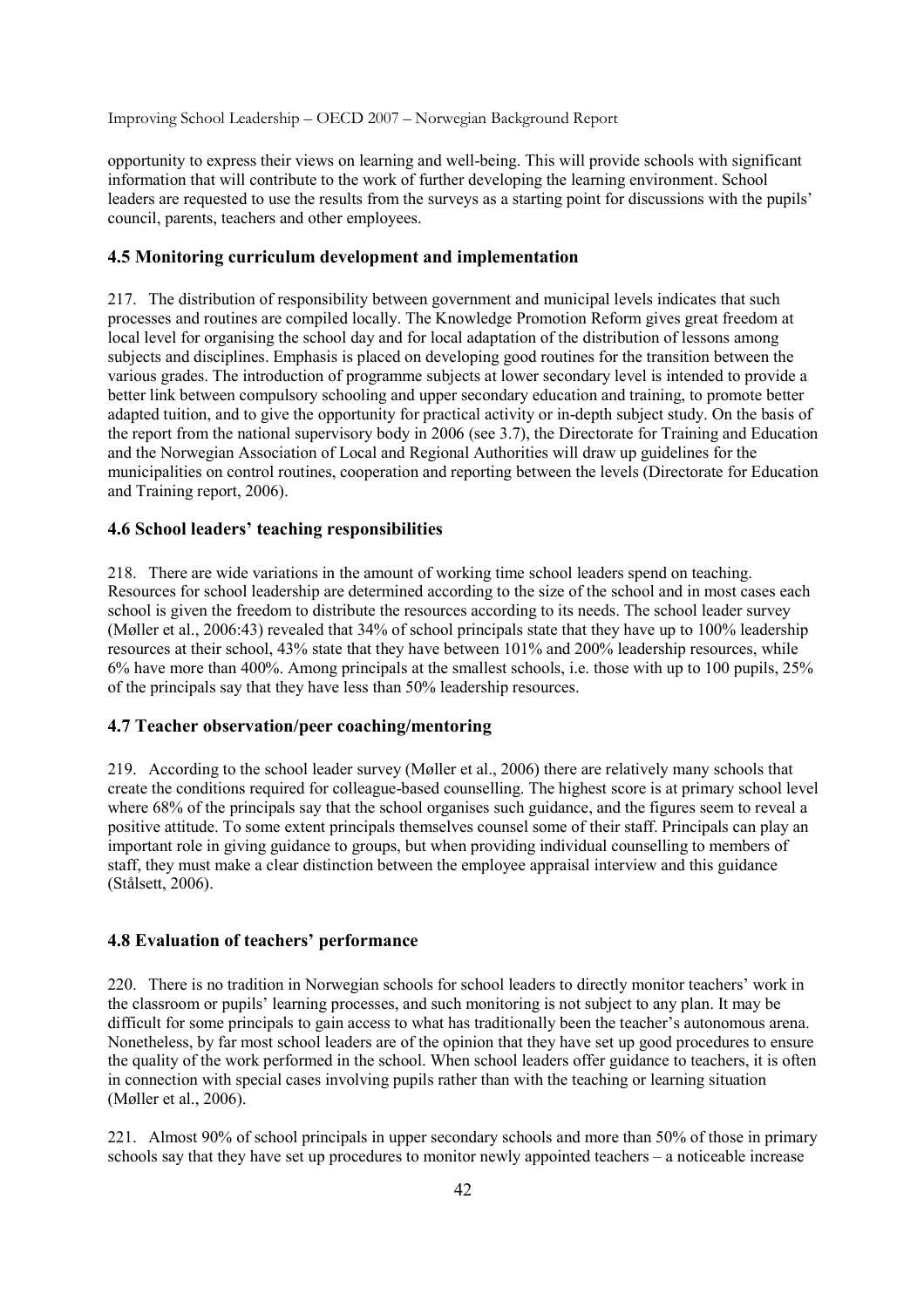in primary and lower secondary schools compared with the survey from 2002. However, fewer have set up routines to monitor teachers who do not function satisfactorily: approximately half the school principals in compulsory education have done so, i.e. an increase of approximately 20% compared with 2001 (Møller et al., 2006). An evaluation of the project designed to evaluate recently trained teachers shows that a large majority of the project participants were of the view that the project helped them to improve their ability to reflect on their own teaching, gave them a greater belief in their own abilities, and improved their control of the work situation. They also say that they have benefited from the offer of counselling regardless of how proactive school leadership is with regard to cooperation, development and participation or how the offer is organised (Sintef Technology and Society, 2006).

222. There is little tradition in this country for the formal assessment of teachers. Formal appraisal interviews can represent an arena where quality requirements are discussed and developed and where the leader and the employee together agree on requirements and development tasks. Employee appraisal interviews are a statutory right but are often regarded as "private" in the sense that they are considered a matter solely between the leader and the employee. With regard to the use of assessment systems, almost half the principals in schools with grades 1-7 and grades 1-10 say that these are used in follow-up interviews with teachers, whereas this applies to only 34% of the principals in lower secondary schools and 29% of those in upper secondary schools (Møller et al., 2006). Formal reward systems are utilised to only a minor degree in Norwegian schools.

223. Since school leaders do not usually exercise planned supervision of teachers' tuition, they can run the risk of either not reacting to teachers who do a poor job or of reacting too violently on the basis of random or isolated information. However, there are schools that have made systematic use of colleague counselling or a mentor scheme and where openness and knowledge of strengths and weaknesses among the staff is greater than that at other schools. It is not particularly difficult to have bad teachers dismissed or relocated in Norway, but there are few school leaders who possess sufficient knowledge or willingness to carry out the systematic efforts that form the basis of such processes according to the Directorate for Education and Training.

#### **4.9 Teachers' professional development**

224. A competence report from 2003 focused on lifelong learning and learning in working life. One conclusion was that employees in the education sector had poorer learning conditions than could be expected, and the general impression was that schools score lower than other enterprises for criteria that are regarded as typical for learning organisations. The competence report 2005 pursued this matter through a survey on the school as a learning organisation. The report – which encompassed 39 upper secondary schools – concluded that learning schools are more successful with regard to the pupils' academic progression in the first year of upper secondary education and training and that pupils at learning schools say that they experience higher quality in the learning process, have a good opinion of the school environment and experience little bullying and disruption. The report emphasises that learning schools ensure continuous learning for their employees by the staff feeling part of a well-functioning community where they have some influence but where general guidelines are set. They also feel that they are faced with high expectations and make use of each other's competence to meet these expectations. Teachers give feedback to each other and improve and update the practices at the school together.

225. It appears that leaders at learning schools are particularly good at rewarding proficiency. They are able both to include their co-workers in the school's development and to make priorities. At learning schools there is a considerable amount of daily learning in the everyday interaction between colleagues who test teaching programmes, evaluate and discuss. But daily learning is not conducted at the expense of other forms of competence building: employees' participation in continuing education and training is facilitated and they are given the opportunity to share knowledge and experience after such programmes.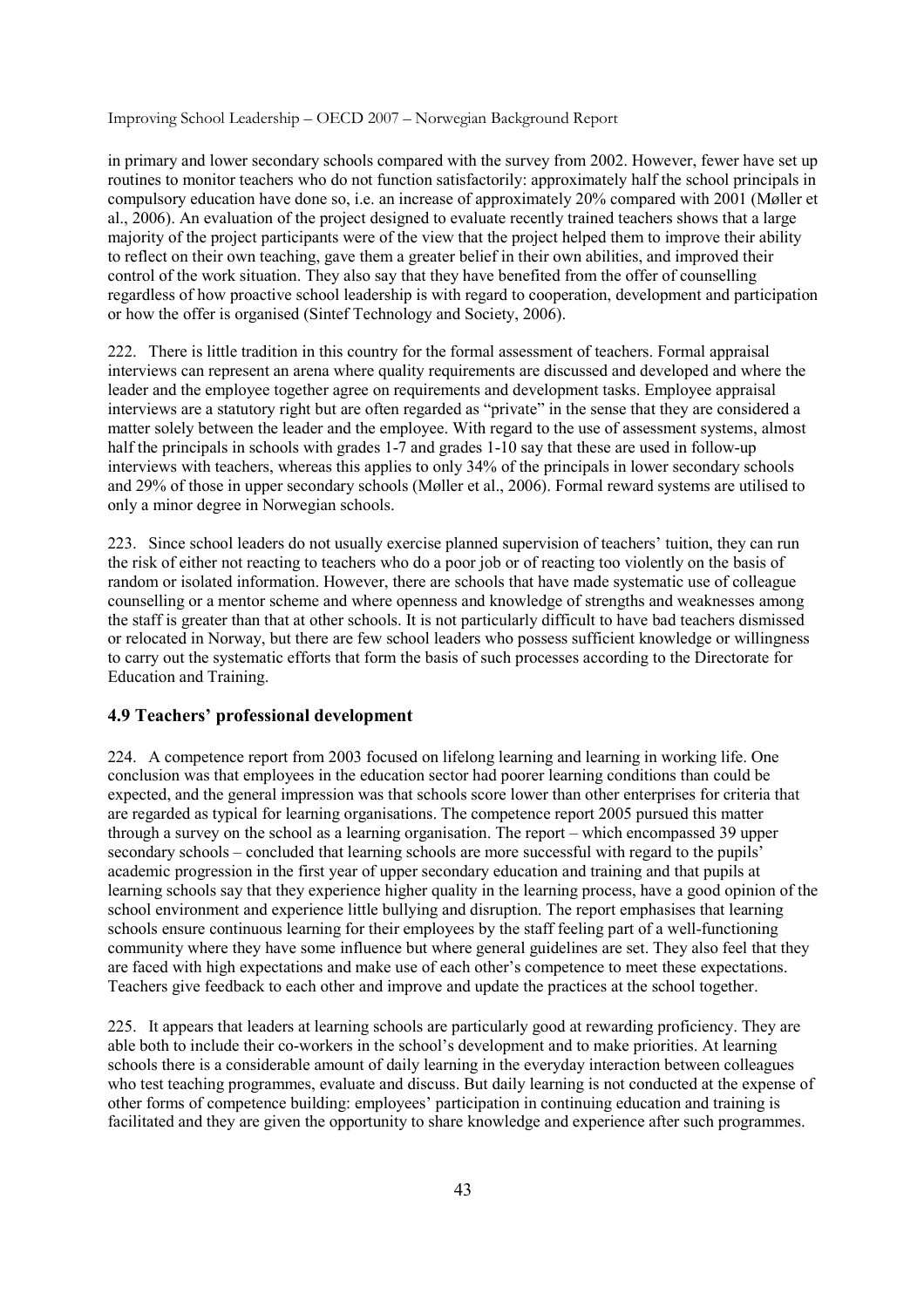226. The strategy for competence building in compulsory schooling 2005-2008 has been developed in collaboration between the central education administration and the central parties. In accordance with the strategy the school owner is responsible for developing, deciding and implementing plans for competence building in conjunction with the involved parties. The school owner has responsibility for ensuring that the plans fulfil local competence needs within the national prioritised areas and that the individual school and learning enterprise assess the competence building measures that should be given priority. The first sub-report presenting the evaluation of the competence building strategy was published in May 2006 and shows that decisions on appropriate measure are apparently very often made at central level in municipalities and county authorities. One advantage of the school owner's management of planning is that the development of schools in the municipality as a whole is strengthened. The danger is that this may lead to weak involvement and a lack of a common understanding of challenges and choices among schools and teachers. Another disadvantage may be that insufficient consideration is given to the variations among schools (Hagen, Nyen and Hertzberg 2006). On the basis of the findings in the first subreport the central authorities have pointed out that assessment of needs must be carried out at each place of instruction.

227. The follow-up evaluation of the strategy for competence building finds little expressed disagreement between school owners, principals and teachers in the assessment of competence needs at schools. However, it appears that they have a somewhat different understanding of reality with regard to their view on competence needs and on suitable instruments for developing new competencies in schools. The evaluation reveals that the aim of the strategy is understood differently by the various target groups. Whereas school owners perceive "the development of the school as a learning organisation" as an aim of the strategy, school leaders attach less importance to this goal while teachers place very little importance on it. School leaders attach most importance to the connection with the Knowledge Promotion Reform and see the strategy as an element in achieving the overall goals of the reform – for example the strengthening of the basic skills of pupils. Professional competence building and competence building keyed to adapted education play a central role in teachers' understanding of the aim of the strategy. The three groups appear to agree that competence keyed to better adapted education is a central goal but have differing views on the kind of competence and how it can best be acquired.

228. With regard to the evaluation, school owners and to some extent principals experience that needs for local competence building correspond to national prioritisations. Teachers have less to say about national prioritisations but have professional needs that these cover in part. At the same time the evaluation finds that the strategy is perceived as giving fairly wide latitude to prioritise local needs and measures.

229. In the case of assessments of needs and prioritisation of measures it appears that different perceptions of goals and needs can be ascribed to different understandings of the purpose of the strategy. Therefore the communication of this strategy is an important task both for the school owner and the school leader since this will reduce tensions connected to the emphasis on needs at national level, at the place of learning and at the individual level. A clearer understanding of the purpose of the strategy may also mean that individual needs can be more closely related to national priorities and the needs of the place of learning allowing the implementation of priorities within a common understanding of needs.

230. The strategy for competence building in primary and lower secondary schools (2005-2008) is different from previous strategies: it underlines the role of school owners, places clear emphasis on local needs and on the development of the school as an organisation and is strongly rooted at each place of learning.

231. A shift is taking place in Norwegian education policy from external courses towards learning in and through daily work. The Directorate for Education and Training's programme *The Knowledge Promotion Reform – from words to action* is an example of how competence development are being adapted to integrate learning processes into everyday life. Earmarked resources for competence development are channelled from the Directorate via the county governors to the school owner responsible for the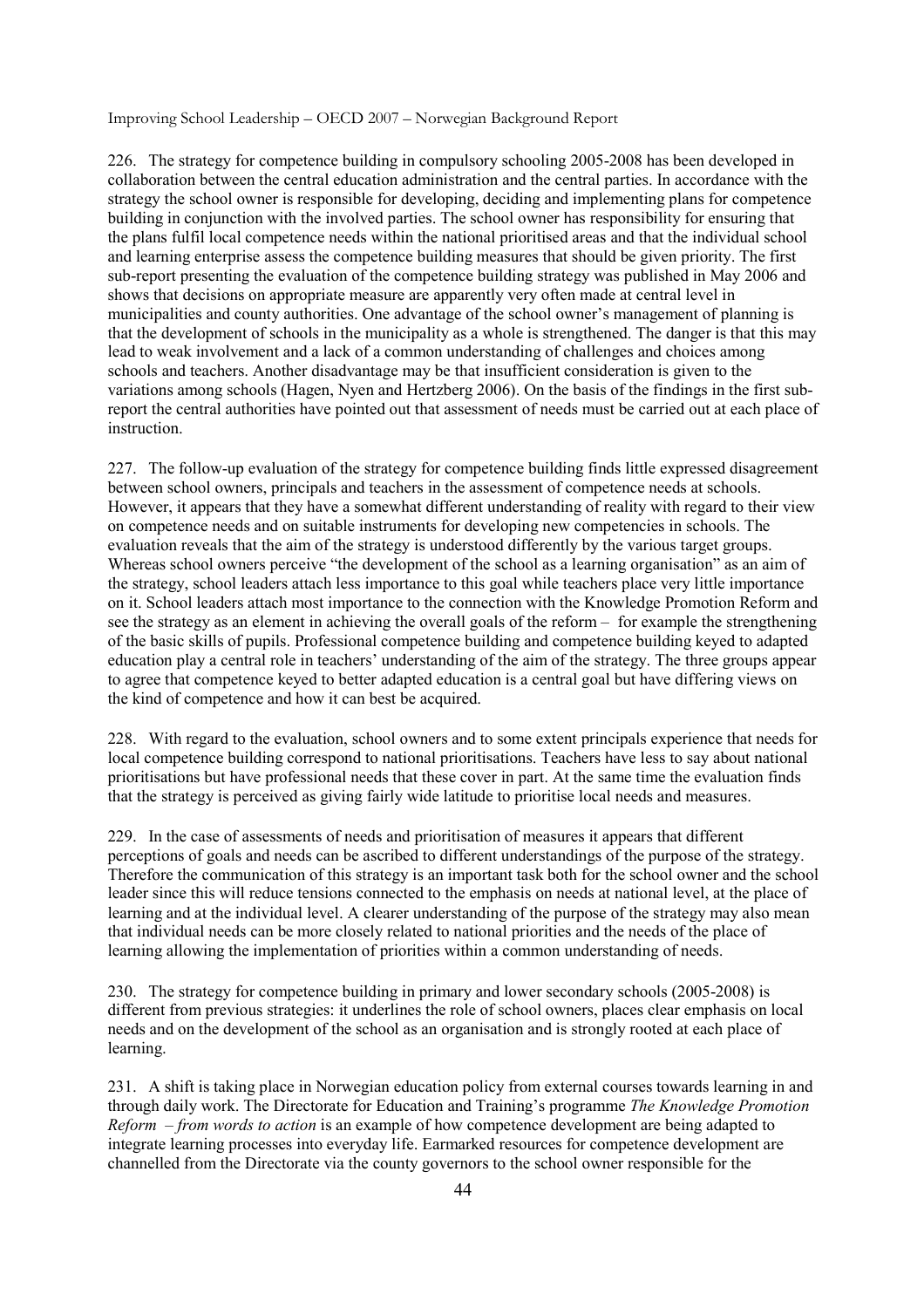competence building of school leaders, teachers and others. Universities, university colleges and other professional environments provide assistance to school owners in this work. The competence building strategy is evaluated by the Fafo Institute for Labour and Social Research which submitted its first subreport in 2006. Reports are to be submitted every year with the final report in the spring of 2009. The researchers find that this strategy differs from previous strategies through:

- stronger emphasis on the role of the school owner

- greater stress on local needs
- more focus on the organisational perspective
- improved central organisational basis

The researchers find that a key prerequisite for success is the will and ability of the school owner to organise processes so that teachers and school leaders experience that the measures implemented meet their needs.

### **4.10 – 4.11 Leadership practice and learning in schools - Relevant research studies**

232. It has been difficult for research conducted on schools to document whether formal leadership has a direct impact on pupils' learning outcomes. Nonetheless many are of the opinion that principals' leadership is critical for schools' development, and leaders can be very significant as a symbol. Replacing one leader with another can, for example, trigger strong feelings, new expectations and perceptions that influence future functional abilities in the organisation for better or for worse (Møller, pending publication, Strand 2000). International studies (for example Mulford & Johns, 2004, Leithwood et al., 1999) imply an indirect correlation between leadership and results. For instance, formal leadership is important as a support structure for classroom activities.

233. This result is reflected in Norwegian studies. Imsen's (2004) study of leadership in the evaluation of Reform 97, for example, could not refer to a clear pattern for the variables that were most important in explaining the variation in pupils' performances, but the teacher was regarded as being the most significant actor for the tuition offered. On the other hand, the study documented a high correspondence between the actions of the principal and the leader group and the direction of the school's development (Møller, 2006).

234. In the Norwegian part of the international research project entitled *Successful School Leadership* a common feature throughout was that there were many who exercised leadership at the selected schools (Møller and Fuglestad, 2006): formal leaders, teachers and pupils all took a number of leadership initiatives. But even though formal leadership was only one of many elements that constituted the practice of leadership, it was still the leadership actions that were performed by the principal that were important. Formal leaders have the power and authority to affect the agenda and to determine what is to be given attention in schools, and formal leader actions are therefore significant for the school's development even though it is difficult to measure a direct impact on pupils' learning outcomes (Møller, 2006).

235. In a survey from 2004 (Ministry of Education and Research, 2005) the following aspects of leadership are highlighted as essential for the development of the school as a learning organisation: leadership that is rewarded, leadership that has legitimacy, inclusive leadership, and leadership that assigns priorities and can use power.

236. The Fafo Research Foundation has evaluated the scheme involving demonstration schools and demonstration companies. The evaluation shows that the scheme involving such schools has had comprehensive extended effects on other schools. The scheme is characterised by imparting information that is closely linked to educational practice, and this seems to have contributed to greater understanding and learning in the schools that have visited the demonstration schools. The scheme involving demonstration companies has not produced equally good effects with regard to spreading results and experience.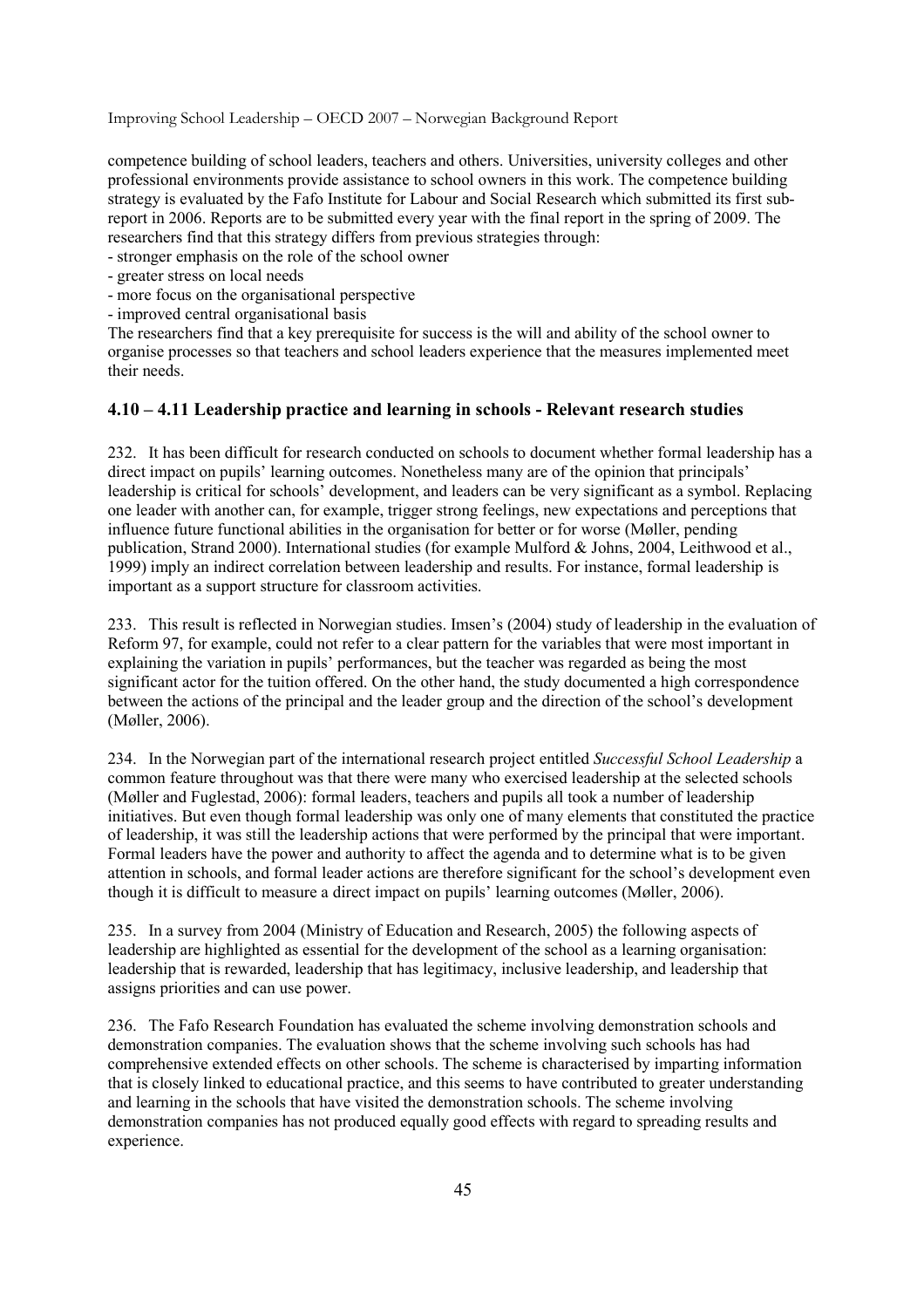237. Studies show that 40% of the primary and lower secondary schools and 50% of the upper secondary schools that have been in contact with the demonstration schools are of the view that the contact led to specific changes at their own schools. However, most of them consider that it is too early to express an opinion on whether it has had an impact on learning yield. Of the schools that think they have sufficient documentation to assess the effect, almost all are of the view that the experience is largely positive. Researchers claim that it will be possible to acquire a complete picture of the impact of the scheme on pupils' learning yield in two years or so.

238. The scheme is characterised by imparting information that is closely linked to educational practice, and this seems to have contributed to greater understanding and learning. The opportunity for a direct exchange of experience combined with access to seeing how demonstration schools' models function in practice provides a good understanding of the models. Interviews in the survey show that user schools are fully aware of what is required to adapt the demonstration schools' model to their own organisation. The models are not adopted randomly: user schools give priority to the fact that as a rule there will be a need for adjustment and further development in their own school. Demonstration schools function first and foremost as inspiration for other schools.

239. Internally, schools that have been demonstration schools report predominantly positive effects from the scheme, and the scheme leads to an increase in the internal learning at the schools. External recognition, pride and access to networks are other positive outcomes. Researchers point out that at many of the demonstration schools both teachers and school managers feel convinced about the correctness of what they are doing since it promotes both the pupils' desire to learn and their actual learning.

### **4.12 Policy initiatives which have been undertaken or are planned to support learningcentred leadership**

240. Schools as learning organisations and competence building for leaders at individual schools and training establishments are assigned priority in the Knowledge Promotion Reform's strategy for competence building. This document regards the main challenge for schools as learning organisations to be developing the learning environment and organising it in a way that best promotes learning – for pupils and for the staff as a professional community. Amendments to the Education Act have given schools greater opportunities to organise the teaching so that it is better adapted to local prerequisites and needs. Both the evaluation of Reform 97 and the project on differentiation in education have revealed a considerable potential for better adaptations in compulsory schooling. The evaluation of the Government's programme on quality development (2000-2003) shows that schools with a cooperation-based working method and systematic evaluation of their own practice are more able to give their pupils adapted tuition than other schools.

241. This makes it necessary to prioritise competence-building programmes in order to develop schools' and training establishments' abilities to organise education and training appropriately and to adjust the content and working methods in order to give the individual student and apprentice specially-adapted tuition. There is also a need to improve the quality of special tuition, at the same time as the need for such teaching should be prevented and reduced by providing better adapted education. The work of preventing and reducing behaviour problems in school has also been given high priority. In all, this puts considerable demands on the competence of teachers and school leadership.

242. The national system for quality assessment is intended to promote quality development by paving the way for informed decisions at all levels in the school system. Developing schools as learning organisations particularly involves strengthening the ability of school leadership and staff to evaluate the results of their work. Appropriate application of the national system for quality assessment requires the ability to analyse and make use of information about resources, the learning environment and learning yield on the website *skoleporten.no*. In collaboration with the main partners in the business community,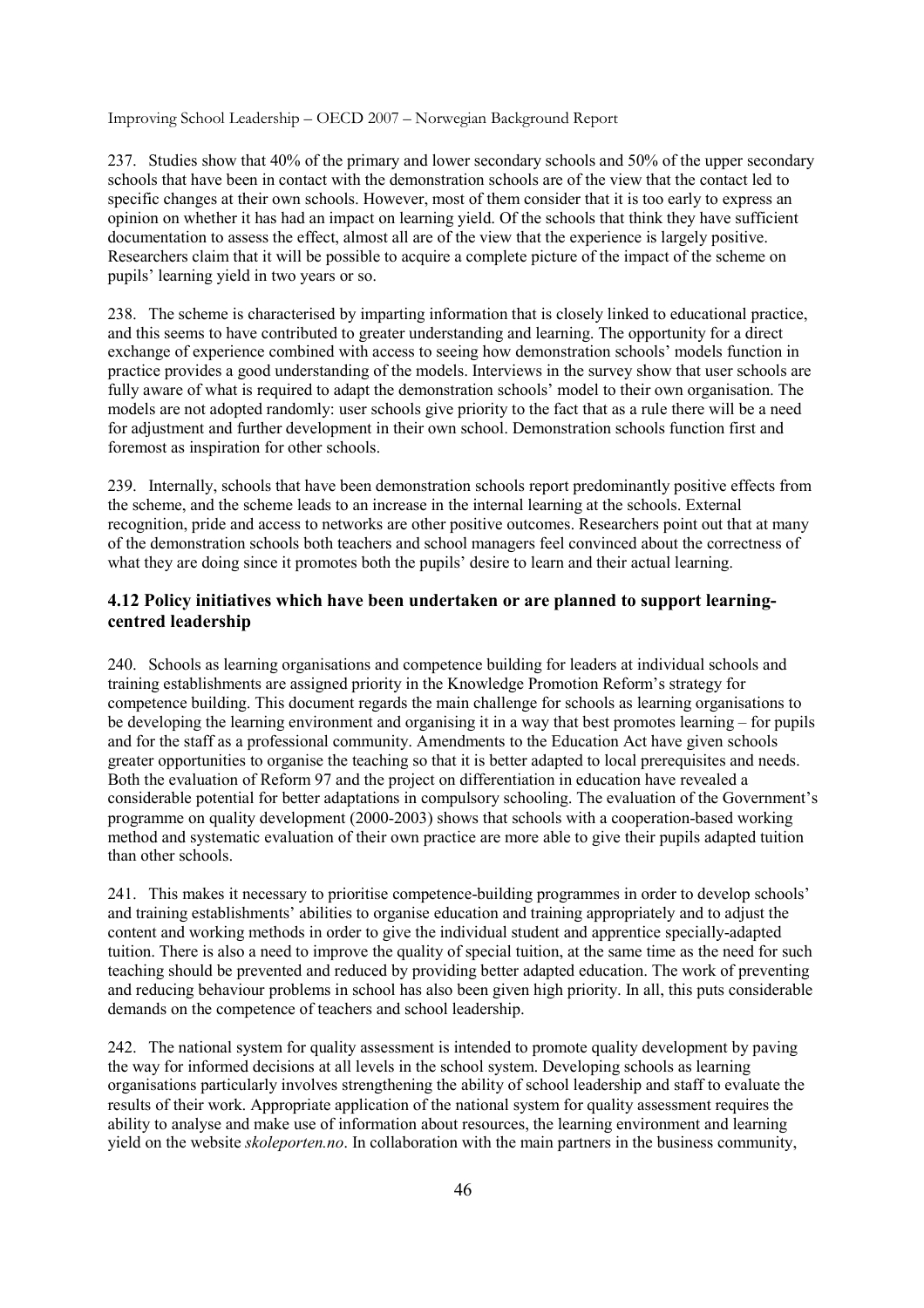*skoleporten.no* is to be expanded to include vocational training and training in companies. The skills required to use guidance resources to improve the quality of the training are also necessary.

243. School leaders must facilitate knowledge-based class leadership. A key task for the teacher as a leader is to make choices and take decisions based on the most secure knowledge possible, which in turn will ensure knowledge-based practice in the classroom and the school. Core sources of information for such a practice are research-based knowledge, empirical knowledge and user knowledge, in addition to that from sources such as legislation, professional guidelines, ethics and the school's key principles. A knowledge-based practice does not give priority to one source of knowledge over others, but integrates knowledge from different sources (cf. document on preventive measures, Directorate of Education and Training 2006).

244. Never before has there been more comprehensive investment in competence building in Norwegian schools. In 2006 the Government allocated NOK 375 million to such efforts, and an equal amount will be employed in 2007. The municipalities and county authorities have used corresponding amounts, bringing the amount to approximately NOK 750 million during the year for competence building. The strategy will last until 2008, and the Government and school owners will by then have spent a total of NOK 3.5 billion on the various programmes.

245. Work on follow-up research is being carried out at the Fafo Research Foundation along with processes for reporting qualitatively, quantitatively and financially.

### **4.13 Issues with high priority for future policy development in strengthening learningcentred leadership**

246. Government policy documents for schools generally describe leadership as critical for a school's development. The White Paper *Culture for Learning* emphasises that schools need competent and visible school leaders who have a positive attitude to change to enable schools to develop into learning organisations. This is necessary to meet the challenges posed by a more knowledge-driven society. The point of reference in this context is international studies that highlight what characterises leaders at development-oriented schools. The White Paper maintains that principals at such schools keep themselves updated about and show interest in teachers' work with pupils. They proactively promote teachers' development and improvement to their work. They manage to retain a focus on the pupils, to share power and to create a climate where taking chances and being innovative is appreciated. They take the time to talk to the teachers, the pupils and the community outside the school. Leaders at such schools are able to build up the school as a learning organisation. Good school owners also represent a key prerequisite for school development, and their responsibilities include the practice of a good personnel policy.

247. The national curriculum for the Knowledge Promotion Reform further elaborates schools' responsibility in the education principles. These first clarify the responsibility of the *school owners* for ensuring that the education is in line with the relevant legislation and regulations and with human rights, and that it is adapted to local and individual conditions and needs. Secondly it specifies that the school's formal leaders, in cooperation with the teachers, have an unambiguous responsibility for promoting a good learning environment for all those involved.

248. The so-called Learning Poster on *skolenettet.no* accentuates the responsibility of schools and training establishments for helping teachers and instructors to be viewed as visible leaders and as examples for children and young people. This is related to the general section of the national curriculum that provides details about the role of teachers and counsellors and about what should characterise a good teacher, and highlights the importance of learning as teamwork. It also emphasises that coordinated efforts and interaction between colleagues are vital for the results that are attained, and that this sets requirements for school leaders who must both understand the distinctive character of the teaching profession and be able to promote inspiration and proficient coordination. The explanatory comments to the Learning Poster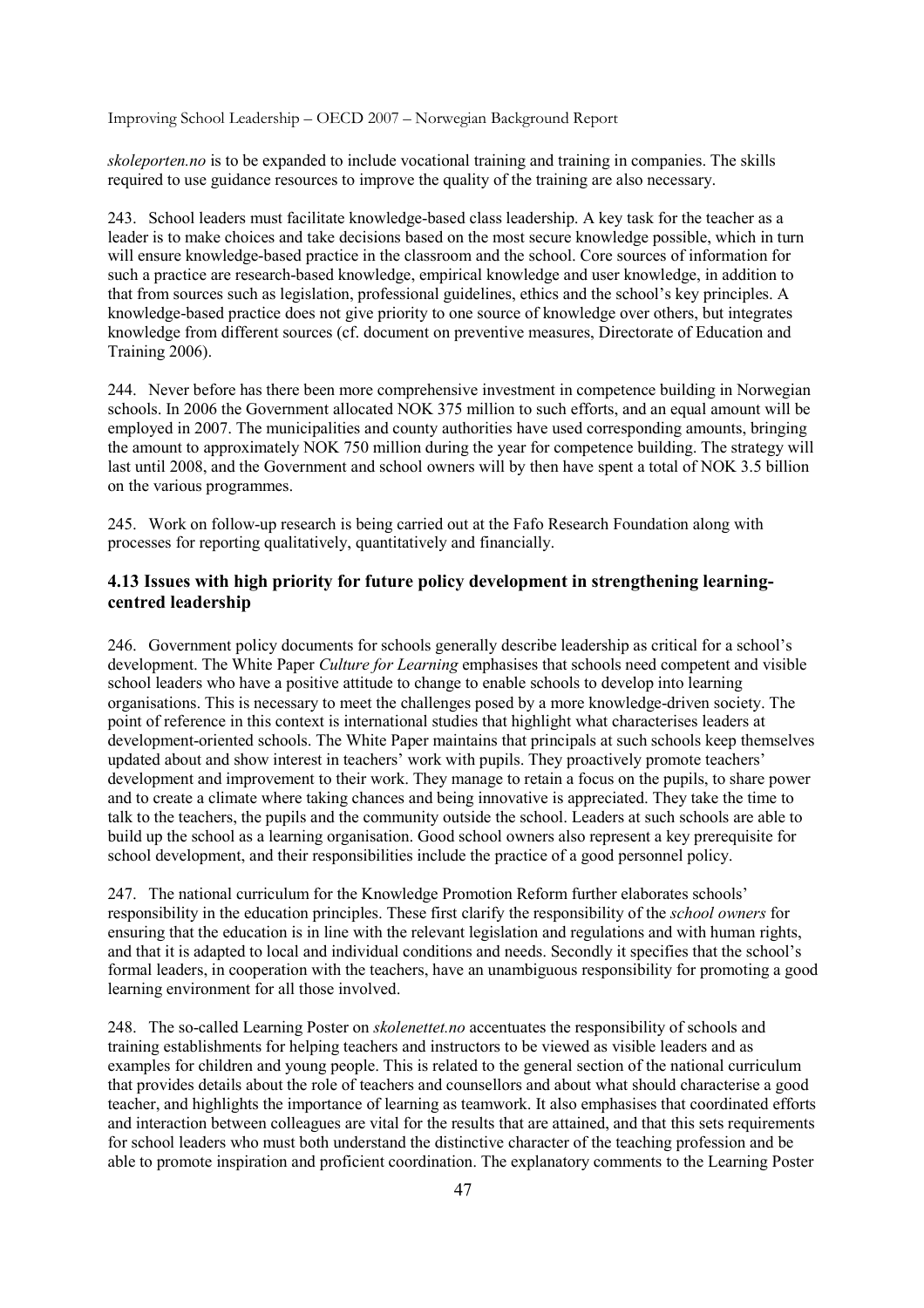clarify the type of competence that teachers must develop to meet the expectations associated with their role. These include professional competence, the ability to communicate, organisational skills, the ability to counsel and assess, and knowledge of multi-cultural matters. In addition it is assumed that teachers cooperate on planning, performance and assessment, and that they continuously ensure that they are professionally and pedagogically updated. Pupils' learning outcomes represent a goal for the school's quality – learning outcomes in this context being defined in a wide sense where knowledge and appreciation of democracy are also of key importance.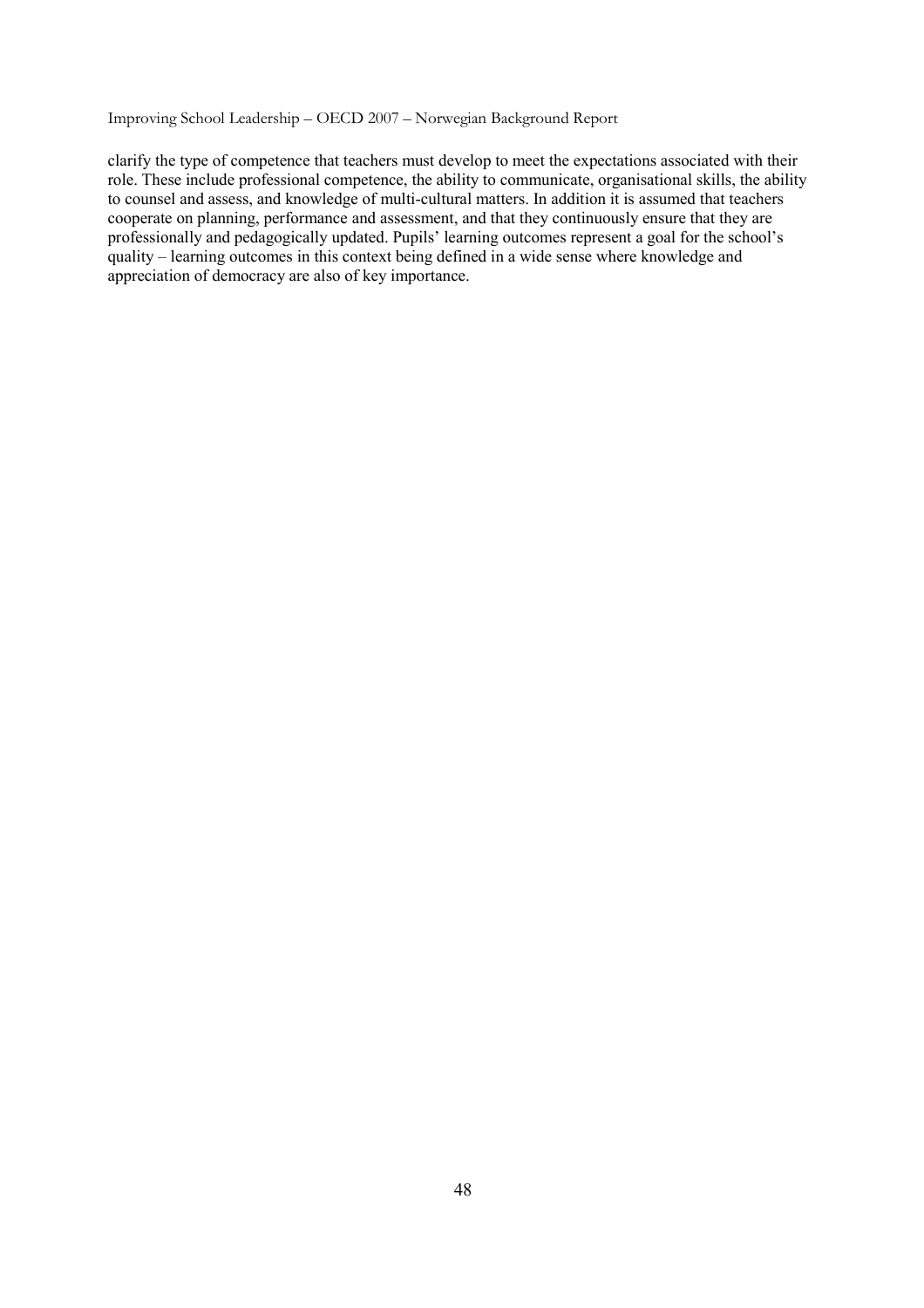# **CHAPTER 5: THE ATTRACTIVENESS OF THE SCHOOL LEADERS' ROLE**

*This chapter addresses country concerns regarding the supply and quality of school leaders. It explores the characteristics of the school leadership workforce, as well as the types of employment conditions and support structures that make school leadership an attractive career for potential candidates and for those on the job.* 

### **5.1 Major concerns about the supply and quality of school leaders in Norway**

249. There has been increasing concern in recent years about the recruitment of school leaders regarding both the number of applicants for such posts and the qualifications of the applicants. The concern is intensified since there will be a need for a considerable number of school leaders in the future.

250. Problems with recruitment can be viewed through isolated cases. Examples can be seen of municipalities having to advertise school leader posts several times in order to attract sufficient qualified applicants. Some municipalities are obliged to assign such posts compulsorily in order to fill them. Most municipalities involve school leaders in normal municipal management training, and several municipalities have also allocated funds to special school leadership training courses. This applies chiefly to those who already have leadership positions, but the training is also employed as a recruitment measure by issuing invitations to teachers. In recent years school leadership training has also been prioritised by school owners because of the focus on competence building for school leaders in the strategy for competence building in compulsory schooling (2005-2008). (Directorate of Education and Training's analysis of primary and lower secondary education)

251. School owners' reports on competence building resources for 2005 show that 74% of school leaders in primary and lower secondary schools participated in continuing education and training programmes in municipal/general leadership training as did 43% of school leaders in upper secondary schooling. In the same period 9% of school leaders in compulsory schooling participated in continuing education programmes that gave credits for higher education. 6% of the school leaders in the upper secondary schools took part in such continuing education.

252. The reports show that 98% of school leaders in compulsory schooling and 84% in upper secondary schooling participated in continuing education and training in pedagogical leadership. In the same period 21% of school leaders in compulsory schooling and 24% of school leaders in upper secondary schools participated in continuing education programmes in pedagogical leadership that gave credits for higher education.

253. Little documentation and few statistics are available nationally for school leader recruitment. The extent to which municipalities and county authorities have their own statistics in this area is unknown. Focus has been on recruitment to the teaching profession. As a follow-up to Norway's participation in *Teachers Matter – Attracting, Developing and Retaining Effective Teachers* (OECD, 2005), a report has been written that discusses assessing the possibilities of setting up a framework for professional career paths in the occupation. This can encourage conscious career planning for new school leaders. The conditions for school leaders and the intention of having a constant focus on principals' opportunities to perform pedagogical leadership have been submitted as a proposal for policy development (2006).

254. The Norwegian Association of School Leaders refers to the following possible causes for the situation:

- Lack of systematic recruitment measures
- Large variations in employers' investment in competence building
- Increasing work pressure and strain from new tasks and greater responsibility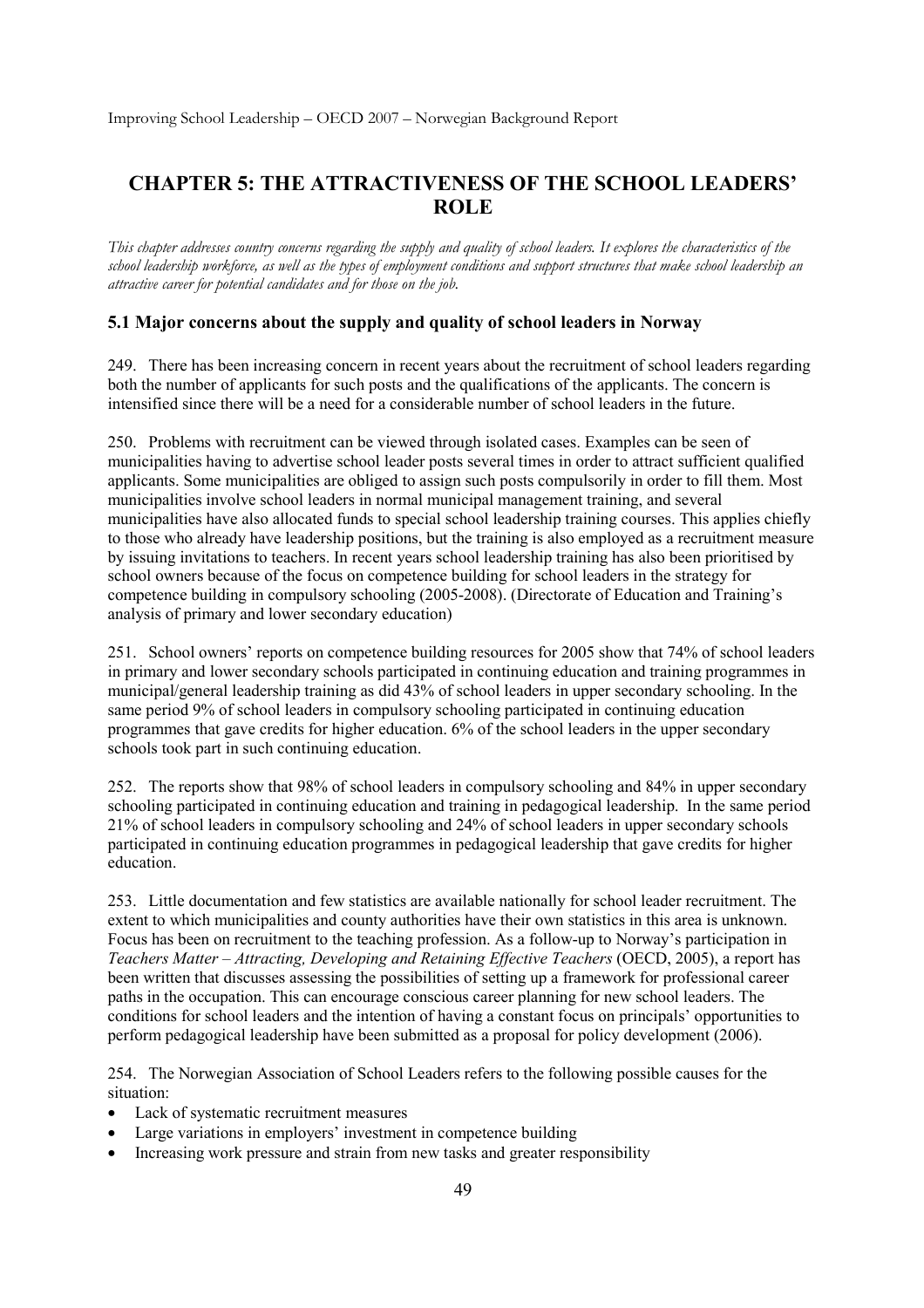- More tasks and greater delegation is not followed by a corresponding increase in time resources for leaders
- Deputy principals do not apply for principal posts since the greater responsibility and strain is not adequately reflected in the increase in pay – the current form of organisation with team management allows them to take part in most of the tasks without assuming responsibility
- Less chance of following teachers' working hours

#### **5.2 Monitoring of the supply versus demand situation of school leaders**

255. There are no national surveys of the number of persons who have been appointed to school leader positions or of how many vacant posts there are at any given time. The issue has been discussed at school owner level – county authorities, municipalities and in the private sphere – but no systematic records have been made. A government policy has been sought for recruitment to school leader posts in connection with a project in the county of Trøndelag on the selection of leader candidates in the municipal sector – which was a follow-up of the From teacher to principal programme. Both these programmes were run under the auspices of the Norwegian Association of Local and Regional Authorities.

#### **5.3 Composition of school leaders and changes over the past 10 years**

256. In Norway there are no figures that show the age and gender of school leaders over the past ten years, but the Norwegian Association of School Leaders has procured information that indicates that:

i) there is an increasing number of women, particularly in primary schools. The number is also increasing in upper secondary education and training.

ii) the average age is somewhat high, but there is a trend for young teachers to apply for leadership posts. This applies to school leader positions, but only to a small extent to posts as principals. iii) there are no school leaders that have a background other than ethnic Norwegian

iv) most school leaders have teaching experience from the type of school they lead. It is reported that there are leaders with a different background in cases where it is difficult to recruit others for such posts, but these are exceptions.

There may be a trend for those who apply for leader positions in upper secondary education to have a lower professional background, but this has not been mapped.

257. The situation in 2005 in terms of age and gender is described in section 41.

#### **5.4 Evidence of the reasons why qualified candidates may choose not to apply for leadership positions**

258. There are no national surveys in this country that describe the growth in the number of applicants for school leader posts. However, according to the Norwegian Association of School Leaders, it is commonly held that the number of applicants has declined in recent years. The causes are complex, but the perception of school leaders' working conditions appears to be an area that can be a contributory factor for whether or not individuals apply for a school leader post. One of the main conclusions of the school leader survey of 2001 among principals in compulsory schooling was that support systems such as clerical staff and caretaking services were regarded as particularly critical (Møller et al., 2006).

259. On the basis of feedback from their members, the Norwegian Association of School Leaders has presented possible explanations as to why qualified candidates decide not to apply for school leader positions. They point to the fact that school leadership does not have a particularly high status. Teachers assess the considerable responsibility leaders must assume and their administrative tasks as very stressful and somewhat unattractive. Furthermore they say that their own pay is good and that leaders often do not earn much more than they do. In addition, the divisions of the teaching year are regarded as more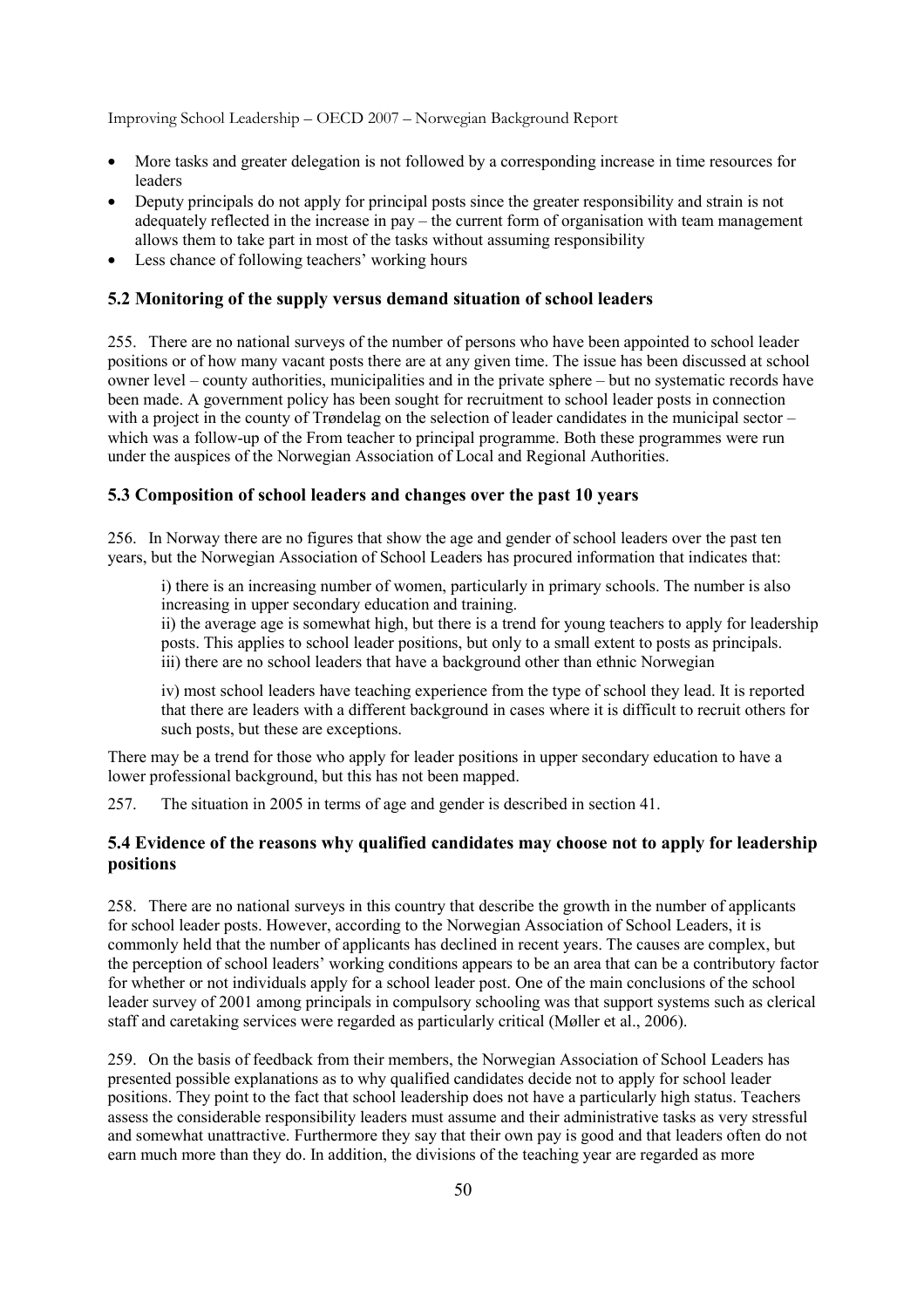attractive than the school leader's working year: teachers would have shorter holidays if they took up a leadership post. Moreover, many teachers say that they have chosen to be teachers because they like the teaching, the contact with the pupils and the chance to "use" their academic knowledge. Traditionally there has been little focus in teaching training on areas that are important for exercising leadership or on training for school leadership.

260. Teachers' salary system with graded minimum pay according to formal qualifications means that particularly teachers with high formal qualifications have little to gain salary-wise by moving to a school leader position. As far is known, however, there are no statistics on the relationship between school leaders' formal competence level and that of teachers at the same school according to the Union of Education Norway.

261. The Norwegian working life tradition is very democratic. Many people have experienced that having ambitions to hold a leadership position has not been regarded as 'politically correct' (Sørhaug 1996) and this is also reflected in research. The subject of leadership has not been prioritised in Norwegian social science research (Sørhaug 2004).

### **5.5 Evidence on the proportion of teachers who aspire to school leadership positions as part of their career path**

262. The Norwegian school leader surveys do not map teachers' wishes to apply for school leader positions. However, school leaders are mainly recruited among teachers (Møller, 2004). They are often encouraged to apply for leadership posts. Older teachers often see their appointment as school leader as a result of chance rather than a conscious choice of career path while younger teachers plan their career more deliberately. Training for the position takes place primarily as part of the learning community; first they become deputy school principals and later principals.

263. In 2001 two counties worked on the selection and development of leaders in the municipal sector on the basis of the project *From teacher to principal*. Cooperation between the university college in Sør-Trøndelag and the Norwegian Association of Local and Regional Authorities documented differences in strategies/ideologies between large and small municipalities. Small municipalities use instruments such as mentoring/counselling/coaching more or less systematically. This also applies to large municipalities but they use new management tools such as management by objectives and leadership agreements.

264. Methods for developing leaders vary from regular, informal oral feedback or use of modern management and leadership tools. Performance assessment interviews are used in many municipalities but different experiences have been registered. Surprisingly many municipalities have either phased out the use of this method or are in the process of doing so. An increasing number are considering the trainer, counsellor and mentor variants in order to develop municipal managers. Such models, however, do not seem to have been adopted systematically at present. Many approaches are being tried but there is a lack of documentation of how they work in practice. At present there is little interest in adopting the trainee concept in the public sector.

265. The municipalities carry out the recruitment process in a professional way. However mapping shows that there may be need for renewed training, updating and new competence. This is carried out by the Norwegian Association of Local and Regional Authorities, the educational institutions and other actors.

266. A number of municipalities have a strong and well-considered commitment to setting up career paths for their school leaders. School leaders with special aptitudes are counselled and asked to focus on development in particular areas in order to turn into competent principals. The Norwegian Association of Local and Regional Authorities is aware that in the appointments process, emphasis is put on finding principals with special characteristics that fit the profile and challenges of the school.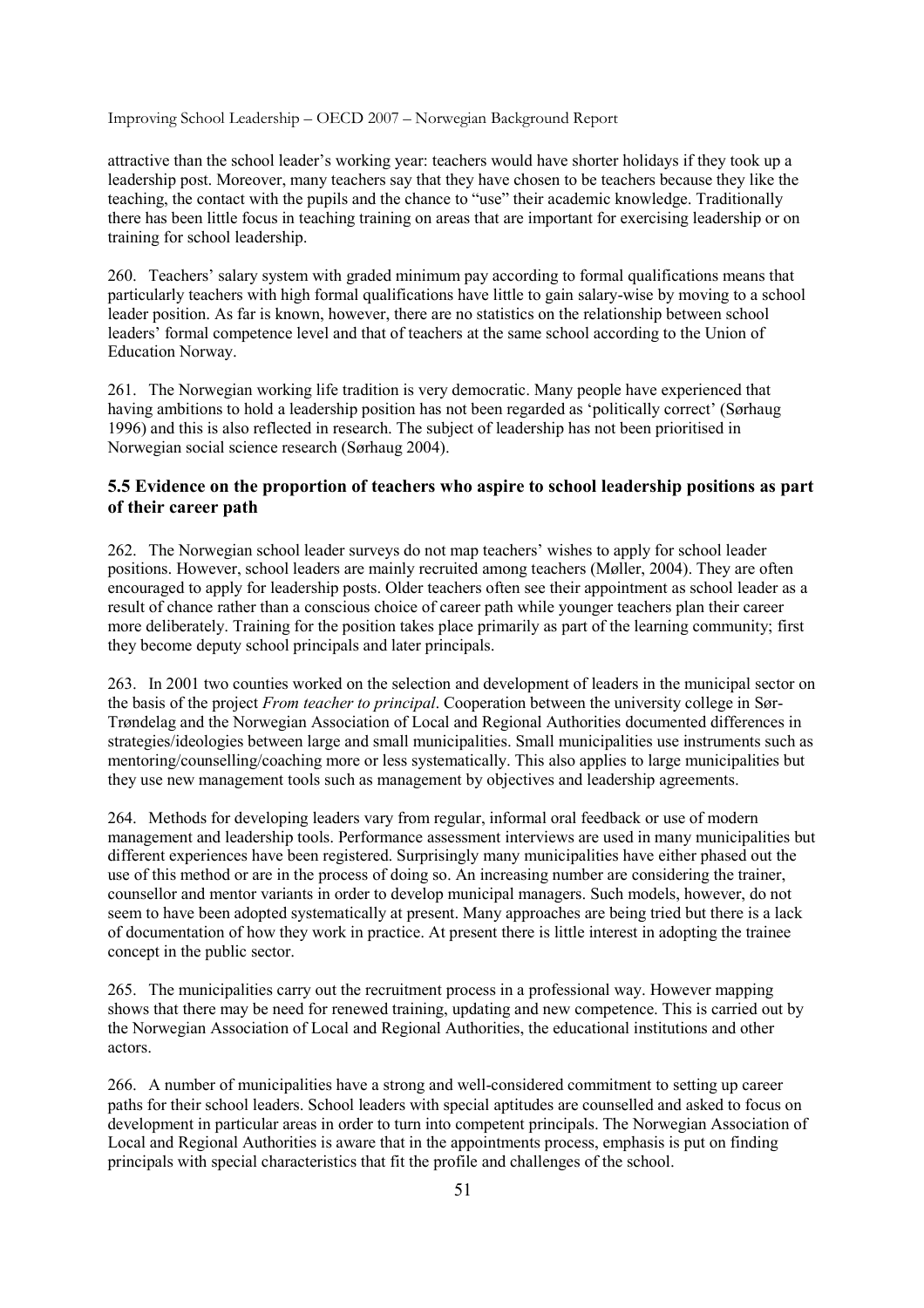267. There are many applicants for the Master programme in educational leadership. These studies also function as a recruitment base for the profession of school leader (Møller, 2006).

### **5.6 Leadership positions, assignment and equitable distribution of school leaders among schools**

268. There are no formal requirements for leadership training in Norway. The school owner, i.e. municipalities, county authorities and private owners have responsibility for advertising vacancies, selection and appointment of school leaders. Posts are advertised publicly as they fall vacant and the advertisements include requirements as to qualifications and experience. Often there is a description of the special leadership qualities and skills that are sought, e.g. the ability to inspire and collaborate, communication and change competence, human resources leadership, performance orientation and quality development. Personal suitability for the job is also emphasised. Some municipalities/county authorities demand education in leadership.

269. School leaders are employed in a municipality/county authority but normally they apply for a leadership post at the particular school mentioned in the advertisement. At a later stage school leaders may be asked to take up leader positions at other schools in the municipality/county authority. The system is based on the employment policy of the individual municipality/county authority together with some basic elements from labour relations agreements.

270. In recent years many school leaders have had to accept considerable changes in their job content and job ranking because of organisational changes in the school structure. In many municipalities and county authorities schools have been closed or merged to form larger units, both because of changes in the recruitment base for schools, but also in order to save money. As a result many principals have been made responsible for schools consisting of several separate departments that were previously separate schools. In some cases these departments are situated at some distance from each other so that the leadership team must spend a considerable amount of time travelling between the different departments in according to the Union of Education Norway.

### **5.7 School leaders' position**

271. School leaders are normally appointed in the same way as teachers to permanent posts that may be terminated. In 1992 the Local Government Act allowed appointments to be made based on fixed-term contracts for leading administrative posts, i.e. for the leader of an administrative area. This was first applied in 2002. Changes in the Education Act of 17 June 2005 allow the appointment of principals in primary and lower secondary schools on fixed-term contracts but this has not as yet become widespread. In upper secondary education in some municipalities, newly-appointed principals are employed on fixedterm contracts. It appears that this trend is on the increase, especially in upper secondary education.

272. The justification for this change is a wish and need to professionalise the role of school leader to a greater degree.

#### **5.8 Evaluation of school leaders and employment renewal**

273. The follow-up and evaluation of school leaders and the renewal of work contracts is the responsibility of the employer, and is carried out in different ways in municipalities and county authorities. There is no national system for assessing a school leader with a view to continued employment as a school leader. All municipalities have the aim of conducting performance assessment reviews or development interviews with their principals at least once a year. These interviews are focused on the principal's development and competence needs among other factors. In the municipalities that have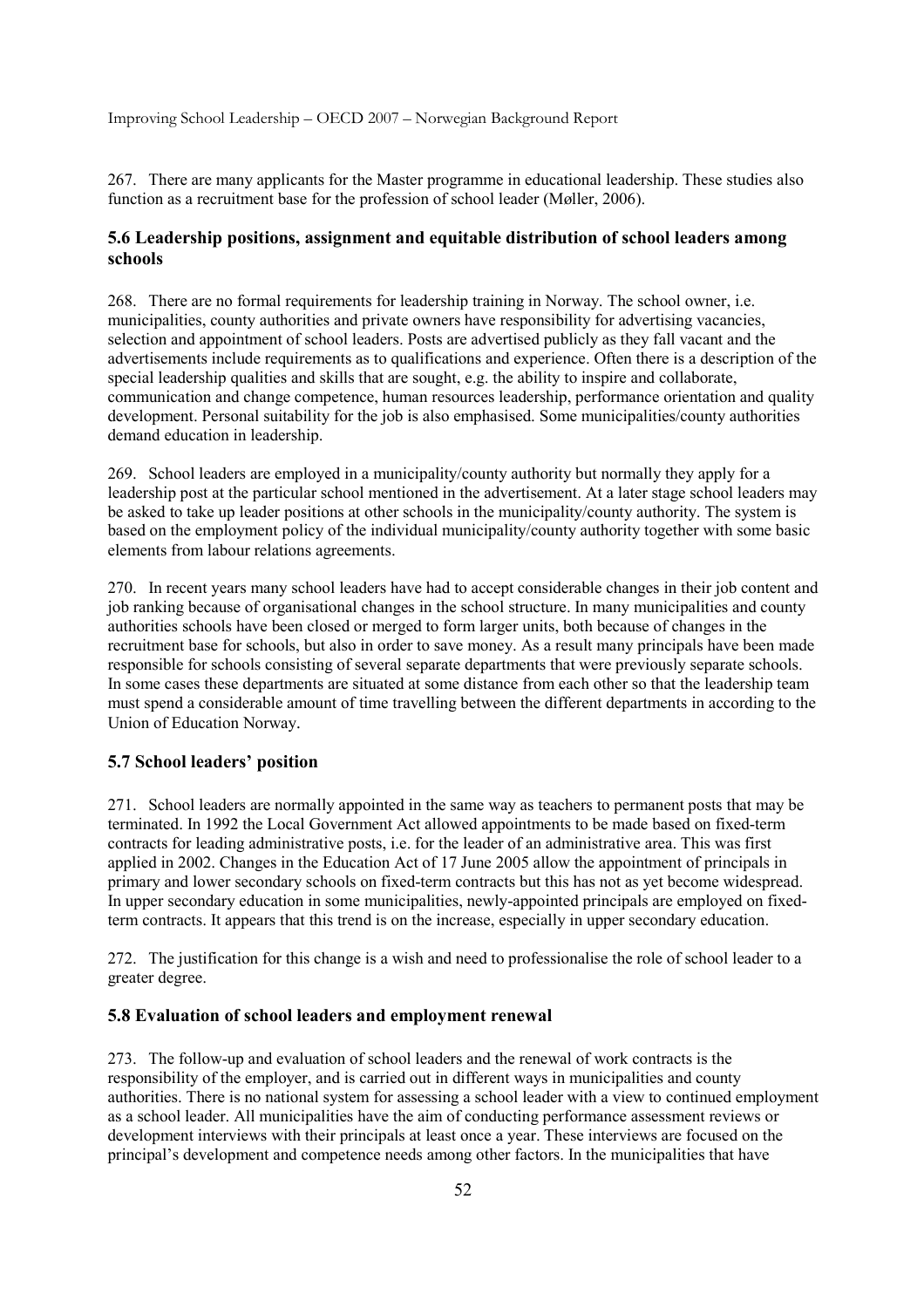introduced leadership agreements the interview is linked to expectations and performance objectives in the contract.

274. In recent years an increasing number of municipalities have adopted leadership agreements, followup and development interviews as active tools. The 2005 school leader survey shows that this applies to 53 % of the municipalities/county authorities (Møller et al, 2006). A number of municipalities also assess their leaders in working environment surveys in which co-workers also assess their leaders.

## **5.9 Leadership salary**

275. The central agreement that regulates conditions for teachers and school leaders in the school system stipulates a *criteria-based minimum wage* for principals and a number of other school leader positions. In primary and secondary education the criteria are linked to the number of man-years performed at each school.

276. In addition to these provisions there are different kinds of locally decided criteria for determining the salary of school leaders. In several municipalities and county authorities employment contracts for principals have been introduced in which salary levels and salary increments are linked to specified goals. No statistics are available as to how many municipalities and county authorities have introduced this type of performance-based pay system for school leaders.

277. The Norwegian Association of Local and Regional Authorities has worked for the development of local wage settlements for school leaders. An important basis for this has been a number of research and development projects aimed at shedding light on how the municipal sector should work to recruit and keep competent leaders and co-workers, including teachers and school leaders. One example is the survey conducted by Gallup Norway in 2001.

278. The determination of salaries in the municipal sector has traditionally been characterised by limited possibilities for local wage negotiations. This is now in the process of change. Today many leaders achieve the best results in local negotiations. The salary has been linked to the position and to a lesser extent to the employee's performance. The survey indicates that the traditional position and competencebased pay system continues to be used in the municipal sector. Seven out of ten employees claim that salary is not used to any great extent as an instrument to recruit and retain employees. Likewise traditional criteria linked to education and practical work experience are accorded the greatest importance in the determination of salary, even though initiative, service-mindedness and achievement are also regarded as important in many organisations.

279. Today there is widespread support for the introduction of performance-related pay as a supplement to the existing scheme based on education and seniority among managers at the municipal level (TNS Gallup Norway). There are differing opinions among municipal employees as to whether there in fact exist differences in working performance efficiency among the employees on which a performance-based pay system can be based. At the same time there are differing views as to whether performance-based salaries are suitable for use in municipalities. Nevertheless there is a small majority who believe that a performance-based salary is the best guarantee that the municipality is able to recruit and retain motivated employees.

280. The employees widely support local negotiation rights even though they claim that central negotiations are the best guarantee for an equitable allocation of wage funds. The majority have the view that influence on the wage settlement should lie with similar position or functions. Opinions differ among employees as to whether labour organisations safeguard their needs in the local wage negotiations.

### **5.10 Salaries and working conditions of school leaders**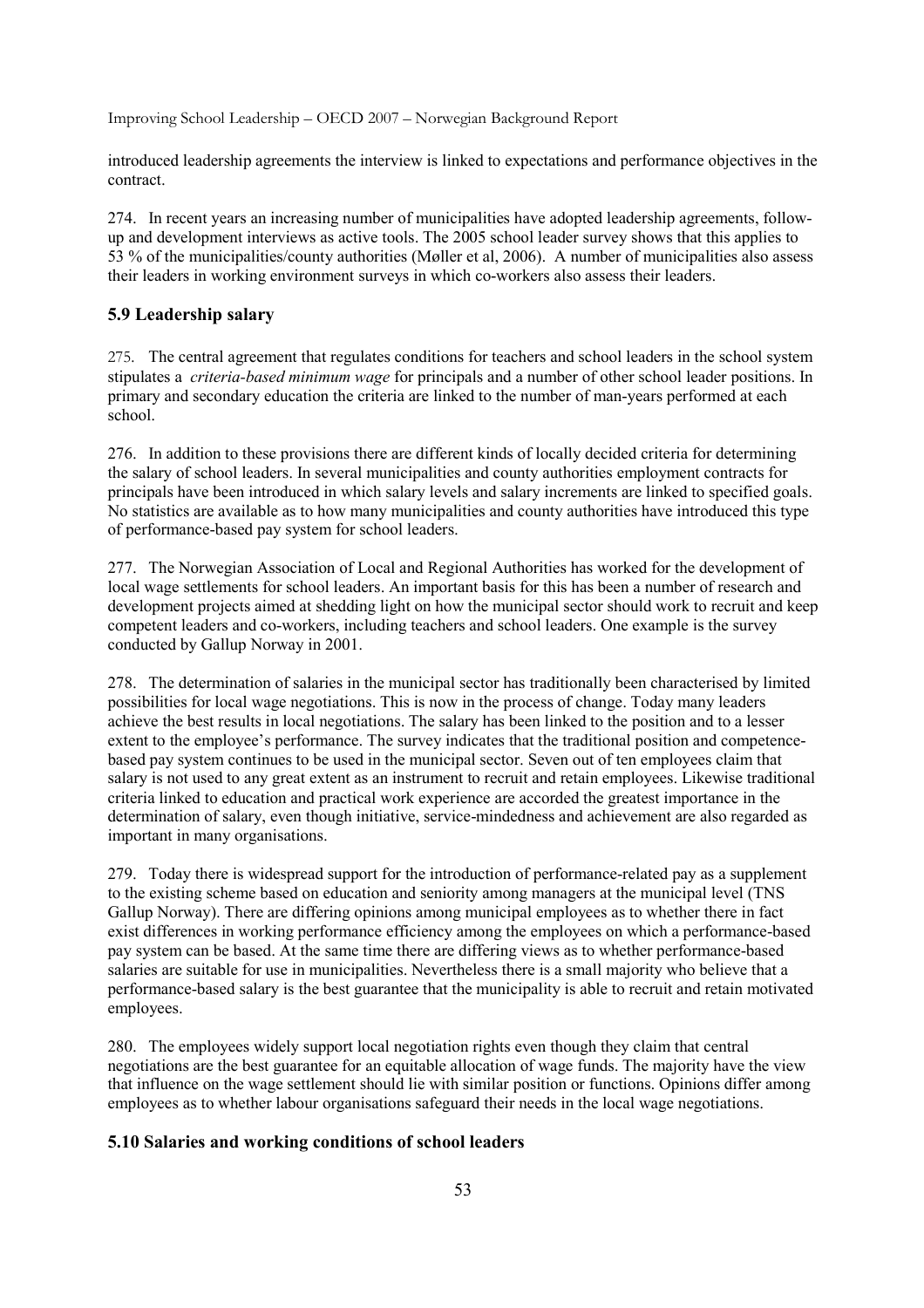281. The wage system for teachers in Norway is based on a system whereby various levels of formal education are linked to different levels of minimum wage. This means that teachers who take extra qualifications so that they achieve a higher formal educational level have automatically a right to a higher *minimum* wage level. It is common that teachers with different teacher training qualifications and with different formal levels of competence work together in the various kinds of schools and consequently also at the same school.

282. Since school leader posts are mainly filled by those with pedagogical competence from teaching posts, this means that the increase in salary level on becoming a school leader depends on the competence level achieved as a teacher prior to this. Up to 2004 the provision that school leaders (with the exception of department heads) should be paid four pay grades over what they would have had as teachers. School leaders are ensured a minimum wage based on the number of man-years at the school. In addition a factor for pupil numbers is included in upper secondary schools (see 5.9).

283. There are two alternatives for wage regulation depending on the leadership structure in the municipality/county authority:

- 1. The salaries of school leaders (principals) who are unit heads and who report directly to the highest administrative leader (head of the municipal administration) in the municipality/county authority are determined through local negotiations once a year. The negotiations basis is prescribed in the central collective agreement. School leaders are treated in the same way as other municipal managers.
- 2. The salaries of school leaders (principals who are not included in the first category, viceprincipals, deputy principals and heads of department) are determined through central and local negotiations once a year. The framework for local negotiations is stipulated at central level. (In 2006 the following was agreed: a general supplement of 2.6% with a supplementary frame of 1.4% in local negotiations. In addition all centrally determined minimum wage rates for principals and deputy principals were increased by NOK 16 500 (approximately EUR 2 000.) Negotiations are conducted in the same way as for other employees in the municipality/county authority. Salary negotiations can also take place if there are changes in working conditions etc.

284. School leaders are not ensured a minimum remuneration relation to their education but will in most cases receive a higher salary than they would receive in a teaching position. As leaders they are guaranteed a centrally negotiated minimum wage (see below). The municipality/county authority determines leadership resources (time resources) for the individual school. There are no non-financial benefits for school leaders that are centrally determined. Any such benefits must be agreed at local level.

285. The development over the last ten years has led to greater pay differences among school leaders and it is probable that there are also greater variations in other kinds of working conditions. However, when the role of the school leader is defined locally it is extremely difficult to draw up statistics and to assess to what extent these differences are justified.

286. Prior to 2004 when pay and working conditions for teachers and school leaders were agreed with the State, pay conditions for school leaders were mainly at the same level nationwide at schools of the same kind and size. Since wage levels in the municipal sector as a whole vary so that salaries are higher in central areas than in outlying areas, the changeover to municipal negotiations has led to a very weak salary increment for school leaders in outlying areas. Their salaries are now often compared to the salaries of other municipal managers who historically have been on a much lower wage level than school leaders according to the Union of Education Norway.

287. Policy measures targeted at employees at the later career stages that apply to municipal employees do not apply to principals in some municipalities. The basic agreement regulates conditions such as time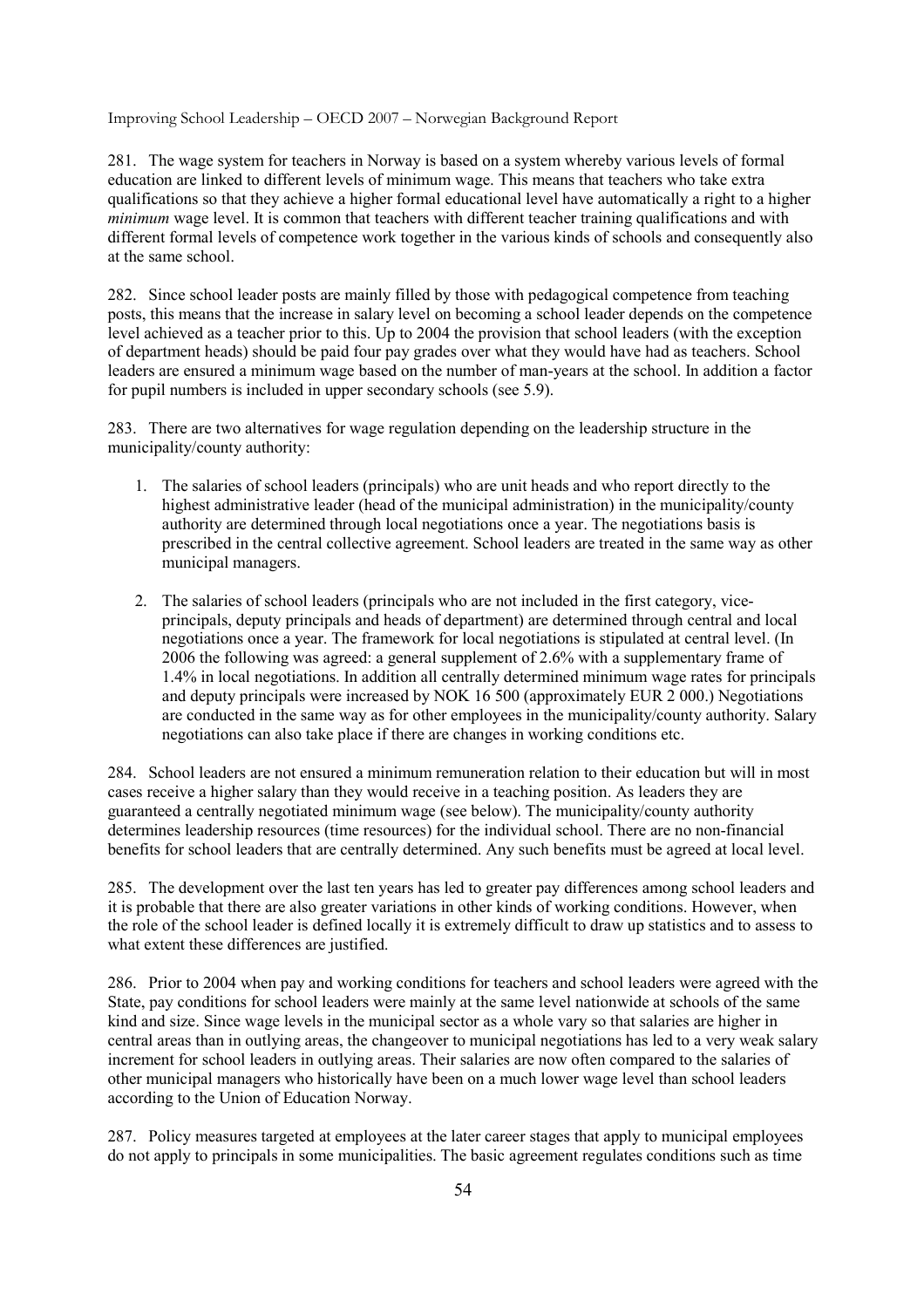off in lieu of payment and overtime for municipal employees. Principals are excluded in part from this. Instead a scheme giving seven days off in lieu of payment for meetings and conferences is applicable.

288. Pension entitlements linked to school leader positions are the same for all school leaders since pension entitlements for public employees are regulated at central government level in Norway.

### **5.11 School leaders - long-term career commitment or a short-term assignment**

289. No data are available on this subject. The predominant trend in Norway seems to be that school leaders are appointed to permanent posts which they retain up to retirement. The situation is now changing both with the introduction of fixed-term posts and also because school leaders now move to different school leader positions or find new challenges in other types of posts. However, few school leaders transfer to the private sector and recruitment of school leaders from the private sector is also modest.

### **5.12 and 5.13 Data on the numbers of school leaders who leave the profession each year**

290. In Norway there are no data that document this. However, this is an issue that causes concern among school leaders. Many school leaders today are middle-aged and many find it a very stressful to remain in a leadership position until retirement. They are interested in life-phase policies including entitlements in connection with contractual pensions, professional self-development leave and pre-retirement positions according to the Norwegian Association of School Leaders.

### **5.14 Instituted processes for leadership succession**

291. The municipality's responsibility for facilitating policy measures targeted at employees at the later career stages is prescribed in the Basic Agreement. Nevertheless leaders in a number of municipalities are exempted from these schemes precisely because they are leaders. However, many employers have made good provisions for older employees.

### **5.15 Initiatives to improve the recruitment and retention of effective school leaders**

292. There are no systemised measures known to the Norwegian Association of School Leaders However some municipalities/county authorities have initiated measures to retain their leaders - paid study leave

- reduced working time on full salary

- competence building

### **5.16 Priority for future policy development in attracting and retaining effective school leaders**

293. Based on the current situation the following areas might be of importance for future policy:

- School leader training
- Competence building
- Good salary and working conditions
- Broad powers that give room for action
- Adequate access to resources in order to implement prioritised development provisions
- Leadership agreements that promote the development of learning schools
- Better opportunities to administer the working time of staff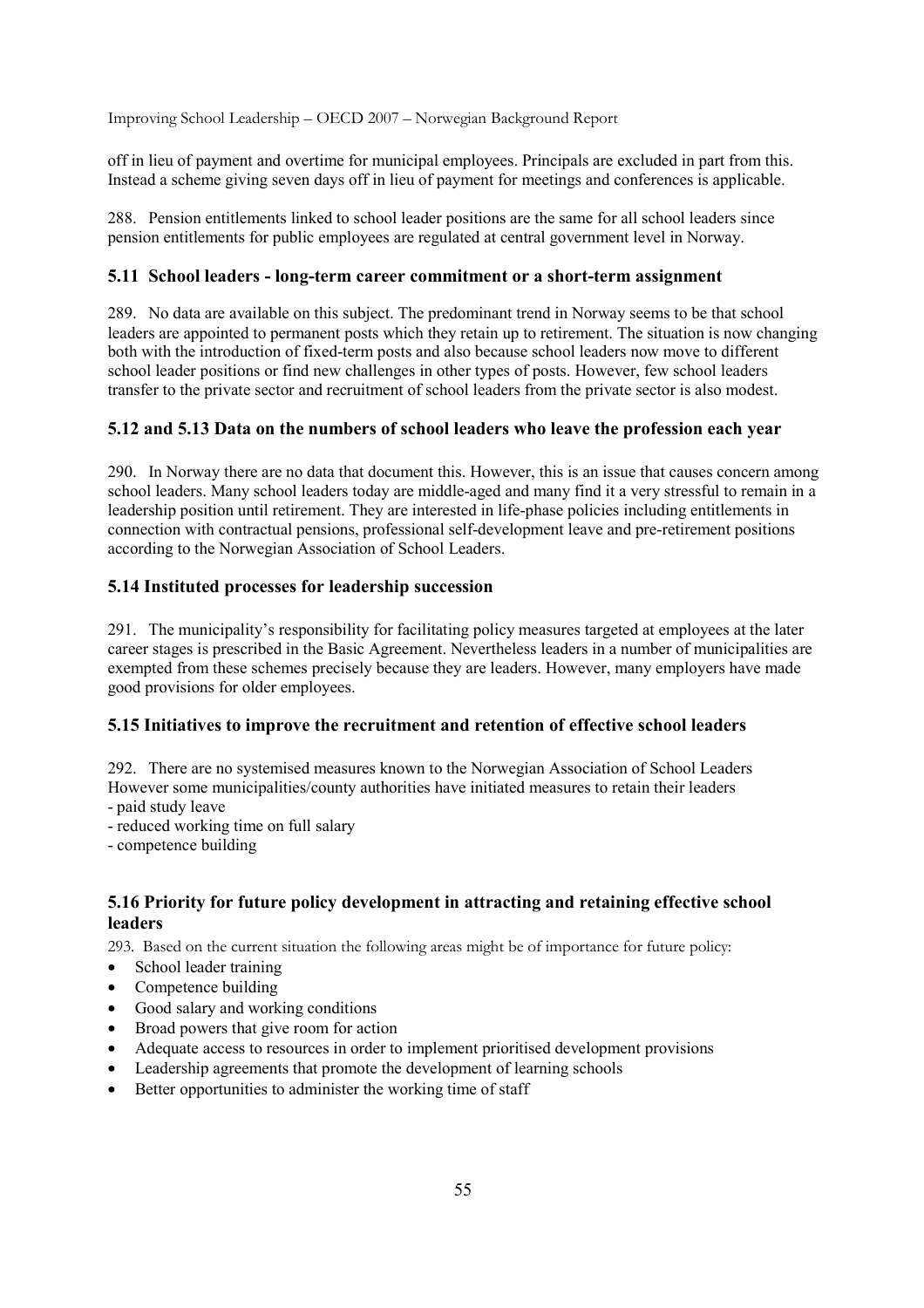# **CHAPTER 6: TRAINING AND PROFESSIONAL DEVELOPMENT OF SCHOOL LEADERS**

*This chapter aims to identify effective policies and practices to develop high quality school leaders, by exploring issues in relation to the structure, content, methods and effectiveness of existing preparation and development programmes.* 

### **6.1 School leaders' preparation, development or certification: Issues and concerns**

294. Until the early 1990s, no formal education for school leaders was offered by Norwegian university colleges and universities. However, national and regional authorities have instigated in-service training. In the period from 1980 to 2000, such efforts were guided by broad national programmes for school leadership: MOLIS, LIS, LEVIS, LUIS (cf. Tieldvoll et al., 2005). These programmes have been evaluated and the course adjusted on a continuous basis. Especially in the initial phase, the options that were offered were founded on a theoretical basis from leadership theory developed within the private sector. As regards content, continuing education and training has been somewhat fragmented and characterised by a low degree of obligation for the participants (Møller, 1996).

295. In the past ten years, the Ministry has encouraged cooperation between universities and university colleges in order to promote the development of in-service training courses and master programmes in educational leadership. This has resulted in an extensive co-operation across institutions, and now several universities and colleges offer master programmes within school leadership/educational leadership (cf. 6.7 below).

296. Over the last 10 years, the Government has ceased to offer continuing education and training to school leaders. The Ministry now expects universities and university colleges to develop relevant and experience-based courses in cooperation with municipalities and counties. The school owners, i.e. municipalities and county authorities, are responsible for ensuring that school leaders have the necessary competence, and also for evaluating, developing and implementing leadership programmes and courses. Thus preparation and development for school leaders vary across municipalities/counties. This is because the requirements are evaluated differently, and because the higher education institutions with whom the school owners co-operate offer different professional profiles and standards.

297. Whether formal education in the form of a Master's degree is a requirement for employment is currently up to the municipalities as employers. While the Quality Committee's recommendation, Official Norwegian Report NOU 2003:16, proposed that school leaders should be offered education in leadership at the Master's degree level, and the Ministry in White Paper no. 30 (2003-2004) *Culture for learning*  toned this down to separate education for school leaders, the Norwegian Association of Local and Regional Authorities is somewhat more sceptical to such formalisation of competence requirements. Their position is that the school owner has, and should have, the responsibility for leadership training since they can best evaluate the need in co-operation with their school leaders. Municipalities and counties do not wish governance intervention by the State in the form of formal requirements, or that the Directorate and county governor shall have a co-ordinating role on behalf of the school owners (Kjøraas, 2005). Nor do they take it for granted that key competence is linked to colleges and universities in this context, and therefore encourage the formation of a local network where schools and school leaders can learn from each other. "Best practice" is considered to be a basic principle, and it is the school's/schools owner's own perspective, not a centrally developed model by experts and researchers. Such local development programmes can undoubtedly be both important and useful. At the same time, it may be questioned whether this is sufficient. The leadership field has developed into a large industry, and there are many players in a market offering consultancy services and quick solutions.

298. The workplace is emphasised again and again as the most important arena for education. But an analysis of what happens in everyday life assumes the existence of good concepts as tools: concepts that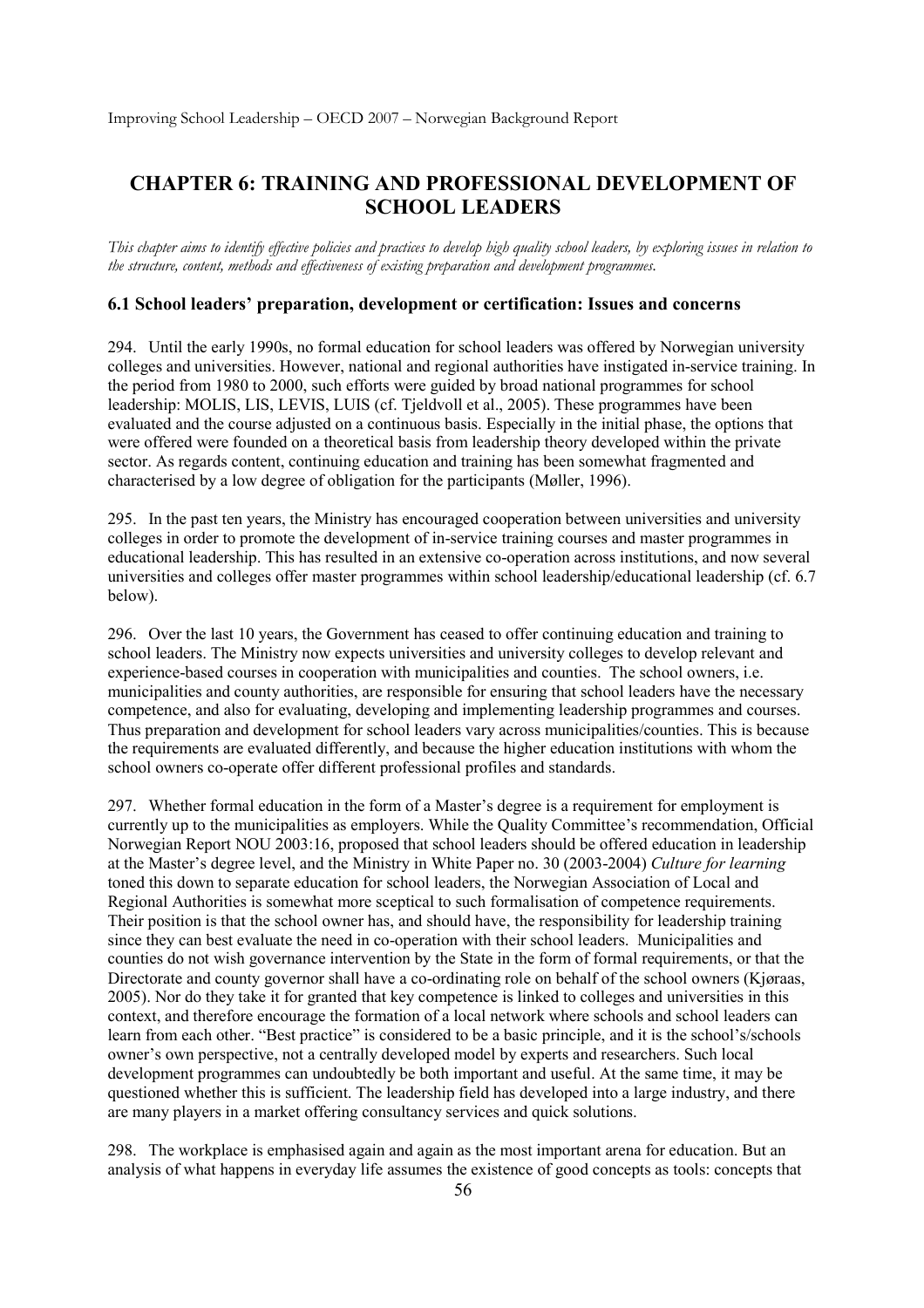help to frame problems in different ways to avoid an embracement of the latest trends and fashions in leadership without the necessary reflection and critical perspective. Therefore, formal education is important (Møller, 2006). However, colleges and universities need to be willing to listen to the criticism which may be directed towards their programmes. As pointed out on several occasions in this report, it is the school owners, the municipalities and the county authorities, who are responsible for identifying needs, for preparing measures for competence building and selecting candidates for the options offered. The universities and university colleges are expected to assist by developing these options in line with the needs of the school owners.

299. The establishment of partnerships between college/university and schools may be one option. Programmes such as *Practice-related research and development* and the Directorate for Education and Training's programme *The Knowledge Promotion Reform – from words to action* focus on school development as part of the Knowledge Promotion Reform exemplify such measures. Another way is to develop the quality of higher education through co-operation across institutions. A national network of professional institutions that offer school leadership certification may have an important function here, not least to ensure that the training is firmly embedded in the research field (cf. 6.5 and 6.10 below).

300. How knowledge is developed between these institutions and what is included in the creation of a professional basis for school leaders in today's society are the subject of continuous discussion. While there seems to be a shift in focus towards leadership for learning (Tjeldvoll et al., 2005) this term is highly ambiguous and open to several interpretations. While it is evident that key leaders would invest in the core business of schools, i.e. organising goal effective learning for all students (ibid, p. 43), there is less agreement about what school leaders need to know in order to be able to make such an investment. Also, there are no blue prints as to how training or education could best be organised. For instance, a recurrent problematic issue is the allocation of time for preparation and development. In addition it is expected that the certification meets requirements for high quality, flexibility and implementation of new learning technology (Sivesind et al., 2006).

301. Good school leadership is a key to the implementation of the Knowledge Promotion Reform and will become even more important in the future. The role of the leader is changing and has also become more difficult. It is important that school leaders get the help, support and training that they both desire and need.

### **6.2 and 6.3 Pathways to and requirements for school leadership positions**

302. As mentioned above (cf. 6.1), no formal requirements regarding education in leadership are demanded for leadership positions in schools. However such requirement may be set by the school owner. The school leadership survey shows that almost 40% of school leaders have no formal training in organisation and leadership and only 18.5 % have taken education in leadership equivalent to one year's study (Møller et al., 2006). However it can be assumed that many more have participated in the national programmes (cf. 6.1 above). The municipalities and county authorities conduct their own management development programmes for municipal managers in which many school leaders have participated. In addition educational organisations have contributed to continuing education and training for school leaders through courses and conferences.

303. School leaders are primarily recruited among teachers. Training for this position takes place first and foremost through participation in the learning community, first as teachers, then as deputy principals and later as principals. Møller (2007) points out that although learning in the work situation is naturally of importance, there is a need to develop concepts as tools for understanding everyday experiences. Formal pedagogical qualifications can constitute a key corrective and supplement to everyday learning. Moreover participation in pedagogical or leadership studies may lead to recruitment. Some municipalities focus consciously on training as a form of recruitment, for example by offering teachers places on their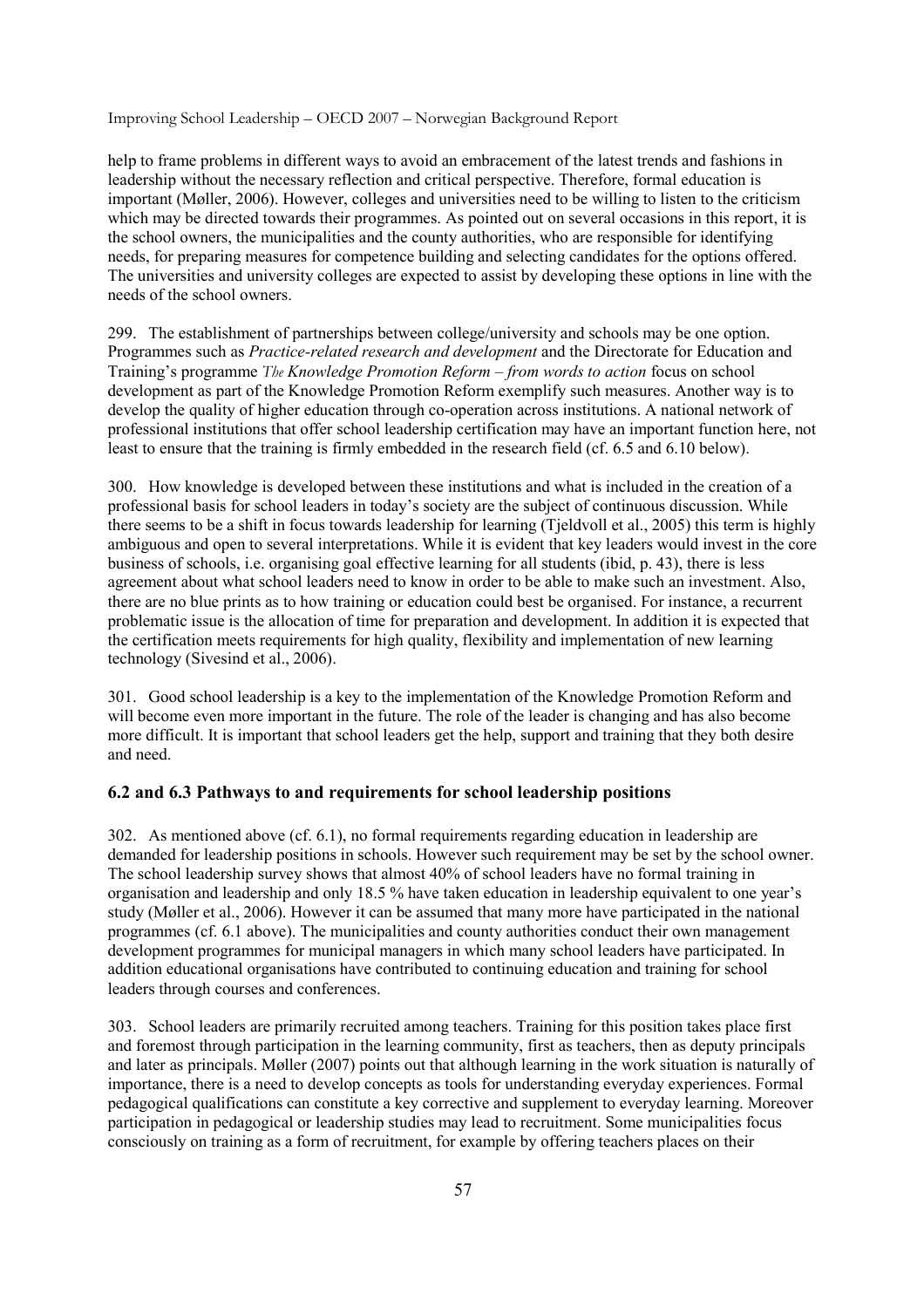leadership programmes, by part-financing education at university colleges or universities, or by arranging special leader recruitment programmes.

304. Up to the 1999/2000 school year, there was a statutory requirement that a principal should be a trained teacher and should have three years teaching experience in the type of school he/she was to head (Ministry of Education and Research, 1998/Education Act, Sections 10.1 and 10.2). A background in teacher training was regarded as a prerequisite for the ability to exercise pedagogical leadership and to understand the school as an organisation. Therefore considerable debate arose when the Government put forward draft legislation in 2002 to the effect that pedagogical competence in the leadership team of which the principal was a member was considered to be a sufficient requirement. Since the fundamental task of the school constituted learning, teaching, socialisation and knowledge building, many felt that it was a clear prerequisite that the school principal had formal competence in this area. The Government's justification for the proposal was linked to changes in the role of school leader that both strengthened the responsibility as an employer and equated the principal with other municipal managers. In the Government's view this entailed a much greater need for general leadership certification in schools. However, when the new Act was adopted the requirement for pedagogical qualifications was retained, but formal competence was replaced by the principle of total qualifications (formal and non-formal). Consequently there are no formal obstacles preventing those who have a background other than teaching from applying for and being appointed to school leadership positions as long as they satisfy the formal requirements, i.e. that they have educational qualifications and the necessary leadership skills (Education Act, Section 9-1). Nevertheless the majority of principals have teacher training certification but the Act allows for local evaluation when appointing school leaders. The municipality or county authority specifies requirements in the text of the advertisement of the position. It appears from the advertisements that school leaders in Norway are expected to play an all-round leadership role. New governance structures with delegation of responsibility and tasks to the individual school ensure that the employer dimension is made clear in advertisements. However there is emphasis also on the ability to direct development and on leadership (Møller et al., 2000).

305. In the case of independent schools there are no requirements for the appointment of a principal. In the Act relating to private schools (Section 4-1**)** requirements are set that each school must have proper professional, educational and administrative leadership, and that the school must have an administrative leader.

### **6.4 Regulatory framework and legislation that applies to school leadership preparation programmes**

306. There are no statutes or regulations that govern school leadership preparation programmes, either as regards who can offer such programmes, how programmes are to be financed, who can participate or the professional content. Master's programmes at universities are put together by the individual institutions but there is extensive collaboration between universities and university colleges, see 6.1 above.

307. Although municipalities and county authorities partly finance school leadership preparation by means of state funding, there are no requirements as to the content and organisation of this, apart from expectations that it is formed in collaboration with competence environments. This leads to a variation in content, organisation and scope.

### **6.5 Development and evaluation of school leadership preparation programmes**

308. Since municipalities and country authorities are responsible for competence building for school leaders, the responsibility for development and evaluation is decentralised. Assessments and analyses keyed to the major national efforts in the 1980s and 1990s (see Tjeldvoll et al., 2005) have been conducted but they are not based on jointly developed standards and quality criteria, and there is little documentation of the impacts of programmes at school level. It is asserted that national programmes for school leadership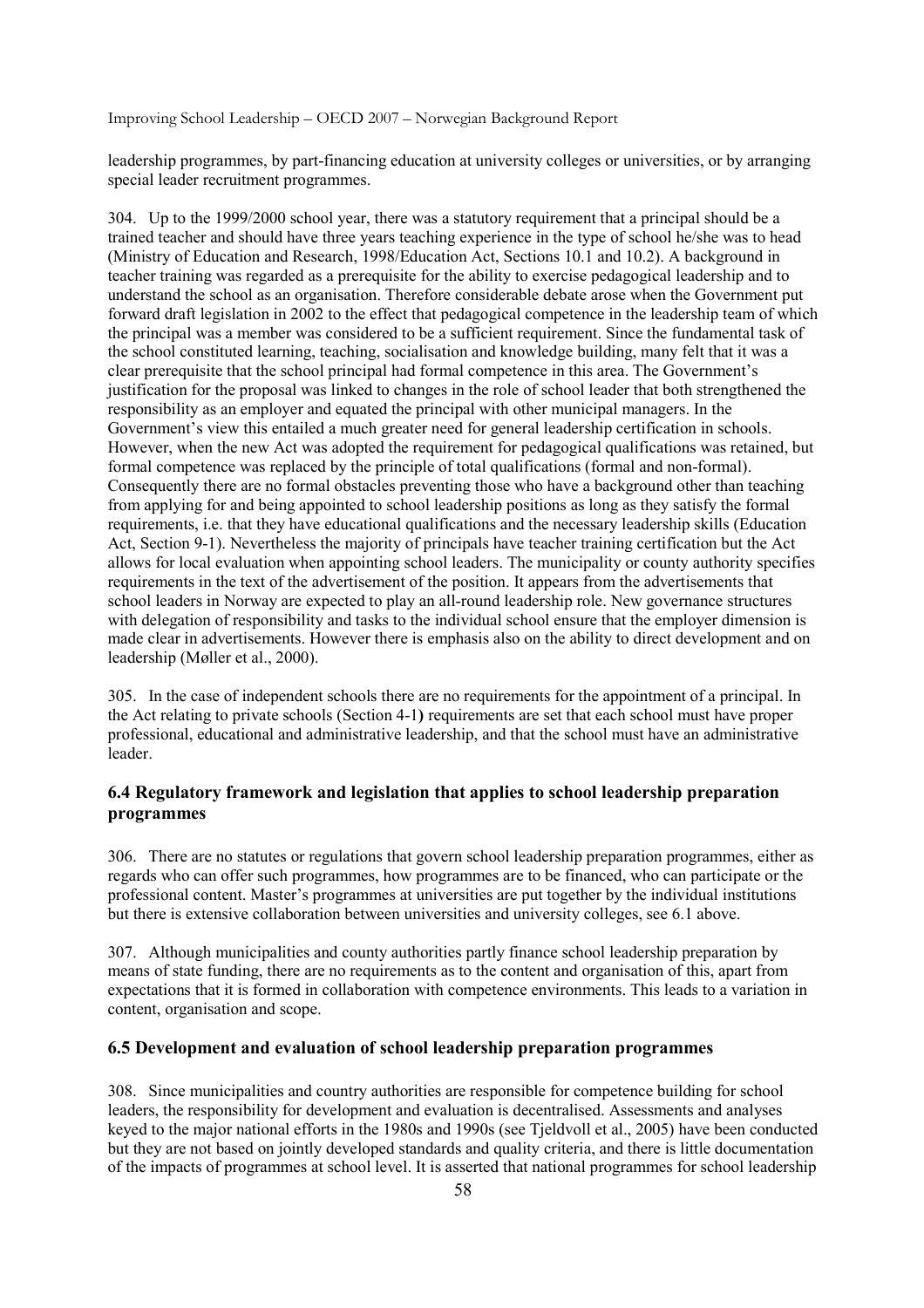preparation during this period were characterised by uncertainty, diversity and a tenuous link to school policy goals and that the further development of programmes was to a very limited extent shaped by the results of assessments (Wales and Welle-Strand, 2005), although there are differing opinions about this. Sector status reports describe systematic work over a period of years.

309. The *Quality Reform* in higher education directs focus to assessment and quality assurance. The various institutions have developed and are continuing to develop systems that safeguard quality, for example by means of student evaluation and programme assessment and the appointment of supervisory officials. Self-evaluation and surveys of participant satisfaction are undoubtedly important for the quality of studies but it is also vital to investigate the impact of learning. At present no such studies are available but the ongoing HEAD project at BI Norwegian School of Management may make a significant contribution.

310. In 2002 the Ministry of Research and Education announced new methods of encouraging university and college environments to further develop continuing education and training programmes and to offer a Master's degree for school leaders that was experience-based. This resulted in extensive cooperation across institutions, and now many universities and university colleges offer Master's degree studies within school leadership/education leadership. How knowledge is developed between these institutions, and what is included in creating a professional basis for school leaders in today's society, is the subject of continuous discussion − not least because it is expected that the educational programmes offered meet the requirements for high quality, flexibility and the implementation of new learning technology.

### **6.6 Support or induction programmes for new school leaders**

311. Induction schemes or programmes form a natural part of the staff policy of municipalities and county authorities. These are mainly general programmes aimed at municipal and county managers from different sectors. Large municipalities may have a recruitment programme (see 6.2 above).

312. School leaders often point to the importance of colleagues both at the initial phase and later in their careers but there is no overview of the extent or organisation of such support. It may appear that collegial networks most frequently come into existence as a result of an individual initiative. Some municipalities arrange for observation periods during which new school leaders 'shadow' an experienced principal for a period of time. Others provide organised mentoring schemes whereby an experienced principal counsels an inexperienced school leader. This is a new phenomenon in the Norwegian school and there is no overview of the scope, organisation or impact of such schemes.

313. In many cases a school leader is appointed at the start of a new school year, while his/her predecessor very often leaves at the start of the school holiday. Many new appointees experience this as a problem since there is very little opportunity to participate in the planning and preparation of the new school year.

### **6.7 and 6.8 Professional development options and programmes for school leaders**

314. Training programmes for school leaders can be divided into two main types. In some programmes the main focus is on **school** leadership. The target group will most often be those with working experience in schools, either as teachers or as leaders. The content focus is on key areas for school leadership such as learning processes and learning yield, the curriculum, assessment, the school's mandate and societal role. The second type has a clearer focus on organisation and leadership and is more generally directed at educational leaders in the public sector, for example in municipalities or county authorities (cf. Wales and Welle-Strand, 2005). An intermediate type is aimed at management in the public sector but offers special modules adapted for school leaders.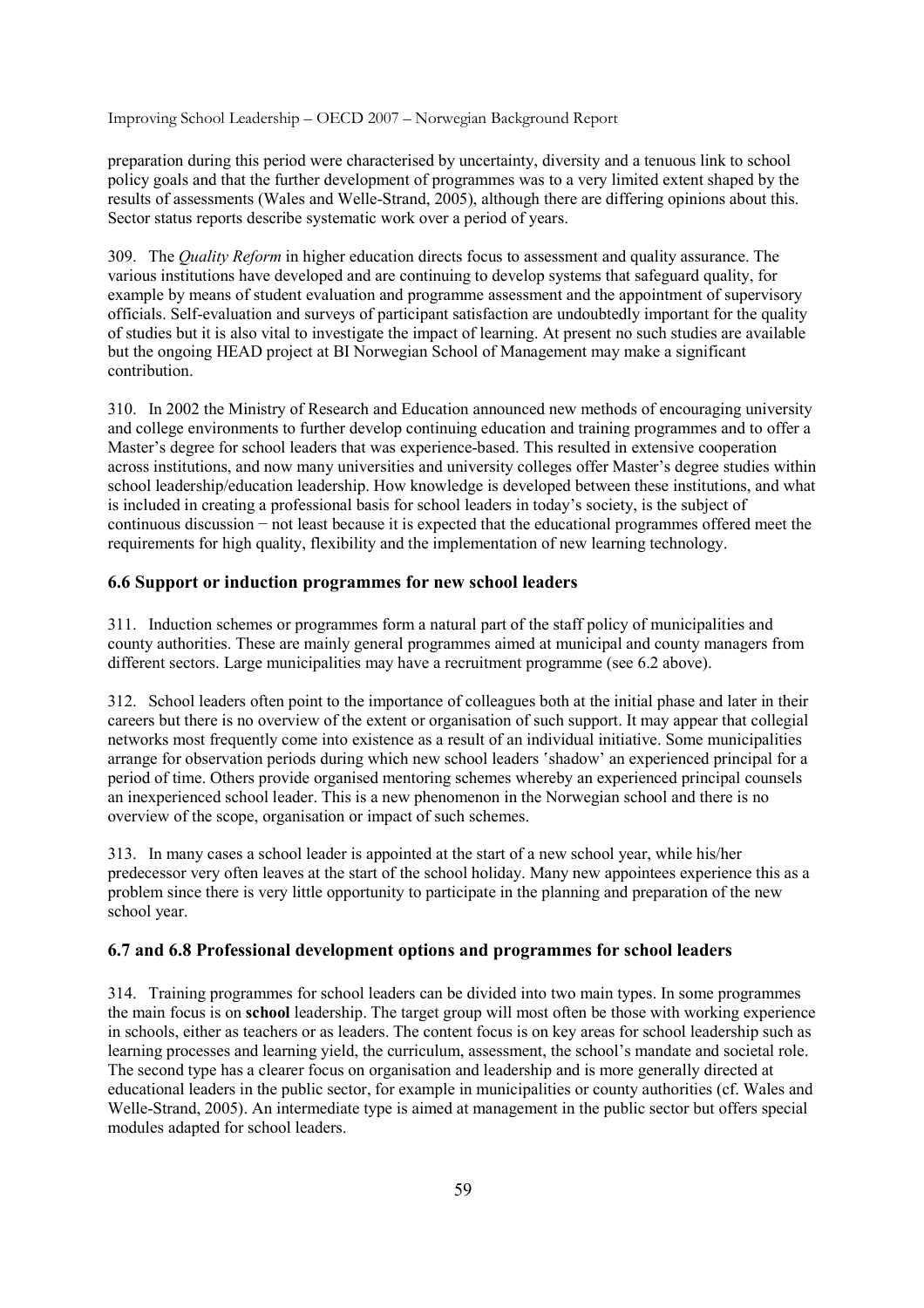315. Wales and Welle-Strand (2005) have mapped educational options for school leaders that generate credits. Although the figures are somewhat uncertain it appears that altogether 22 higher education institutions offer formal education. Programmes are divided into three categories: firstly, those offering courses or programmes that give credits but that are not directly part of a Master's programme; secondly, module-based schemes that are part of a Master's programme or that can be included in this at a later stage; finally those that offer a full Master's programme. The various options differ in extent (from 30 to 120 credits) and content. Many options are experience-based part-time studies in which participants' practical experience constitutes an important element. Such education is free in public sector institutions. In addition public sector institutions, private actors and organisations offer continuing education and training in the form of courses and conferences.

316. According to the organisations leaders desire more education but it must be organised in such a way that participation is practically and financially viable. One option is paid study leave. The need to increase time resources allocated to leadership when a member of the leadership team is engaged in continuing education and training in addition to work is also pinpointed. In addition the view is expressed that education should be module-based, i.e. appropriate modules can be selected depending on previous experience and formal competence.

317. Study programmes at universities and university colleges are assessed regularly by means of the internal quality systems of different institutions. Most studies are part-time and even though the students are often very satisfied with the education offered, the pursuit of studies while working full-time is perceived as a burden. Only in exceptional cases does the employer provide compensation in the form of allowing time to participate in continuing education and training.

318. In Norway as a rule the need for competence building is established in collaboration between employer and employee and there are no formal requirements that school leaders should participate in continuing education and training. Nor does competence building automatically give higher pay or promotion. Participation in master programmes in educational leadership is an individual decision on the part of principals or potential school leaders. A few municipalities choose to involve all their school leaders in formal leadership education, usually delimited to 30 ECTS.

319. The school leadership survey (Møller et al., 2006) reveals that school leaders regard personal reflection on their own practice as the most important source of learning and development. Conversations and discussions with colleagues and observation of colleagues are also highly rated. In this survey formal leadership education has a relatively low score but the authors indicate that this may be attributed to a lack of experience of formal leadership education. Those who have participated in continuing education and training rate this highly and they also value participation in conferences, continuing education and training, school visits, specialist literature and reflection on working experience as key sources of learning and development.

320. Good leadership demands knowledge, skills and convictions. This is one of the premises included in the *Strategy for competence building 2005-2008*. Therefore leader training/leader education and leader development are required. Many programmes offered in Norway focus largely on training/education. Relatively few professional programmes offer leader training that is tailor-made for the education sector.

321. Tjeldvoll et al. (2005) argue in favour of clearer standards in leadership training closely linked to the mandate and tasks of school leaders while Møller (2007) warns against standards that can erase the dividing lines between the political and professional accountability.

### **6.9 Research on school leadership preparation and development programmes' effectiveness**

322. Apart from the evaluation of the national programmes (see 6.5 above), there is at present little research to show the effectiveness of school leadership preparation and development programmes. The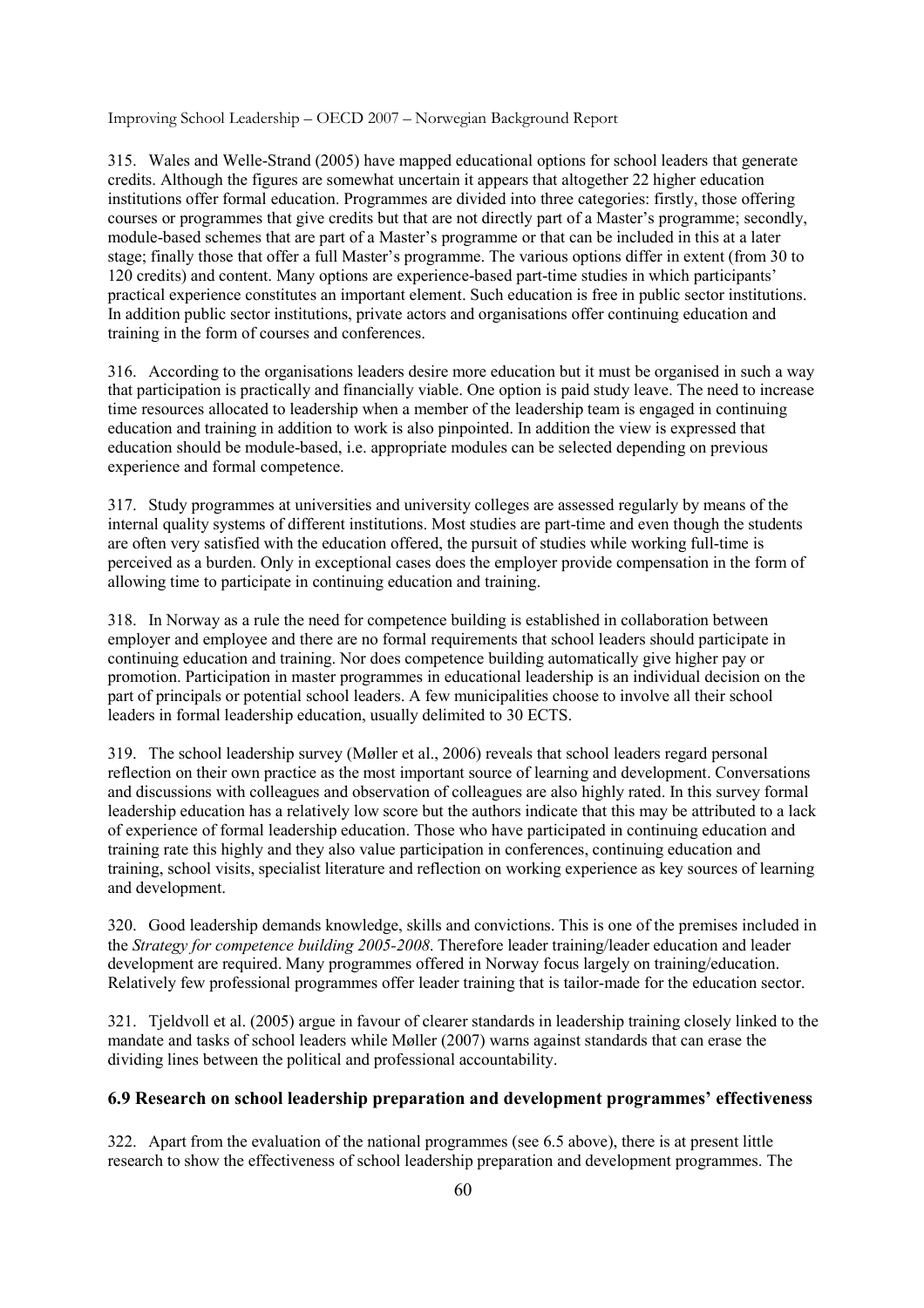ongoing (2003-2008) HEAD project aims to investigate curriculum organisation and the achievements of school leader training programmes within what is labelled the "value chain of education". The project assesses the quality relations between national policies, school leadership training, school leadership practice, teaching and learning activities, student learning results, stakeholders' satisfaction and the Norwegian knowledge economy's competitive strength (Tjeldvoll, 2004)

323. Aas and Skedsmo (2006) have published the results of a survey of the Master studies in educational leadership at the Department of Teacher Education and School Development at the University of Oslo. The results indicate that there are varying perceptions among students of the experience-based profile and problem-based working methods of the Master studies. It may appear that as part-time students with demanding jobs they are interested in learning as much as possible in the shortest possible period of time. Effectiveness is equated with gaining knowledge in contrast to the emphasis on knowledge-building activities in the study. At the same time students stress that the Master studies should have practical relevance. There appears to be a duality in students' assessments: on the one hand it is essential that they work efficiently in order to cope with their studies in addition to their jobs, while on the other hand their motivation for participation in the Master studies is to further their own professional development and to tackle the leadership role in a better way. For this reason the exchange of experience and knowledge building together with others is highly rated. The results show that 75% of the students state that they derive great benefit from their studies in their daily work. The survey indicates that the degree of perceived usefulness is closely linked to the holding of a formal leadership position in school and the number of years' experience, so that the most positive evaluations are given by students who are school leaders with a number of years' experience.

### **6.10 Policy initiatives to improve the quality of school leadership preparation, certification and development**

324. The most recent initiative focusing on the role of school leader and school leadership in Norway is the support of the Ministry and the Directorate for Norwegian participation in the OECD's Improving School Leadership programme. This may lead to leadership being given a more prominent position on the agenda in Norway. It also gives the Norwegian authorities an opportunity to compare research and practice in collaboration with benchmark environments in Norway and to discover whether this is reflected in other countries' reviews. In addition an understanding of the expectations and recommendations that will be put forward by the OECD will be attained. This will form a new platform for the debate on the challenges faced by school leaders that must be met in today's competitive society. Attention will be also be drawn to the opportunities school leaders are offered for obtaining qualifications and ongoing competence building. Fresh input in these areas will form a basis for new policies in the field.

325. Formal requirements as to pedagogical qualifications for appointment as a school leader were removed in 2002 and at the same time the Ministry encouraged professional environments that offer competence building and studies in education leadership to develop Master programmes (see 6.5). Competition for students in professional environments promotes and encourages professional collaboration. The national network for school leadership intends to contribute to the quality development of options for school leaders offered by the institutions. The network facilitates both coordination (for example through the "school for principals" – a collaboration project on the first 30 credits in the Master programme) and diversity through the discussion among those offering their services of various approaches to school leadership and the professional knowledge base.

### **6.11 Future policy development in school leadership preparation, certification and development**

326. There are many unsolved questions and challenges regarding school leadership preparation, certification and development. One key issue is that it is not known whether Norway has in general "good" school leaders. In White Paper no.30 (2003-2004) it is stressed that compliant leaders pose a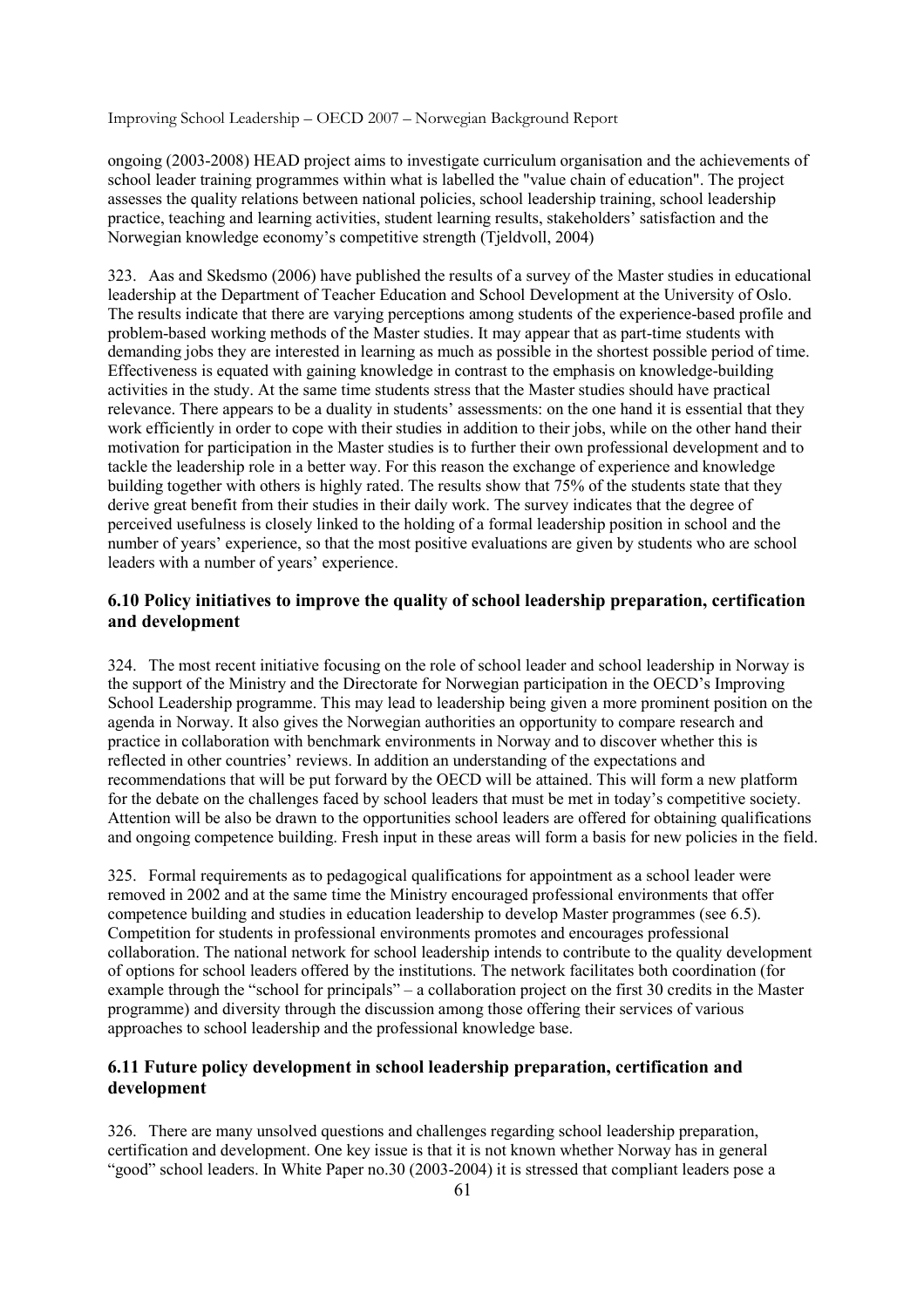challenge to the school's learning intensity and performance achievement. However the White Paper does not refer to Norwegian research that documents the extent to which Norwegian school leaders **are** compliant and what connection there is between such compliance and pupil outcomes. Nor are there studies that document a connection between the formal pedagogical background of school leaders and the school's results. This is very difficult to investigate since there is a complicated interaction of many factors affecting the pupils' learning outcomes. Nor is it known to what extent there is an explicit requirement for more formal education for those who are in school leader positions.

327. The school leadership survey 2005 documented for example that almost 40% of the country's principals have no formal education in organisation and leadership, and only 18.5% have 20 credits or more − equivalent to at least one year of full-time education (See 6.1 and 6.2 above). Should this be regarded as a satisfactory result? At the same time, the survey shows a significant correlation between formal education in organisation and leadership and a high score on the following sources of learning: *participation in conferences, continuing education and training, school visits, reading professional literature and personal reflection on own practice.* Correspondingly, it is mostly the principals who are qualified as teachers at upper secondary level or higher who have replied that reading professional literature / research reports / professional journals is an important source for self-learning. This may indicate that formal education predisposes for continued learning on the job (Møller, 2006).

328. The White Paper strongly emphasises leaders' responsibility for developing schools as learning organisations. Therefore it is necessary to further develop training programmes with a focus on learning leadership – attention must be directed to teaching and learning. The White Paper identifies the following main subjects that should form part of school leader training: the quality of the school's activities, the pupils' learning achievements, the strategy for quality development and the effective and efficient use of resources (Ministry of Education and Research 2003: 100). Møller (2006) points out that the basis for continuing education and training for school leaders must be knowledge of pupils' learning processes and learning outcomes, tuition, evaluation and the curriculum. It is of importance that theoretical knowledge is combined with the participants' practical experience. In addition school leaders need to develop analytical competence in order to play an active and critical role in presentations of school activities**.** This is essential in order to prepare the basis for organisational learning. School leaders (who are recruited from the teaching staff) also require knowledge of organisational theory in order to understand and facilitate development at their own workplace. It is also important that school leaders are aware of and have an understanding of the legal basis for the operation of the school. Legal subjects will therefore be relevant and essential in leader training. Economic subjects must also be included, since leaders at the individual school are in charge of considerable resources that are to be employed as instruments to create good learning conditions. Knowledge of human resources – how co-workers can be best motivated and inspired – is important. Counselling and follow-up of co-workers form a major part of the tasks of school leaders.

329. In the present situation there are many stakeholders who aspire to define quality in schools. School leaders function as a "door opener" to the school as a system, and as such they need to be able to participate in a dialogue about the quality of education in an informed manner. The requirement for formal school leader education constitutes an important corrective and supplement to the learning which takes place in the workplace. The school is a complex knowledge organisation with many competent employees. Leaders at all levels who know how to appreciate knowledge and knowledge development are a prerequisite for the development of schools as learning organisations.

### **6.12 Recent innovations in school leadership preparation and development programmes**

330. The school owner (municipality/county authority) plays a key role in the development of the school as a place of learning as well as in competence building for school leaders. This is made explicit in the Ministry's strategy for competence building (2005). In the implementation of the Knowledge Promotion Reform the Ministry wished to collaborate with the Norwegian Association of Local and Regional Authorities on a special programme targeted at school owners and school leaders that would include both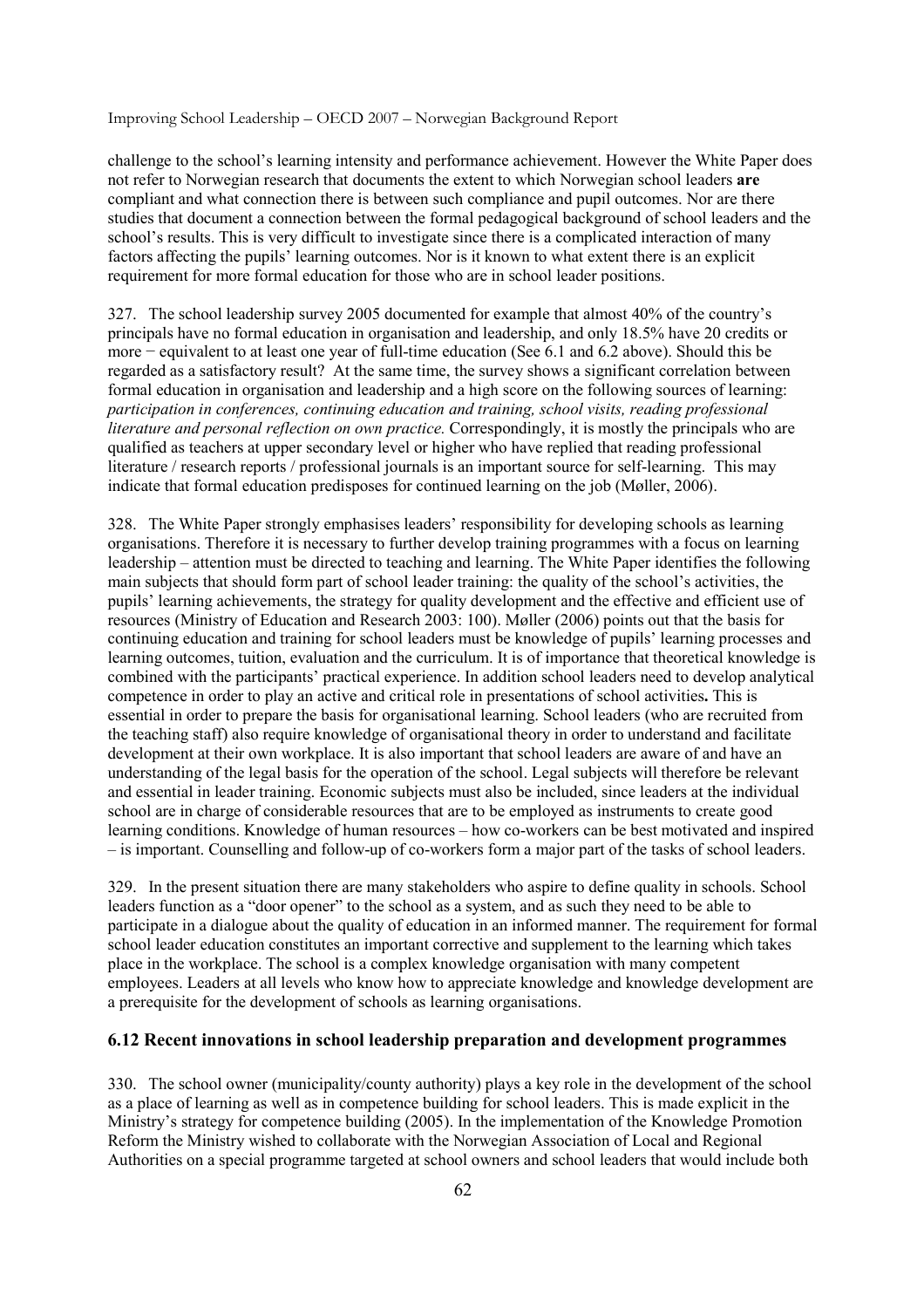information about the content and intention of the reform and also an offer of competence building (White Paper no.30). This measure was implemented through five regional conferences in the winter of 2005 at which mayors and chief municipal executives were informed of the content and intentions of the Knowledge Promotion Reform (approximately 1 500 participants). In addition the Norwegian Association of Local and Regional Authorities has focused in its training programme for local politicians on informing and instructing those on political and administrative levels about the challenges implicit in the implementation of the reform. They have also developed a training programme for school leaders that focuses on the Knowledge Promotion Reform, the Education Act and the employer's managerial prerogative and responsibility. During the autumn of 2006 approximately 150 municipalities and roughly 800 school leaders took part in these activities, which will continue in 2007.

331. Central government authorities are interested in paving the way for competence building that is closely linked to practice and that can also contribute to school development. The school development programme *The Knowledge Promotion Reform – from words to action* (see 2.4 above) is a programme that may prove to function as a competence-building measure for the school leaders who participate. At the same time the programme may stimulate the recruitment of teachers participating in projects at their own school.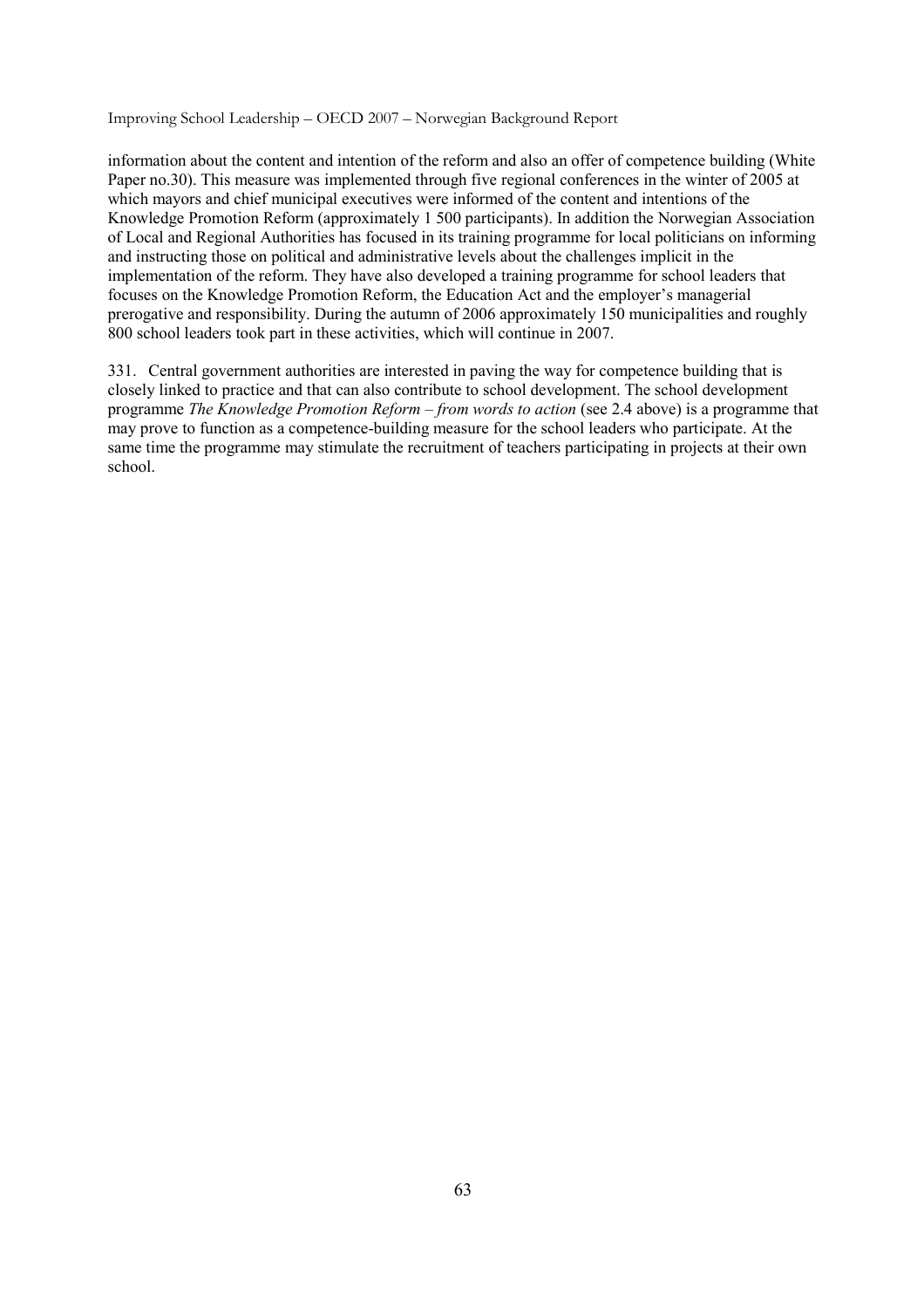## **CHAPTER 7: CONCLUSIONS**

*The purpose of this chapter is to enable the authors of the report to give an overall assessment of policies regarding school leadership in their countries, to comment on trends and changes in policy development, and to include a discussion of their vision for the future of policy in the field. Please address following issues:* 

### **7.1 Major strengths and weaknesses in current policy on school leadership**

332. **It is a strength** and provides a strong platform that White Paper no.30 *Culture for learning* makes it clear that there is political will to strengthen clear and powerful leadership in schools. This was followed up in the Knowledge Promotion Reform and in the focus on best leadership practice from demonstration schools, as well as encouragement to participate in leadership studies and the continuation of collaboration in specialist environments through the competence network for school leadership. In the competencebuilding strategy, school leadership is prioritised in the first phase of the work. The Fafo Research Foundation shows that this is being followed up, continuing a long tradition. Competence building for school leaders on all levels has been prioritised and this is the area that has received greatest attention in the education sector in Norway throughout the 1960s, 1970s, 1980s and 1990s with nationwide programmes for school leaders and leadership development. Although programmes have primarily been linked to and financed by the Ministry of Education and Research, all levels of the education sector, organisations and all relevant specialist environments have in various ways been involved in preparation, implementation and evaluation. This applies to the Voksenåsen courses (1963-1971), MOLIS (Environment and leadership development A,B,C and D 1976 – 1987), LIS (Leadership development in schools 1987/88-1992), LUIS (Leadership development in primary and lower secondary schools 1992- 1998), LEVIS (Leadership development in upper secondary education 1989-1992), LUIS (Leadership development for all levels 1992-1998), and Expectations for school leadership towards 2000 (1998-2000). In addition to programmes for school leaders, school leadership was a central element of several nationwide programmes such as ICT-PILOT and SAMTAK (Adapted tuition for the individual, individual training programmes for special education and *leadership's* responsibility for this). Moreover there were decentralised options under the auspices of school owners in cooperation with various professional environments. Other strengths are the establishment of Master program in educational leadership (from 2002) and the collaboration between the Norwegian Association of Local and Regional Authorities and educational organisations on the training of school leaders through nationwide conference and course activities.

333. **It is a weakness** that in spite of long-term broad initiatives it is not *known* whether school leaders in Norway are good. At local level however, some municipalities and county authorities have quality systems that ensure that they have good information about their school leaders. But there is a wide variation in the education options offered to school leaders and there are differing opinions as to what provides the greatest impact both on the individual school leader, on the school as an organisation and workplace and not least on the learning outcomes for the individual pupil. There is no systematic documentation of these efforts (Wales and Welle-Strand, 2005). Nor are there statistical data from Statistics Norway, the Norwegian Internet information system for primary and lower secondary education, or the 2001 and 2002 school leader surveys that provide data for assessing school leaders and school leadership in Norway as good, or better or poorer than other countries. Norway will take part in the planned OECD study TALIS which is also aimed at shedding light on school leadership.

334. The work on this report has shown that there is a lack of data in Norway on recruitment to school leader positions. There are no data that show vacant positions. Nor is it known how many people are appointed to school leader positions without a teaching background. Figures on working time and the duration of school leaders' careers are also lacking. There is no national overview of how the relationship between requirements and support is exercised by the school owner towards the school principal or what type of formal education school leaders actually have. All in all little research and data on school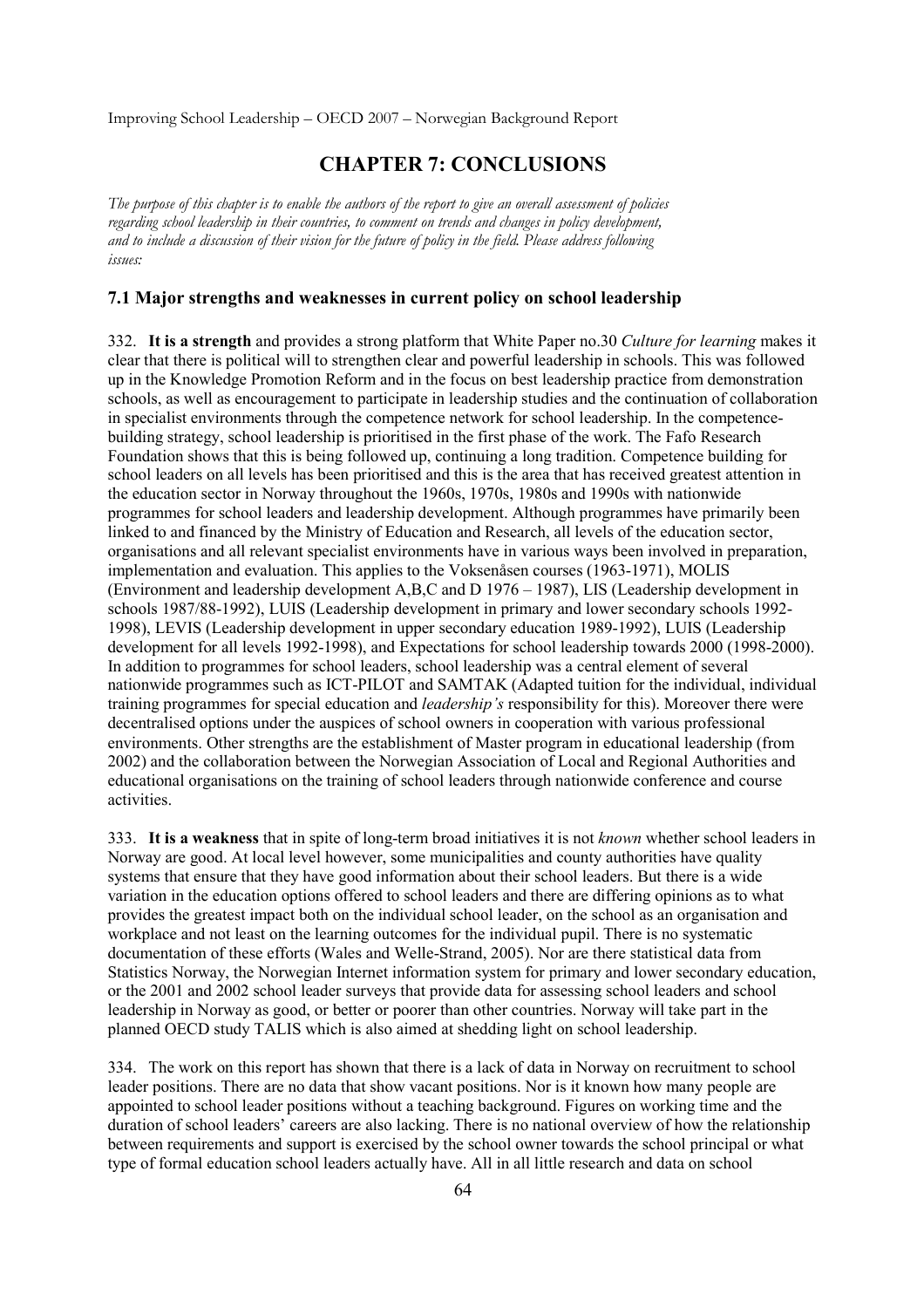leadership are available. Nor are there research results on the impact of studies in educational leadership on those who are engaged in them.

335. When leadership is described in national reports on education it is very often the teacher as a leader who is presented. Effects concerning pupils learning and results are related to the teachers' competence and behaviour, and not to how the leadership is carried out. There is little focus on or reference to the role of the school leader when challenges and tasks in the educational sector are described in plans and strategies.

336. The OECD asks several questions about the school system and teaching conditions that indirectly provide data on the function of the school leader. Even although statutes, formal agreements and curricula are determined at national level, responsibility for tuition, follow-up and reporting remains with the school owner. The first joint national inspection that was carried out by education directors from the office of the county governor (county level) in 2006 shows that the majority of the municipalities inspected did not fulfil the requirements set out in systems for quality assessment (Education Act, Section 13-10). Aftenposten, a Norwegian national newspaper, printed an article on 10 January 2007 with the headline "Deficiencies in the system in the school sector". In the article reference is made to the following presentation of facts from the county governors' offices and the Directorate for Education and Training: "Lack of control of activities in the teaching sector. Confusion as regards delegation of responsibility and tasks. Absence of reporting obligations. Differences in understanding of school-based assessment. Deficient documentation on school-based development. Poor communication between municipal management and schools. Failure to follow-up national quality assessments."

337. This reveals that at national level it is difficult to give an overall precise description of, for example, how school leadership is exercised in Norway. This may be a weakness of the present system.

338. The State has prescribed that content, specification and the scope of competence building must be decided in collaboration between the school owner and school leadership in close cooperation with organisations and specialist environments in universities and university colleges. A pertinent question in this connection is whether the school owner and specialist environments in the university and university college sector have concurrent views when it comes to the competence needs of school leaders.

339. The work on the questions raised by the OECD reveals that the use of concepts and definitions assumes great importance. This applies not only in the case of structure and organisation but also in a specialist area such as leadership that must provide descriptions of areas of authority and power structures as well as accounting for how this is to be administered in the form of requirements, development, results, follow-up and new choices and decisions. It can be difficult on the basis of the formulation of the questions to grasp the relationship of power and authority to management, and whether these functions are referred to as synonymous with or separate from the concept of leadership.

## **7.2 Trends and changes that might be anticipated in future policy development**

### *The concept of school leadership*

340. There appears to be general agreement, both nationally and internationally that there is a connection between the quality of leadership and school effectiveness (cf. Bush and Jackson, 2002). However there is less agreement on how leadership in schools is to be understood and what can be interpreted as "high quality leadership". In Norwegian education policies, research and practical school leadership there is tension between the focus on the employer role and pedagogical leadership, and between powerful visible leadership and an understanding of leadership as relational and dispersed.

341. The follow-up of the programme Improving School Leadership will help to clarify how visible leadership is to be understood, thus facilitating debate and policy making. In this manner a new basis for debate on school leader competence and required qualifications can be created.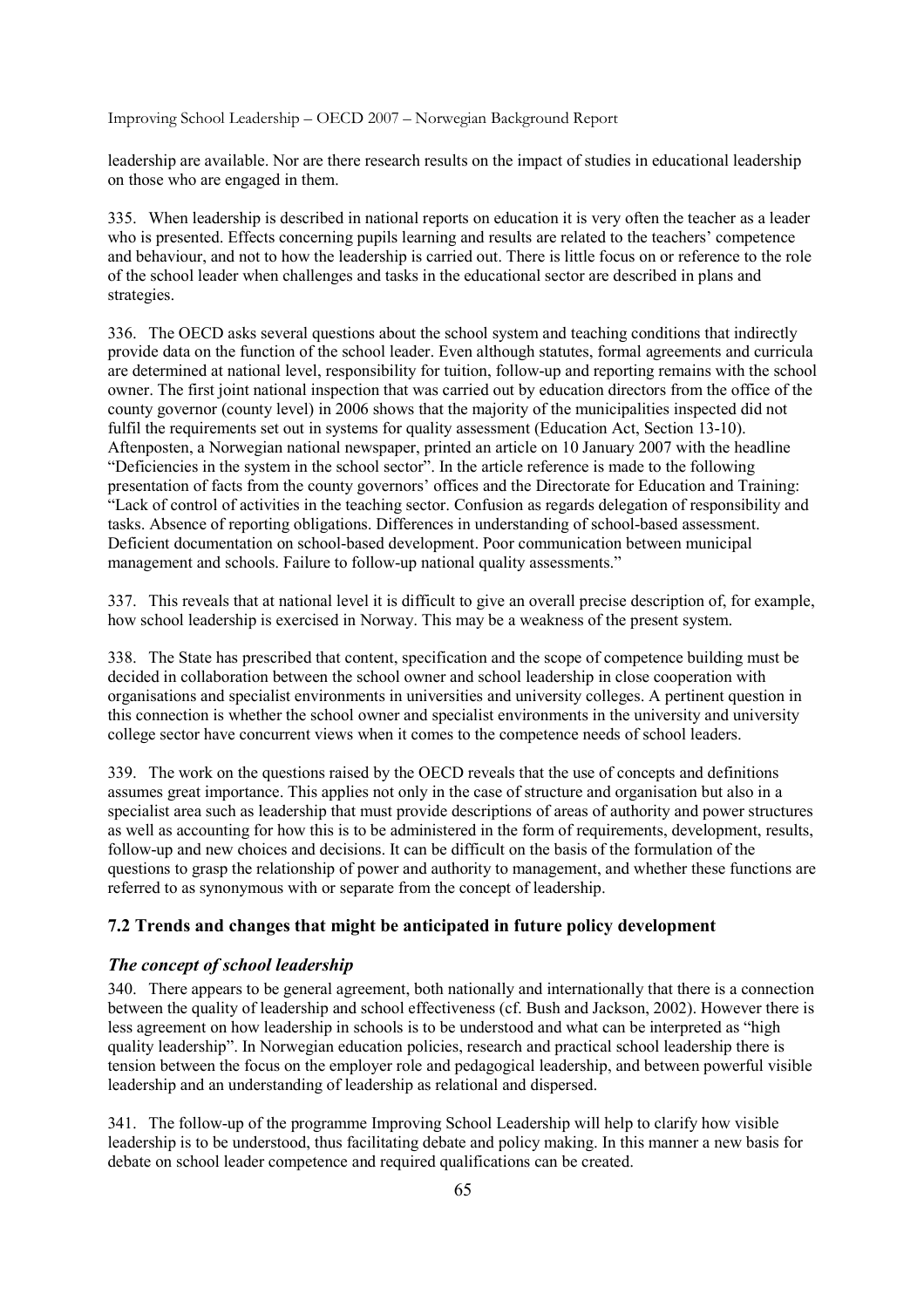342. A possible outcome is that a clearer distinction will be made between the principal as a representative of the employer and as a pedagogical leader responsible for the implementation of state education policies. This may result in the formulation of clearer expectations on the part of the State as to a "clear school leader" when it comes to the implementation of curricula and national programmes. For example strategic plans could present more lucidly the expectations of the Ministry or Directorate as to leaders in the municipalities and in schools. This is a clear trend in the Knowledge Promotion Reform. The school owner's responsibility to follow up national education policies must be considered in connection with the State's responsibility for paving the way for a dialogue as a basis of mutual understanding.

343. At the same time it will be difficult to distinguish sharply between employer functions and pedagogical leadership. As leaders of independent profit centres it is required that these functions are integrated in the principals' area of work. While the State now puts more emphasis on the municipality's responsibility for the school's quality, responsibility and tasks are being transferred from municipal level to the individual school while the pedagogical support function in the municipalities is being downsized.

344. Following the establishment of the Directorate for Education and Training in 2004, national strategies have been developed in priority areas for the sector and national competence centres have been founded in the majority of these areas. This provides content to prioritised programmes and access to competence as support for school leadership which gives an improved basis for clear school leadership in the case of national priorities.

345. The follow-up of the programme Improving School Leadership may contribute to debate on whether a strategic plan for school leadership as a profession and area of expertise should be prepared and a national centre for school leadership should be established. Such centres have been set up in a number of countries. There are undoubtedly major differences from country to country in how the centres are organised but they all appear to play an important role for the development of high-quality school leadership. The creation of such a centre in Norway would play a role in integrating theory, research and experience and thus strengthen the understanding of school leadership as an area of expertise, encourage new research and assist in the spread of best practice. A centre with focus on administration and leadership will also help to put the curricula at the centre of school activities and at the same time contribute to the inclusion of different strategies and expert centres in a comprehensive support structure for leaders at all sector levels. This will strengthen the professional dialogue that forms part of the learning process at all levels.

### *Research on school leadership*

346. Research results are an important source for the formation and legitimation of education policies. In the Norwegian and Nordic context school leadership constituted a limited field of research up to the 1990s. This report shows that there continue to be few areas that have been the subject of thorough research. This implies that the legitimation basis is often derived from international studies. Thus the special features of the Norwegian governance model are not identified, for example the division of responsibility at state and municipal level. Norwegian research on school leadership has been influenced by a philosophy based on theoretical framework factors, by a cultural perspective and by a micro-political perspective. Cognitive interest has been directed towards *understanding* leadership or the conditions for leadership in schools and only to a limited extent have there been attempts to develop the features of good leadership or the connection between school leadership and pupil outcomes (Møller, 2004).

347. In the Norwegian context there is a need for increased investment in research on school leadership. It is essential that a research-based governance development be based on knowledge that is derived from Norwegian studies because education and school leadership are influenced by history and culture.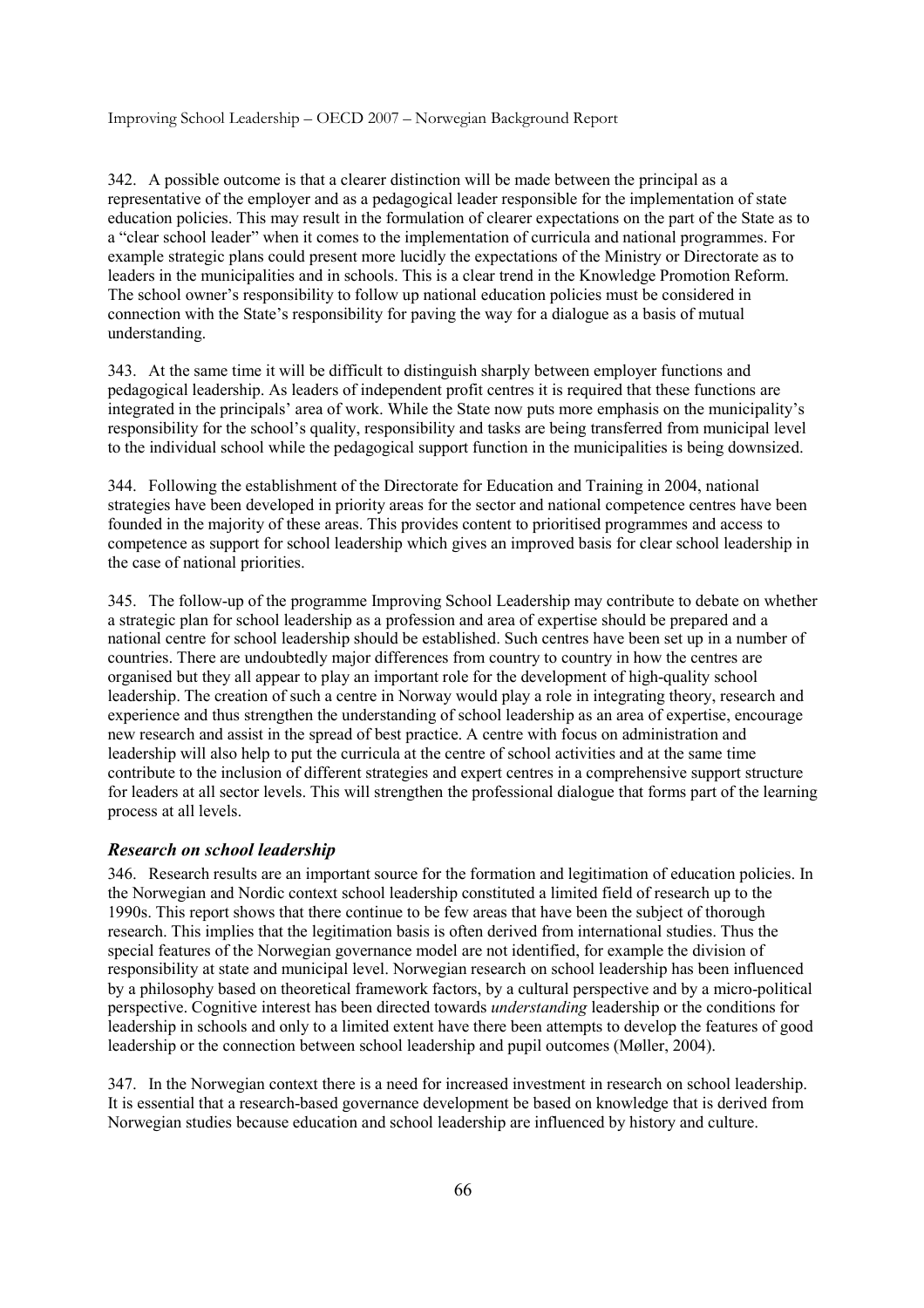#### *Education of school leaders*

348. As indicated in this report, there are at present no formal competence requirements for school leaders. There are some statistics that show the education levels of school leaders but there is no research to document the leadership competence school leaders possess or the impact of continuing education and training. At the same time international research as well as national policy documents stress the significance of school leadership preparation for school improvement (Bush and Jackson, 2002; Møller 2006).

349. Continuing education and training in school leadership has first and foremost been offered to those who hold leader positions in schools in Norway (see. Ch. 6). Key questions about school leader training are now being asked by the authorities, by school-leaders, and by universities and university colleges. Current issues are whether it is sufficient to provide training when school leaders are employed or whether there should be requirements as to leadership training before their appointment. Another question is whether the State should establish new guidelines for the training offered to school leaders as in the 1970s, 1980s and 1990s. Other topics of discussion are how such training should be organised and conducted, and what the content should be.

350. In Norway the professional education of teachers is the subject of close scrutiny. Discussion focuses on whether teachers should be able to teach subjects in which they have no higher education. Similarly questions are being raised about whether it will be appropriate in the future to appoint school leaders who do not have higher education in school leadership. A possible solution is to include subjects connected to organisation and leadership in teacher training as is already the case in pre-school teacher training. Another scenario might be to set requirements for formal education in school leadership building on teacher training. In recent years Master studies in school leadership/education leadership have been developed at several Norwegian universities and university colleges. A key question is whether such education will be a requirement for appointment to leader positions in the future.

351. However other important questions must also be clarified. In many countries there are specific programmes for new school leaders. In Norway this type of follow-up is the responsibility of the school owner, and no documentation of the content and scope of this is available. This also applies to continuing training and education for experienced school leaders and middle leaders such as heads of department and team leaders. A key question that demands clarification is the division of responsibility between the central government authority and the municipalities in the case of such education. In the Norwegian governance model the school owner has responsibility for content and implementation and it is a prerequisite that that the education offered is relevant in order to fulfil state requirements. For example the Norwegian Association of Local and Regional Authorities, representing the school owners, has started a nationwide training programme in cooperation with the Union of Education Norway. But there are considerable differences among the municipalities and more focus should be directed at the problem of whether the education offered is adequate and has a focus that is relevant for the facilitation of national school policies.

352. The work on this OECD report has shown that Norway requires better knowledge and data about the working conditions of school leaders from recruitment to policy measures aimed at the later career stages as well as insight into how education policy provisions laid down by the central government are put into operation and their effect at local level. In the report a description is also given of the experience gathered from training and courses of study for school leaders and of the intentions and ongoing measures that are included in the Knowledge Promotion Reform. A consequence may be to increase awareness of the shared responsibility for training established between the Norwegian Association of Local and Regional Authorities as the school owners' representative in cooperation with the employees' unions on the one hand and the central authorities on the other. A clear division of responsibility provides a strong platform for collaboration between the school owners and the state authorities with regard to school leadership training.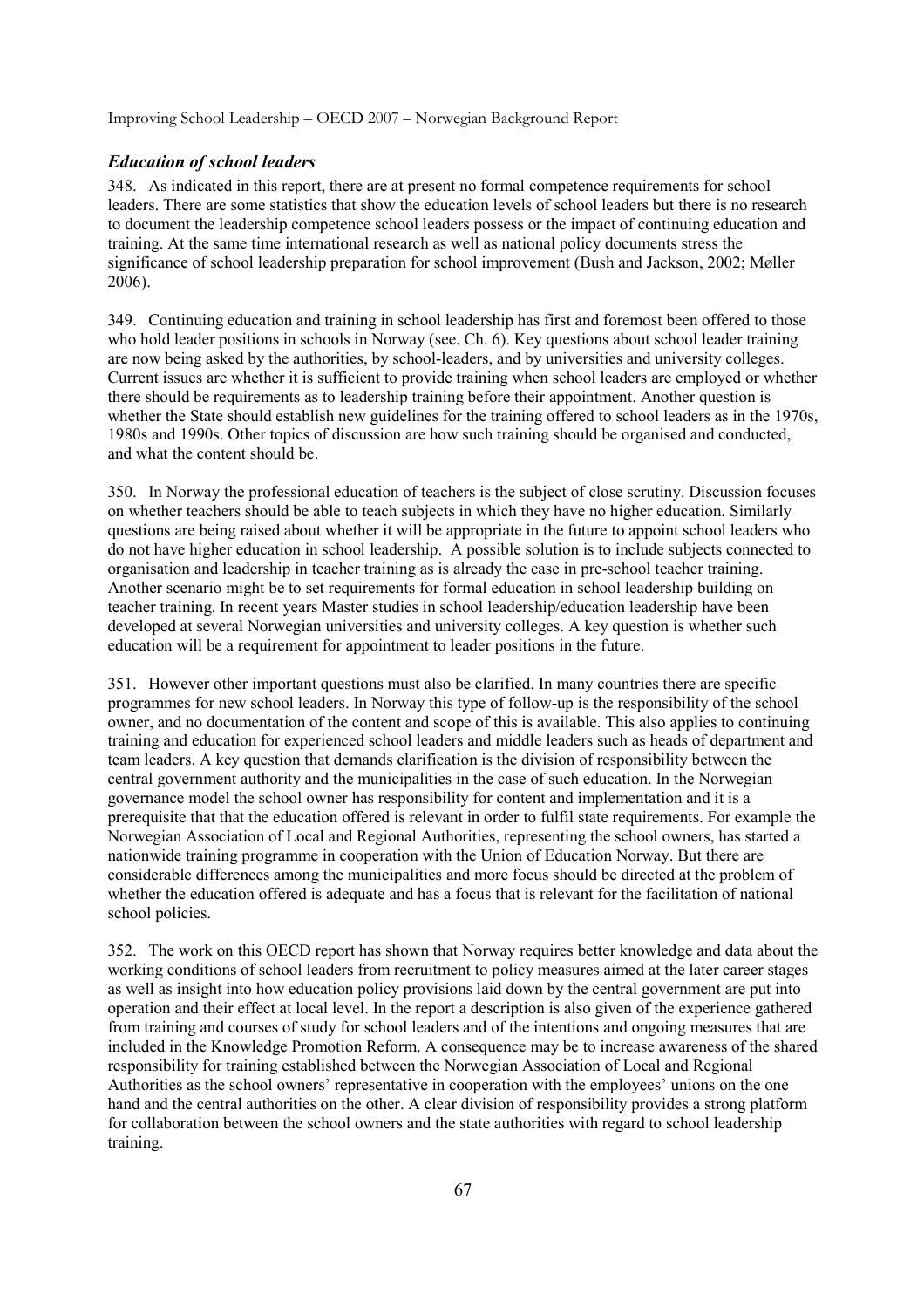353. Instruction for school leaders, as the employers' representative, in the field of law, human resources administration and economy can be combined with government programmes with clear expectations to the school leader in the case of education policy priorities. In combination these can elucidate the concept of "clear and powerful" leadership in schools.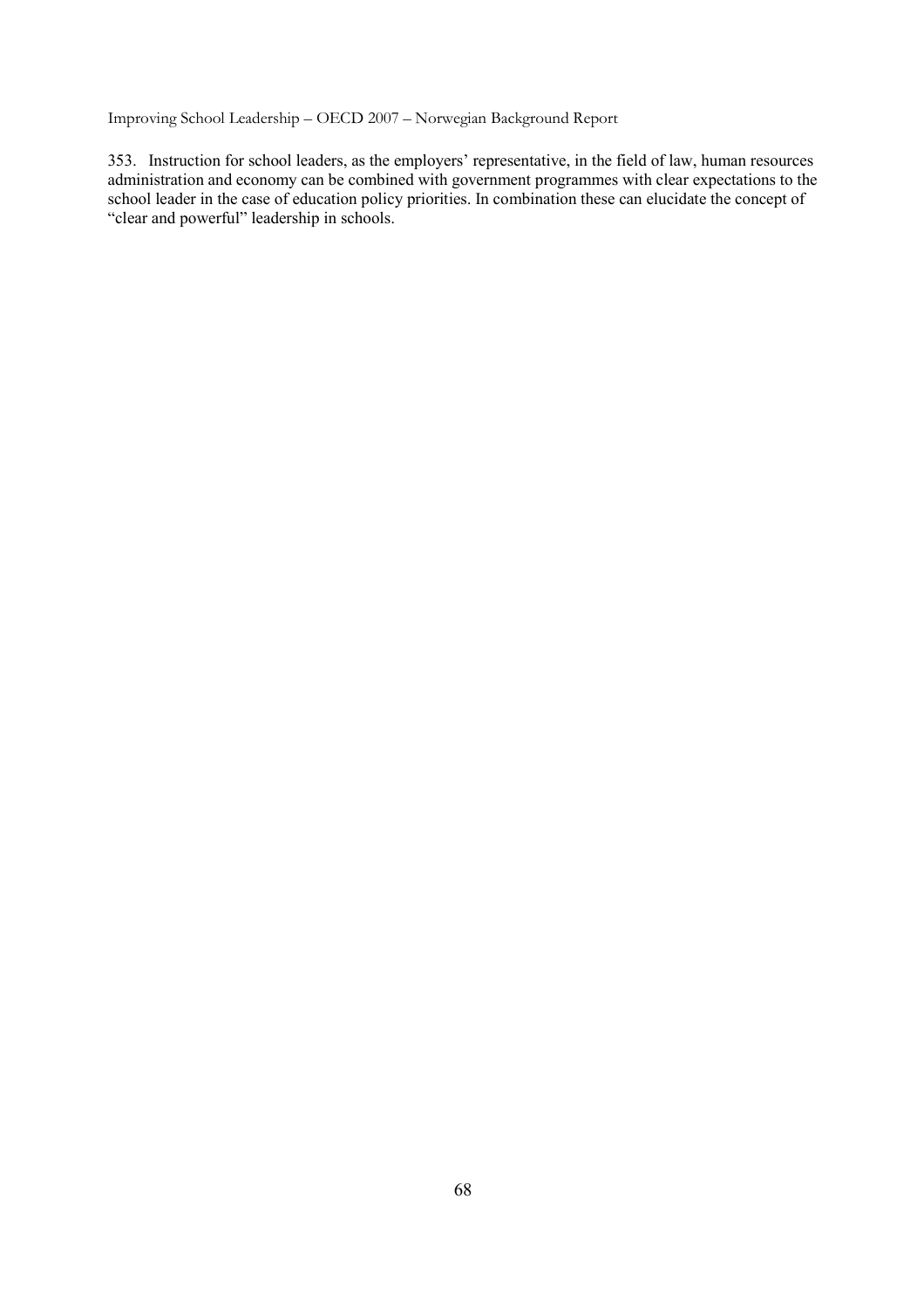## **References**

- Afsar, A., Skedsmo, G. & Sivesind, K. (2006): Evaluering av kunnskapsutvikling i ledelse av utdanning. (Evaluation of knowledge development in educational leadership) In: Sivesind, K., Langfeldt, G. & Skedsmo, G. (eds): *Utdanningsledelse*. (Educational leadership) Oslo: Cappelen.
- Bachman, K. & Haug, P. (2006): Forskning om tilpasset opplæring. Forskningsrapport 62. (Research on adapted training. Research report 62) Høgskulen i Volda.
- Busch, T. & Jackson, D. (2002): A Preparation for School Leadership. International Perspectives. *Educational Management & Administration, 30*(4), 417-429.
- Dahl, T. (2004): Å ville utvikle skolen: skoleeiers satsing på ledelse og rektors rolle. (Aspiring to develop the school: School owners' emphasis on leadership and the role of the principal). Trondheim: SINTEF
- Ekholm, M. (2000): Forskning om rektor: en forskningsöversikt. (Research on the school principal: A research survey), Stockholm : Skolverket
- Engeland, Ø. (2000): Skolen i kommunalt eie: politisk styrt eller profesjonell ledet skoleutvikling. (Municipally-owned schools: Politically administered or professionally managed school development) Oslo: Universitetet i Oslo, Unipub.
- Erstad, O. (2005): Digital kompetanse i skolen: en innføring. (Digital competence in schools: An introduction) Oslo: Universitetsforlaget.
- Fevolden, T. & Lillejord, S. (2006): Kvalitetsarbeid i skolen. (Quality development in schools) Oslo: Universitetsforlaget.
- Fuglestad, O. L. & Lillejord, S. (2002): Culture as process. In: Calitz, L., Fuglestad, O.L., Lillejord, S.: *Leadership in Education*, Sandown, Heinemann.
- Hagen, A., Nyen T. & Hertzberg, D. (2006): Evaluering av «Kompetanse for utvikling. Strategi for kompetanseutvikling i grunnopplæringen 2005–2008». *Delrapport 1. Fafo-notat 2006:09*. (Evaluation of "Competence for development: Strategy for competence development in compulsory schooling 2005-2008". Preliminary report 1. Fafo memo 2006:09) Oslo: FAFO.
- Hofstede, G. & Hofstede, G.J. (2005) Cultures and organizations: software of the mind. New York: McGraw-Hill.
- Hægeland, T, Raaum, O. & Salvanes, K.G. (2006): Hvorfor noen skoler oppnår bedre resultater enn andre. Tolkninger av indikatorer for læringsutbytte i skoleporten.no. (Why some schools achieve better results than others. An interpretation of indicators for learning outcomes at skoleporten.no)
- Imsen, G. (2004): Skolens ledelse, skolens kultur og praksis i klasserommet: Er det noen sammenheng? (School leadership, school culture and classroom practice) In: Imsen, G. (red.): *Det ustyrlige klasserommet. Om styring, samarbeid og læringsmiljø i grunnskolen.* (The unmanageable classroom. Management, collaboration and the learning environment in compulsory schooling) Oslo: Universitetsforlaget.
- Jackson,T. (ed.) Cross-Cultural Management. Oxford: Butterworth-Heinemann. Network for IT-Research and Competence in Education ITU 2006.
- Karlsen, G. (2002): Utdanning, styring og marked : norsk utdanningspolitikk i et internasjonalt perspektiv. (Education, administration and market: Norwegian education policy in an international perspective) Oslo: Universitetsforlaget
- Kjøraas, V. (2005): "Dreiebok for utviklingsledelse", hvordan sikre best mulig utvikling av skoleledere i dagens situasjon*.* Presentasjon av KS' perspektiv på skolelederutdanningen på Nasjonalt nettverk for skoleledelse 24. mai, 2005, Universitetet i Oslo. ("Scenario for development of leadership": How to ensure an optimal development of school leaders in today's situation. Presentation of NALRA's perspectives on the training of school leaders, held at the National Network for Leadership in Schools, 24 May 2005, The University of Oslo)
- Klette, K.(ed.) (2003). Klasserommets praksisformer etter Reform 97. (Classroom practices following Reform 97) Oslo : Pedagogisk forskningsinstitutt.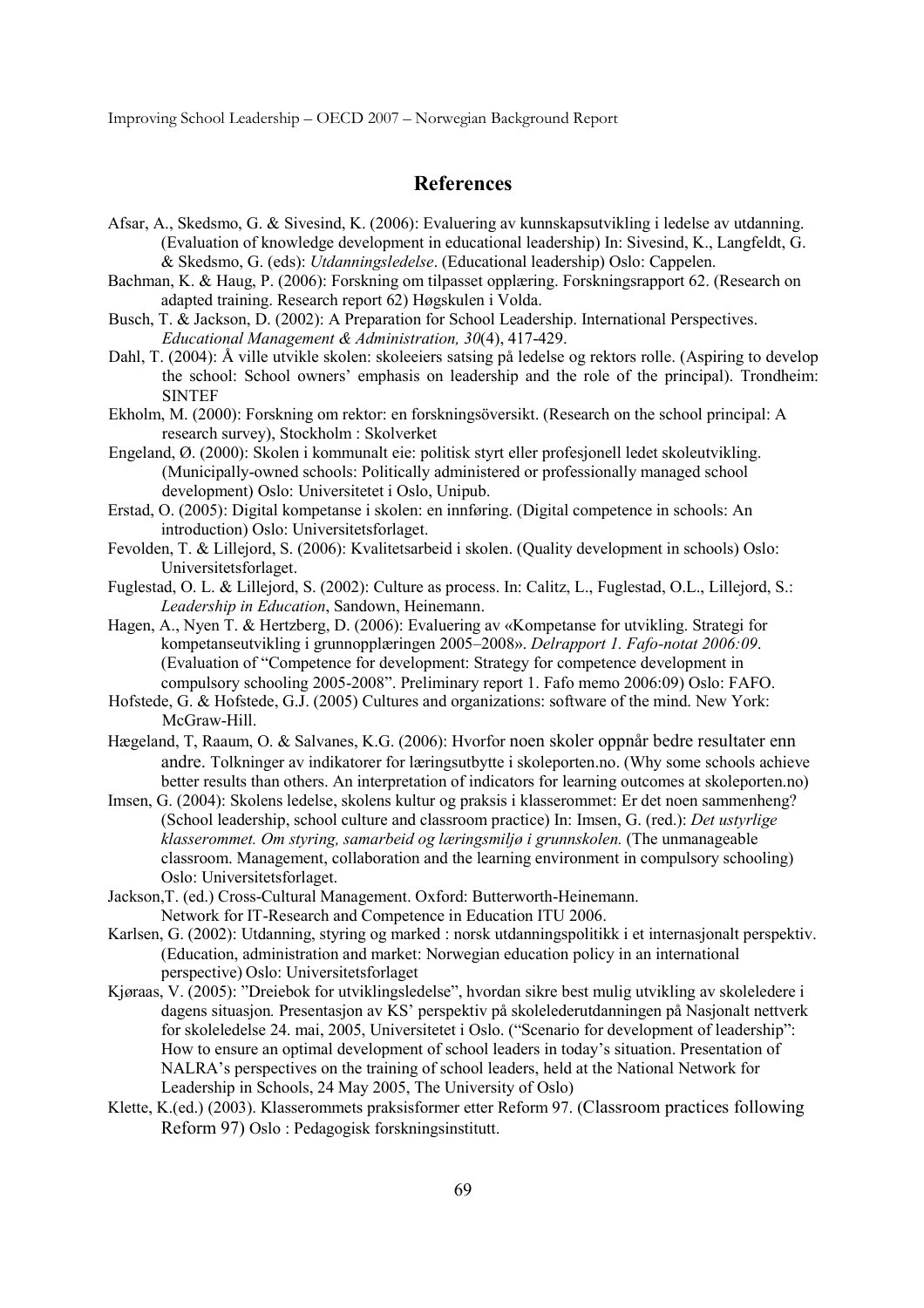- Lagerström, B.O. (2000): Kompetanse i grunnskolen : hovedresultater 1999/2000. (Competence in primary and lower secondary schools: Main results 1999/2000) Oslo: Statistisk sentralbyrå, Avdeling for personstatistikk/Seksjon for intervjuundersøkelser.
- Leithwood, K. and Riehl, C. (2005): What do we already know about Educational Leadership? In: Firestone, W.A. and Riehl, C. (red.): *A New Agenda for Research in Educational Leadership.* New York and London: Teacher College Press.
- Leithwood, K. Jantzi, D. and Steinbach, R. (1999): *Changing leadership for changing times.* Buckingham, UK: Open University Press.
- Lie, S., Caspersen, M. & Björnsson, J. K. (2004): Nasjonale prøver på prøve. Rapport fra en utvalgsundersøkelse for å analysere og vurdere kvaliteten på oppgaver og resultater til nasjonale prøver våren 2004*.* (National tests on trial. Report from a sample survey aiming to analyse and assess the quality of assignments and results from the national tests in the spring of 2004) Oslo: ILS, UiO. Læreplanverket for Kunnskapsløftet, Kunnskapsdepartementet 2006, LK06.
- Moos, L. & Møller, J. (2003): Schools and Leadership in Transition: the case of Scandinavia.. *Cambridge Journal of Education,* vol. 33(3):353-371.
- Mulford, B.(2003). Balance and learning: Crucial elements in leadership for democratic schools. *Leadership and Policy in Schools.* 2(2), (s. 109-124).
- Mulford, Bill & Johns, Susan (2004): Successful School Principalship. *Leading & Managing*. Vol. 10(1).
- Møller, J. (1995) Rektor som pedagogisk leder i spenningsfeltet mellom forvaltning, tradisjon og profesjon. (The principal as an educational leader – tensions and dilemmas between governance, tradition and profession, doctoral dissertation). Avhandling for dr.graden, Pedagogisk forskningsinstitutt, Universitetet i Oslo.
- Møller, J. (1999): School Principals in Transition: Conflicting Expectations, Demands and Desires. In C. Day, A. Fernandez, T. Hauge, J. Møller (eds) *The Life and Work of Teachers in Changing Times: International Perspectives.* London: Falmer Press. (pp. 210 – 224).
- Møller, J., Ottesen, E., Solbrekke, T. & Aaserud, T. (2000): Kartlegging og analyse av rektors arbeidsvilkår i Norge. (About working conditions of school principals in Norway). In: Moos, L., Carney, S. & Johansson, O. (ed): *Skoleledelse i Norden*. ( School leadership in the Nordic countries). København: Nordisk Ministerråd.
- Møller, J. (2002): Between Professional Autonomy and Bureaucratic Accountability: The Self-Managing School within a Norwegian Context. In C. Sugrue and C. Day (eds): *Developing Teachers and Teaching Practice: International Research Perspectives,* London: Routledge Falmer Press. (p. 199- 216).
- Møller, J. (2002): Democratic Leadership in an Age of Managerial Accountability. *Improving Schools.* Vol. 5, No. 1 (p. 11-21).
- Møller, J. (2005): Old Metaphors, New Meanings: Being a Woman Principal; Reason and Emotion: Coping with Accountability. In: Sugrue, C. (ed.), *Passionate Principalship: Learning from Life Histories of School Leaders*. Chapter 3 and 6. London: RoutledgeFalmer. (p. 42-57; & 89-105).
- Møller, J., Eggen, A., Fuglestad, O.L., Langfeldt, G., Presthus, A.M., Skrøvset, S., Stjernstrøm, E. and Vedøy, G. (2005): Successful School Leadership - The Norwegian Case. *Journal of Educational Administration.* Vol.43, No. 6, (p. 584-594).
- Møller, J. & Fuglestad, O.L.(eds) (2006) *Ledelse i anerkjente skoler*. (Leadership in successful schools) Oslo: Universitetsforlaget.
- Møller, J., Sivesind, K., Skedsmo, G. & Aas, M. (2006): Skolelederundersøkelsen 2005. Om arbeidsforhold, evalueringspraksis og ledelse i skolen. (The school leader survey 2005. Working conditions, evaluation and leadership in school). *Acta Didactica*, nr. 1.
- Møller, J. (2006): Democratic Schooling in Norway: Implications for Leadership in Practice. *Leadership and policy in Schools. S*pecial issue on "International Perspectives on Leadership for Social Justice"; Vol. 5, No. 1, (p. 53-69).
- Møller, J. (2006): Hvor står vi og hvor går vi når det gjelder utdanning av skoleledere? *Bedre skole,* September nr. 3 (s. 48-56). (Qualification of school leaders - a review of the Norwegian approach, and some directions for the Future).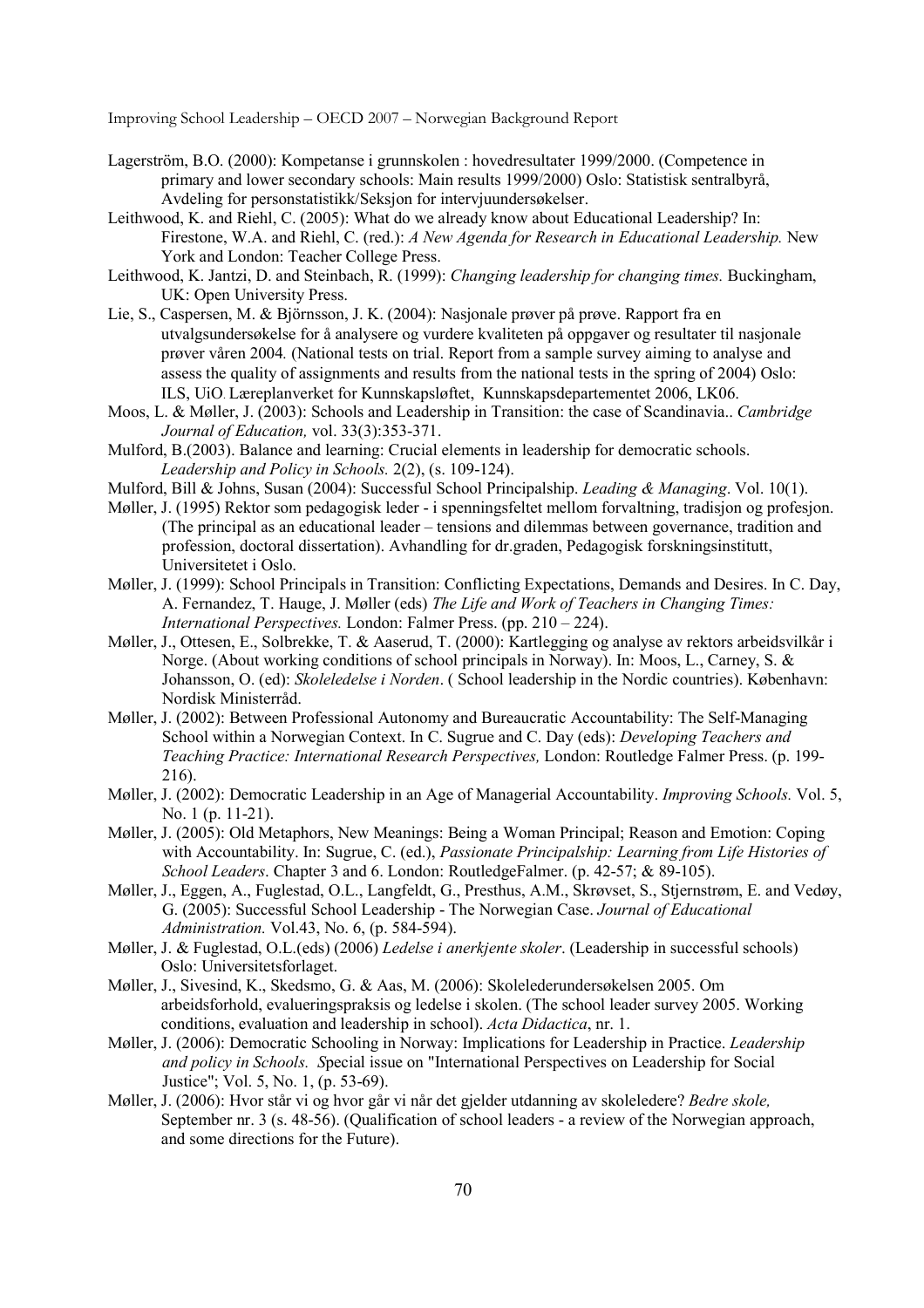- Møller, J. (2007): Educational Leadership and the New Language of Learning. *International Journal of Leadership in Education.* Vol. 10, No. 1, (p. 31-48).
- Møller, J. (2007): School leadership and Accountability Moving beyond Standardization of Practice. Invited Presentation in a Plenary Panel at the 20<sup>th</sup> World ICSEI Congress, Slovenija, January 3-6).
- Møller, J. (2007): Skolelederens betydning for elevenes læringsresultater. (The school leader's contributions to the improvement of student learning). In: Møller, J. & Sundli, L. (eds): *Læringsplakaten. Skolens samfunnskontrakt*. (The learning poster. The school's social contract). Kristiansand: Høyskoleforlaget. (in press)
- Nordahl, T. (2005) Skolens muligheter i møte med utsatte barn og unge. (The school's opportunities in the encounter with vulnerable children and adolescents) In: von der Lippe, A.L, Wilkinson, S.R. (eds.). *Risikoutvikling : tilknytning, omsorgssvikt og forebygging : et jubileumsskrift til Kari Killén***.** (Risk development: affiliation, failure in care and prevention. A memorial volume in honour of Kari Killén). Oslo: Norsk institutt for forskning om oppvekst, velferd og aldring
- Ranson, S. (2003). Public accountability in the age of neo-liberal governance. *Journal of Educational Policy, 18*(5), 459-480.
- Røvik, K.A. (1998): *Moderne organisasjoner. Trender i organisasjonstenkningen ved tusenårsskiftet*. (Modern organisations: Trends in organisational studies at the millennium) Bergen: Fagbokforlaget.
- Sejersted, F. (1997). Lederskap og demokratisk kapitalisme (Leadership and democratic capitalism). In: H. Byrkjeflot (red.): *Fra styring til ledelse* (From management to leadership) (s. 33 –53). Bergen: Fagbokforlaget.
- Sivesind, K., Langfeldt, G. & Skedsmo, G. (eds): *Utdanningsledelse*. (Educational leadership) Oslo: Cappelen.
- Strand, T. (2001): *Ledelse, organisasjon og kultur*. (Leadership, organisation and culture). Bergen: Fagbokforlaget.
- Spillane, J. (2003): Educational leadership. In: *Educational Evaluation and Policy Analysis. 25*(4), 343- 347.
- Stålsett, U. (2006): *Veiledning i en lærende organisasjon*. (Counselling in a learning organisation) Oslo: Universitetsforlaget.
- Støren, L.A. (2005): Ungdom med innvandrerbakgrunn i norsk utdanning: et dokumentasjonsnotat. (Adolescents from immigrant backgrounds in Norwegian schools. A documentation memo) Oslo: NIFU STEP.
- Sørhaug, T. (1996): *Om ledelse : makt og tillit i moderne organisering***.** (On leadership: Power and trust in modern organisations) Oslo: Universitetsforlaget.
- Sørhaug, T. (2002): Fetisjerte relasjoner : arbeid, autoritet og kjønn (Fetishised relations: work, authority and gender) In: Ellingsæter, A.L & Solheim, J. (eds.). *Den Usynlige hånd? : kjønnsmakt og moderne arbeidsliv*. (The invisible hand? Gender power and modern working life) Oslo: Gyldendal akademisk.
- Sørhaug, T. (2004): *Managementalitet og autoritetens forvandling : ledelse i en kunnskapsøkonomi***.**  (Managementality and the transformation of authority: leadership in a knowledge economy) Bergen : Fagbokforlaget.
- Tjeldvoll, A. (1997): Quality of Equality? Scandinavian Education Towards the Year 2000. In: Tjeldvoll (ed): *Education and the Welfare State in the Year 2000. Equality, Policy and Reform in Scandinavia.* New York: Garland Publishing, Inc.
- Tjeldvoll, A. 2004 Presentation of the HEAD Research Project (School Manager training for Accountable Quality Education) downloaded 28 January 2007 at:

http://www.bi.no/upload/cem/HEAD%20presentation%20160904.pdf.

- Tjeldvoll, A., Wales, C. and Welle-Strand, A. (2005): School Leadership Training under Globalisation: comparisons of the UK, the US and Norway. *Managing Global Transitions* 3(1): 23-49.
- Valle, R. (2005) Explicitness and Compliance. Discourses of School Leadership in Norway. Paper Presented at the 33rd Congress for Nordic Educational Research. University of Oslo, March 10- 12.
- Vedøy, G. (2006): Intern rapport, Høgskolen i Hedmark. (Internal report, Hedmark University College)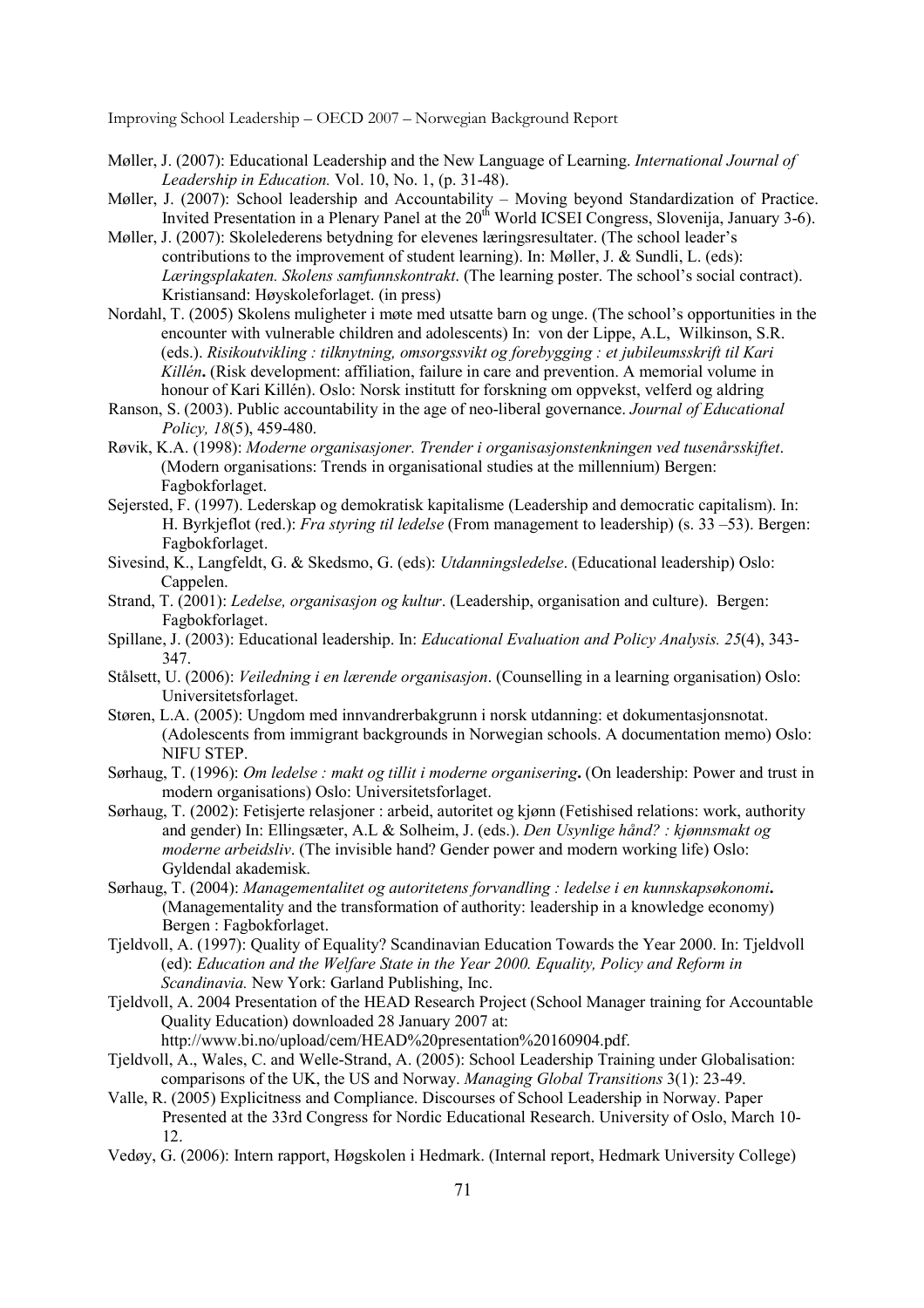- Wales, C. & Welle-Strand, A. (2005): School Management Training. Country Report Norway, HEAD Country Report. Downloaded January 28, 2007, at: http://www.bi.no/cemFiles/HEAD%20Country%20Report%202005%20Norway%20.pdf
- Aas, M. & Skedsmo, G. (2006): Om betydningen av kunnskaps- og læringsformer i et studium av utdanningsledelse. (The impact of forms of knowledge and learning in a Master programme in Educational Leadership) In: Sivesind, K., Langfeldt, G. & Skedsmo, G. (eds): *Utdanningsledelse.*(Educational leadership) Oslo: Cappelen.
- Aasen, P. (2006): Skoleledelse et utdanningspolitisk perspektiv. (School leadership an education policy perspective) I: Sivesind, K., Langfeldt, G. & Skedsmo, G. (eds): *Utdanningsledelse*. (Educational leadership) Oslo: Cappelen.

### **From the Ministry**

Ministry of Education and Research: Report no. 16 (2006-2007) to the Storting

- Ministry of Education and Research: Strategy for competence development
- Ministry of Education and Research (2004): *Culture for Learning*. (2003-2004). Report no. 30 to the Norwegian Parliament. Abridged Version on the Web:

http://odin.dep.no/ufd/engelsk/publ/veiledninger/045071-120012/dok-bn.html

Ministry of Education, Research and Church Affairs (1993): *Core Curriculum for Primary, Secondary and Adult Education in Norway*. On the Web:

http://www.utdanningsdirektoratet.no/templates/udir/TM\_Artikkel.aspx?id=1374

Ministry of Education and Research: Programme for digital competence

Ministry of Education and Research: The Education Act, UFD 2004 and 2005

Ministry of Education and Research (2003): The Education Act, Norges lover

Ministry of Education and Research (2005) *Budget proposal for 2006-2007*

#### **From the Directorate:**

Norwegian Directorate for Education and Training: The Education Mirror 2005 Norwegian Directorate for Education and Training: Report 2006 Norwegian Directorate for Education and Training: The School Leader Conference 2005 Norwegian Directorate for Education and Training: Competence Report 2003 Norwegian Directorate for Education and Training: Competence Report 2005 Norwegian Directorate for Education and Training: Preventive efforts in schools 2006

### **From the OECD**

OECD (2006) Education at a glance. Paris, OECD OECD (2003) Attracting, developing and retaining effective teachers. Paris, OECD OECD (2001) New school management approaches. Paris, OECD

#### **Sources:**

GSI, Grunnskolens sentrale informasjonssystem (The Public School System's Central Database) KOSTRA (Reporting and accounting system for municipalities) Riksrevisjonen 2005 (The Office of the Auditor General) SSB (Statistics Norway)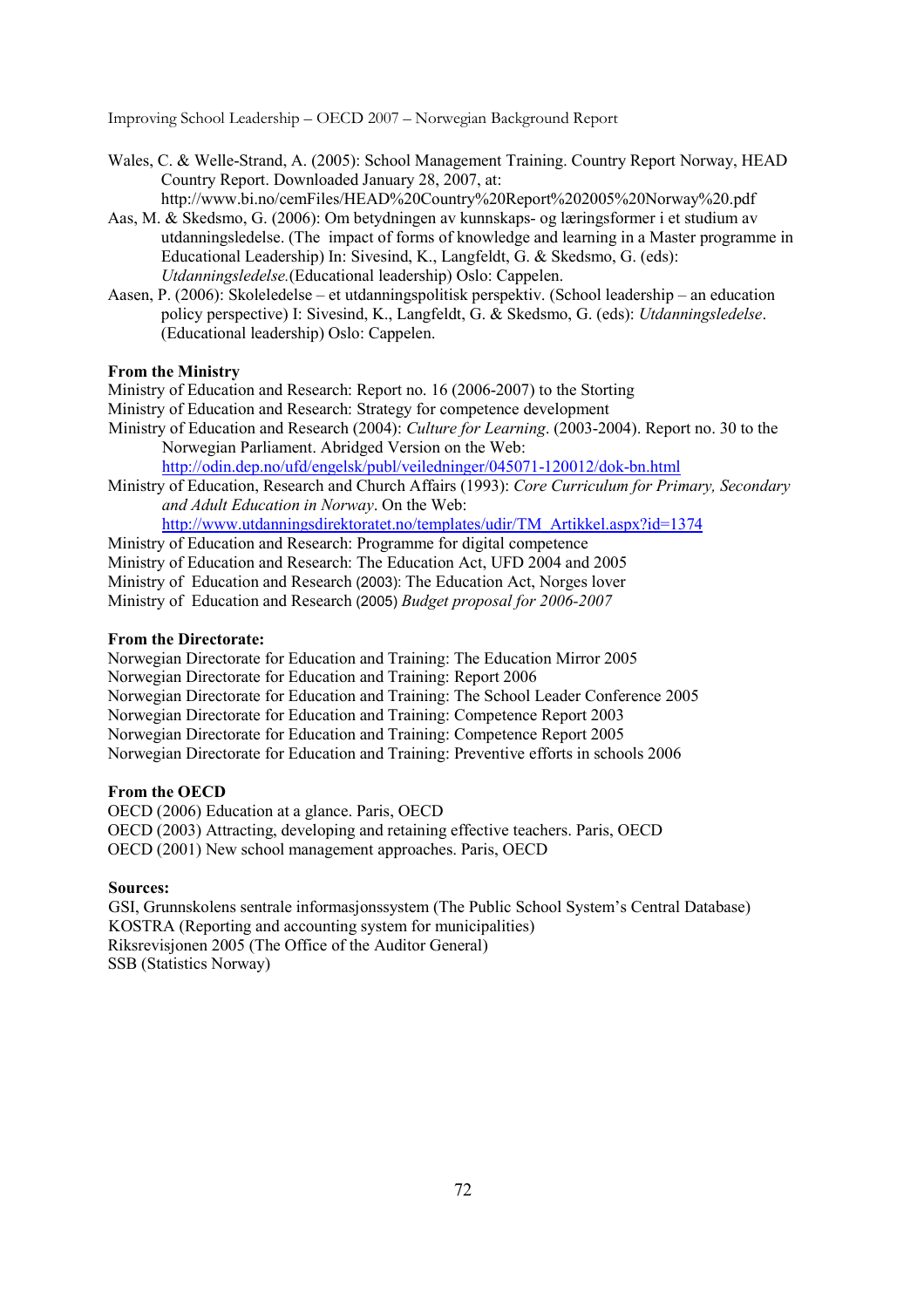Improving School Leadership – OECD 2007 – Norwegian Background Report

## **Appendix:**

## **Follow-up of the strategy − Competence for development**

1) The strategy *Competence building – Strategy for competence building in primary and lower secondary education 2005-2008* is an appropriate strategy that has in the main the correct priorities and provides suitable measures for sound competence building.

2) The partners in the strategy – the Norwegian Association of Local and Regional Authorities, the Union of Education Norway, the Norwegian Association of Graduate Teachers, Skolenes Landsforbund, Norwegian Association of School Leaders and the Ministry of Education and Research assume joint responsibility for ensuring that the strategy is implemented as intended, including the dissemination of information and experience regarding the strategy. The partners require that the county governor and the school owner establish collaboration forums for the exchange of information and discussion of implementation where the organisations that are interested parties are represented. Regular updates must be provided about how resources that are earmarked for the implementation of the strategy are allocated to the various bodies and provisions.

3) A firm basis in the individual educational institution and processes that involve teachers, instructors, school leaders and the training supervisor are the decisive factors for achieving a good, long-lasting impact on practice. Educational institution in this context refers to primary and lower secondary schools as well as institutions for vocational education.

4) The local platform must be strengthened so that competence building has its starting point in the needs of the individual education institutions and of the employees, with reference to the Knowledge Promotion Reform. The school owner has the main responsibility for this. The implementation is to be reported in the various collaborative forums.

5) The school owner is required to ensure local participation and a firm basis at the individual educational institution. The county governor is requested to monitor that the school owner has followed up this when allocating funding.

6) In the coming strategy period there will be a need to prioritise competence building for activity assistants and training supervisors in training establishments. This will take place through changes in the allocation of state funding to municipalities and county authorities. The State and the county authority will assume responsibility for developing good competence-building provisions for this target group. If it is appropriate, joint training for vocational teachers, activity assistants and training supervisors in training establishments should be set up.

7) Competence building provisions are described in the strategy as a range of different activities. It is important to keep in mind that the competence-building strategy is both aimed at competence building for the individual and at the educational institution's development as an organisation – with a view to introducing the Knowledge Promotion Reform.

8) The strategy includes a number of key concepts such as specially-adapted tuition and learning organisations. The Directorate for Education and Training is currently working on material for the sector aimed at providing input for reflection and development work at the individual educational institution so that the concepts can be given specific content.

9) The implementation of competence-building measures requires adequate time to be set aside and that the framework conditions encourage active participation. Funding allocated to the school owner may therefore also be used for granting time off and for covering the expenses of a temporary stand-in at the educational institution.

10) The annual reports from the school owner, the progress evaluation of the Fafo Research Foundation and other evaluations provide important information about the implementation of the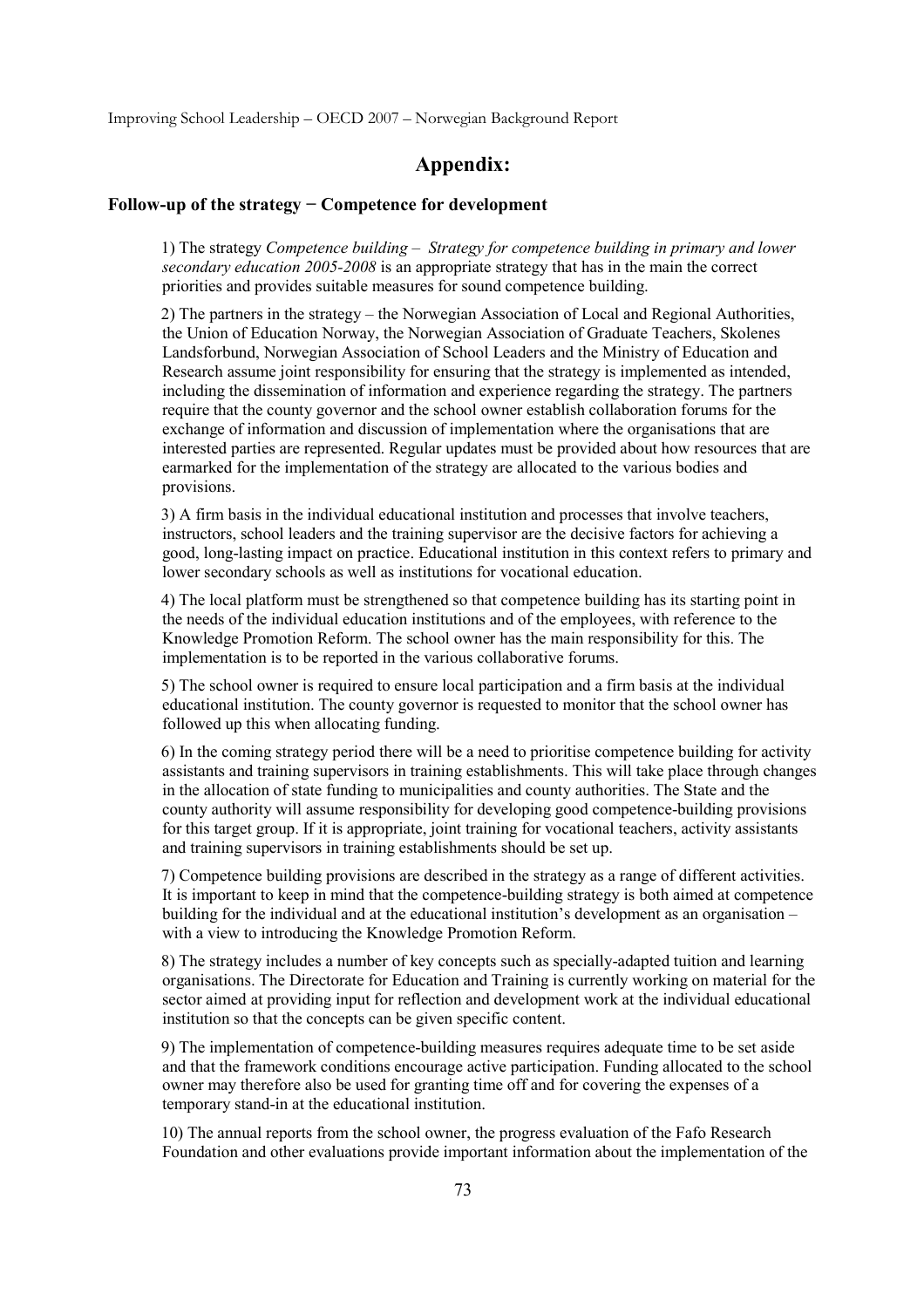Improving School Leadership – OECD 2007 – Norwegian Background Report

strategy. Reporting routines must be adjusted on the basis of experience and needs. The reporting must provide more information about local involvement and the use of funding locally. Information on the reports and the evaluation results must be passed on.

11) For the Directorate the letter of information about the funding and reporting requirements will be key instruments for disseminating information and providing clear governance signals. The information must stress that the competence-building strategy is directed at both individual competence building and the educational institution's development as an organisation.

12) Successful implementation is dependent on whether those bidding to provide training can provide competence building that covers needs at the individual instititution. There must be collaboration with universities/university colleges on the development of competence- building programmes for schools. The development and harmonisation of regional collaboration forums may be an appropriate instrument in this work. State education administration must be involved in strengthening the cooperation.